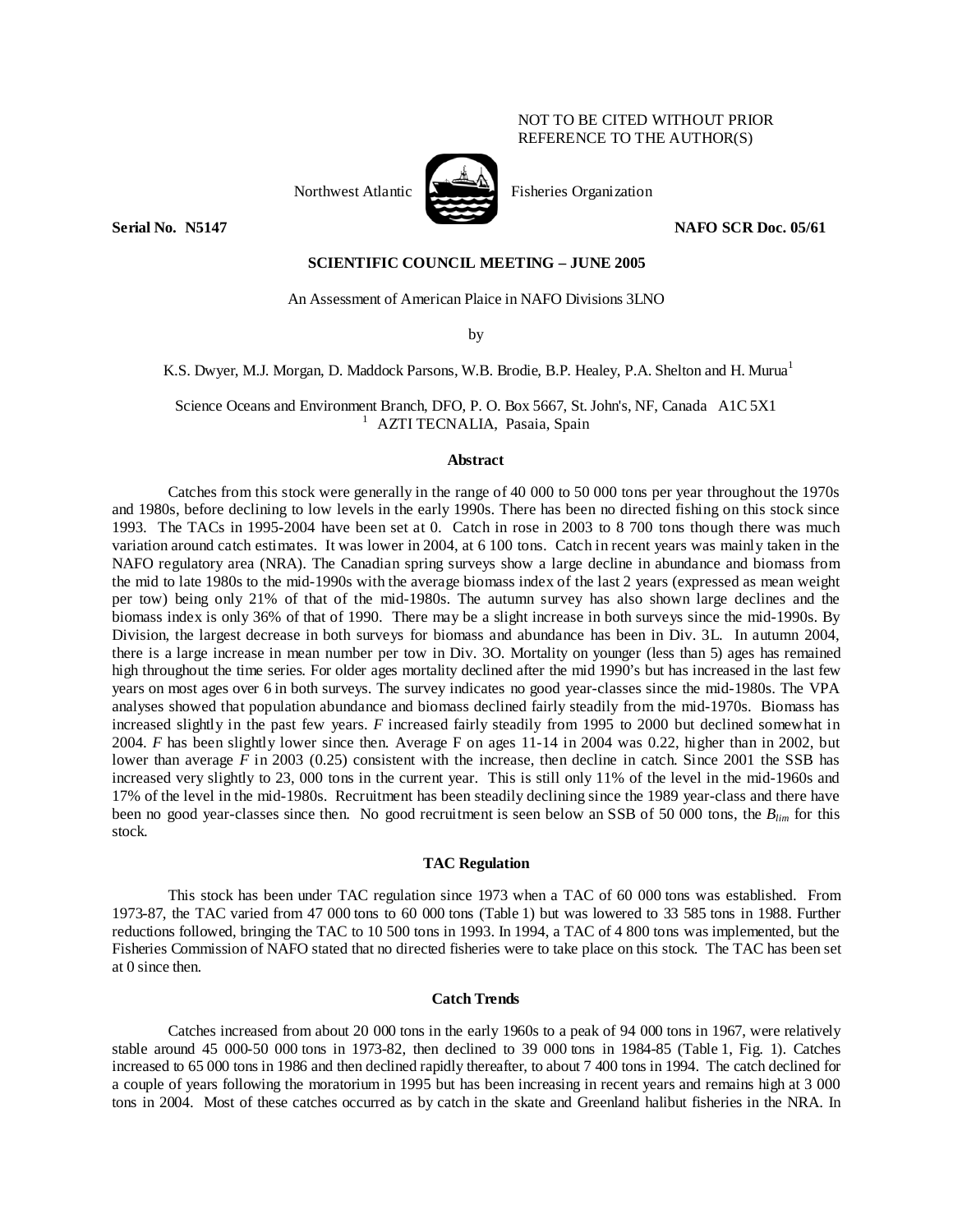2003, the Canadian catch totalled about 1 607 tons and in 2004, it was about 1 296 tons, most of which was taken as bycatch in the yellowtail flounder fishery.

 From 1977 to 1982, the catch was taken almost exclusively by Canadian vessels, but the catch by other nations increased rapidly from less than 2 000 tons in 1981-82 to over 30 000 tons in 1986 as new fisheries were developed in the Regulatory Area (Tables 1 and 2). Considerable doubts have arisen about some nominal catches in the 1985 to 1994 period, resulting in various catch estimates being used. These include surveillance estimates, breakdowns of unspecified flounder catches by S. Korea prior to 1991 based on reported flounder catches, and any other estimates deemed by Scientific Council to be reliable. There is also some uncertainty regarding catches prior to 1973, when large amounts of unspecified flounder catches from some nations were broken down by species based on estimates of species composition. As well, estimates of discards are not available, and are believed to be substantial during some periods. In recent years there has been increasing problems in resolving catches in recent years, resulting in variation in estimates (in 2003, estimates of catch ranged from 6 855-10 599 tons, with a mean of 8 727 tons). It was somewhat lower in 2004, at 6 158 tons.

#### **Canadian Research Vessel Surveys**

# *Spring*

 Stratified-random surveys have been carried out on the Grand Bank by Canadian research vessels in the spring (April to June period) of each year from 1971 to 2004, with the exception of 1983. The stratification scheme used is shown in Fig. 2. The data can be split into 3 time periods, based on the trawl used in each period: 1971-82 was Yankee 36, 1983-95 was Engel 145, and 1996-2004 was Campelen 1800 (see McCallum and Walsh (1996) for a description of the various trawls). Conversions exist for the first to second series (Gavaris and Brodie, 1984), and from the second to the third (Morgan et al. 1998). However, data from the first series have not been converted to be comparable with the third series. Thus comparable data exist for 1971-95, and for 1984 to 2004. A full comparison between the Engel and Campelen data series is given in Brodie *et al.* (1998).

 Biomass estimates for each Division by stratum and depth for 1996 to 2004 are given in Tables 3-5. In 2003, the spring survey biomass estimates for Div. 3L, 3N and 3O were 25 000, 73 000 and 61 000 tons, respectively. In the spring survey for 2004 the biomass estimates for Div. 3L, 3N and 3O were 19 000, 64 000 and 59 000 tons, respectively. From 1996 to 1998 the estimate for Div. 3N biomass was approximately half of the estimate for Div. 3O while from 1999 to 2004 the estimates in the two divisions are similar. Biomass in Div. 3LNO combined has increased somewhat since 1996 but in 2003-2004 is only 20% of that of the mid-1980s (Fig. 3).

 In Fig. 4 and 5 the biomass index is shown as mean weight per tow. In Fig. 4 the index is presented by division and in Fig. 5 for Div. 3LNO combined. Overall the combined index shows the same trend as the swept area estimate of biomass with a large decline followed by a slight increase since 1996. As with the swept area estimate the average mean weight per tow in the last 2 years is 21% of the average of the mid-1980s. The decrease in mean weight per tow has been greatest in Div. 3L (Fig. 4).

 Figure 6 shows the abundance for Div. 3LNO combined from 1985 to 2004. The total abundance has fluctuated since 1996 with perhaps a slight increase over the period. Mean number per tow for Div. 3LNO combined shows the same trend (Fig. 7). As with the biomass estimate, mean number per tow has shown the greatest decline in Div. 3L (Fig. 8).

 Tables 6-9 show the abundance at age from the Canadian spring surveys by division and for Div. 3LNO combined. Although the proportion of fish that are ages 0 to 5 was lower in 2004, in recent years has been amongst the highest in the time series. However, these ages are probably 'under converted' in the 1985 to 1995 data (Table 9).

 There has been an increase in weight per tow with respect to the distribution plots of American plaice for selected years in Div. 3NO. Further, from 1996 to 1999, although there is a trend towards a concentration of fish in the southern portion of Div. 3O, this concentration has moved into the southern portion of Div. 3N, outside the 200-mile limit (Fig. 9) in more recent years. The concentration of fish in the southern area can also be seen in the low proportion of fish north of 45°N (Fig. 10). The majority of the stock now can be found in southern Div. 3NO.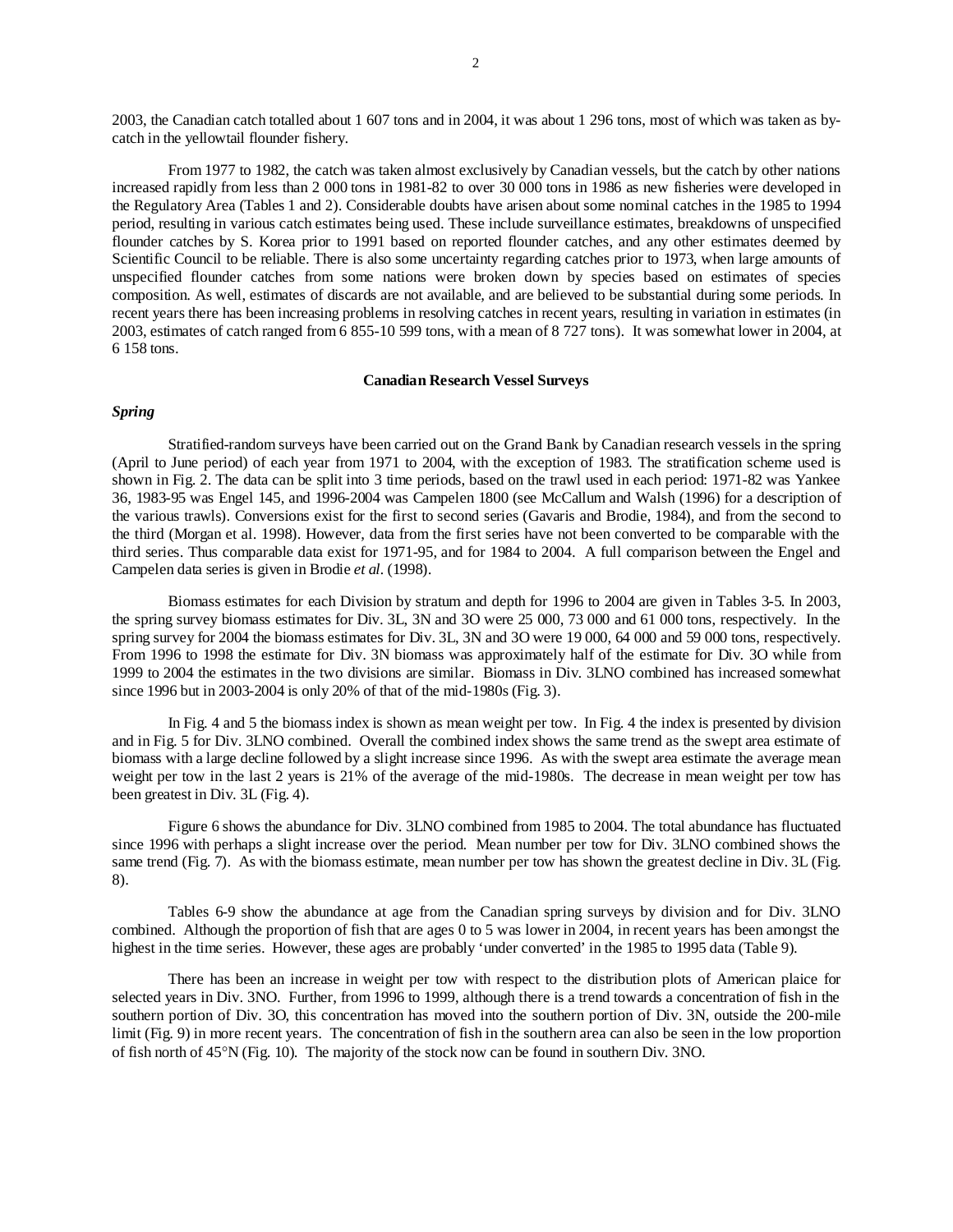#### *Autumn*

 Stratified-random surveys have been conducted in Div. 3L in the autumn from 1981 to 2004, usually in October-November. From 1990 to 2004, autumn surveys were also carried out in Div. 3NO. Surveys from 1983 to 1994 were done with the Engel trawl and starting in autumn 1995, a Campelen 1800 trawl was used.

 Biomass estimates by stratum and depth are given for each Division in Tables 9-11. Biomass estimates from the autumn survey in 2003 were 26 000, 127 000 and 68 000 tons for Div. 3L, 3N and 3O, respectively. In 2004, the biomass estimates for these Divisions were 21 000, 143 000 and 68 000 tons. Over the past number of years, there has been a large biomass estimate in Div. 3N, fairly consistently which is heavily influenced by large sets in stratum 360 (Table 11). The low biomass value in Div. 3L in 2004 was probably at least partly a result of the poor survey coverage in that year (Healey and Dwyer, 2005). During 1995 to 1997, Div. 3N constituted on average 40% of the Div. 3NO total while in 2003 and 2004 it averaged more than 65% of the Div. 3NO total.

 The overall biomass for Div. 3LNO in the autumn has shown a slight increasing trend since 1995 (Fig. 3). The biomass index remains well below that of 1990 with the average of the 2003-04 indices representing only 36% of that of 1990. The biomass index expressed as mean weight per tow shows the same overall trend with the average of the last 3 years being 34% of the level of 1990 (Fig. 5). Mean weight per tow has shown the largest decline in Div. 3L (Fig. 11). Mean weight per tow estimates from Div. 3N have increased since 1996, while mean weight per tow in Div. 3O has increased slightly (Fig. 11).

 Figure 6 shows the abundance for Div. 3LNO combined from 1990 to 2004. Abundance showed a substantial decline from 1990 to 1998 but has been somewhat higher since 1998. Mean numbers per tow show the same pattern (Fig. 7). By Division, the largest decline was once again in Div. 3L (Fig. 12) but increases were shown in both Div. 3N and 3O. There was a large increase in mean numbers per tow in Div. 3O; the 2004 value was the highest in the time series (Fig. 12).

 Tables 12-15 show the abundance by age for 1990 to 2003. Ageing was not available for 2004. Abundance in Div. 3L declined in each year since 1995 to 2000 but increased in 2001 and has remained at that level ever since. The age composition has been rather stable over the time period, although younger ages have made up a higher proportion of the population in the last 2 years (Table 15).

 Plots of distribution by weight (Fig. 13) for the autumn surveys for selected years show that A. plaice are distributed throughout the Div. 3LNO area. However the area of highest concentration is southern Div. 3NO, particularly the southern edge of Div. 3O and on the tail of the bank in Div. 3N.

## *Comparison of Spring and Autumn Surveys*

 Biomass and abundance from the spring and autumn surveys can be seen in Fig. 3 and 6. Both surveys have shown similar trends in biomass and abundance over the 1990 to 2004 period. Both surveys have shown the largest decline in Div. 3L. There are some larger catches in Div. 3L in the autumn but overall, distribution is also similar between the two surveys, with the majority of the fish being distributed in southern Div. 3NO.

#### *Catch to RV Biomass Ratio*

 In 2000 STACFIS recommended that *in future catch to survey biomass plots be presented.* Therefore, as a proxy for fishing mortality on this stock, the ratio of catch to biomass from spring RV surveys was examined. Examination of the catch/biomass ratios from Campelen data from 1985 to 2004 is shown in Fig. 14. The Campelen ratios were highest in the 1991-94 period, and were reduced from 1995-1999, reflecting a period of reduced catches (Table 1). However, catch/biomass ratios have increased substantially over the 1999 to 2004 period.

#### *Mortality*

 Estimates of total mortality (Z) from the Campelen or equivalent, spring and autumn survey data were calculated for ages 1 to 16 (Fig. 15 and 16). Both surveys indicate an increase in mortality up to the mid-1990s for most ages. Mortality on younger (less than 5) ages has remained high throughout the time series, particularly in the spring survey data. For older ages mortality declined after the mid 1990's but has increased in the last few years on most ages over 6 in both surveys.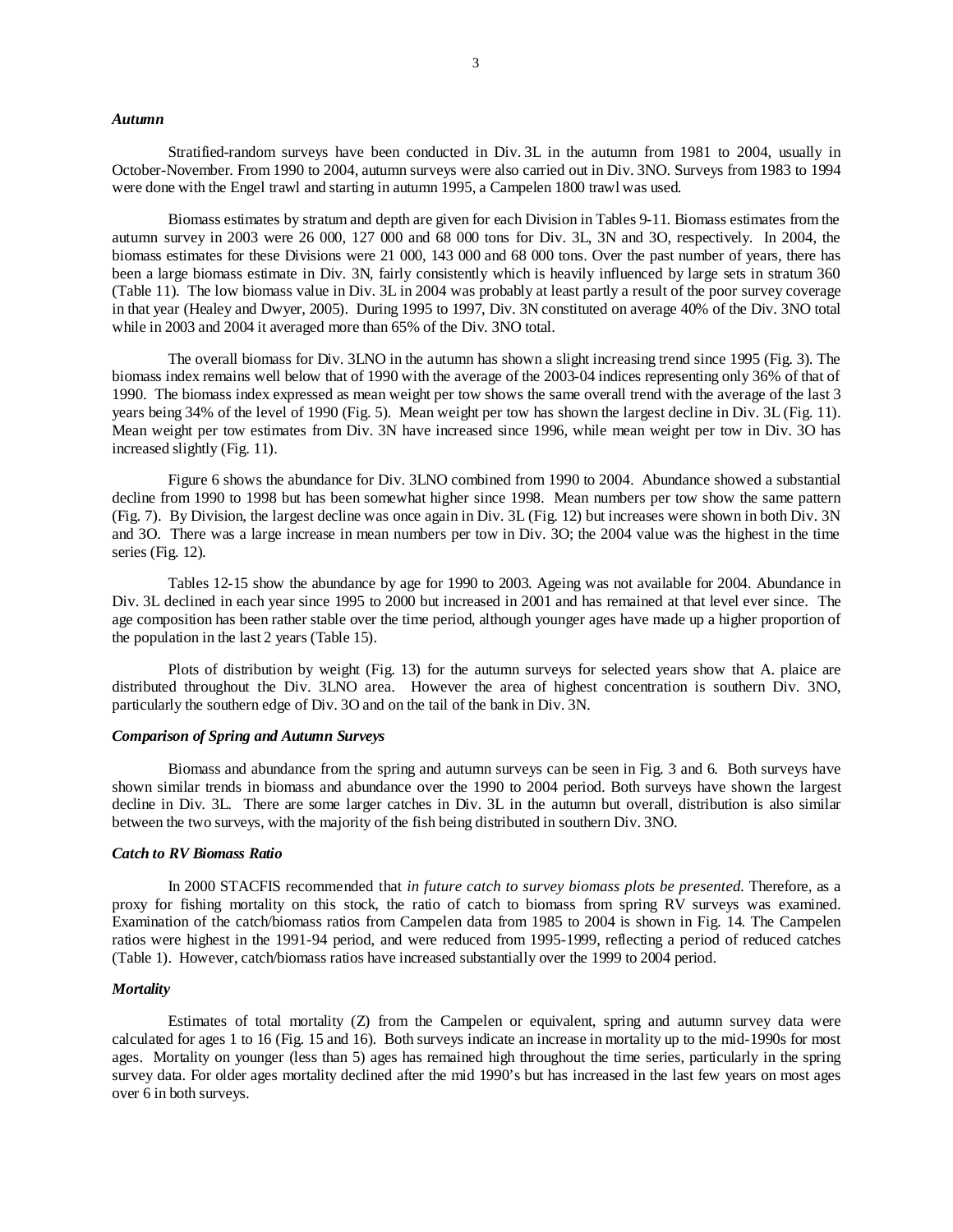Averages of the estimates of total mortality show the large increase during the early to mid-1990s. The late 1990s showed a drop in mortality. Since then mortality has increased for most ages, although it is generally still less than the mortality experienced during the early 1990s (Table 16 and 17).

### *Weights and Lengths-at-age*

 Mean weights-at-age were calculated for male and female American plaice for Div. 3LNO using spring survey data from 1990 to 2004. Mean lengths-at-age were calculated using data from 1985 to 2004. Means were calculated accounting for the length stratified sampling design. There is little indication of trend over the time period in either mean length or mean weight (Fig. 17 and 18).

## *Maturities*

 Age and length at 50% maturity were produced from spring RV data. Maturity data were collected during research vessel surveys from 1960-2004. Stratified random surveys were used where possible (1971-2004). Data from earlier years came from surveys that were conducted mainly as line transects. The coverage of a stock area would generally not be as complete as the stratified random surveys. For the period of the stratified random surveys, observed proportion mature at age was calculated according to the method of Morgan and Hoenig (1997) to account for the length stratified method of sampling. Prior to this, only data from the aged fish was used without weighting by the length frequencies. This should not have a large impact on the model estimates (Morgan and Hoenig, 1997). Data from 1985-1995 were converted to Campelen equivalents.

 Estimates were produced by cohort. For males, *A50* were fairly stable for cohorts of the 1960s to mid-1970s, with perhaps a slight increase over that time period. Male  $A_{50}$  then began a fairly steady decline to the 1991 cohort which had an *A50* of just over 3 years. Male *A50* then showed an increase to the 1996 cohort, but has declined since (Fig. 19). For females, estimates of  $A_{50}$  have shown a large, almost continuous decline, since the beginning of the time series (Fig. 19). The *A50* for males in recent cohorts (last 5 estimated) is about 4 years compared to 6 years at the beginning of the time series. For females the  $A_{50}$  for recent cohorts is about 7.5 years compared to 11 years for cohorts at the beginning of the time series (Fig. 19).

 Estimates of maturity at length were produced using the data described above and are presented by cohort in Fig. 20.  $L_{50}$  declined for both sexes but recovered in recent cohorts. The current  $L_{50}$  for males of about 20 cm is similar to the earliest cohorts estimated. The  $L_{50}$  of most recent cohorts for females is in the range of 34-37 cm, somewhat lower than the 39 cm of the earliest cohorts (Fig. 20).

#### *Recruitment*

 A multiplicative model was used to estimate the relative year-class strength produced by the spawning stock. Survey abundance data at ages 3-5 from four surveys - the Canadian spring and autumn (both Engels and Campelen) are included in the analysis. The model formulation is identical to that used in the previous assessment of American plaice in Div. 3LNO (Morgan *et al*., 2003).

On a log-scale the model can be written as follows:

$$
\log(I_{s,a,y}) = \mu + Y_y + (SA)_{s,a} + \varepsilon_{s,a,y},
$$

where:  $\mu$  = overall mean

*s* = survey subscript  $a =$ age subscript *y* = year-class subscript  $I = \text{Index}$  (Abundance in 000's) *Y* = year-class effect *SA* = Survey \* Age effect, and  $\varepsilon$  = error term.

We assume that  $\varepsilon_{s,a,y} \sim N(0, \sigma_{group}^2)$ , (independently and identically) for pre-specified *groups*. Likelihood ratio tests (Table 18) indicate that a constant variance model (a general linear model) is not statistically different than the "full" model which estimates a variance parameter for each survey-age combination. Estimates (Fig. 21) are back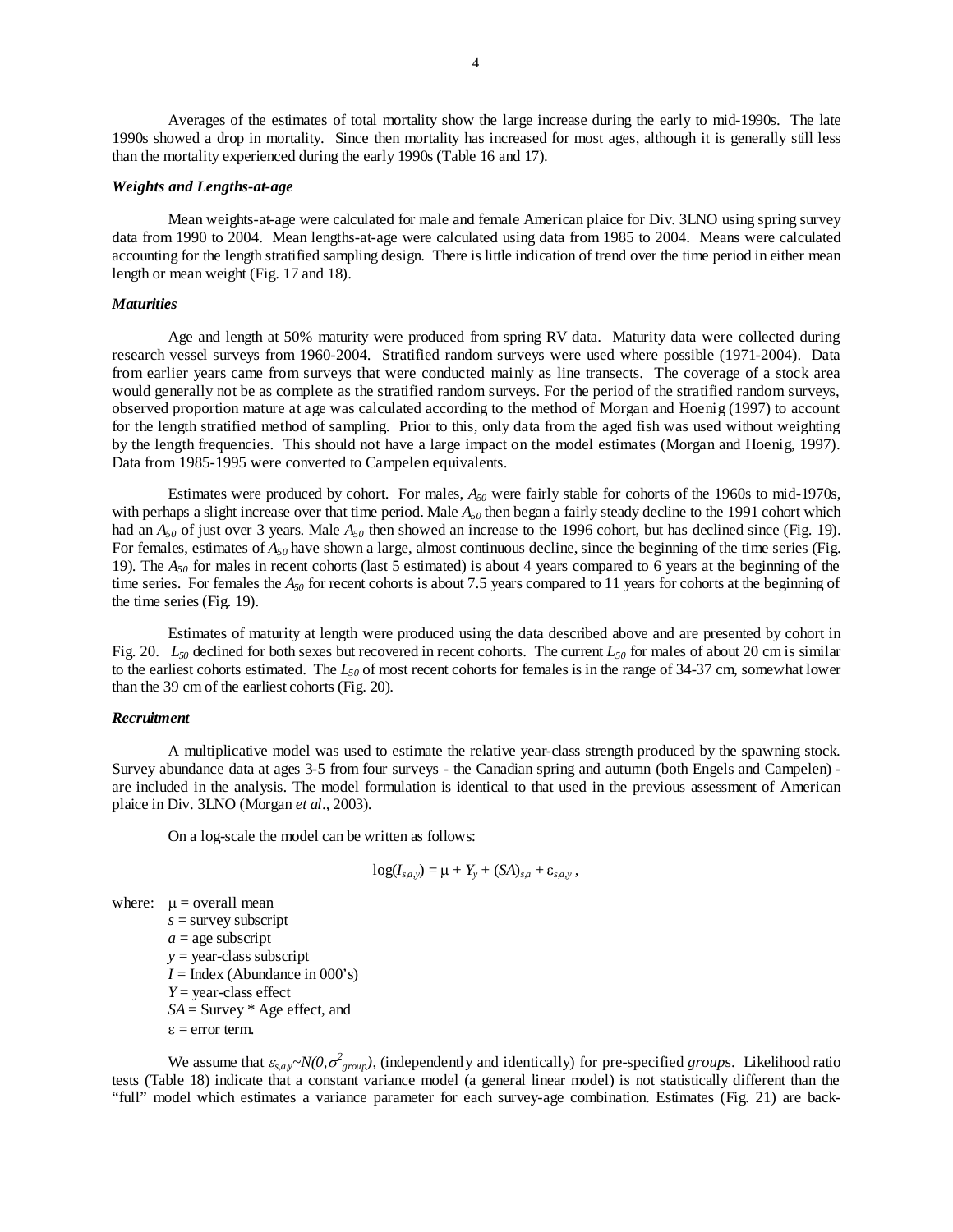transformed. Predicted year-class strength generally declines over time; the estimates indicate no substantial recruitment since 1989. The 1998 cohort is estimated as the strongest cohort over the past ten years; although we emphasize its magnitude is estimated to be much smaller than any of the cohorts of the 1980s (Fig. 21). The standardized residuals (Fig. 22) show no systematic patterns indicating violation of model assumptions; however year effects are evident.

 Subsequently, the model was re-run including age 2 data from all four survey series. Inclusion of the age 2 data provides additional information on the strength of each year-class. Consistent with the previous exercise, we find that the full variance parameter model and the common variance parameter model are not statistically different. The model estimates (Fig. 23) are quite similar to the results using ages 3-5 with one notable exception (see Fig. 24 for comparison of results). The result produced from the age 3-5 data suggests that the earlier year-classes (pre-1990) are stronger relative to more recent year-classes (post-1989). Notwithstanding this effect, the current year-classes are all estimated to be quite poor in relation to the earlier (pre-1990) year-classes. Standardized residuals (Fig. 25) from the model including ages 2-5 are free of systematic patterns. We suggest the estimates produced from the age 2-5 dataset as the most parsimonious representation of year-class strength.

 Each set of results from the multiplicative model were correlated with the VPA recruitment estimates (age 5 in Table 27 of Morgan *et al*., 2003) from the previous assessment of this stock (Fig. 24). The correlation measures in each case were quite high  $(>0.75)$ .

## **Survey by EU-Spain Divisions 3NO**

#### *Numbers-at-age*

 Since 1995, Spain has carried out a random-stratified spring bottom trawl survey in Div. 3NO of the NAFO Regulatory Area. In 2001, the trawl vessel (C/V *Playa de Menduiña*) and gear (*Pedreira*) were replaced by the R/V *Vizconde de Eza* using a *Campelen* trawl. Canadian spring RV age-length keys (for Div. 3N only, as the Survey by EU-Spain 3NO surveys such a small portion of Div. 3O) were applied to Spanish length frequency data (separate sexes, mean number-per-tow) from 1997-2000 converted data and 2001-2004 Campelen data. This data is found in Table 25 and was used in some exploratory VPA analyses. The age composition for this survey was similar to the Canadian RV spring survey.

# *Catch-at-age*

Results of the catch-at-age calculations for American plaice catches in 1993-2002 are given in detail in Morgan *et al.* (1999a, b; 2001; 2002, 2003). In 2003 and 2004, sampling data were available from by-catch of A. plaice in Canadian fisheries targeting other species in Div. 3LNO. As has been the case since it reopened in 1998, much of the Canadian sampling data came from 100% observer coverage in the yellowtail fishery. Some sampling was also available from the relatively small by-catch in the fishery for Greenland halibut in both years.

Total Canadian catch of A. plaice in 3LNO in 2004 was 1 295 tons, which was 308 tons lower than in 2003. The main reason for the reduction was the change in the yellowtail fishery in 2004, which caught 2 203 tons of yellowtail in the first quarter of the year, compared to 351 tons in the same period in 2003. Although the total annual catch of yellowtail was similar in both years, this seasonal change is significant as the by-catch of A. plaice is low during that time (42 tons in 2004, 31 tons in 2003). The relatively small remainder of reported Canadian catch in both years came as by-catch in various other fisheries, e.g. winter flounder in Div. 3L; skate and monkfish in Div. 3NO; and redfish and Atlantic halibut in Div. 3O. Since the beginning of 2000, fishing for yellowtail has been permitted in Div. 3L, resulting in some by-catch of American plaice there, although most of the catch in 2003 and 2004 came from Div. 3N, as in the previous years. The catch in Div. 3L in 2004 was the highest in a number of years, resulting from increased yellowtail effort in this area late in the year. In 2004, almost two-thirds of the Canadian catch occurred in April to June, while the catch was more evenly spread over months in 2003. Catches are lower during the summer at there has usually been a closure of the yellowtail fishery during mid-June to late July, which is intended to cover the spawning period for yellowtail.

Sampling of the Canadian catch in 2003 consisted of 50 628 length measurements, from all months, and 2 551 otoliths. These sampling levels were about 9% lower than 2002 for length data and almost identical for otoliths. In 2004, 37 140 length measurements were collected, from all months except January and July, along with 2 333 otoliths.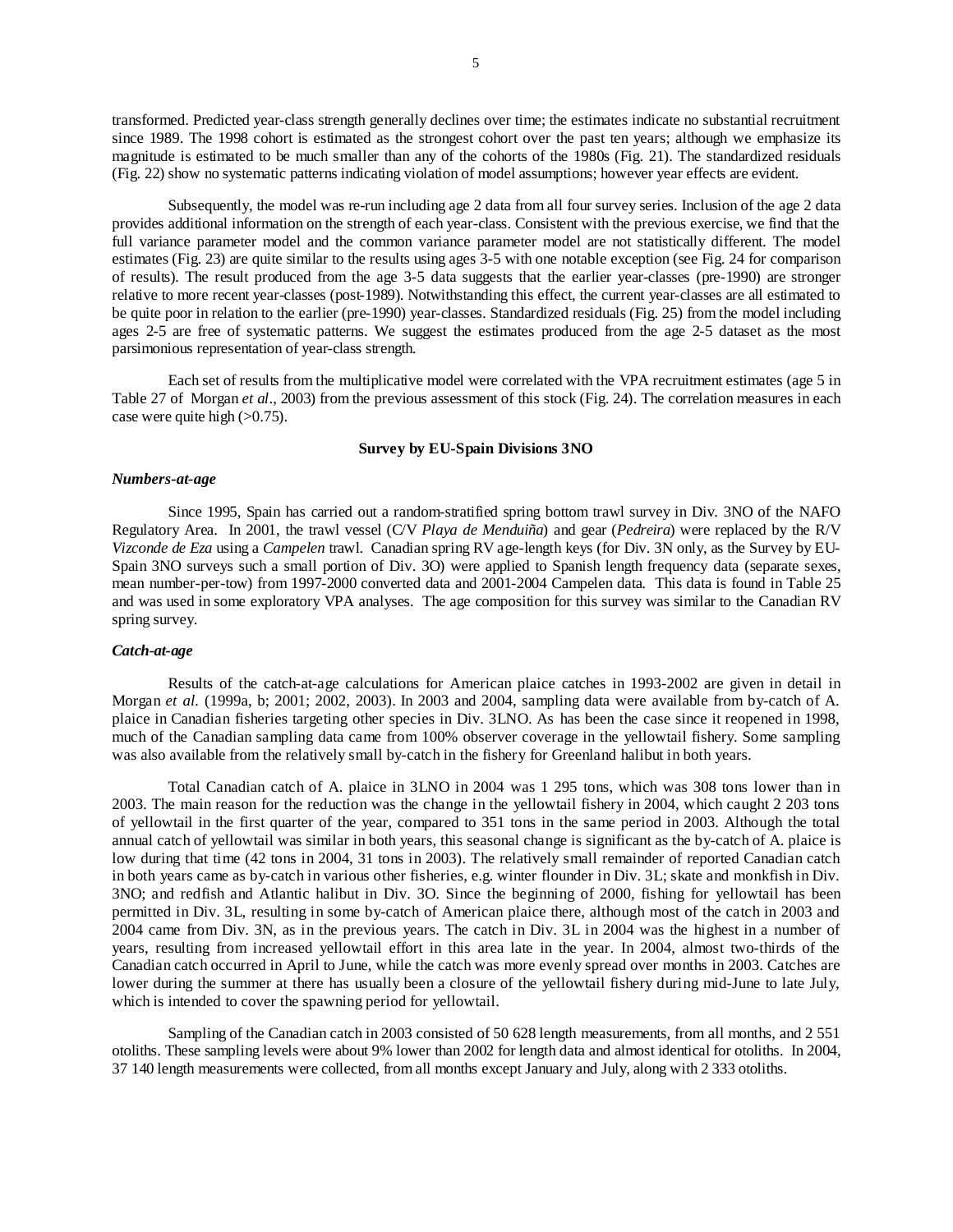The same weight-length relationship was used as in recent years (*Log<sub>10</sub> weight = (3.3247 \* Log<sub>10</sub> length – 5.553*) and the sum of products check in 2003 and 2004 was within 3% of the catch. The Canadian catch in 2003 and 2004 consisted of about 1.78 and 2.18 million A. plaice, which was in the range of the 2001 and 2002 catch numbers. The catch in both years was comprised mainly of fish aged 6 to 10 years old, with a peak at age 8 in 2003 and 7 in 2004. The peak age in the catch numbers has declined from 9 or 10 in 1999-2001 to age 8 in 2002-03 and to age 7 in 2004. Age 6 comprised almost 20% of the catch numbers in 2004, compared to about 10% for this age in 2003. Overall, the catch at age in 2003-04 was similar to that calculated for 1999-2002, as well as that from the Canadian fishery for A. plaice on the Grand Bank in the early 1990's (Brodie *et al*., 1994).

The mean fish size and weight in 2003 and 2004 were almost identical (0.713 and 0.716 kg for the mean fish weight), up slightly from the 2000-02 values (0.67-0.70 kg). Individual weights at age were mostly higher in 2004 than in 2003, continuing a trend in recent years. There is an increase in weights at age over the 1999-2004 period, suggesting an increase in growth rate. For example, the mean weight at age 8 in the Canadian fishery has increased steadily from 0.47 kg in 1999 to 0.65 kg in 2004. This appears to be a real increase in the size of fish in the population as it is also reflected in the Canadian spring survey data (Fig. 26). The size-at-age in the Canadian spring survey has shown similar changes in the past but since 1985 there has been no overall trend in size-at-age.

 There is a slight difference in the estimate of Canadian catch between this data (estimated from ZIFF data) and STATLANT 21A data, which, when examined, showed the same total for Div. 3LNO combined, but a slightly different breakdown by Division. When the catch was recombined using these new proportions of catch by Division, there were almost no differences in catch at age.

For 2003 and 2004, length frequency data were also available from Portugal, Russia and Spain. Details on the sampling levels and descriptions of the fisheries are contained in Vargas *et al*. (MS 2004, MS 2005), Gonzalez *et al.* (MS 2004, MS 2005) and Vaskov et al. (MS 2004, MS 2005). In all cases, age-length keys from the Canadian spring surveys in Div. 3LNO in 2003 and 2004, respectively, were used to derive age compositions, which were then combined and adjusted to the total catch to account for all non-sampled catches. Catch at age, weight at age (using the weight-length relationship used above) and sum of products (SOP) for 2003 and 2004 are given in Table 23 and 24.

 In 2003, ages 8 to 11 were the most dominant ages in the Portuguese catch, but there was also a large number of age 5 fish as well. The Russian catch also showed this large peak at age 5. While this peak was also prevalent in the Spanish catch, the age distribution of that country showed a larger peak at ages 8-10. In 2004, age 6 was the most abundant age in catches for Portugal, Russia and Spain, but Spain also had large catches made up of fish 9-12 years old. Mean lengths and weights at age in the Canadian fishery were slightly higher than in international catches, likely a result of larger mesh size used in the Canadian fishery and also the use of research vessel age-length keys for the catches of non-Canadian fleets.

It was also noted that data was available from the Ukraine for American plaice (Div. 3N) in 2004 but this was not presented in detail.

# **Virtual Population Analysis (VPA)**

 A formulation of ADAPT using the same structure that was used in the accepted VPA from the 2001, 2002 and 2003 assessments (Morgan *et al*., MS 2001, 2002, 2003) was run. The ADAPT used catch-at-age for ages 5 to 14 with an age 15 plus group which included all catch from ages 15 to 21 (Table 26). The ratio of *F* on the plus group to *F* on the last true age was set at 1.0. M was set at 0.2 except at 0.53 for all ages from 1989 to 1996 (Morgan and Brodie, 2001). Survey ages 5 to 14 were used in the calibration matrix. Beginning of the year weights-at-age and maturities-atage are given in Tables 27 and 28. Numbers at age 5 to 14 from the Canadian spring (1985 to 2004) and autumn (1990 to 2003) surveys were used (Table 25a, b).

 The results of an ADAPT run using the formulation described above are given in Table 29 and Fig. 27-29. The model provides a good fit to the data. The mean square of the residuals was 0.28. Relative errors on the population estimates ranged from 0.20 to 0.55. The relative errors on the catchabilities were all less than 0.2. The residuals from the spring survey showed little pattern although there was a tendency for them to be larger in more recent years (Fig. 27 and 28). The residuals from the autumn survey seem to display some pattern which is caused by some all positive years in the early part of the time series, and two almost all negative years in 1996 and 1997 (Fig. 27 and 28). The most recent year also shows almost all negative residuals. There is some tendency for there to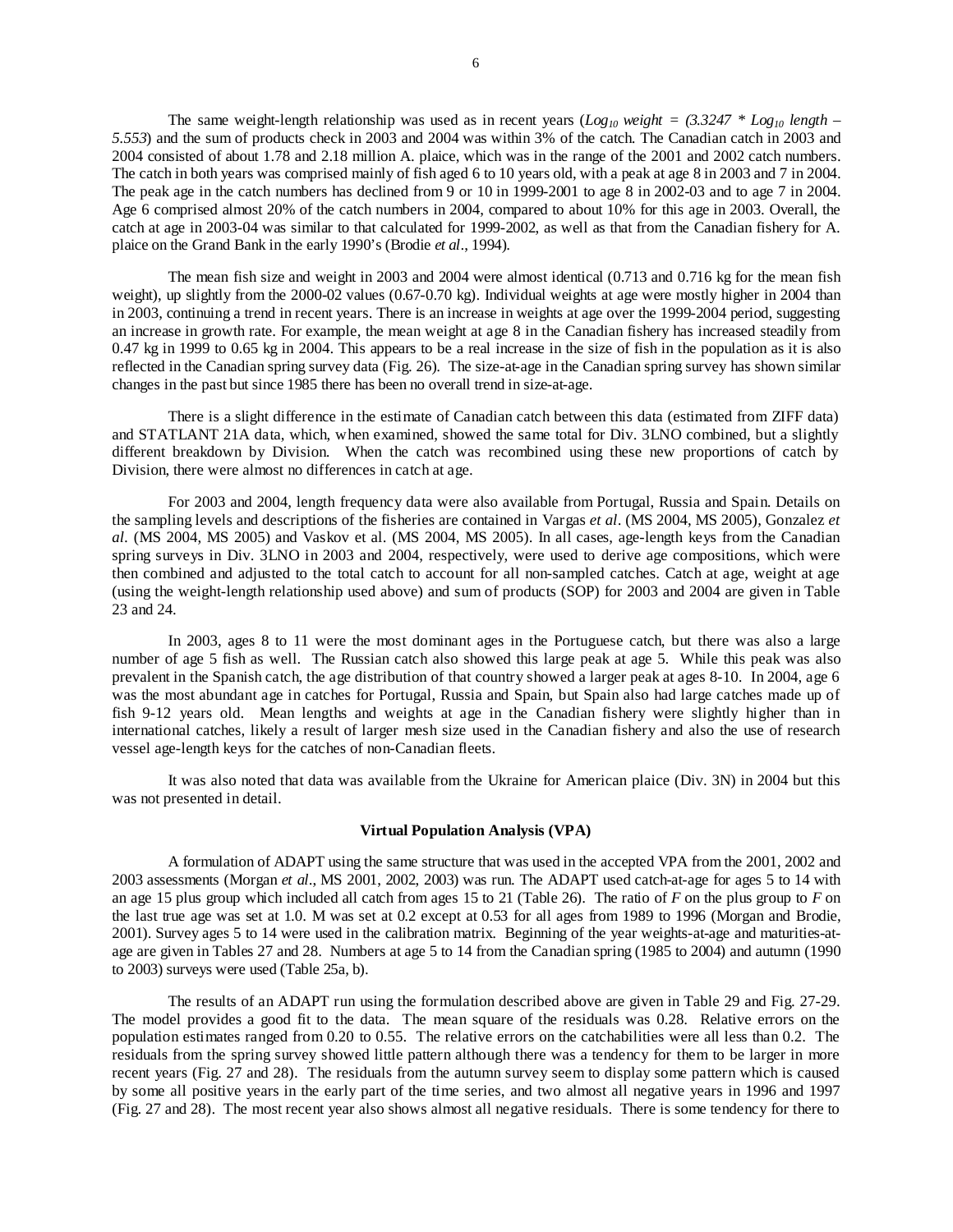be a lag between the predicted and observed survey estimates at age for the autumn survey but a better fit for the spring survey. Residuals are larger for the older ages in the autumn survey but this appears to be caused by a few large residuals (Fig. 27 and 29a). It may be that the autumn survey catches these older fish infrequently. Survey catchabilities show that catachability is lower for the youngest fish and also older fish in the autumn, whereas the catchability for spring seems more constant across age (Fig. 29b).

 Population numbers and F from this run are shown in Table 30. Biomass was calculated by multiplying the population numbers at age by the beginning of the year weights at age. The VPA analyses showed that population abundance and biomass declined fairly steadily from the mid-1970s. Biomass has been relatively stable over the last number of years (Fig. 30), increasing slightly in the last three years. Average *F* on ages 9 to 14 and ages 11 to 14 showed an increasing trend from about 1965 to 1985. There was a large peak in *F* in 1993, which may be an artifact. *F* since 1995 has been generally lower than in the earlier period but increased fairly steadily from 1995 to 2000. *F* has been slightly lower since then. Average *F* on ages 11-14 in 2004 was 0.22, higher than in 2002, but lower than average F in 2003 (0.25) consistent with the increase, then decline in catch (Table 30, Fig. 30).

 Spawning stock biomass was calculated by multiplying the biomass at age by the female maturity ogive. SSB has shown 2 peaks, one in the mid-1960s and another in the early to mid-1980s. Since then it declined to a very low level (less than 10 000 tons) in 1994 and 1995 (Fig. 31). Since 2001 the SSB has increased very slightly to 23 000 tons in the current year. This is still only 11% of the level in the mid-1960s and 17% of the level in the mid-1980s. The stock recruit scatter is also shown in Fig. 31. Recruitment has been steadily declining since the 1986 year-class and there have been no good year-classes since then. An examination of the stock recruit scatter shows that there has been only good recruitment observed above 155 000 tons and no good recruitment observed at SSB below 50 000 tons (Fig. 32). This level of 50 000 tons has been taken as a *Blim* for this stock.

 A retrospective analysis was conducted by sequentially removing one year of data from 2004 to 1999 for a comparison of 6 years. The results of this analysis are shown in Fig. 33 to 35. There is little evidence of a retrospective pattern when examined for population abundance in total (Fig. 33) or on an age by age basis (Fig. 35). A retrospective pattern is evident for average *F* estimates for 1995. This is not an uncommon result given the sudden increase in average *F*.

# **ADAPT Formulation Including Survey by EU-Spain Divisions 3NO**

An additional ADAPT analysis was explored, which included the survey by EU-Spain- Div. 3NO index. This survey has 8 years of converted/Campelen data and the Canadian age length key was applied to it. We compare the results of this analysis against the previous ADAPT formulation (called Run 1).

This Run was attempted although the survey by EU-Spain Div. 3NO in the NAFO Regulatory Area (NRA) covers only 11% (Dwyer *et al*., 2002) of the total area of the American plaice stock. Although trends in the size of the stock estimated from the Canadian survey in the NRA are similar to the trends from the survey by EU-Spain Div. 3NO, the perception of the stock as surveyed by the entire survey area (Div. 3LNO) is different. This topic was examined in NAFO SCR Doc. 02/65. It was decided at that time not to include the survey by EU-Spain in the assessment. The correlation including the new data comparing the Canadian 3LNO survey and the survey by EU-Spain in Div. 3NO is 0.68 (correlation comparing Canadian 3NO and the survey by EU-Spain Div. 3NO is 0.87).

### *Inclusion of survey by EU-Spain Div. 3NO - RUN 2*

The survey by EU-Spain was included as a tuning index, using the converted (*Pedreira* to Campelen) 1997- 2000 length frequency data and the 2001-2004 Campelen series length frequencies. The length frequencies were converted to age by using age length keys from the Canadian spring RV surveys in Div. 3N (see above and Table 25). Ages 5-14 were used in the tuning index. The structure of the ADAPT from Run 1 is otherwise unchanged.

Including the survey by EU-Spain into the ADAPT gives the following summary results:

- Mean square residuals for the survey by EU-Spain is 0.36 (Table 31).
- Estimate of relative error on population numbers are within a similar range to Run 1, or lower (0.2 to 0.45); the relative errors on catchabilities at age are higher for the survey by EU-Spain (>0.2 for all ages) (Table 31).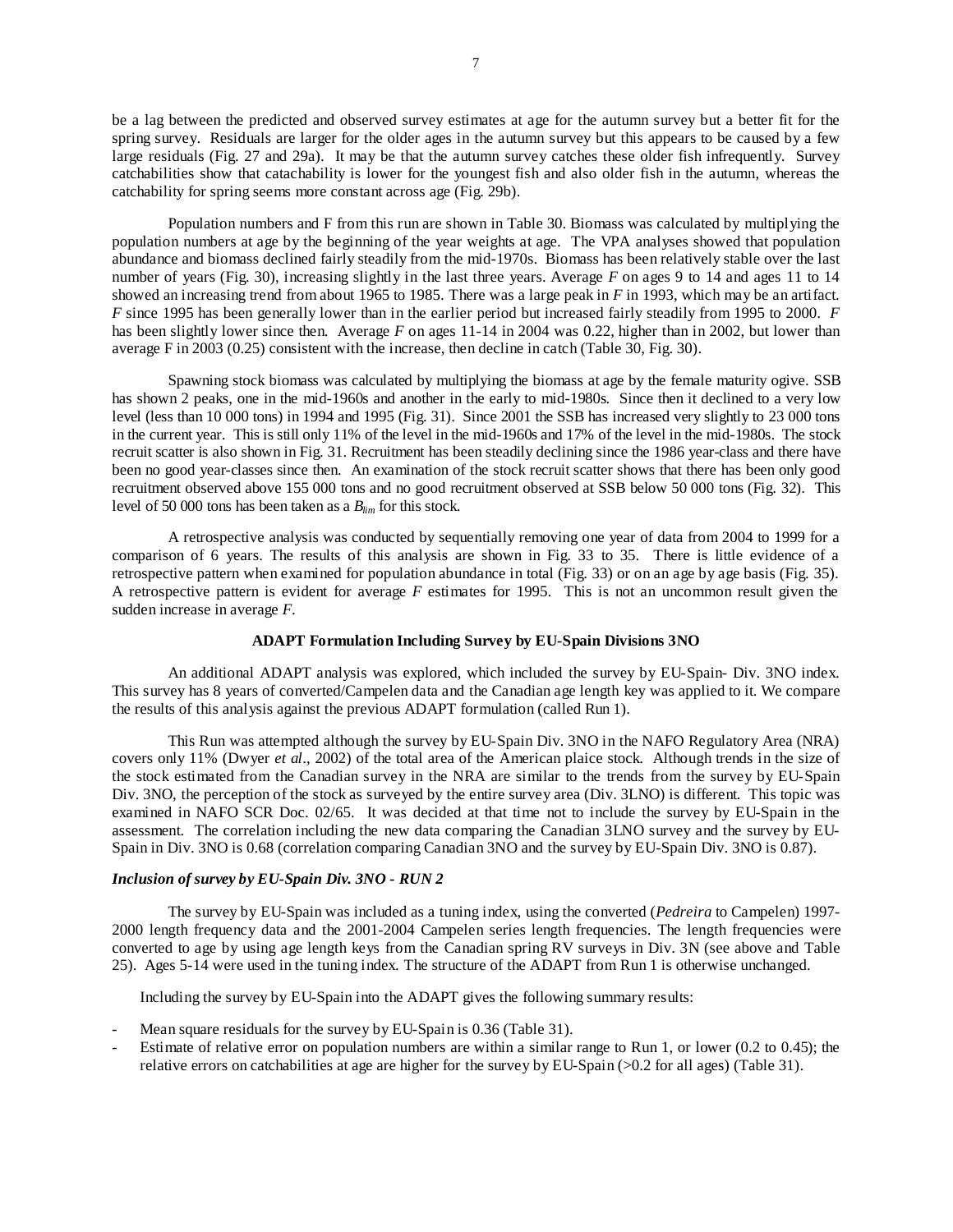- The plot of biomass and average *F* on ages 11-14 when compared with those from the Run 1 VPA show very similar trends, except biomass, SSB and *F* are estimated slightly higher in recent years in the run including the survey by EU-Spain (Fig. 36 and 37).
- Catchabilities from the survey by EU-Spain show a similar pattern to Canadian spring surveys (lower because MNPT) but catch far fewer younger fish (Fig. 38).
- Residuals from the survey by EU-Spain show a year effect for 1997 but no pattern in recent years (Fig. 39).
- Residuals for the survey by EU-Spain are higher by age than other surveys, almost double the highest in Canadian autumn RV survey, especially at the youngest and oldest ages (Fig. 40).
- Plot of observed *versus* predicted index indicates poor model fit for the survey by EU-Spain index (Fig 41).

Another ADAPT formulation was considered; in this run the 1997 data for the survey by EU-Spain was excluded as the residuals in 1997 (from the above run) were all negative. Note that in 1997, the survey had poor coverage for the survey by EU-Spain. It was found that dropping this year improved the pattern of residuals and the overall fit of the data to the model. However, the survey by EU-Spain was ultimately not included in the final ADAPT run for American plaice because at present, it is uncertain whether this survey is representative of the stock as a whole. It was recommended that several ADAPT formulations be examined for this stock in the future.

Thus Run 1 (Canadian surveys only) was the accepted ADAPT formulation for the 2005 assessment of the stock.

# **Medium-term Projections**

Deterministic projections were carried out for 5 years to examine the trajectory of the spawning stock biomass under 2 scenarios of fishing mortality:  $F = 0$ ,  $F = F_{current}$ . For these deterministic projections the results of the VPA were used.  $F_{current}$  was set as the average F on age 9 (the fully recruited age in the VPA) over the last 3 years and was 0.30. PR and weights were averaged over the last 3 years. Recruitment was the average R/S for the last 3 year-classes and was equal to 2.41. In addition the following values were used:

| Age          | 5    | 6    |      | 8    | 9    | 10   | 11   | 12   | 13   | 14   | $15+$ |  |
|--------------|------|------|------|------|------|------|------|------|------|------|-------|--|
|              |      |      |      |      |      |      |      |      |      |      |       |  |
| M            | 0.2  | 0.2  | 0.2  | 0.2  | 0.2  | 0.2  | 0.2  | 0.2  | 0.2  | 0.2  | 0.2   |  |
| <b>PR</b>    | 0.07 | 0.21 | 0.49 | 0.89 | 1    | 0.87 | 0.92 | 0.90 | 0.66 | 0.59 | 0.59  |  |
| <b>Stock</b> |      |      |      |      |      |      |      |      |      |      |       |  |
| Weight       | 0.19 | 0.27 | 0.37 | 0.45 | 0.54 | 0.64 | 0.77 | 0.95 | 1.18 | 1.45 | 1.87  |  |
| Maturities   |      |      |      |      |      |      |      |      |      |      |       |  |
| 2004         | 0.03 | 0.13 | 0.43 | 0.74 | 0.96 | 0.99 | 1.0  | 1.0  | 1.0  | 1.0  | 1.0   |  |
| 2005         | 0.03 | 0.13 | 0.43 | 0.79 | 0.91 | 0.99 | 1.0  | 1.0  | 1.0  | 1.0  | 1.0   |  |
| 2006         | 0.03 | 0.13 | 0.43 | 0.79 | 0.95 | 0.98 | 1.0  | 1.0  | 1.0  | 1.0  | 1.0   |  |
| 2007         | 0.03 | 0.13 | 0.43 | 0.79 | 0.95 | 0.99 | 0.99 | 1.0  | 1.0  | 1.0  | 1.0   |  |
| 2008         | 0.03 | 0.13 | 0.43 | 0.79 | 0.95 | 0.99 | 1.0  | 1.0  | 1.0  | 1.0  | 1.0   |  |

The stock is estimated to increase under both  $F = F_{current}$  and  $F = 0$ , with the increase in SSB being 4 times greater than  $F = 0$  than at current  $F$ . The increase under current conditions of  $F$  is only about 12 000 tons over the 5-year period and the stock does not exceed *Blim*. The spawning stock reaches the *Blim* of 50 000 tons by 2009 and 66 000 tons by 2010 with  $F = 0$  (Fig. 42). The average R/S has been considerably higher in recent years and thus the assumed recruitment value used in projections is higher than in 2003 projections.

#### **Reference Points**

Currently there is a suggested *Blim* of 50 000 tons of SSB for this stock based on examination of the stock recruit scatter which shows that below that level of SSB good recruitment has not been observed (Fig. 32). There is currently no suggested *Flim*. Potential limit reference points were examined through different methods.

#### *Long-term simulations*

Results of the accepted ADAPT formulation were used in simulations using the same framework as for the short-term projections. These simulations were run at various levels of *F*, to determine the equilibrium level of yield, biomass and SSB at each *F*. Recruitment for these simulations comes from the fit of a nonparametric stock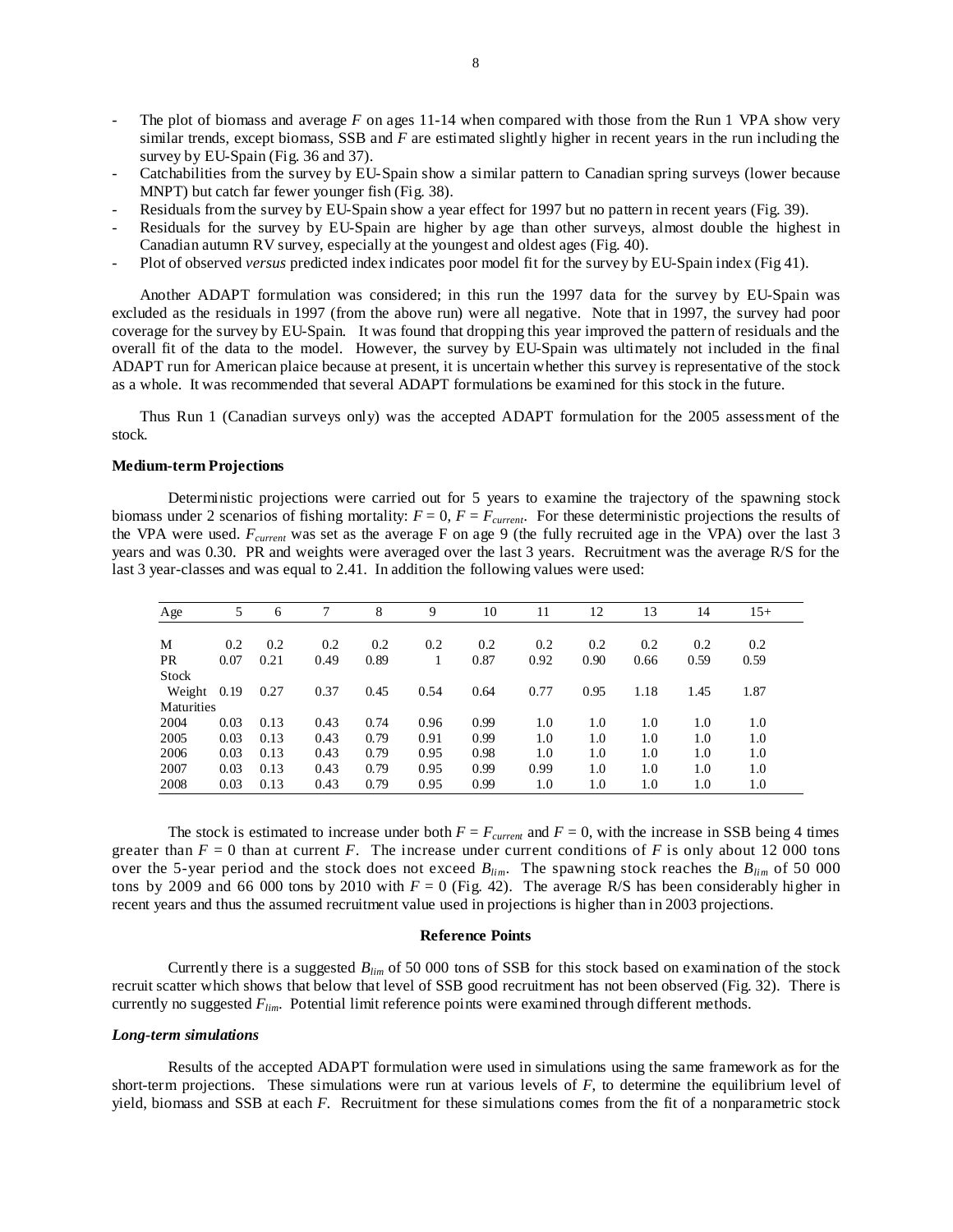recruit relationship (Evans and Rice, 1988, Fig. 43 and 44). These simulations show a maximum sustainable yield of 54 000 tons that occurs at an  $F_{MSY}$  of 0.25, which could serve as a  $F_{lim}$  for this stock. The SSB that gives this MSY is 232 000 tons (Fig. 45 and 46). Taking 30% of this SSB as a *Blim* would give 70 000 tons. It should be noted, that the predicted recruitment is not forced through the origin and may over estimate recruitment at small SSB. This would result in an over estimation of sustainable yield and population size at higher levels of F.

#### *Segmented regression*

A segmented regression was fit to the stock-recruit observations with recruits of 5 year olds. The segmented regression fit is statistically significant at the 95% level of significance (*P*-value <0.01), and the model explains 73% of variability in recruitment (coefficient of determination). Maximum likelihood estimate of the change point, the SSB at which recruitment begins to be impaired with decreasing SSB, is 97 520 tons, and 80% profile likelihood confidence interval was given by 80 136 tons and 125 747 tons (Fig. 47). The LRP corresponding to 50% *Rmax* from the segmented regression, SG50, is 48 760 tons SSB. However, it should be noted that this change point is sensitive to the addition and deletion of data.

## *YPR and SPR*

Yield per recruit (YPR) and spawner per recruit (SPR) were calculated using the same weights at age, maturities and partial recruitment as in the short term projections and an  $M = 0.2$ . From YPR  $F_{0,l}$  was calculated as 0.19. From SPR the *F* at 35%SPR was calculated as 0.18 (Fig. 48 and 49).

# *Suggested reference points*

 Given that the various estimates of *Blim* are not that different and both new estimates bracket the current suggested  $B_{lim}$  it seems reasonable to maintain the current  $B_{lim}$  of 50 000 tons of SSB.  $F_{MSY}$  ( $F = 0.25$ ) could serve as  $F_{lim}$  for this stock as suggested by the Limit Reference Point Study Group (NAFO SCS Doc. 04/12).  $F_{0.1}$  could serve as a possible buffer reference point for fishing mortality.

Since the estimate of  $F_{MSY}$  greatly depends on the exploitation pattern (PR), stock recruitment model and natural mortality rates used in the computation depends on current assumptions which might change, it was decided not to use  $F_{MSY}$  as  $F_{lim}$  for this stock at this time but to explore this further.

#### *Trajectory of Stock*

Taking the suggested limit reference points, the trajectory of the stock was plotted on the NAFO PA framework (Fig. 50). This shows that the stock grew in the 1960s while the *F* was below  $F_{0,l}$ . Starting in the late 1960s *F* exceeded *F0.1* and the stock rapidly declined. A series of good year-classes helped to maintain the stock above *Blim* in the 1970s. F increased in the mid to late 1980s and starting in the late 1980s recruitment declined. By 1992 the stock was below *Blim* and has been below that level since. With the imposition of the moratorium on directed fishing *F* dropped below *F0.1* in the mid-1990s but increased in 1998 and 1999 and has remained at or above  $F_{0,I}$  since.

#### **References**

- VARIOUS. 2004. Report of the NAFO Study Group on Limit Reference Points Lorient, France, 15-20 April, 2004. NAFO SCS Doc. 04/12, Serial No. N4980.
- BRODIE, W. B., M. J. MORGAN, and D. POWER. 1994. An assessment of the American plaice stock in Divisions 3LNO. NAFO SCR Doc. 94/55, Ser. No. N2426, 43 p.
- BRODIE, W. B., W. R. BOWERING, D. ORR, D. MADDOCK PARSONS, and M. J. MORGAN. 1998. An assessment update for American plaice in NAFO Div. 3LNO. NAFO SCR Doc. 98/69, Ser. No. 3061, 30 p.
- DWYER, K. S., W. B. BRODIE, and M. J. MORGAN. 2002. Comparison of Canadian and Spanish survey results from the NAFO Regulatory Area in Div. 3NO. NAFO SCR Doc. 02/65. Ser. No. N4677.
- GAVARIS, S. and W. B. BRODIE. 1984. Results of comparative fishing between the *A.T. Cameron* and the *Wilfred Templeman* during July-August 1983. CAFSAC Res. Doc. 84/41, 16 p.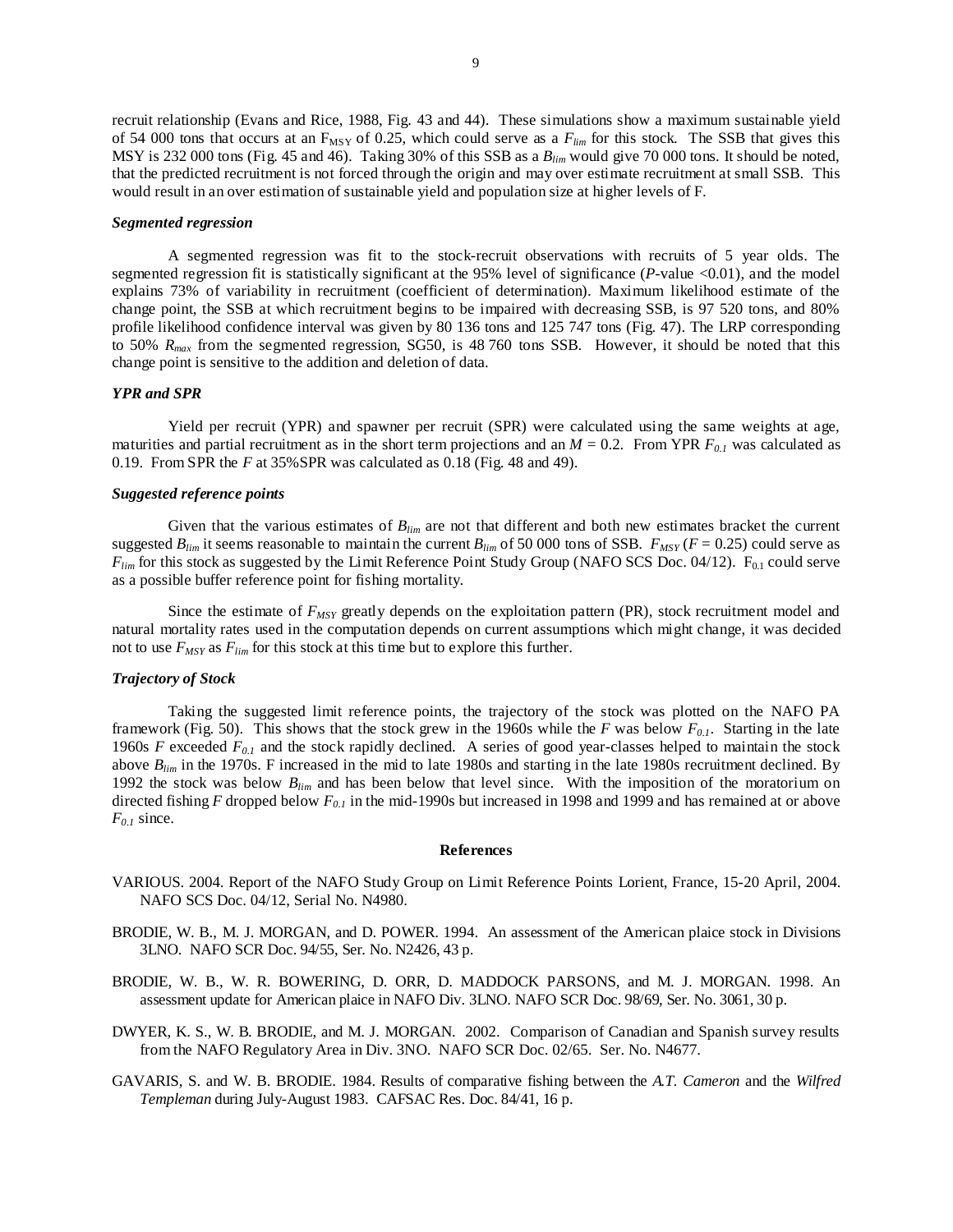- GONZALEZ, F., J. L. DEL RIO, A. VÁZQUEZ, H. MURUA, and E. ROMÁN. MS 2005. Spanish research report for 2004. NAFO SCS Doc. 05/8, Ser. No. N5096, 26 p.
- GONZALEZ TRONCOSO, D., C. GONZALEZ, and X. PAZ. 2005. American plaice and yellowtail flounder indices from the Spanish survey conducted in Divisions 3NO of the NAFO Regulatory Area. NAFO SCR Doc. 05/25, Ser. No. N5110.
- MCCALLUM, B. R., and S.,J. WALSH. 1996. Groundfish Survey trawls used at the Northwest Atlantic Fisheries Centre, 1971-present. NAFO SCR Doc. 96/50, Ser No. N2726, 18 p.
- MORGAN, M. J., and J. M. HOENIG. 1997. Estimating maturity-at-age from length stratified sampling. J. Northw. Atl. Fish. Sci., **21**: 51-63.
- MORGAN, M. J., W. B. BRODIE, W. R. BOWERING, D. MADDOCK PARSONS, and D. C. ORR. 1998. Results of Data Conversions for American plaice in Div. 3LNO from Comparative Fishing Trials between the Engel Otter Trawl and the Campelen 1800 Shrimp Trawl. NAFO SCR Doc. 98/70, Ser. No. N3062, 10 p.
- MORGAN, M.J., W.B. BRODIE, and W. R. BOWERING. 1999a. An assessment of American plaice in NAFO Divisions 3LNO. NAFO SCR Doc. 99/40, Ser. No. N4099.
- MORGAN, M. J., W. B. BRODIE, and D. MADDOCK PARSONS. 1999b. Virtual population analyses of the American plaice stock in Div. 3LNO from 1975 to 1997. NAFO SCR Doc. 99/58, Ser. No. N4117, 36 p.
- MORGAN, M. J., W. B. BRODIE, B. P. HEALEY, D MADDOCK PARSONS, D. STANSBURY, and D. POWER. 2001. An assessment of American plaice in NAFO Divisions 3LNO. NAFO SCR Doc. 01/59, Ser. No. N4437, 70 p.
- MORGAN, M. J., and W. B. BRODIE. 2001. An exploration of virtual population analyses for Div. 3LNO American plaice. NAFO SCR Doc. 01/4, Ser. No. N4368.
- MORGAN, M. J., W. B. BRODIE, B. P. HEALEY, D. MADDOCK PARSONS, K. S.DWYER, and D. POWER. MS 2002. An assessment of American plaice in NAFO Divisions 3LNO. NAFO SCR Doc. 02/70, Ser. No. N4683, 68p.
- MORGAN, M. J., W. B. BRODIE, D. MADDOCK PARSONS and B. P. HEALEY. 2003. An assessment of American plaice in NAFO Divisions 3LNO. NAFO SCR Doc. 03/56, Ser. No. N4874.
- VARGAS, J, R. ALPOIM, E. SANTOS, and A.M. ÁVILA DE MELO. MS 2005. Portuguese research report for 2004. NAFO SCS Doc. 05/6, Ser. No. N5084, 53 p.
- VASKOV, A., K. GORCHINSKY, T. IGASHOV, S. P. MELNIKOV, and S. F. LISOVSKY. MS 2005. Russian research report for 2004. NAFO SCS Doc. 05/5, Ser. No. N5085, 22 p.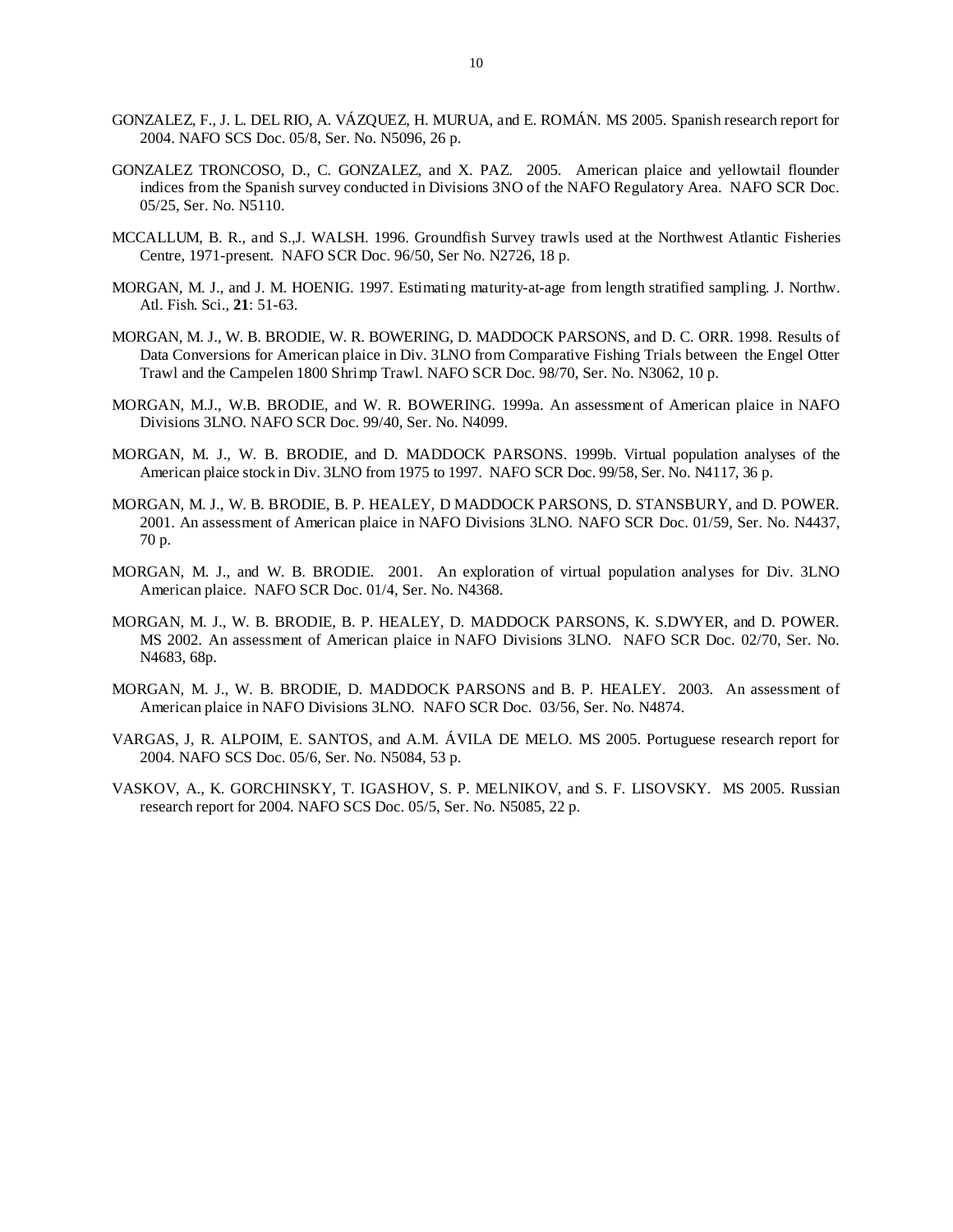| Year              | Canada | Other  | Total  | <b>STACFIS<sup>a</sup></b> | <b>TAC</b>     |
|-------------------|--------|--------|--------|----------------------------|----------------|
| 1960              | 21,353 | 20     | 21,373 |                            |                |
| 1961              | 14,897 | 1,476  | 16,373 |                            | $\overline{a}$ |
| 1962              | 15,210 | 982    | 16,192 |                            |                |
| 1963              | 24,591 | 1,594  | 25,719 |                            |                |
| 1964              | 35,474 | 3,773  | 38,567 |                            |                |
| 1965              | 45,365 | 12,440 | 53,261 |                            |                |
| 1966              | 51,225 | 25,270 | 65,011 |                            |                |
| 1967              | 54,190 | 75,362 | 94,413 |                            |                |
| 1968              | 48,674 | 48,244 | 73,167 |                            |                |
| 1969              | 64,815 | 29,115 | 79,437 |                            |                |
| 1970              | 54,929 | 21,956 | 66,653 |                            |                |
| 1971              | 49,394 | 36,105 | 67,888 |                            |                |
| 1972              | 41,605 | 32,175 | 59,361 |                            |                |
| 1973              | 38,586 | 26,773 | 52,843 |                            | 60,000         |
| 1974              | 35,101 | 21,270 | 46,297 |                            | 60,000         |
| 1975              | 34,015 | 17,317 | 43,221 |                            | 60,000         |
| 1976              | 47,806 | 7,726  | 51,824 |                            | 47,000         |
| 1977              | 42,579 | 2,700  | 43,981 |                            | 47,000         |
| 1978              | 48,634 | 2,491  | 50,021 |                            | 47,000         |
| 1979              | 47,131 | 2,752  | 48,568 |                            | 47,000         |
| 1980              | 48,296 | 1,391  | 49,086 |                            | 47,000         |
| 1981              | 48,177 | 3,723  | 50,158 |                            | 55,000         |
| 1982              | 49,620 | 1,253  | 50,337 |                            | 55,000         |
| 1983              | 35,907 | 3,582  | 37,720 |                            | 55,000         |
| 1984              | 33,756 | 4,363  | 36,028 |                            | 55,000         |
| 1985              | 40,024 | 13,600 | 48,018 | 54,212                     | 49,000         |
| 1986              | 33,409 | 45,350 | 57,449 | 64,570                     | 55,000         |
| 1987              | 33,967 | 36,529 | 53,457 | 55,012                     | 48,000         |
| 1988              | 26,832 | 22,080 | 38,925 | 40,835                     | $33,585^\circ$ |
| 1989              | 27,901 | 24,803 | 41,206 | 43,369                     | 30,300         |
| 1990              | 22,600 | 2,073  | 24,006 | 32,501                     | 24,900         |
| 1991              | 22,510 | 4,026  | 25,503 | 34,681                     | 25,800         |
| 1992              | 9,663  | 1,808  | 10,870 | 13,350                     | 25,800         |
| 1993 <sup>b</sup> | 7,454  | 761    | 7,916  | 17,122                     | 10,500         |
| 1994              | 73     | 973    | 560    | 7,378                      | $4,800^d$      |
| 1995              | 67     | 962    | 548    | 637                        | 0              |
| 1996              | 49     | 1,641  | 875    | 913                        | 0              |
| 1997              | 75     | 2,573  | 1,365  | 1,401                      | 0              |
| 1998              | 227    | 2,640  | 1,560  | 1,618                      | 0              |
| 1999              | 323    | 4,203  | 2,436  | 2,565                      | 0              |
| $2000^e$          | 623    | 3,932  | 2,600  | 5,176                      | 0              |
| 2001              | 1,618  | 2,753  | 2,998  | 5,739                      | 0              |
| 2002              | 1,343  | 3,452  | 3,117  | 4,870                      | 0              |
| $2003^e$          | 1,607  | 2,215  | 3,822  | 8,727                      | 0              |
| 2004              | 1,295  | 1,563  | 2,858  | 6,158                      | 0              |

Table 1. Nominal catch (tons) of American plaice for NAFO Div. 3LNO, 1960-2003 and TACs from 1973 to 2004.

Values for countries back to 2000 are provisional.

<sup>a</sup>May include some catch estimated from surveillance reports or miscellaneous information. See text for details.  $b$  Catch may have been as high as 19,400.

<sup>c</sup> Effective TAC.

d No directed fishing.

<sup>e</sup> STACFIS unable to determine precise estimates because of discrepancies between various sources.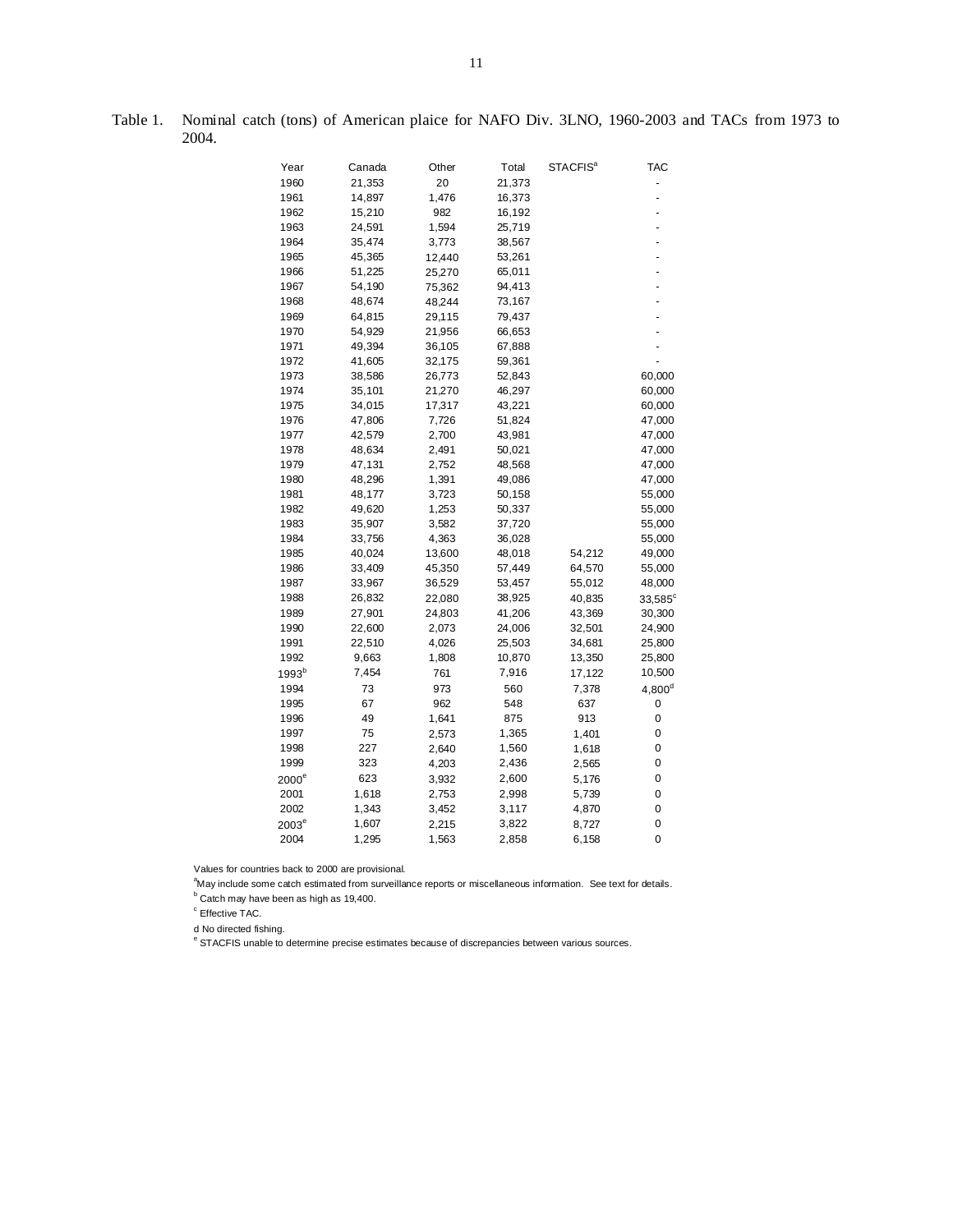| Table 2. Biomass estimates ('000 tons) of A. plaice by stratum and depth zone (m), from Canadian spring surveys |
|-----------------------------------------------------------------------------------------------------------------|
| in Div. 3L in 1996-2004 (Campelen). $(+)$ indicates biomass $\leq 50$ tons. $(-)$ means stratum not surveyed.   |
| Biomass                                                                                                         |

|                    |                |                          |                                  |                                  | ычназэ                                  |                                       |                                                      |                                         |                                       |                                                      |
|--------------------|----------------|--------------------------|----------------------------------|----------------------------------|-----------------------------------------|---------------------------------------|------------------------------------------------------|-----------------------------------------|---------------------------------------|------------------------------------------------------|
| Depth<br>$30 - 56$ | Stratum<br>784 | 1996                     | 1997<br>$\overline{\phantom{a}}$ | 1998<br>0.2                      | 1999<br>$\bf{+}$                        | 2000                                  | 2001<br>$\ddot{}$                                    | 2002<br>0.0                             | 2003<br>$\overline{a}$                | 2004<br>$\begin{array}{c} + \end{array}$             |
|                    | Total          | $\overline{a}$           | ÷                                | 0.2                              | $\ddot{}$                               | $\overline{a}$                        | $\ddot{}$                                            | 0.0                                     | ٠                                     | $\ddot{}$                                            |
| 57-92              | 350            | 0.6                      | 0.3                              | 0.3                              | 6.1                                     | 1.8                                   | 0.4                                                  | 0.2                                     | 0.7                                   | 0.7                                                  |
|                    | 363<br>371     | 2.3<br>0.9               | 0.8<br>0.2                       | 0.0<br>0.1                       | 3.2<br>2.4                              | 6.2<br>0.9                            | 0.6<br>0.1                                           | 0.1<br>$^\mathrm{+}$                    | 3.4<br>0.2                            | 2.1<br>0.5                                           |
|                    | 372<br>384     | 1.4<br>0.7               | 0.8<br>0.9                       | 1.3<br>0.2                       | 2.7<br>0.8                              | 3.7<br>1.2                            | 1.2<br>0.3                                           | 0.3<br>0.4                              | 2.2<br>0.3                            | 1.2<br>0.5                                           |
|                    | 785            | ٠                        | $\overline{\phantom{a}}$         | 0.2                              | 0.5                                     | $\overline{\phantom{a}}$              | 0.7                                                  | $^\mathrm{+}$                           | $\overline{\phantom{a}}$              | $\begin{array}{c} + \end{array}$                     |
|                    | Total          | 5.9                      | 3.0                              | 2.1                              | 15.7                                    | 13.8                                  | 3.3                                                  | 1.0                                     | 6.9                                   | 5.0                                                  |
| 93-183             | 328            | 0.5                      | 0.5                              | 0.1                              | 2.4                                     | 0.9                                   | 1.3                                                  | 0.5                                     | 0.2                                   | 0.6                                                  |
|                    | 341<br>342     | 1.8<br>0.1               | 0.5<br>0.1                       | 0.7<br>0.4                       | 4.5<br>0.4                              | 0.8<br>0.2                            | 1.5<br>0.1                                           | 0.2<br>$\begin{array}{c} + \end{array}$ | 0.6<br>0.1                            | 0.6<br>$\begin{array}{c} + \end{array}$              |
|                    | 343<br>348     | 0.3<br>1.4               | 0.0<br>0.8                       | $\bf{+}$<br>1.2                  | 0.6<br>2.8                              | 0.2<br>1.5                            | $\pmb{+}$<br>0.4                                     | $\bf{+}$<br>0.3                         | 0.1<br>0.4                            | $\ddot{}$<br>1.3                                     |
|                    | 349<br>364     | 0.8<br>$\overline{2}$    | 0.3<br>1.0                       | 0.2<br>0.9                       | 4.4<br>5.6                              | 1.3<br>1.3                            | 0.5<br>1.5                                           | 0.3<br>1.2                              | 0.6<br>0.7                            | 1.1<br>1.7                                           |
|                    | 365<br>370     | 1.1<br>1.3               | 0.5<br>0.6                       | 0.9<br>1.6                       | 1.4<br>2.4                              | 1.2<br>1.9                            | 0.3<br>0.9                                           | 0.6<br>0.6                              | 0.6<br>0.5                            | 0.5<br>1.1                                           |
|                    | 385            | 5.6                      | 0.9                              | 0.5                              | 2.5                                     | 1.9                                   | 1.4                                                  | 0.7                                     | 0.4                                   | 1.4                                                  |
|                    | 390<br>786     | 0.6                      | 0.4<br>$\overline{\phantom{a}}$  | 0.5<br>0.3                       | 0.3<br>0.5                              | 0.3<br>$\overline{\phantom{a}}$       | 0.4<br>0.4                                           | 1.0<br>$\overline{\phantom{a}}$         | 0.3<br>$\overline{\phantom{a}}$       | 0.2<br>0.1                                           |
|                    | 787<br>788     | $\overline{a}$           | ÷.<br>÷,                         | 0.5                              | 0.8<br>0.3                              | ÷<br>÷                                | 0.1<br>$\overline{\phantom{a}}$                      | ÷,<br>÷                                 | $\overline{\phantom{a}}$<br>÷,        | $\left. +\right.$<br>÷                               |
|                    | 790<br>793     |                          | $\overline{\phantom{a}}$<br>L,   | $\overline{a}$<br>$\overline{a}$ | $\bf{+}$<br>$\ddot{}$                   | $\overline{a}$<br>$\overline{a}$      | $\overline{a}$<br>$\overline{a}$                     | $\overline{a}$<br>$\overline{a}$        | L,<br>÷,                              | $\overline{\phantom{a}}$<br>$\overline{\phantom{a}}$ |
|                    | 794            | ÷<br>÷,                  | L,<br>٠                          | $\overline{a}$<br>÷,             | $\ddot{}$                               | $\overline{a}$<br>÷,                  | $\overline{a}$<br>$\overline{a}$                     | $\overline{a}$<br>÷,                    | $\ddot{}$                             | $\overline{\phantom{a}}$<br>$\overline{\phantom{a}}$ |
|                    | 797<br>799     | ÷,                       | ٠                                | ÷,                               | $\ddot{}$<br>÷,                         | l,                                    | $\overline{a}$                                       | ÷,                                      | $\ddot{}$<br>÷                        | $\begin{array}{c} + \end{array}$                     |
|                    | Total          | 15.5                     | 5.5                              | 7.8                              | 28.9                                    | 11.5                                  | 8.8                                                  | 5.4                                     | 4.5                                   | 8.6                                                  |
| 184-274            | 344<br>347     | $\mathbf{1}$<br>0.6      | 0.3<br>0.2                       | 0.8<br>0.6                       | 1.8<br>0.6                              | 0.5<br>0.2                            | 0.3<br>0.4                                           | 0.2<br>0.1                              | 0.3<br>0.5                            | 0.3<br>0.3                                           |
|                    | 366<br>369     | 0.4<br>0.3               | 0.3<br>0.2                       | 0.3<br>0.2                       | 0.5<br>1.2                              | 0.7<br>0.7                            | 0.7<br>0.9                                           | 0.9<br>0.8                              | 0.6<br>0.4                            | 0.6<br>0.5                                           |
|                    | 386            | 0.5                      | 0.2                              | 0.4                              | $1.4$                                   | 1.7                                   | 0.4                                                  | 0.5                                     | 0.4                                   | 0.5                                                  |
|                    | 389<br>391     | 0.4<br>0.3               | 0.2<br>0.1                       | 0.4<br>0.2                       | 0.6<br>0.1                              | 0.8<br>$\ddot{}$                      | 0.8<br>0.2                                           | 0.3<br>0.2                              | 0.4<br>0.2                            | 0.7<br>0.1                                           |
|                    | 789<br>791*    |                          | ٠<br>$\overline{\phantom{a}}$    | $\overline{\phantom{a}}$         | 0.5<br>0.3                              | $\overline{\phantom{a}}$<br>÷,        | $\overline{\phantom{a}}$<br>÷,                       | $\overline{\phantom{0}}$                | $\ddot{}$<br>$\overline{\phantom{0}}$ | 0.1                                                  |
|                    | 795<br>798     | $\overline{\phantom{a}}$ | ÷,<br>÷                          |                                  | 0.1<br>0.1                              | ÷,<br>$\ddot{\phantom{0}}$            | $\overline{\phantom{a}}$<br>$\overline{\phantom{a}}$ | ÷,<br>÷,                                | $\ddot{}$                             | $\overline{\phantom{a}}$<br>$\overline{\phantom{a}}$ |
|                    | Total          | 3.5                      | 1.5                              | 2.9                              | 7.2                                     | 4.6                                   | 3.7                                                  | 3.0                                     | 2.8                                   | 3.0                                                  |
| 275-366            | 345<br>346     | 0.5<br>0.4               | 0.2<br>0.3                       | 0.3<br>0.2                       | 1.5<br>0.2                              | 0.5<br>0.5                            | 0.7<br>0.1                                           | 0.7<br>0.8                              | 0.2<br>0.8                            | 0.4<br>0.9                                           |
|                    | 368            | 0.3                      | 0.0                              | 0.1                              | 0.3                                     | 0.4                                   | 0.2                                                  | 0.2                                     | 0.2                                   | 0.2                                                  |
|                    | 387<br>388     | 0.6<br>0.6               | 0.6<br>0.2                       | 0.8<br>0.2                       | 0.4<br>0.8                              | 1.6<br>0.3                            | 0.8<br>0.4                                           | 0.1<br>0.1                              | 0.4<br>0.1                            | 0.4<br>0.1                                           |
|                    | 392<br>792     | 0.5<br>$\overline{a}$    | 0.1<br>$\overline{\phantom{a}}$  | 0.4<br>÷                         | 0.2<br>$\begin{array}{c} + \end{array}$ | 0.1<br>$\frac{1}{2}$                  | 0.1<br>0.1                                           | 0.3<br>$\overline{\phantom{a}}$         | 0.1<br>0.1                            | 0.2                                                  |
|                    | 796<br>800     | ÷,<br>$\overline{a}$     | ÷<br>÷,                          | $\overline{a}$<br>÷              | 0.1<br>0.2                              | Ĭ,<br>÷                               | $\mathbb{I}$                                         | ÷<br>÷                                  | 0.1<br>$\overline{\phantom{a}}$       | $\frac{1}{2}$<br>0.1                                 |
|                    | Total          | 2.9                      | 1.4                              | 2.0                              | 3.7                                     | 3.4                                   | 2.4                                                  | 2.2                                     | 1.8                                   | 2.4                                                  |
| 367-549            | 729            | 0.2                      | 0.6                              | 2.2                              | 0.1                                     | 1.3                                   | 1.1                                                  | 1.3                                     | 1.2                                   | $\,$ +                                               |
|                    | 731<br>733     | 0.5<br>0.7               | 0.1<br>0.0                       | $\bf{+}$<br>0.3                  | 0.1<br>$\mathbf{1}$                     | 1.2<br>0.1                            | 0.3<br>2.3                                           | 0.2<br>0.5                              | 0.1<br>2.1                            | 0.1<br>0.3                                           |
|                    | 735<br>Total   | 1.4<br>2.8               | 1.6<br>2.4                       | 1.2<br>3.7                       | 0.6<br>1.8                              | 1.2<br>3.8                            | 2.1<br>5.8                                           | 1.2<br>3.2                              | 4.9<br>8.3                            | $\overline{\phantom{a}}$<br>0.4                      |
| 550-731            | 730            | $\ddot{}$                | 0.0                              | 0.2                              | $\ddot{}$                               | 0.1                                   | 0.1                                                  | 0.3                                     | $\bf{+}$                              | $\begin{array}{c} + \end{array}$                     |
|                    | 732            | $\ddot{}$                | 0.0                              | 0.0                              | $\ddot{}$                               | 0.3                                   | 3.4                                                  | 0.6                                     | 0.6                                   | 0.0                                                  |
|                    | 734<br>736     | $\ddot{}$<br>$\ddot{}$   | 0.0<br>0.1                       | 0.1<br>0.0                       | 0<br>$\ddot{}$                          | 0<br>$\begin{array}{c} + \end{array}$ | 0.1<br>$\ddot{}$                                     | 0.9<br>0.5                              | 0.5<br>0.1                            | 0.0<br>$\ddot{}$                                     |
|                    | Total          | 0.1                      | 0.1                              | 0.3                              | $\ddot{}$                               | 0.4                                   | 3.6                                                  | 2.3                                     | 1.2                                   | 0.0                                                  |
| 732-914            | 737<br>741     |                          | ÷,                               |                                  | $\overline{a}$                          | L,                                    | J.                                                   | $\overline{a}$                          | $\overline{a}$                        |                                                      |
|                    | 745<br>748     |                          | J.                               |                                  |                                         |                                       | Ĭ.                                                   |                                         |                                       |                                                      |
|                    | Total          |                          | Ĭ.                               |                                  |                                         |                                       |                                                      |                                         |                                       |                                                      |
| 915-1097           | 738            |                          |                                  |                                  |                                         |                                       |                                                      |                                         |                                       |                                                      |
|                    | 742<br>746     |                          | J.                               |                                  | Ĭ.                                      |                                       |                                                      |                                         |                                       |                                                      |
|                    | 749            |                          |                                  |                                  |                                         |                                       |                                                      |                                         |                                       |                                                      |
| 1098-1280          | Total<br>739   |                          |                                  |                                  |                                         |                                       |                                                      |                                         |                                       |                                                      |
|                    | 743            |                          |                                  |                                  |                                         |                                       |                                                      |                                         |                                       | $\overline{a}$                                       |
|                    | 747<br>750     |                          |                                  |                                  |                                         |                                       |                                                      |                                         |                                       |                                                      |
|                    | Total          |                          |                                  |                                  |                                         |                                       |                                                      |                                         |                                       |                                                      |
| 1281-1463          | 740<br>744     |                          |                                  |                                  |                                         |                                       |                                                      |                                         |                                       | $\overline{a}$                                       |
|                    | 751            |                          |                                  |                                  | Ĭ.                                      |                                       |                                                      |                                         |                                       | $\overline{a}$                                       |
|                    | Total          |                          | J.                               |                                  | Ĭ.                                      |                                       | Ĭ.                                                   |                                         |                                       | $\overline{a}$                                       |
| Grand Total        |                | 30.7                     | 13.8                             | 19.0                             | 57.3                                    | 37.5                                  | 27.6                                                 | 17.1                                    | 25.4                                  | 19.3                                                 |

in 1996 had a depth range of 184-366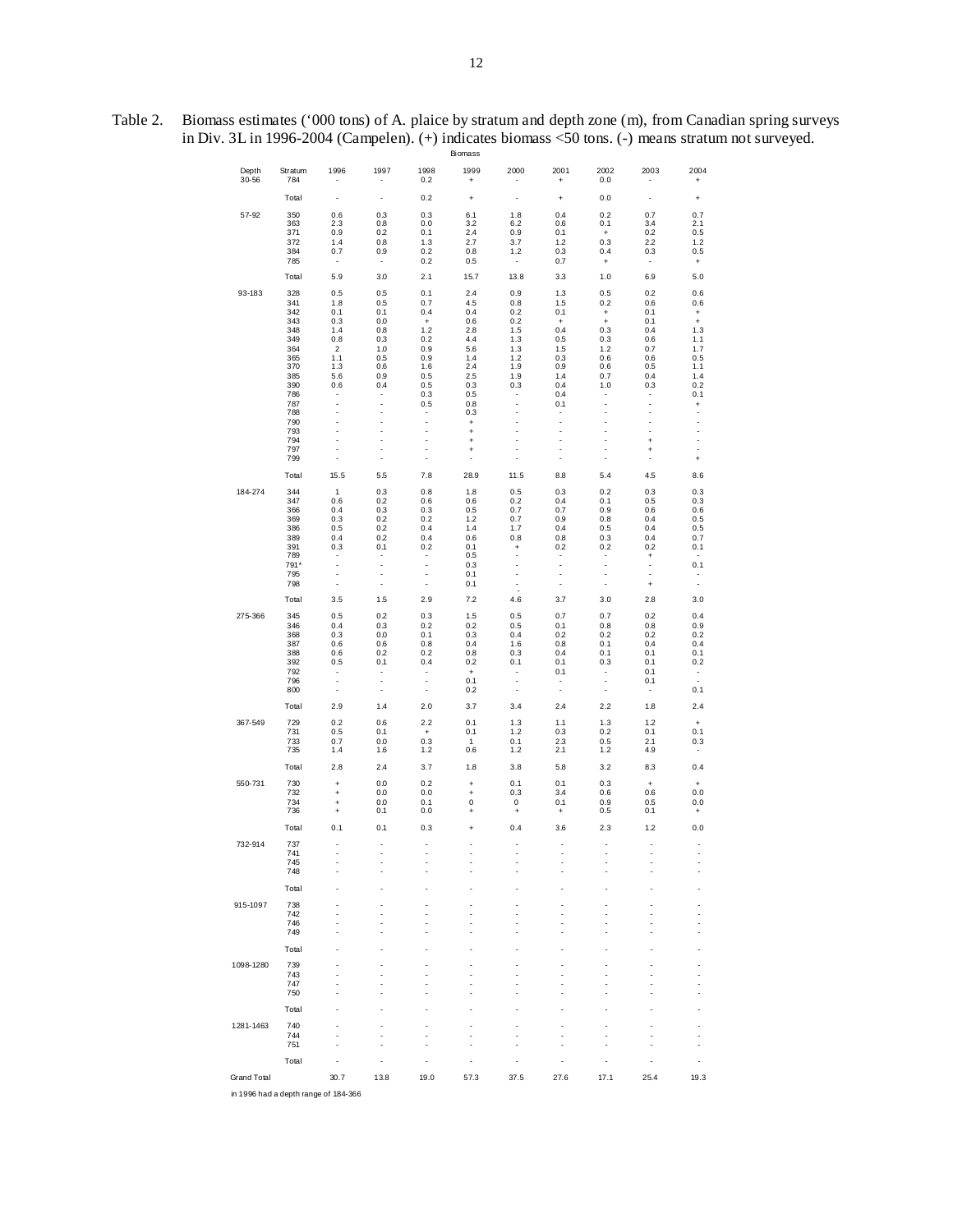| Table 3. Biomass estimates ('000 tons) of A. plaice by stratum and depth zone (m), from Canadian spring surveys |
|-----------------------------------------------------------------------------------------------------------------|
| in Div. 3N in 1996-2004 (Campelen). $(+)$ indicates biomass <50 tons. $(-)$ means stratum not surveyed.         |

|                    |         |                                  |                          |                          | <b>Biomass</b>           |                                  |                          |                                  |                          |                                  |
|--------------------|---------|----------------------------------|--------------------------|--------------------------|--------------------------|----------------------------------|--------------------------|----------------------------------|--------------------------|----------------------------------|
| Depth              | Stratum | 1996                             | 1997                     | 1998                     | 1999                     | 2000                             | 2001                     | 2002                             | 2003                     | 2004                             |
| $\leq 56$          | 375     | 2.9                              | 2.2                      | 1.1                      | 1.8                      | 5.1                              | 2.1                      | 3.9                              | 2.1                      | 2.3                              |
|                    | 376     | 0.8                              | 1.8                      | 2.0                      | 3.2                      | 5.1                              | 9.3                      | 8.6                              | 9.6                      | 11.7                             |
|                    | Total   | 3.7                              | 4.0                      | 3.1                      | 5.0                      | 10.2                             | 11.4                     | 12.5                             | 11.8                     | 14.1                             |
| 57-92              | 360     | 8.8                              | 8.6                      | 7.9                      | 27.4                     | 22.8                             | 50.3                     | 28.0                             | 29.6                     | 29.2                             |
|                    | 361     | 3.8                              | 1.9                      | 2.0                      | 5.5                      | 4.2                              | 9.0                      | 6.0                              | 9.3                      | 8.3                              |
|                    | 362     | 2.8                              | 5.5                      | 4.0                      | 4.6                      | 6.6                              | 7.0                      | 2.7                              | 4.7                      | 2.5                              |
|                    | 373     | 1.6                              | 0.5                      | 0.9                      | 8.3                      | 3.2                              | 2.5                      | 0.4                              | 2.7                      | 1.1                              |
|                    | 374     | 1.1                              | 0.4                      | 0.3                      | 1.7                      | 0.9                              | 1.0                      | 0.6                              | 3.2                      | 2.1                              |
|                    | 383     | 0.5                              | 0.1                      | $\ddot{}$                | 1.0                      | 0.2                              | 0.1                      | $\ddot{}$                        | 0.3                      | 0.5                              |
|                    | Total   | 18.6                             | 17.0                     | 15.1                     | 48.5                     | 37.9                             | 69.9                     | 37.7                             | 49.7                     | 43.7                             |
| 93-183             | 359     | 1.1                              | 1.1                      | 1.6                      | 3.3                      | 5.1                              | 5.1                      | 0.6                              | 7.0                      | 3.7                              |
|                    | 377     | 0.2                              | 0.1                      | $+$                      | 0.2                      | $\ddot{}$                        | 0.9                      | 0.1                              | 0.2                      | 0.2                              |
|                    | 382     | 0.1                              | 0.1                      | 0.7                      | 0.2                      | 0.4                              | 0.1                      | 0.1                              | 0.1                      | 0.1                              |
|                    | Total   | 1.4                              | 1.3                      | 2.3                      | 3.7                      | 5.5                              | 6.1                      | 0.8                              | 7.3                      | 4.0                              |
| 184-274            | 358     | 0.1                              | 0.1                      | 1.4                      | 0.3                      | 0.6                              | 0.5                      | 0.1                              | 0.3                      | 0.3                              |
|                    | 378     | 0.1                              | 0.2                      | 0.2                      | 0.9                      | $\begin{array}{c} + \end{array}$ | 0.1                      | 0.1                              | 0.5                      | 0.4                              |
|                    | 381     | 0.3                              | 0.1                      | 0.1                      | 0.2                      | 0.1                              | 0.1                      | 0.1                              | 0.2                      | 0.8                              |
|                    | Total   | 0.5                              | 0.4                      | 1.7                      | 1.4                      | 0.7                              | 0.7                      | 0.3                              | 1.0                      | 1.5                              |
| 275-366            | 357     | 0.1                              | 0.1                      | 0.1                      | $\pmb{+}$                | 0.1                              | 0.1                      | 0.1                              | 0.1                      | 0.1                              |
|                    | 379     | $\pmb{+}$                        | 0.1                      | 0.1                      | 0.1                      | 0.1                              | 0.1                      | 0.1                              | 0.3                      | $\ddot{}$                        |
|                    | 380     | 0.2                              | 0.8                      | 0.1                      | 0.2                      | $\begin{array}{c} + \end{array}$ | 0.1                      | $\ddot{}$                        | 0.4                      | 0.2                              |
|                    | Total   | 0.3                              | 1.0                      | 0.3                      | 0.3                      | 0.2                              | 0.3                      | 0.2                              | 0.9                      | 0.3                              |
| 367-549            | 723     | 0.2                              | 0.4                      | 0.3                      | $\pmb{+}$                | 0.0                              | 0.1                      | 0.3                              | 1.1                      | 0.1                              |
|                    | 725     | 0.1                              | 0.5                      | 0.2                      | $\ddot{}$                | 0.4                              | 0.1                      | $\ddot{}$                        | 0.3                      | $\ddot{}$                        |
|                    | 727     | 0.5                              | 2.2                      | 2.0                      | 0.4                      | 1.2                              | 2.5                      | 0.1                              | 0.5                      | 0.4                              |
|                    | Total   | 0.8                              | 3.1                      | 2.5                      | 0.4                      | 1.6                              | 2.7                      | 0.4                              | 1.8                      | 0.6                              |
| 550-731            | 724     | 0.2                              | 0.5                      | 0.2                      | $+$                      | 0.1                              | 0.1                      | 0.5                              | 0.1                      | $\begin{array}{c} + \end{array}$ |
|                    | 726     | $\begin{array}{c} + \end{array}$ | 0.1                      | $+$                      | $\ddot{}$                | 0.1                              | $\ddot{}$                | $\begin{array}{c} + \end{array}$ | $\ddot{}$                | $\begin{array}{c} + \end{array}$ |
|                    | 728     | 0.5                              | $\blacksquare$           | 0.3                      | 0.2                      | 0.5                              | 1.0                      | 0.4                              | 0.1                      | $\begin{array}{c} + \end{array}$ |
|                    | Total   | 0.7                              | 0.5                      | 0.5                      | 0.2                      | 0.7                              | 1.1                      | 0.9                              | 0.3                      | $\ddot{}$                        |
| 732-914            | 752     | $\overline{\phantom{a}}$         |                          | $\overline{\phantom{a}}$ | $\overline{a}$           |                                  | ÷.                       | $\qquad \qquad \blacksquare$     | $\overline{\phantom{a}}$ |                                  |
|                    | 756     | $\overline{\phantom{a}}$         | ÷,                       | $\overline{\phantom{a}}$ | ÷,                       | $\overline{\phantom{a}}$         | ÷.                       | $\frac{1}{2}$                    | $\overline{\phantom{a}}$ | $\overline{\phantom{a}}$         |
|                    | 760     | $\overline{\phantom{a}}$         | $\overline{\phantom{a}}$ | $\blacksquare$           | $\overline{\phantom{a}}$ | $\overline{a}$                   | $\overline{\phantom{a}}$ | $\blacksquare$                   | $\blacksquare$           | $\blacksquare$                   |
|                    | Total   |                                  |                          |                          |                          |                                  |                          |                                  |                          | $\overline{a}$                   |
| 915-1097           | 753     |                                  |                          | L,                       |                          |                                  |                          |                                  | Ĭ.                       | $\overline{\phantom{a}}$         |
|                    | 757     |                                  | ٠                        | $\overline{a}$           | ÷                        |                                  | ÷                        | $\overline{a}$                   | $\overline{\phantom{a}}$ | $\overline{a}$                   |
|                    | 761     |                                  |                          | ÷.                       |                          |                                  |                          |                                  | ÷.                       | ÷.                               |
|                    | Total   |                                  |                          |                          |                          |                                  |                          |                                  |                          |                                  |
| 1098-1280          | 754     |                                  |                          |                          |                          |                                  |                          |                                  |                          |                                  |
|                    | 758     |                                  |                          |                          |                          |                                  |                          |                                  |                          |                                  |
|                    | Total   |                                  |                          |                          |                          |                                  |                          |                                  |                          |                                  |
| 1281-1463          | 755     |                                  |                          |                          |                          |                                  |                          |                                  |                          |                                  |
|                    | 759     |                                  |                          |                          |                          |                                  |                          |                                  |                          |                                  |
|                    | Total   |                                  |                          |                          |                          |                                  |                          |                                  |                          |                                  |
| <b>Grand Total</b> |         | 26.0                             | 27.4                     | 25.5                     | 59.5                     | 56.8                             | 92.1                     | 52.8                             | 72.7                     | 64.1                             |
|                    |         |                                  |                          |                          |                          |                                  |                          |                                  |                          |                                  |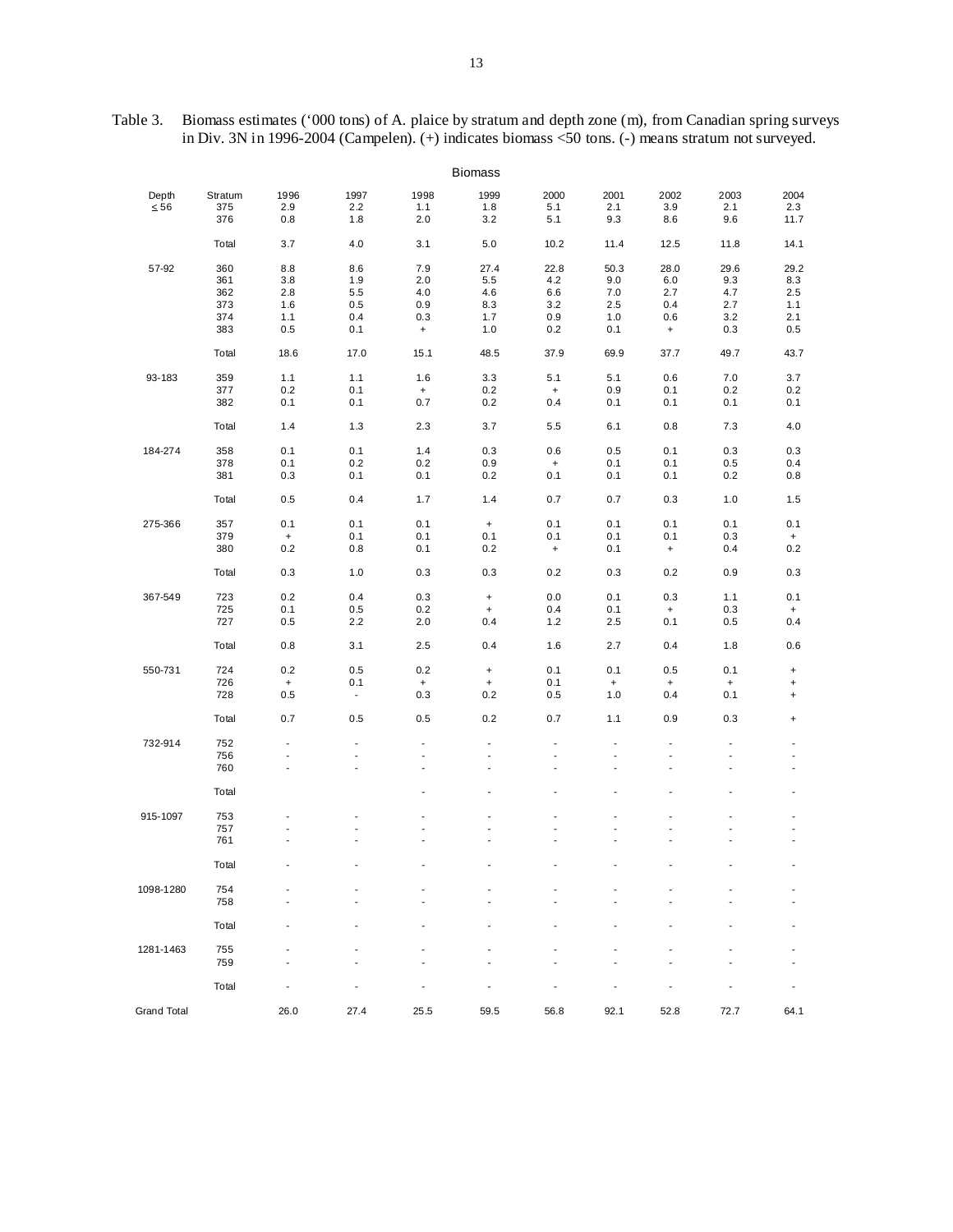| Table 4. Biomass estimates ('000 tons) of A. plaice, by stratum and depth zone (m), from Canadian spring surveys |
|------------------------------------------------------------------------------------------------------------------|
| in Div. 30 in 1996-2004 (Campelen). $(+)$ indicates biomass <50 tons, $(-)$ means stratum not surveyed.          |

|                    |         |           |                   |           | <b>Biomass</b>                   |                                  |                                  |                                  |                                  |           |
|--------------------|---------|-----------|-------------------|-----------|----------------------------------|----------------------------------|----------------------------------|----------------------------------|----------------------------------|-----------|
| Depth              | Stratum | 1996      | 1997              | 1998      | 1999                             | 2000                             | 2001                             | 2002                             | 2003                             | 2004      |
| 57-92              | 330     | 3.8       | 0.8               | 6.9       | 3.5                              | 5.9                              | 4.2                              | 2.1                              | 1.3                              | 2.9       |
|                    | 331     | 1.4       | 0.3               | 0.3       | 2.7                              | 2.3                              | 2.6                              | 2.2                              | 2.6                              | 0.8       |
|                    | 338     | 6.0       | 5.7               | 6.0       | 4.0                              | 2.3                              | 6.0                              | 3.1                              | 5.0                              | 4.3       |
|                    | 340     | 2.2       | 1.7               | 1.8       | 2.9                              | 1.9                              | 1.7                              | 0.5                              | 1.5                              | 0.7       |
|                    | 351     | 2.9       | 4.4               | 3.8       | 4.6                              | 3.4                              | 6.5                              | 3.2                              | 2.4                              | 3.5       |
|                    |         |           |                   |           |                                  |                                  |                                  |                                  |                                  |           |
|                    | 352     | 9.1       | 13.8              | 10.6      | 14.2                             | 13.4                             | 17.5                             | 18.6                             | 10.1                             | 10.0      |
|                    | 353     | 7.8       | 8.3               | 10.9      | 21.5                             | 21.1                             | 20.6                             | 14.8                             | 25.2                             | 21.2      |
|                    | Total   | 33.2      | 34.9              | 40.3      | 53.4                             | 50.3                             | 59.1                             | 44.5                             | 48.0                             | 43.4      |
| 93-183             | 329     | 1.6       | 1.4               | 4.4       | 4.7                              | 3.9                              | 1.9                              | 1.4                              | 1.8                              | 3.1       |
|                    | 332     | 3.9       | 2.5               | 3.8       | 2.2                              | 0.9                              | 2.2                              | 3.1                              | 1.4                              | 1.9       |
|                    | 337     | 4.6       | 1.9               | 3.2       | 2.7                              | 1.5                              | 1.2                              | 1.4                              | 1.4                              | 1.6       |
|                    | 339     | 1.4       | 0.8               | 0.8       | 2.1                              | 2.1                              | 2.6                              | 0.9                              | 0.9                              | 0.7       |
|                    | 354     | 1.6       | 1.1               | 5.0       | 9.0                              | 1.3                              | 1.6                              | 6.4                              | 5.3                              | 8.1       |
|                    | Total   | 13.1      | 7.8               | 17.2      | 20.7                             | 9.7                              | 9.5                              | 13.2                             | 10.9                             | 15.3      |
| 184-274            | 333     | $\ddot{}$ | 0.3               | 0.1       | 0.1                              | $\ddot{}$                        | $\ddot{}$                        | 0.3                              | $\ddot{}$                        | $\ddot{}$ |
|                    | 336     | 0.2       | 0.3               | $\ddot{}$ | 0.2                              | $\begin{array}{c} + \end{array}$ | 0.1                              | $\begin{array}{c} + \end{array}$ | $\begin{array}{c} + \end{array}$ | $\ddot{}$ |
|                    | 355     | 0.5       | 0.3               | 0.1       | 0.1                              | 0.1                              | 0.4                              | 0.4                              | 0.6                              | 0.3       |
|                    | Total   | 0.7       | 0.9               | 0.2       | 0.4                              | 0.1                              | 0.5                              | 0.7                              | 0.6                              | 0.3       |
| 275-366            | 334     | 0.2       | 0.8               | 0.0       | 0.1                              | $\begin{array}{c} + \end{array}$ | $\ddot{}$                        | 0.2                              | 0.2                              | $\ddot{}$ |
|                    | 335     | 0.2       | 0.2               | 0.0       | $\ddot{}$                        | $\ddot{}$                        | $\ddot{}$                        | $\ddot{}$                        | $\begin{array}{c} + \end{array}$ | $\ddot{}$ |
|                    | 356     | 0.1       | $\qquad \qquad +$ | $\ddot{}$ | 0.1                              | $\ddot{}$                        | $\ddot{}$                        | $\ddot{}$                        | 0.4                              | $\ddot{}$ |
|                    |         |           |                   |           |                                  |                                  |                                  |                                  |                                  |           |
|                    | Total   | 0.5       | 1.0               | $\ddot{}$ | 0.2                              | $\ddot{}$                        | $\ddot{}$                        | 0.2                              | 0.5                              | $\ddot{}$ |
| 367-549            | 717     | 0.2       | 1.7               | $\ddot{}$ | 0.1                              | 0.0                              | $\ddot{}$                        | 0.4                              | 0.2                              | 0.0       |
|                    | 719     | 0.1       | 0.5               | +         | $\ddot{}$                        | 0.0                              | $\begin{array}{c} + \end{array}$ | $\ddot{}$                        | $\begin{array}{c} + \end{array}$ | $\ddot{}$ |
|                    | 721     | 0.2       | 0.1               | $\ddot{}$ | 0.1                              | $\begin{array}{c} + \end{array}$ | 0.2                              | $\ddot{}$                        | 0.1                              | 0.0       |
|                    | Total   | 0.5       | 2.2               | $\ddot{}$ | 0.2                              | $\ddot{}$                        | 0.2                              | 0.4                              | 0.3                              | 0.0       |
| 550-731            | 718     | $\ddot{}$ | 0.1               | $\ddot{}$ | $\begin{array}{c} + \end{array}$ | 0.0                              | $\ddot{}$                        | $\ddot{}$                        | 0.3                              | 0.0       |
|                    | 720     | $\ddot{}$ | 0.1               | $\ddot{}$ | $\ddot{}$                        | 0.0                              | 0.1                              | 0.0                              | $\ddot{}$                        | 0.0       |
|                    | 722     | 1.0       | 4.2               | 0.0       | 0.2                              | 0.1                              | 0.2                              | 0.1                              | 0.2                              | 0.0       |
|                    | Total   | 1.0       | 4.4               | $\ddot{}$ | 0.2                              | 0.1                              | 0.2                              | 0.1                              | 0.2                              | 0.0       |
| 732-914            | 764     | ä,        | ä,                | ä,        | ä,                               | ä,                               | ä,                               | $\overline{\phantom{a}}$         | $\blacksquare$                   | ٠         |
|                    | 768     |           |                   |           |                                  |                                  |                                  |                                  |                                  |           |
|                    | 772     |           |                   |           |                                  |                                  |                                  |                                  | Ĭ.                               | ä,        |
|                    |         |           |                   | ä,        | ä,                               |                                  |                                  |                                  | ÷.                               | ä,        |
|                    | Total   |           |                   |           |                                  |                                  |                                  |                                  |                                  |           |
| 915-1097           | 765     |           |                   | ä,        |                                  |                                  |                                  |                                  | ä,                               |           |
|                    | 769     |           |                   |           |                                  |                                  |                                  |                                  |                                  |           |
|                    | 773     |           |                   |           |                                  |                                  |                                  |                                  |                                  |           |
|                    | Total   |           |                   |           |                                  |                                  |                                  |                                  | Ĭ.                               |           |
| <b>Grand Total</b> |         | 49.0      | 51.2              | 57.7      | 75.1                             | 60.2                             | 69.5                             | 59.1                             | 60.5                             | 59.0      |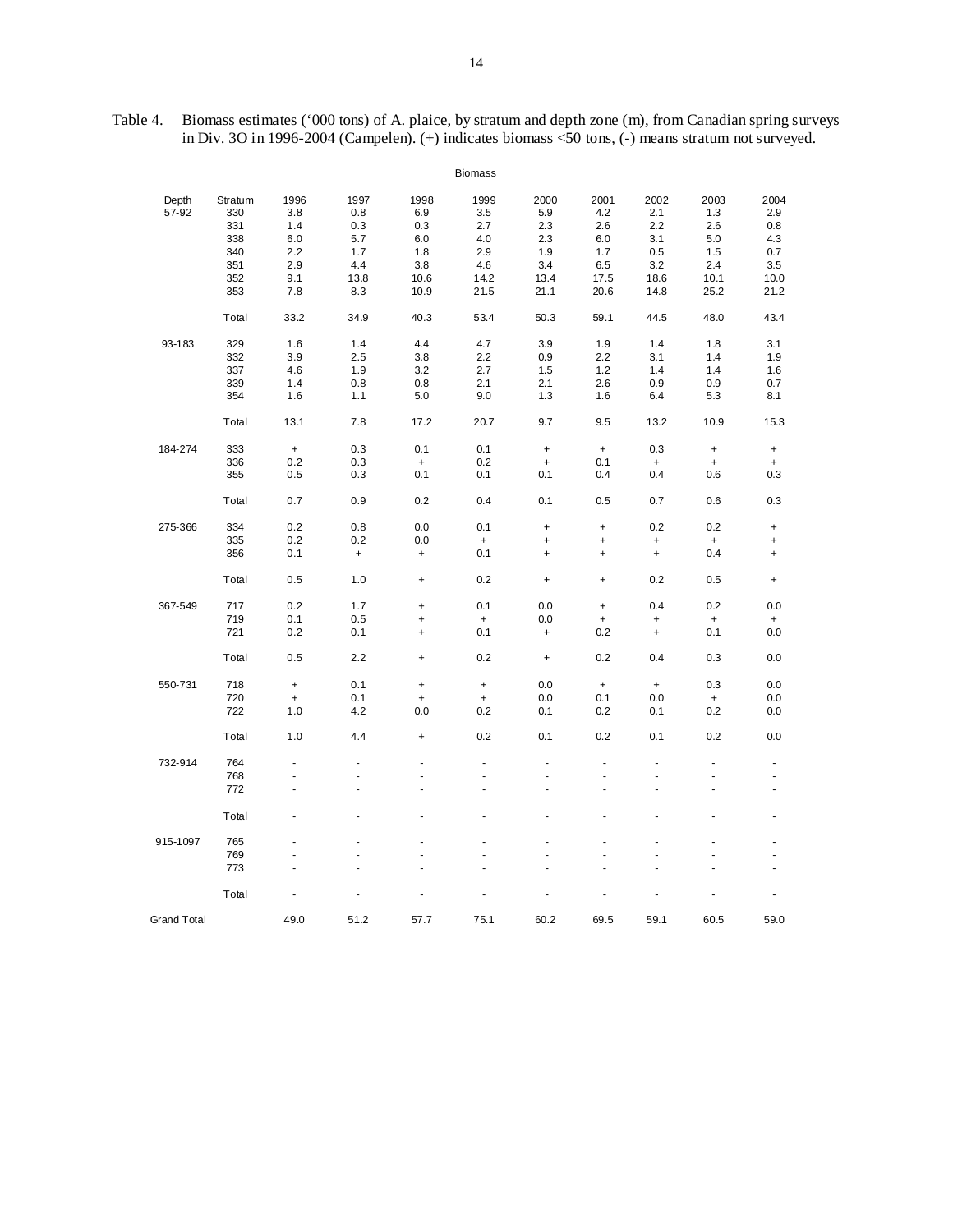Table 5. Abundance index at age (millions) for American plaice in NAFO Div. 3L from Canadian spring surveys from 1985 to 2004.

| Age/Year | 1985    | 1986    | 1987    | 1988    | 1989    | 1990    | 1991   | 1992   | 1993   | 1994   | 1995   | 1996   | 1997   | 1998   | 1999   | 2000   | 2001   | 2002   | 2003   | 2004   |
|----------|---------|---------|---------|---------|---------|---------|--------|--------|--------|--------|--------|--------|--------|--------|--------|--------|--------|--------|--------|--------|
|          | 0.00    | 0.00    | 0.00    | 0.00    | 0.00    | 0.00    | 0.00   | 0.00   | 0.00   | 0.00   | 0.00   | 0.00   | 0.00   | 0.00   | 0.00   | 0.00   | 0.00   | 0.00   | 0.00   | 0.00   |
|          | 0.00    | 0.00    | 0.22    | 0.00    | 0.00    | 0.00    | 0.00   | 0.00   | 0.00   | 0.00   | 0.00   | 0.23   | 0.00   | 0.11   | 0.00   | 2.29   | 1.15   | 0.00   | 0.13   | 0.05   |
|          | 0.00    | 1.32    | 5.23    | 4.10    | 1.86    | 0.00    | 1.32   | 0.00   | 0.30   | 0.00   | 0.00   | 8.40   | 0.63   | 0.68   | 1.89   | 17.73  | 37.91  | 7.65   | 1.66   | 3.76   |
|          | 8.11    | 4.55    | 11.39   | 18.84   | 17.35   | 5.24    | 3.23   | 1.74   | 2.26   | 0.36   | 0.40   | 29.93  | 5.44   | 3.14   | 5.42   | 12.32  | 32.83  | 34.07  | 20.64  | 9.38   |
|          | 25.76   | 23.56   | 50.30   | 80.86   | 80.96   | 70.17   | 14.00  | 5.14   | 5.75   | 7.48   | 0.82   | 91.96  | 14.04  | 10.24  | 6.59   | 4.94   | 15.63  | 18.24  | 29.59  | 24.62  |
|          | 146.34  | 115.41  | 242.76  | 279.24  | 174.03  | 137.97  | 110.19 | 46.07  | 22.68  | 31.03  | 11.84  | 82.54  | 31.70  | 21.10  | 25.82  | 8.95   | 5.95   | 7.98   | 17.73  | 35.53  |
|          | 349.77  | 451.71  | 566.10  | 554.37  | 416.73  | 231.75  | 178.00 | 61.69  | 59.15  | 46.46  | 17.43  | 48.50  | 26.57  | 36.67  | 42.99  | 29.81  | 9.41   | 5.19   | 8.55   | 14.35  |
|          | 513.51  | 496.70  | 553.70  | 501.15  | 351.42  | 277.32  | 102.04 | 89.33  | 37.42  | 44.40  | 31.75  | 26.16  | 14.58  | 30.44  | 66.66  | 28.55  | 18.61  | 9.46   | 7.73   | 8.27   |
|          | 317.45  | 260.25  | 333.72  | 277.15  | 208.59  | 152.33  | 79.23  | 33.11  | 16.71  | 13.72  | 31.28  | 8.01   | 6.83   | 19.43  | 65.01  | 27.47  | 16.40  | 9.72   | 11.96  | 4.93   |
| -9       | 152.45  | 156.89  | 132.67  | 188.17  | 143.33  | 94.21   | 43.70  | 18.53  | 5.56   | 6.13   | 17.63  | 3.62   | 2.42   | 6.38   | 39.59  | 18.83  | 17.27  | 8.67   | 10.35  | 5.64   |
| 10       | 85.19   | 66.89   | 65.65   | 60.04   | 52.54   | 55.70   | 19.02  | 7.07   | 2.96   | 1.38   | 5.28   | 0.64   | 0.69   | 2.90   | 19.36  | 10.78  | 15.22  | 6.50   | 6.90   | 4.66   |
| 11       | 44.66   | 27.01   | 22.24   | 32.65   | 26.90   | 18.40   | 10.45  | 2.88   | 1.23   | 0.83   | 1.14   | 0.09   | 0.39   | 1.60   | 10.42  | 5.46   | 7.50   | 4.22   | 4.04   | 3.62   |
| 12       | 22.13   | 18.07   | 19.32   | 20.02   | 14.77   | 9.59    | 6.61   | 1.44   | 0.43   | 0.14   | 0.21   | 0.03   | 0.09   | 0.64   | 3.36   | 1.31   | 2.97   | 1.00   | 2.42   | 1.92   |
| 13       | 12.34   | 11.84   | 9.13    | 10.11   | 8.57    | 6.33    | 2.57   | 0.64   | 0.29   | 0.15   | 0.06   | 0.03   | 0.02   | 0.17   | 1.34   | 0.25   | 0.81   | 0.35   | 0.73   | 0.69   |
| 14       | 5.99    | 4.40    | 3.93    | 5.87    | 4.85    | 2.40    | 1.39   | 0.38   | 0.13   | 0.05   | 0.00   | 0.00   | 0.00   | 0.00   | 0.18   | 0.09   | 0.13   | 0.14   | 0.23   | 0.21   |
| 15       | 2.99    | 2.64    | 2.00    | 3.27    | 3.36    | 1.57    | 0.99   | 0.19   | 0.03   | 0.00   | 0.00   | 0.00   | 0.00   | 0.00   | 0.04   | 0.00   | 0.05   | 0.00   | 0.00   | 0.00   |
| 16       | 1.91    | 1.58    | 0.74    | 1.54    | 1.07    | 1.04    | 0.48   | 0.06   | 0.03   | 0.00   | 0.00   | 0.00   | 0.00   | 0.02   | 0.09   | 0.07   | 0.10   | 0.00   | 0.00   | 0.01   |
| 17       | 0.39    | 0.44    | 0.24    | 0.36    | 0.43    | 0.58    | 0.18   | 0.00   | 0.04   | 0.00   | 0.00   | 0.00   | 0.00   | 0.00   | 0.00   | 0.00   | 0.00   | 0.00   | 0.00   | 0.00   |
| 18       | 0.03    | 0.22    | 0.02    | 0.00    | 0.09    | 0.00    | 0.03   | 0.00   | 0.00   | 0.00   | 0.00   | 0.00   | 0.00   | 0.00   | 0.00   | 0.00   | 0.00   | 0.00   | 0.00   | 0.00   |
| 19       | 0.03    | 0.00    | 0.00    | 0.00    | 0.05    | 0.00    | 0.00   | 0.00   | 0.00   | 0.00   | 0.00   | 0.00   | 0.00   | 0.00   | 0.00   | 0.00   | 0.04   | 0.00   | 0.00   | 0.00   |
| 20       | 0.00    | 0.00    | 0.00    | 0.00    | 0.00    | 0.00    | 0.10   | 0.00   | 0.00   | 0.00   | 0.00   | 0.00   | 0.00   | 0.00   | 0.00   | 0.00   | 0.00   | 0.00   | 0.00   | 0.00   |
| unk1     | 0.23    | 0.51    | 0.00    | 0.45    | 0.05    | 3.04    | 0.03   | 0.01   | 0.69   | 0.00   | 0.00   | 0.00   | 0.00   | 0.12   | 0.04   | 0.01   | 0.05   | 0.16   | 0.04   | 0.17   |
| Ages 0+  | 1689.25 | 1643.96 | 2019.37 | 2038.19 | 1506.93 | 1067.63 | 573.54 | 268.29 | 155.67 | 152.11 | 117.84 | 300.15 | 103.40 | 133.65 | 288.81 | 168.87 | 182.03 | 113.35 | 122.68 | 117.81 |
| Ages 6+  | 1508.82 | 1498.62 | 1709.47 | 1654.71 | 1232.68 | 851.22  | 444.78 | 215.33 | 123.99 | 113.25 | 104.78 | 87.08  | 51.60  | 98.26  | 249.04 | 122.63 | 88.51  | 45.24  | 52.90  | 44.30  |
| Ages 9+  | 328.09  | 289.97  | 255.94  | 322.03  | 255.94  | 189.82  | 85.51  | 31.20  | 10.71  | 8.67   | 24.32  | 4.41   | 3.61   | 11.72  | 74.38  | 36.80  | 44.09  | 20.87  | 24.66  | 16.75  |
| Ages 12+ | 45.79   | 39.19   | 35.39   | 41.18   | 33.17   | 21.50   | 12.34  | 2.72   | 0.95   | 0.33   | 0.27   | 0.06   | 0.11   | 0.84   | 5.01   | 1.72   | 4.10   | 1.48   | 3.38   | 2.83   |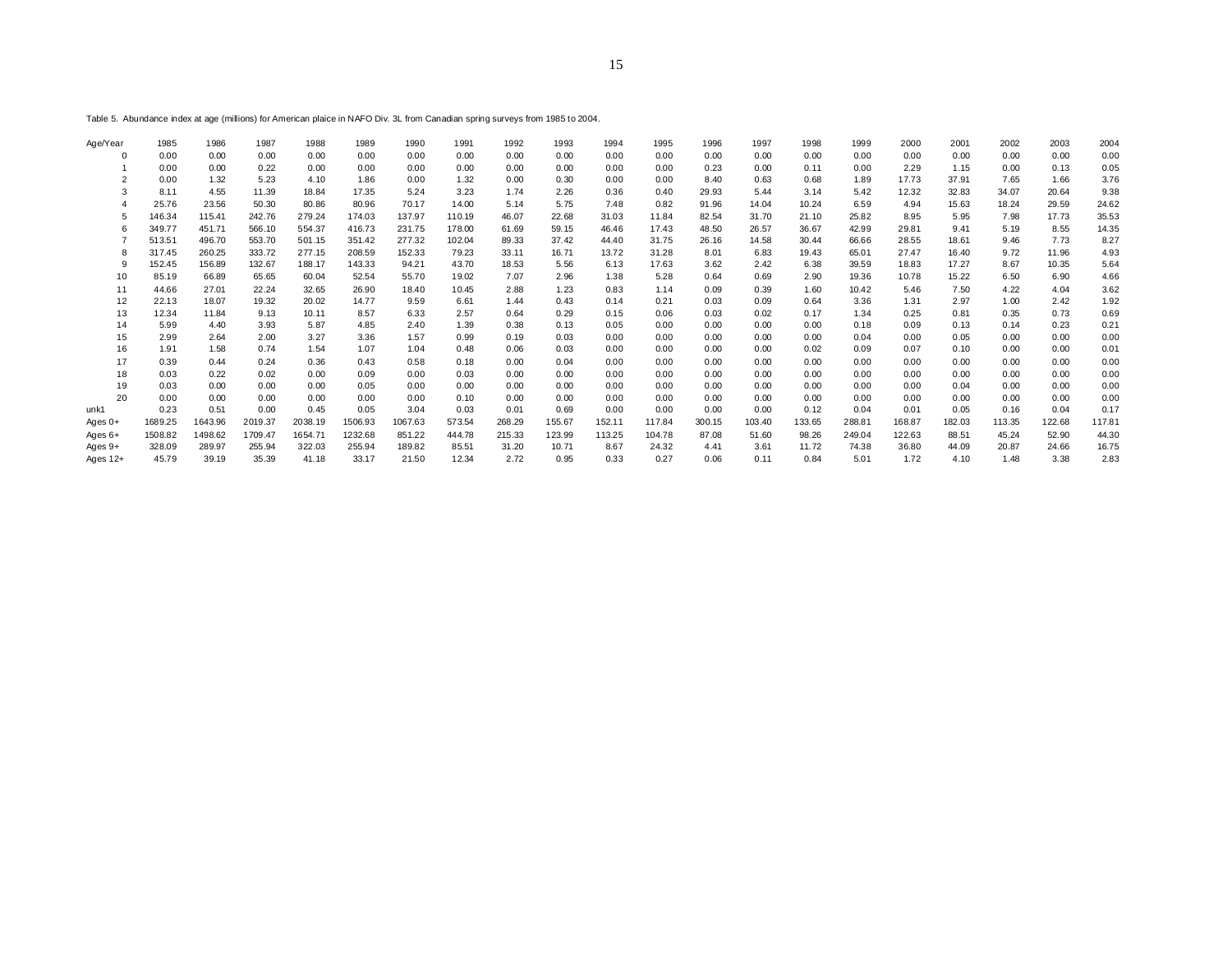Table 6. Abundance index at age (millions) for American plaice in NAFO Div. 3N from Canadian spring surveys from 1985 to 2004.

| Age/Year       | 1985   | 1986   | 1987   | 1988   | 1989   | 1990   | 1991   | 1992   | 1993   | 1994  | 1995  | 1996  | 1997  | 1998  | 1999   | 2000   | 2001   | 2002   | 2003   | 2004   |
|----------------|--------|--------|--------|--------|--------|--------|--------|--------|--------|-------|-------|-------|-------|-------|--------|--------|--------|--------|--------|--------|
|                | 0.00   | 0.00   | 0.00   | 0.00   | 0.00   | 0.00   | 0.00   | 0.00   | 0.00   | 0.00  | 0.00  | 0.00  | 0.00  | 0.00  | 0.00   | 0.00   | 0.00   | 0.00   | 0.00   | 0.00   |
|                | 0.26   | 0.00   | 0.00   | 0.00   | 0.00   | 0.27   | 0.00   | 0.00   | 0.00   | 0.00  | 0.00  | 0.00  | 0.00  | 0.07  | 0.71   | 0.46   | 1.31   | 0.00   | 0.00   | 3.34   |
| $\overline{2}$ | 2.33   | 2.52   | 17.27  | 3.67   | 4.37   | 4.30   | 0.43   | 0.41   | 0.78   | 0.00  | 0.00  | 2.06  | 0.15  | 0.24  | 17.60  | 12.74  | 16.04  | 3.61   | 1.02   | 2.68   |
| 3              | 33.52  | 13.39  | 72.32  | 45.69  | 49.06  | 29.60  | 2.54   | 3.15   | 3.84   | 1.24  | 0.74  | 6.01  | 1.51  | 0.24  | 6.98   | 44.81  | 155.19 | 15.10  | 10.97  | 2.76   |
|                | 109.11 | 46.72  | 113.73 | 87.97  | 312.98 | 165.10 | 30.46  | 24.50  | 74.10  | 4.10  | 4.08  | 6.01  | 4.28  | 3.00  | 1.78   | 20.53  | 47.80  | 34.75  | 18.51  | 11.47  |
|                | 60.97  | 106.13 | 84.60  | 62.94  | 106.44 | 282.87 | 117.51 | 38.48  | 75.44  | 29.51 | 14.99 | 15.58 | 5.46  | 3.99  | 4.19   | 3.95   | 4.18   | 14.76  | 75.91  | 25.09  |
|                | 60.72  | 72.84  | 57.12  | 27.63  | 38.68  | 35.98  | 75.70  | 51.69  | 68.23  | 12.91 | 13.29 | 26.37 | 16.84 | 6.12  | 12.40  | 6.59   | 7.98   | 7.29   | 28.56  | 67.31  |
|                | 30.06  | 41.09  | 32.02  | 17.23  | 17.28  | 11.61  | 12.85  | 22.66  | 54.04  | 12.31 | 8.39  | 20.45 | 24.42 | 11.92 | 12.19  | 17.71  | 22.99  | 7.95   | 16.07  | 18.39  |
| 8              | 25.11  | 17.90  | 18.64  | 13.31  | 18.09  | 8.03   | 5.62   | 5.58   | 30.27  | 7.68  | 4.62  | 6.89  | 15.66 | 19.74 | 17.65  | 15.26  | 21.47  | 16.35  | 16.26  | 7.18   |
| 9              | 20.17  | 14.53  | 16.04  | 11.16  | 14.71  | 8.86   | 5.64   | 2.67   | 9.35   | 4.18  | 2.45  | 3.88  | 5.92  | 12.52 | 27.81  | 21.08  | 23.17  | 10.66  | 18.41  | 6.61   |
| 10             | 20.35  | 13.21  | 11.42  | 8.69   | 6.77   | 5.09   | 5.47   | 1.25   | 4.18   | 1.30  | 0.81  | 0.84  | 1.70  | 4.96  | 24.97  | 16.79  | 17.00  | 6.91   | 6.86   | 6.80   |
| 11             | 15.38  | 7.30   | 6.89   | 4.90   | 5.23   | 4.00   | 3.41   | 1.04   | 2.68   | 1.02  | 0.28  | 0.54  | 0.86  | 2.07  | 11.01  | 9.95   | 18.15  | 8.76   | 6.04   | 3.22   |
| 12             | 9.12   | 6.11   | 5.35   | 3.57   | 4.34   | 2.64   | 1.97   | 0.72   | 1.41   | 0.22  | 0.05  | 0.87  | 0.52  | 0.80  | 5.01   | 4.75   | 7.67   | 6.70   | 6.37   | 4.48   |
| 13             | 4.80   | 4.16   | 4.46   | 2.95   | 3.70   | 2.24   | 1.77   | 0.27   | 0.51   | 0.45  | 0.00  | 0.14  | 0.20  | 0.45  | 2.59   | 2.08   | 2.28   | 1.82   | 2.15   | 2.57   |
| 14             | 2.93   | 2.17   | 3.36   | 2.00   | 2.69   | 2.21   | 1.16   | 0.33   | 0.52   | 0.60  | 0.00  | 0.07  | 0.04  | 0.18  | 0.78   | 0.33   | 1.17   | 1.39   | 1.04   | 1.93   |
| 15             | 2.39   | 2.13   | 3.00   | 1.92   | 2.96   | 2.34   | 1.18   | 0.45   | 0.16   | 0.34  | 0.00  | 0.11  | 0.04  | 0.06  | 0.38   | 0.59   | 0.82   | 0.13   | 0.54   | 0.50   |
| 16             | 0.71   | 1.27   | 1.67   | 0.91   | 1.11   | 1.43   | 0.67   | 0.30   | 0.25   | 0.17  | 0.00  | 0.00  | 0.00  | 0.06  | 0.19   | 0.37   | 0.35   | 0.26   | 0.21   | 0.12   |
| 17             | 0.19   | 0.98   | 0.66   | 0.79   | 0.96   | 0.79   | 0.53   | 0.03   | 0.18   | 0.00  | 0.00  | 0.00  | 0.00  | 0.00  | 0.19   | 0.10   | 0.34   | 0.04   | 0.08   | 0.00   |
| 18             | 0.00   | 0.18   | 0.38   | 0.29   | 0.43   | 0.37   | 0.23   | 0.03   | 0.05   | 0.00  | 0.00  | 0.00  | 0.00  | 0.00  | 0.17   | 0.05   | 0.22   | 0.00   | 0.04   | 0.11   |
| 19             | 0.00   | 0.05   | 0.05   | 0.06   | 0.11   | 0.09   | 0.09   | 0.00   | 0.05   | 0.00  | 0.00  | 0.00  | 0.00  | 0.00  | 0.00   | 0.00   | 0.09   | 0.04   | 0.00   | 0.00   |
| 20             | 0.00   | 0.00   | 0.03   | 0.00   | 0.00   | 0.10   | 0.11   | 0.09   | 0.00   | 0.00  | 0.00  | 0.00  | 0.00  | 0.00  | 0.07   | 0.00   | 0.00   | 0.00   | 0.04   | 0.00   |
| unk1           | 0.26   | 0.23   | 0.88   | 0.07   | 0.03   | 0.46   | 0.00   | 0.32   | 0.14   | 0.00  | 0.00  | 0.11  | 0.00  | 0.00  | 0.04   | 0.00   | 0.08   | 0.08   | 0.54   | 0.52   |
| Ages $0+$      | 398.36 | 352.91 | 449.91 | 295.75 | 589.93 | 568.36 | 267.31 | 153.98 | 326.18 | 76.04 | 49.70 | 89.93 | 77.59 | 66.41 | 146.71 | 178.15 | 348.31 | 136.60 | 209.62 | 165.06 |
| Ages 6+        | 191.92 | 183.91 | 161.11 | 95.41  | 117.04 | 85.75  | 116.37 | 87.12  | 171.87 | 41.19 | 29.89 | 60.16 | 66.19 | 58.88 | 115.41 | 95.66  | 123.71 | 68.30  | 102.68 | 119.20 |
| Ages 9+        | 76.02  | 52.08  | 53.32  | 37.24  | 42.99  | 30.14  | 22.21  | 7.19   | 19.34  | 8.28  | 3.59  | 6.44  | 9.27  | 21.10 | 73.18  | 56.10  | 71.26  | 36.71  | 41.79  | 26.33  |
| Ages $12+$     | 20.13  | 17.05  | 18.97  | 12.49  | 16.29  | 12.21  | 7.69   | 2.23   | 3.14   | 1.78  | 0.05  | 1.19  | 0.79  | 1.56  | 9.38   | 8.28   | 12.93  | 10.38  | 10.49  | 9.70   |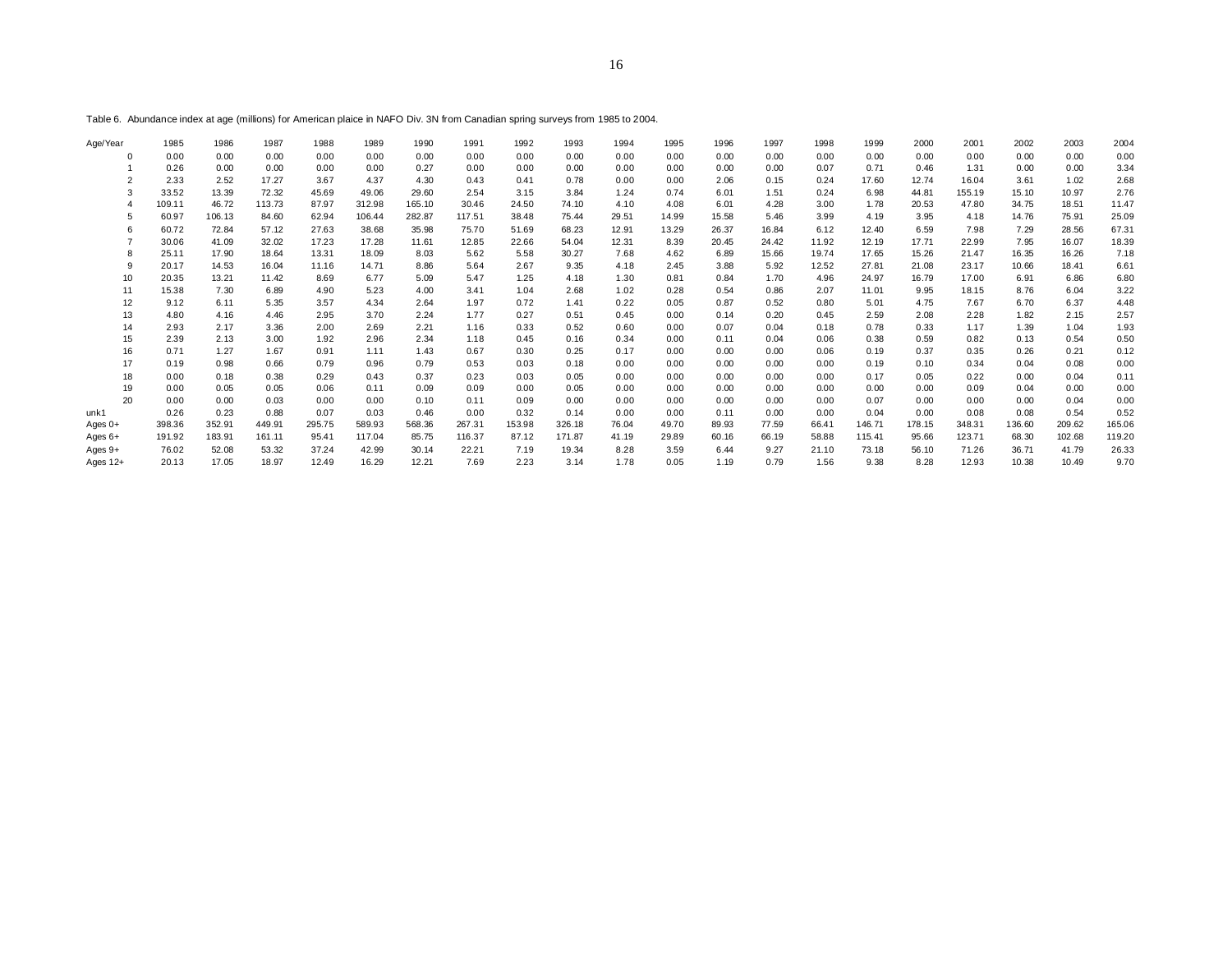Table 7. Abundance index at age (millions) for American plaice in NAFO Div. 3O from Canadian spring surveys from 1985 to 2004.

| Age/Year                | 1985            | 1986           | 1987           | 1988           | 1989           | 1990           | 1991           | 1992           | 1993          | 1994          | 1995          | 1996          | 1997          | 1998          | 1999           | 2000          | 2001           | 2002          | 2003          | 2004          |
|-------------------------|-----------------|----------------|----------------|----------------|----------------|----------------|----------------|----------------|---------------|---------------|---------------|---------------|---------------|---------------|----------------|---------------|----------------|---------------|---------------|---------------|
|                         | 0.00            | 0.00           | 0.00           | 0.00           | 0.00           | 0.00           | 0.00           | 0.00           | 0.00          | 0.00          | 0.00          | 0.00          | 0.00          | 0.00          | 0.00           | 0.00          | 0.00           | 0.00          | 0.00          | 0.00          |
|                         | 0.00            | 0.00           | 0.26           | 0.00           | 0.00           | 0.00           | 0.00           | 0.00           | 0.00          | 0.00          | 0.00          | 0.11          | 0.08          | 0.37          | 7.72           | 2.00          | 2.76           | 0.31          | 0.10          | 3.66          |
|                         | 0.00            | 0.58           | 5.38           | 0.69           | 0.00           | 5.45           | 0.00           | 4.09           | 1.30          | 0.00          | 0.00          | 35.87         | 5.79          | 8.83          | 22.96          | 24.10         | 47.02          | 26.61         | 5.19          | 11.26         |
|                         | 8.60            | 13.38          | 16.95          | 15.85          | 20.37          | 10.62          | 24.86          | 28.66          | 3.39          | 0.94          | 0.89          | 63.90         | 33.35         | 7.29          | 22.70          | 92.19         | 87.85          | 49.52         | 42.95         | 17.01         |
|                         | 24.12           | 39.55          | 57.58          | 22.47          | 51.19          | 113.04         | 39.65          | 30.20          | 40.67         | 9.53          | 6.22          | 27.81         | 36.80         | 39.43         | 14.11          | 47.07         | 49.56          | 97.60         | 46.99         | 41.71         |
|                         | 56.50           | 34.46          | 132.85         | 26.43          | 55.67          | 197.91         | 170.49         | 25.73          | 39.93         | 38.68         | 15.08         | 35.55         | 28.12         | 44.71         | 36.73          | 22.08         | 18.72          | 33.76         | 94.61         | 35.92         |
|                         | 44.06           | 36.82          | 124.23         | 34.62          | 96.36          | 110.17         | 110.46         | 76.76          | 52.76         | 46.67         | 26.80         | 55.64         | 40.99         | 26.40         | 49.12          | 30.61         | 18.95          | 28.85         | 35.39         | 80.28         |
|                         | 52.08           | 39.37          | 70.48          | 25.50          | 101.47         | 82.08          | 65.32          | 38.93          | 68.61         | 28.66         | 19.75         | 50.51         | 40.32         | 34.39         | 26.02          | 31.75         | 32.26          | 34.53         | 22.26         | 24.63         |
| 8                       | 47.24           | 28.92          | 45.95          | 24.51          | 47.05          | 39.90          | 28.07          | 24.72          | 42.46         | 21.87         | 14.04         | 24.61         | 26.23         | 40.22         | 28.86          | 21.84         | 24.57          | 27.75         | 21.53         | 17.22         |
| 9                       | 35.38           | 22.23          | 35.93          | 18.52          | 29.60          | 27.41          | 18.21          | 12.92          | 17.32         | 9.69          | 7.40          | 8.69          | 10.60         | 29.01         | 39.91          | 19.25         | 17.98          | 18.93         | 11.21         | 7.67          |
| 10                      | 34.70           | 18.02          | 24.03          | 16.56          | 15.36          | 16.74          | 10.70          | 9.18           | 9.37          | 2.72          | 2.25          | 3.02          | 3.66          | 11.70         | 20.99          | 19.62         | 12.82          | 11.01         | 4.32          | 4.10          |
| 11                      | 24.27           | 11.65          | 12.70          | 11.09          | 7.72           | 9.99           | 8.40           | 5.53           | 3.72          | 2.10          | 1.25          | 1.32          | 1.42          | 6.26          | 9.09           | 12.52         | 8.91           | 7.05          | 3.69          | 2.37          |
| 12                      | 13.96           | 10.20          | 9.14           | 8.99           | 7.96           | 9.23           | 4.78           | 3.24           | 2.42          | 1.04          | 0.28          | 1.33          | 1.22          | 1.84          | 4.65           | 3.47          | 5.37           | 4.86          | 2.67          | 1.80          |
| 13                      | 5.58            | 5.74           | 6.33           | 5.68           | 4.56           | 5.87           | 2.89           | 2.43           | 0.98          | 0.64          | 0.03          | 0.35          | 0.34          | 1.00          | 2.58           | 1.70          | 2.45           | 1.84          | 1.62          | 1.23          |
| 14                      | 5.06            | 2.33           | 3.84           | 4.10           | 2.11           | 4.20           | 2.98           | 1.06           | 0.68          | 0.35          | 0.04          | 0.18          | 0.14          | 0.27          | 0.93           | 0.48          | 1.47           | 0.48          | 0.89          | 0.57          |
| 15                      | 4.00            | 2.30           | 3.03           | 2.36           | 2.19           | 2.04           | 1.89           | 1.78           | 0.49          | 0.13          | 0.00          | 0.10          | 0.13          | 0.41          | 0.74           | 0.63          | 1.10           | 0.40          | 0.49          | 0.29          |
| 16                      | 1.59            | 0.92           | 1.83           | 2.31           | 1.82           | 1.71           | 1.03           | 1.25           | 0.55          | 0.09          | 0.00          | 0.17          | 0.13          | 0.05          | 0.59           | 0.19          | 0.61           | 0.44          | 0.34          | 0.20          |
| 17                      | 0.31            | 0.72           | 0.97           | 0.48           | 1.07           | 1.22           | 0.58           | 0.24           | 0.36          | 0.00          | 0.00          | 0.00          | 0.00          | 0.00          | 0.32           | 0.29          | 0.38           | 0.17          | 0.16          | 0.00          |
| 18                      | 0.03            | 0.18           | 0.46           | 0.51           | 0.43           | 0.55           | 0.44           | 0.51           | 0.09          | 0.00          | 0.00          | 0.00          | 0.00          | 0.00          | 0.25           | 0.14          | 0.15           | 0.10          | 0.09          | 0.01          |
| 19                      | 0.00            | 0.05           | 0.20           | 0.03           | 0.03           | 0.22           | 0.24           | 0.13           | 0.08          | 0.00          | 0.00          | 0.00          | 0.00          | 0.00          | 0.18           | 0.00          | 0.04           | 0.00          | 0.19          | 0.00          |
| 20                      | 0.29            | 0.00           | 0.00           | 0.03           | 0.03           | 0.00           | 0.08           | 0.13           | 0.05          | 0.00          | 0.00          | 0.00          | 0.00          | 0.00          | 0.04           | 0.11          | 0.04           | 0.00          | 0.00          | 0.00          |
| unk1                    | 0.06            | 0.00           | 0.00           | 0.66           | 0.27           | 0.00           | 2.46           | 0.87           | 0.39          | 0.04          | 0.00          | 0.05          | 0.00          | 0.14          | 0.03           | 0.04          | 0.71           | 0.24          | 0.00          | 0.29          |
| Ages $0+$               | 357.82          | 267.40         | 552.13         | 221.37         | 445.23         | 638.34         | 493.54         | 268.34         | 285.62        | 163.15        | 94.01         | 309.22        | 229.31        | 252.31        | 288.54         | 330.07        | 333.74         | 344.45        | 294.69        | 250.21        |
| Ages $6+$               | 268.54          | 179.43         | 339.10         | 155.28         | 317.74         | 311.33         | 256.07         | 178.79         | 199.94        | 113.96        | 71.83         | 145.93        | 125.16        | 151.55        | 184.28         | 142.60        | 127.12         | 136.41        | 104.86        | 140.35        |
| Ages $9+$<br>Ages $12+$ | 125.16<br>30.81 | 74.34<br>22.43 | 98.45<br>25.79 | 70.65<br>24.48 | 72.87<br>20.19 | 79.17<br>25.03 | 52.23<br>14.91 | 38.39<br>10.77 | 36.10<br>5.70 | 16.76<br>2.26 | 11.24<br>0.35 | 15.17<br>2.13 | 17.63<br>1.95 | 50.53<br>3.57 | 80.28<br>10.29 | 58.40<br>7.01 | 51.34<br>11.62 | 45.28<br>8.29 | 25.68<br>6.46 | 18.23<br>4.09 |
|                         |                 |                |                |                |                |                |                |                |               |               |               |               |               |               |                |               |                |               |               |               |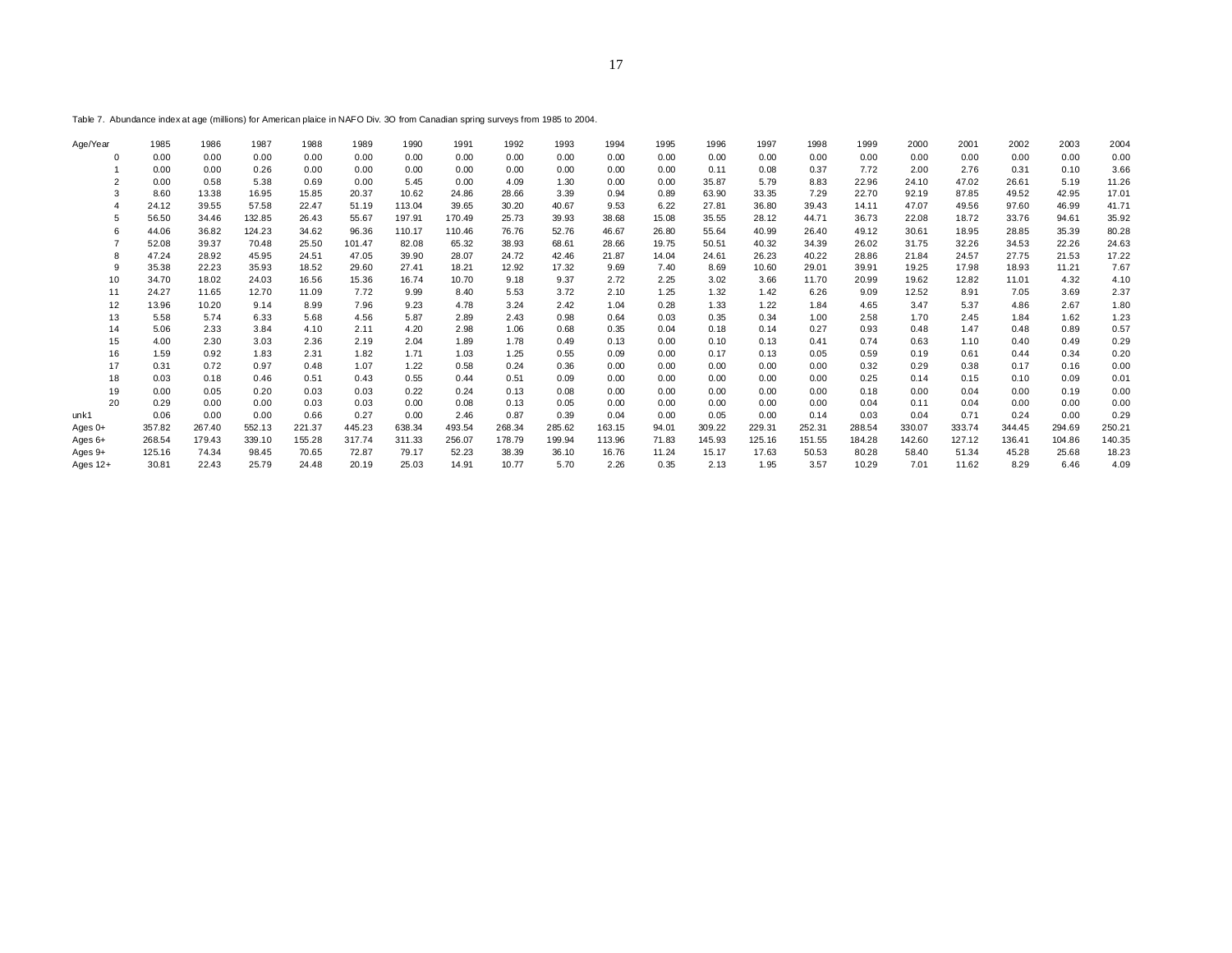Table 8. Abundance index at age (millions) for American plaice in NAFO Div. 3LNO from Canadian spring surveys from 1985 to 2004.

| Age/Year          | 1985    | 1986    | 1987    | 1988    | 1989    | 1990    | 1991    | 1992   | 1993   | 1994   | 1995   | 1996   | 1997   | 1998   | 1999   | 2000   | 2001   | 2002   | 2003   | 2004   |
|-------------------|---------|---------|---------|---------|---------|---------|---------|--------|--------|--------|--------|--------|--------|--------|--------|--------|--------|--------|--------|--------|
| $\Omega$          | 0.00    | 0.00    | 0.00    | 0.00    | 0.00    | 0.00    | 0.00    | 0.00   | 0.00   | 0.00   | 0.00   | 0.00   | 0.00   | 0.00   | 0.00   | 0.00   | 0.00   | 0.00   | 0.00   | 0.00   |
|                   | 0.26    | 0.00    | 0.48    | 0.00    | 0.00    | 0.27    | 0.00    | 0.00   | 0.00   | 0.00   | 0.00   | 0.35   | 0.08   | 0.54   | 8.43   | 4.76   | 5.22   | 0.31   | 0.22   | 7.29   |
|                   | 2.33    | 4.42    | 27.88   | 8.47    | 6.23    | 9.74    | 1.75    | 4.50   | 2.38   | 0.00   | 0.00   | 46.33  | 6.57   | 9.75   | 42.46  | 54.56  | 100.97 | 37.86  | 8.56   | 14.48  |
|                   | 50.22   | 31.32   | 100.65  | 80.37   | 86.77   | 45.46   | 30.62   | 33.55  | 9.50   | 2.54   | 2.02   | 99.84  | 40.30  | 10.67  | 35.10  | 149.32 | 275.88 | 98.69  | 73.59  | 28.10  |
|                   | 158.99  | 109.83  | 221.62  | 191.29  | 445.13  | 348.31  | 84.11   | 59.84  | 120.53 | 21.11  | 11.12  | 125.79 | 55.12  | 52.67  | 22.49  | 72.54  | 112.98 | 150.59 | 80.28  | 73.07  |
|                   | 263.81  | 256.00  | 460.21  | 368.61  | 336.14  | 618.75  | 398.19  | 110.28 | 138.05 | 99.22  | 41.91  | 133.68 | 65.28  | 69.80  | 66.74  | 34.98  | 28.85  | 56.50  | 150.38 | 93.50  |
|                   | 454.55  | 561.36  | 747.45  | 616.62  | 551.77  | 377.90  | 364.16  | 190.14 | 180.14 | 106.04 | 57.52  | 130.51 | 84.40  | 69.20  | 104.51 | 67.01  | 36.35  | 41.33  | 61.47  | 148.54 |
|                   | 595.65  | 577.16  | 656.21  | 543.88  | 470.17  | 371.00  | 180.21  | 150.92 | 160.06 | 85.37  | 59.88  | 97.12  | 79.31  | 76.74  | 104.87 | 78.01  | 73.86  | 51.94  | 20.27  | 44.59  |
|                   | 389.80  | 307.06  | 398.31  | 314.97  | 273.73  | 200.26  | 112.92  | 63.40  | 89.45  | 43.27  | 49.94  | 39.51  | 48.72  | 79.39  | 111.52 | 64.57  | 62.44  | 53.82  | 43.33  | 20.04  |
|                   | 208.01  | 193.65  | 184.64  | 217.85  | 187.64  | 130.48  | 67.54   | 34.12  | 32.23  | 19.99  | 27.48  | 16.19  | 18.94  | 47.91  | 107.31 | 59.16  | 58.43  | 38.25  | 47.63  | 27.12  |
| 10                | 140.24  | 98.12   | 101.10  | 85.29   | 74.68   | 77.52   | 35.19   | 17.50  | 16.51  | 5.40   | 8.34   | 4.50   | 6.05   | 19.56  | 65.32  | 47.19  | 45.04  | 24.42  | 27.03  | 25.99  |
| 11                | 84.30   | 45.96   | 41.83   | 48.63   | 39.84   | 32.39   | 22.26   | 9.45   | 7.63   | 3.95   | 2.66   | 1.94   | 2.68   | 9.93   | 30.52  | 27.93  | 34.57  | 20.03  | 25.47  | 17.58  |
| 12                | 45.20   | 34.38   | 33.80   | 32.58   | 27.07   | 21.46   | 13.36   | 5.40   | 4.26   | 1.40   | 0.54   | 2.23   | 1.82   | 3.28   | 13.02  | 9.54   | 16.02  | 12.56  | 22.44  | 16.04  |
| 13                | 22.72   | 21.74   | 19.93   | 18.75   | 16.83   | 14.43   | 7.22    | 3.34   | 1.78   | 1.24   | 0.09   | 0.52   | 0.56   | 1.62   | 6.51   | 4.04   | 5.54   | 4.01   | 8.92   | 8.98   |
| 14                | 13.98   | 8.90    | 11.14   | 11.97   | 9.65    | 8.81    | 5.53    | 1.77   | 1.33   | 1.00   | 0.04   | 0.25   | 0.17   | 0.45   | 1.89   | 0.90   | 2.77   | 2.01   | 4.25   | 5.41   |
| 15                | 9.37    | 7.07    | 8.03    | 7.56    | 8.51    | 5.95    | 4.05    | 2.42   | 0.67   | 0.47   | 0.00   | 0.21   | 0.16   | 0.47   | 1.16   | 1.22   | 1.96   | 0.53   | 1.97   | 1.57   |
| 16                | 4.20    | 3.76    | 4.24    | 4.76    | 3.99    | 4.17    | 2.18    | 1.61   | 0.84   | 0.26   | 0.00   | 0.17   | 0.13   | 0.14   | 0.88   | 0.63   | 1.05   | 0.70   | 1.11   | 0.65   |
| 17                | 0.89    | 2.14    | 1.87    | 1.63    | 2.45    | 2.60    | 1.28    | 0.27   | 0.59   | 0.00   | 0.00   | 0.00   | 0.00   | 0.00   | 0.51   | 0.39   | 0.72   | 0.21   | 0.49   | 0.00   |
| 18                | 0.06    | 0.58    | 0.86    | 0.79    | 0.94    | 0.92    | 0.70    | 0.54   | 0.14   | 0.00   | 0.00   | 0.00   | 0.00   | 0.00   | 0.42   | 0.19   | 0.37   | 0.10   | 0.25   | 0.23   |
| 19                | 0.03    | 0.10    | 0.25    | 0.10    | 0.18    | 0.31    | 0.33    | 0.13   | 0.13   | 0.00   | 0.00   | 0.00   | 0.00   | 0.00   | 0.18   | 0.00   | 0.18   | 0.04   | 0.39   | 0.00   |
| 20                | 0.29    | 0.00    | 0.03    | 0.03    | 0.03    | 0.10    | 0.29    | 0.22   | 0.05   | 0.00   | 0.00   | 0.00   | 0.00   | 0.00   | 0.11   | 0.11   | 0.04   | 0.00   | 0.08   | 0.00   |
| unk1              | 0.55    | 0.74    | 0.88    | 1.19    | 0.35    | 3.50    | 2.50    | 1.20   | 1.22   | 0.04   | 0.00   | 0.16   | 0.00   | 0.26   | 0.10   | 0.05   | 0.83   | 0.48   | 0.41   | 0.52   |
| Ages $0+$         | 2444.88 | 2263.53 | 3020.53 | 2554.13 | 2541.74 | 2270.83 | 1331.89 | 689.41 | 766.25 | 391.26 | 261.55 | 699.14 | 410.29 | 452.11 | 723.96 | 677.04 | 863.24 | 593.91 | 578.14 | 533.18 |
| Ages 6+           | 1969.28 | 1861.97 | 2209.69 | 1905.39 | 1667.46 | 1248.30 | 817.22  | 481.25 | 495.80 | 268.39 | 206.50 | 293.16 | 242.94 | 308.69 | 548.73 | 360.89 | 339.33 | 249.95 | 265.12 | 316.74 |
| Ages 9+           | 529.27  | 416.39  | 407.71  | 429.92  | 371.80  | 299.13  | 159.94  | 76.79  | 66.15  | 33.71  | 39.15  | 26.02  | 30.51  | 83.36  | 227.84 | 151.30 | 166.69 | 102.86 | 140.05 | 103.57 |
| Ages 12+          | 96.73   | 78.67   | 80.14   | 78.15   | 69.64   | 58.74   | 34.95   | 15.72  | 9.79   | 4.37   | 0.67   | 3.38   | 2.84   | 5.96   | 24.69  | 17.02  | 28.65  | 20.16  | 39.92  | 32.88  |
| proportion 0 to 5 | 0.19    | 0.18    | 0.27    | 0.25    | 0.34    | 0.45    | 0.39    | 0.30   | 0.35   | 0.31   | 0.21   | 0.58   | 0.41   | 0.32   | 0.24   | 0.47   | 0.61   | 0.58   | 0.54   | 0.41   |
| proportion 9+     | 0.22    | 0.18    | 0.13    | 0.17    | 0.15    | 0.13    | 0.12    | 0.11   | 0.09   | 0.09   | 0.15   | 0.04   | 0.07   | 0.18   | 0.31   | 0.22   | 0.19   | 0.17   | 0.24   | 0.19   |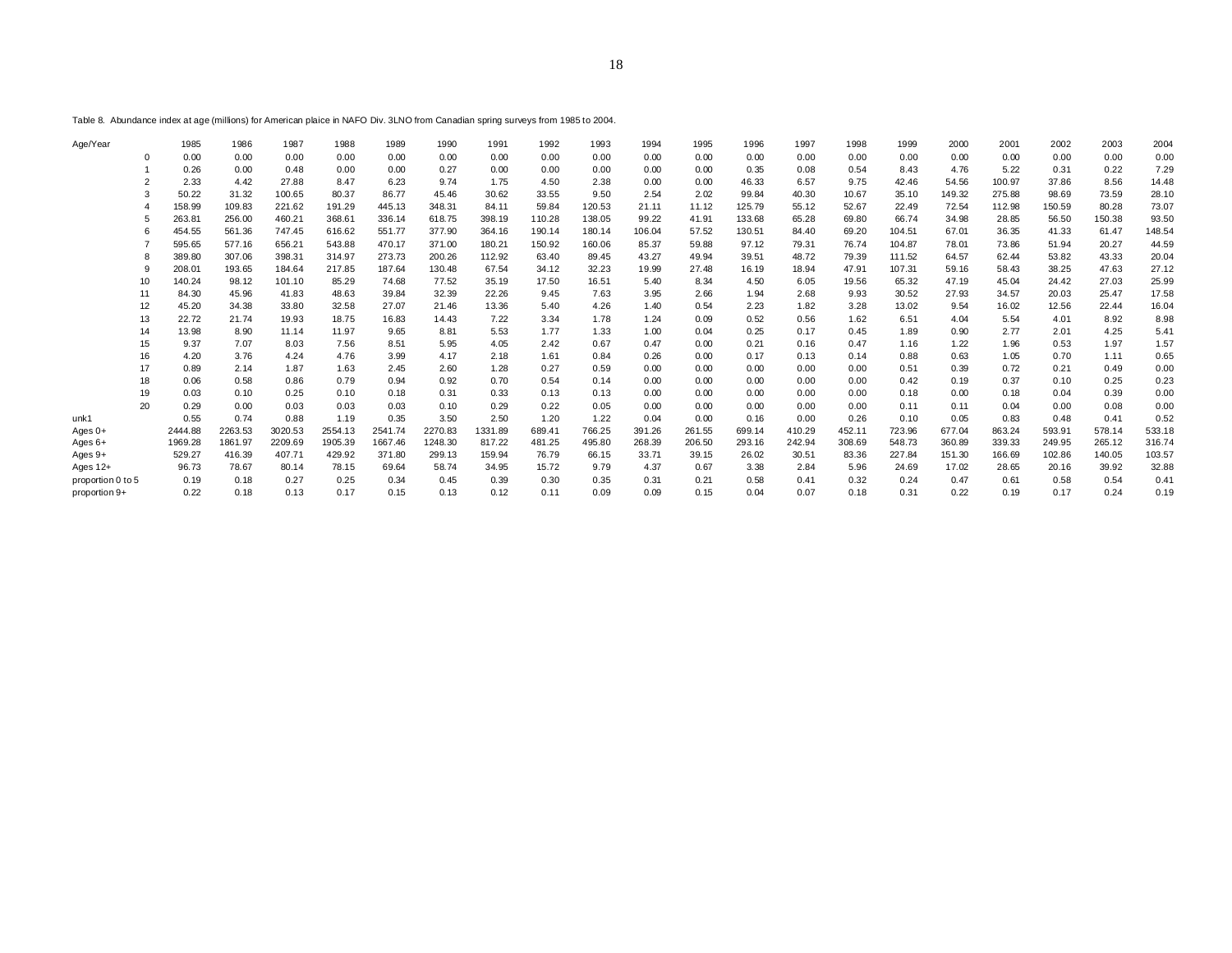Table 9. Biomass estimates ('000 tons) of A. plaice by stratum and depth zone (m), from Canadian autumn surveys in Div. 3L in 1996-2004 (Campelen). (+) indicates biomass <50 tons. (-) means stratum not surveyed. Biomass

| Depth<br>$30 - 56$ | Stratum<br>784 | 1995<br>٠                       | 1996<br>+        | 1997<br>+        | 1998<br>0.0                             | 1999<br>$\overline{\phantom{a}}$ | 2000<br>$\ddot{}$      | 2001<br>÷                        | 2002<br>+                        | 2003<br>÷              | 2004<br>٠        |
|--------------------|----------------|---------------------------------|------------------|------------------|-----------------------------------------|----------------------------------|------------------------|----------------------------------|----------------------------------|------------------------|------------------|
|                    | Total          | ×,                              | ÷                | $\ddot{}$        | 0.0                                     | ×,                               | $\ddot{}$              | ÷                                | $\ddot{}$                        | ÷                      | ÷                |
| $57 - 92$          | 350            | 0.8                             | 0.9              | 0.5              | 1.1                                     | 1.0                              | 0.5                    | 7.7                              | 0.5                              | 0.2                    | 0.4              |
|                    | 363            | 3.1                             | 2.0              | 1.4              | 2.1                                     | 1.9                              | 23                     | 3.7                              | 0.7                              | 0.3                    | 0.5              |
|                    | 371            | 1.2                             | 1.1              | 0.2              | 0.5                                     | 0.4                              | 0.8                    | 0.8                              | 1.8                              | 0.3                    | 0.2              |
|                    | 372            | 1.4                             | 1.6              | 1.5              | 0.3                                     | 1.7                              | 0.6                    | 2.5                              | 0.9                              | 1.1                    | 0.4              |
|                    | 384<br>785     | 1.6<br>$\overline{\phantom{a}}$ | 1.6              | 0.5              | 0.2                                     | 1.5<br>$\overline{\phantom{a}}$  | 0.1<br>+               | 1.3<br>0.1                       | 2.2<br>0.1                       | 0.1<br>0.1             | 0.1              |
|                    | Total          | 8.1                             | $\ddot{}$<br>7.2 | $\ddot{}$<br>4.0 | $\ddot{}$<br>4.2                        | 6.5                              | 4.3                    | 16.1                             | 6.2                              | 2.2                    | $\ddot{}$<br>1.5 |
|                    |                |                                 |                  |                  |                                         |                                  |                        |                                  |                                  |                        |                  |
| 93-183             | 328<br>341     | 3.0<br>1.6                      | 1.6<br>2.8       | 0.9<br>0.8       | 0.5<br>2.1                              | 2.0<br>0.6                       | 0.8<br>0.7             | 1.6<br>0.9                       | 7.3<br>0.8                       | 0.7<br>0.4             | 1.1<br>0.3       |
|                    | 342            | 0.6                             | $\ddot{}$        | 0.4              | 0.2                                     | $\overline{\phantom{a}}$         | 0.2                    | 0.1                              | 0.1                              | 0.2                    | 0.1              |
|                    | 343            | 0.7                             | 0.1              | 0.0              | 0.1                                     | ×,                               | $\ddot{}$              | 0.1                              | 0.1                              | 0.1                    | $\ddot{}$        |
|                    | 348            | 3.1                             | 1.8              | 1.3              | 1.5                                     | 1.4                              | 0.4                    | 0.6                              | 1.0                              | 0.6                    | 1.0              |
|                    | 349            | 3.4                             | 1.4              | 1.5              | 0.8                                     | 0.4                              | 0.3                    | 0.6                              | 0.1                              | 0.7                    | 1.3              |
|                    | 364<br>365     | 2.8<br>1.7                      | 3.6<br>1.1       | 2.8<br>1.0       | 5.2<br>1.4                              | 1.2<br>1.0                       | 1.8<br>×               | 2.9<br>0.4                       | 2.1<br>0.6                       | 1.0<br>0.5             | 0.7<br>÷         |
|                    | 370            | 2.0                             | 6.3              | 1.3              | 4.6                                     | 3.9                              | 1.1                    | 2.2                              | 3.7                              | 0.8                    | ×.               |
|                    | 385            | 3.9                             | 7.6              | 1.9              | 4.0                                     | 29                               | 0.8                    | 3.5                              | 5.4                              | 3.3                    | 6.5              |
|                    | 390            | 1.7                             | 1.6              | 2.2              | 3.3                                     | 2.1                              | 0.7                    | 3.1                              | 1.0                              | 0.5                    | 0.6              |
|                    | 786<br>787     | ٠<br>ł                          | 0.3<br>0.4       | 0.1<br>0.5       | 0.1<br>0.1                              | ٠                                | 0.1<br>0.1             | 0.2<br>0.1                       | 0.1<br>0.1                       | 0.1<br>0.1             | 0.1<br>0.1       |
|                    | 788            | ä,                              | 0.3              | 0.3              | 0.1                                     | J.                               | 0.1                    | ÷                                | 0.3                              | $\ddot{}$              | 0.2              |
|                    | 790            | í,                              | 0.2              | 0.2              | ÷                                       | ä,                               | $\ddot{}$              | ÷                                | $\ddot{}$                        | $\ddot{}$              | 0.1              |
|                    | 793            | ł.                              | 0.1              | 0.1              | 0.1                                     |                                  | $\ddot{}$              | 0.1                              | $\ddot{}$                        | $\ddot{}$              | 0.1              |
|                    | 794<br>797     | ł,<br>ł,                        | ÷<br>0.1         | 0.1<br>0.1       | +                                       | ×,<br>ł,                         | ×                      | $\ddot{}$                        | $\ddot{}$<br>0.1                 | $\ddot{}$              | ÷                |
|                    | 799            | ä,                              | 0.1              | 0.1              | ÷<br>$\ddot{}$                          | ł,                               | $\ddot{}$<br>$\ddot{}$ | ÷<br>$\ddot{}$                   | 0.4                              | $\ddot{}$<br>$\ddot{}$ | ÷<br>$\ddot{}$   |
|                    | Total          | 24.5                            | 29.4             | 15.6             | 24.1                                    | 15.5                             | 7.1                    | 16.4                             | 23.2                             | 9.1                    | 12.1             |
| 184-274            | 344            | 1.0                             | 1.1              | 0.1              | 0.5                                     | 0.5                              | 0.4                    | 0.6                              | 0.7                              | 0.3                    | 0.8              |
|                    | 347            | 1.8                             | 0.7              | 0.3              | 0.8                                     | 0.5                              | 0.4                    | 0.4                              | 0.7                              | 0.2                    | 0.7              |
|                    | 366            | 1.6                             | 1.2              | 0.5              | 0.8                                     | 1.7                              | 0.5                    | 0.3                              | 0.4                              | 0.7                    | ٠                |
|                    | 369<br>386     | 1.0<br>1.8                      | 1.6<br>2.6       | 0.5              | 1.8                                     | 1.6<br>1.2                       | 0.8<br>0.4             | 2.7                              | 1.1<br>2.3                       | 0.3<br>0.9             | ×,<br>٠          |
|                    | 389            | 0.6                             | 0.6              | 1.0<br>0.6       | 0.9<br>0.7                              | 0.6                              | 0.4                    | 1.3<br>1.4                       | 0.4                              | 0.6                    | 0.4              |
|                    | 391            | 0.4                             | 0.2              | 0.2              | 0.2                                     | 0.3                              | $\ddot{}$              | 0.1                              | 0.1                              | 0.4                    | 0.1              |
|                    | 789            |                                 | 0.2              | 0.2              | 0.1                                     | ÷                                | 0.1                    | 0.2                              | 0.1                              | $\ddot{}$              | $\ddot{}$        |
|                    | 791*           | ÷<br>ł,                         | 0.5              | 0.4              | 0.1                                     | ÷<br>×                           | 0.3                    | 0.3                              | 0.7                              | $\ddot{}$              | 0.1              |
|                    | 795<br>798     |                                 | ÷<br>0.2         | 0.2<br>0.7       | 0.4<br>0.3                              | ×,                               | $\ddot{}$<br>$\ddot{}$ | $\ddot{}$<br>0.2                 | 0.1<br>$\ddot{}$                 | 0.2<br>$\ddot{}$       | 0.2<br>0.3       |
|                    | Total          | 8.2                             | 8.9              | 4.6              | 6.6                                     | 6.4                              | 3.3                    | 7.5                              | 6.6                              | 3.6                    | 2.6              |
| 275-366            | 345            | 4.1                             | 2.4              | 0.8              | 2.5                                     | 1.3                              | 0.6                    | 0.8                              | 1.3                              | 0.6                    | 1.9              |
|                    | 346            | 2.8                             | 1.1              | 2.2              | 1.7                                     | 1.7                              | 0.4                    | 0.9                              | 0.8                              | 0.5                    | 1.4              |
|                    | 368            | 0.2                             | 0.3              | 0.2              | 0.4                                     | 0.7                              | 0.6                    | 0.3                              | 0.5                              | 0.1                    | ٠                |
|                    | 387<br>388     | 0.4<br>0.3                      | 0.7<br>0.1       | 0.7<br>0.4       | 0.2                                     | 1.8<br>0.9                       | 1.0<br>0.4             | 0.4<br>0.1                       | 0.2<br>0.1                       | 0.5<br>0.1             | ä,<br>0.1        |
|                    | 392            | $\ddot{}$                       | ÷                | 0.2              | $\begin{array}{c} + \end{array}$<br>0.1 | 0.5                              | 0.2                    | 0.1                              | 0.1                              | 0.1                    | $\ddot{}$        |
|                    | 796            | ٠                               | 0.6              | 0.9              | 0.4                                     | ٠                                | ×                      | 0.2                              | 0.1                              | 0.1                    | 0.1              |
|                    | 800            |                                 | ٠                | ٠                | 0.2                                     | ×,                               | 0.2                    | 0.3                              | 0.3                              | 0.2                    | 0.2              |
|                    | Total          | 7.8                             | 5.2              | 5.5              | 5.5                                     | 6.9                              | 3.4                    | 3.1                              | 3.4                              | 2.2                    | 3.8              |
| 367-549            | 729            | $\ddot{}$                       | ÷                | 0.2              | 0.1                                     | 0.7                              | 1.6                    | 0.4                              | $\ddot{}$                        | 0.1                    | 0.1              |
|                    | 731            | 0.2                             |                  | 0.6              | 0.1                                     | 1.0                              | 1.1                    | 0.1                              | $\ddot{}$                        | 0.1                    | 0.1              |
|                    | 733<br>735     | 0.2<br>0.7                      | 0.2<br>0.7       | 0.5<br>0.3       | 0.6<br>0.8                              | 0.3<br>1.9                       | 1.0<br>2.1             | 0.6<br>1.6                       | 0.3<br>1.1                       | 0.4<br>0.1             | 0.2              |
|                    | 792            | ٠                               | 0.2              | 1.9              | 0.3                                     | ٠                                | 0.2                    | 0.6                              | 0.1                              | 0.2                    | 0.1              |
|                    | Total          | 1.1                             | 1.1              | 3.6              | 1.9                                     | 3.9                              | 6.0                    | 3.3                              | 1.5                              | 0.9                    | 0.5              |
| 550-731            | 730            | $\ddot{}$                       | 0.0              | 0.5              | 0.1                                     | 0.2                              | 0.4                    | 0.9                              | 0.1                              | $\ddot{}$              | 0.5              |
|                    | 732            | $\ddot{}$                       | $\ddot{}$        | 1.3              | 0.2                                     | 1.9                              | 0.7                    | 1.3                              | $\ddot{}$                        | $\ddot{}$              | 0.1              |
|                    | 734            | 0.0                             | 0.2              | 0.3              | 0.1                                     | 0.1                              | 0.1                    | $\ddot{}$                        | $\ddot{}$                        | 0.0                    | ٠                |
|                    | 736            | 0.2                             | 0.5              | 0.8              | 0.6                                     | 0.6                              | 1.5                    | 1.3                              | 1.7                              | 0.3                    | ×,               |
|                    | Total          | 0.2                             | 0.7              | 2.8              | 1.0                                     | 2.8                              | 2.7                    | 3.5                              | 1.8                              | 0.3                    | 0.6              |
| 732-914            | 737<br>741     | 0.4<br>٠                        | 1.5<br>1.0       | 1.8<br>2.3       | 3.3<br>1.7                              | 0.8<br>0.1                       | 0.7<br>0.0             | 1.4<br>0.0                       | 1.0<br>0.6                       | 1.1<br>0.1             |                  |
|                    | 745            | í,                              | 0.1              | 2.2              | 0.1                                     | 0.7                              | 0.0                    | 0.0                              | 0.0                              | 0.3                    | ł,               |
|                    | 748            |                                 | 1.4              | 0.7              | 0.0                                     | 1.1                              | 0.0                    | 0.0                              | $\ddot{}$                        | 1.1                    |                  |
|                    | Total          | 0.4                             | 4.0              | 7.0              | 5.1                                     | 2.7                              | 0.7                    | 1.4                              | 1.6                              | 26                     |                  |
| 915-1097           | 738            | 0.6                             | 0.2              | 0.0              | 0.0                                     | 0.0                              | 0.0                    | $\ddot{}$                        | $\begin{array}{c} + \end{array}$ | 2.2                    |                  |
|                    | 742            | ٠                               | 0.1              | 0.0              | 0.0                                     | $\ddot{}$                        | 0.0                    | 0.0                              | 0.0                              | 3.5                    |                  |
|                    | 746            | ä,                              | 0.1              | 0.0              | $\ddot{}$                               | 0.0                              | 0.0                    | 0.0                              | 0.0                              | 0.0                    |                  |
|                    | 749            | $\overline{\phantom{a}}$        | $\ddot{}$        | 0.2              | 0.0                                     | $\overline{\phantom{a}}$         | 0.0                    | 0.0                              | 0.0                              | $^{+}$                 |                  |
|                    | Total          | 0.6                             | 0.4              | 0.2              | $\ddot{}$                               | $\begin{array}{c} + \end{array}$ | 0.0                    | $\begin{array}{c} + \end{array}$ | $\begin{array}{c} + \end{array}$ | 5.7                    |                  |
| 1098-1280          | 739            | ٠                               | 0.0              | 0.0              | 0.0                                     | 0.0                              | 0.0                    | 0.0                              | 0.0                              | 0.0                    |                  |
|                    | 743            | ł,                              | 0.0              | 0.0              | 0.0                                     | 0.0                              | 0.0                    | 0.0                              | 0.0                              | 0.0                    |                  |
|                    | 747            | ×,<br>ä,                        | 0.0              | 0.0              | 0.1                                     | $\begin{array}{c} + \end{array}$ | 0.0                    | 0.0                              | 0.0                              | 0.0                    |                  |
|                    | 750            |                                 | 0.1              | 0.0              | 0.0                                     | 0.0                              | 0.0                    | 0.0                              | 0.0                              | 0.0                    |                  |
|                    | Total          | ×,                              | 0.1              | 0.0              | 0.1                                     | $\begin{array}{c} + \end{array}$ | 0.0                    | 0.0                              | 0.0                              | 0.0                    |                  |
| 1281-1463          | 740            | ×                               | 0.0              | 0.0              | 0.0                                     | 0.1                              | 0.0                    | 0.0                              | 0.0                              | $\ddot{}$              |                  |
|                    | 744<br>751     | ä,<br>×,                        | 0.5<br>0.0       | 0.0<br>0.0       | 0.1<br>0.0                              | ٠<br>$\epsilon$                  | 0.0<br>0.0             | 0.0<br>0.0                       | 0.0<br>0.0                       | 0.0<br>0.0             |                  |
|                    | Total          | ×                               | 0.5              | 0.0              | 0.1                                     | 0.1                              | 0.0                    | 0.0                              | 0.0                              | $\ddot{}$              |                  |
| <b>Grand Total</b> |                | 50.9                            | 57.5             | 43.3             | 48.6                                    | 44.8                             | 27.5                   | 51.3                             | 44.3                             | 26.4                   | 21.0             |
|                    |                |                                 |                  |                  |                                         |                                  |                        |                                  |                                  |                        |                  |

\* in 1996 stratum 791 covered a depth range of 184-366 m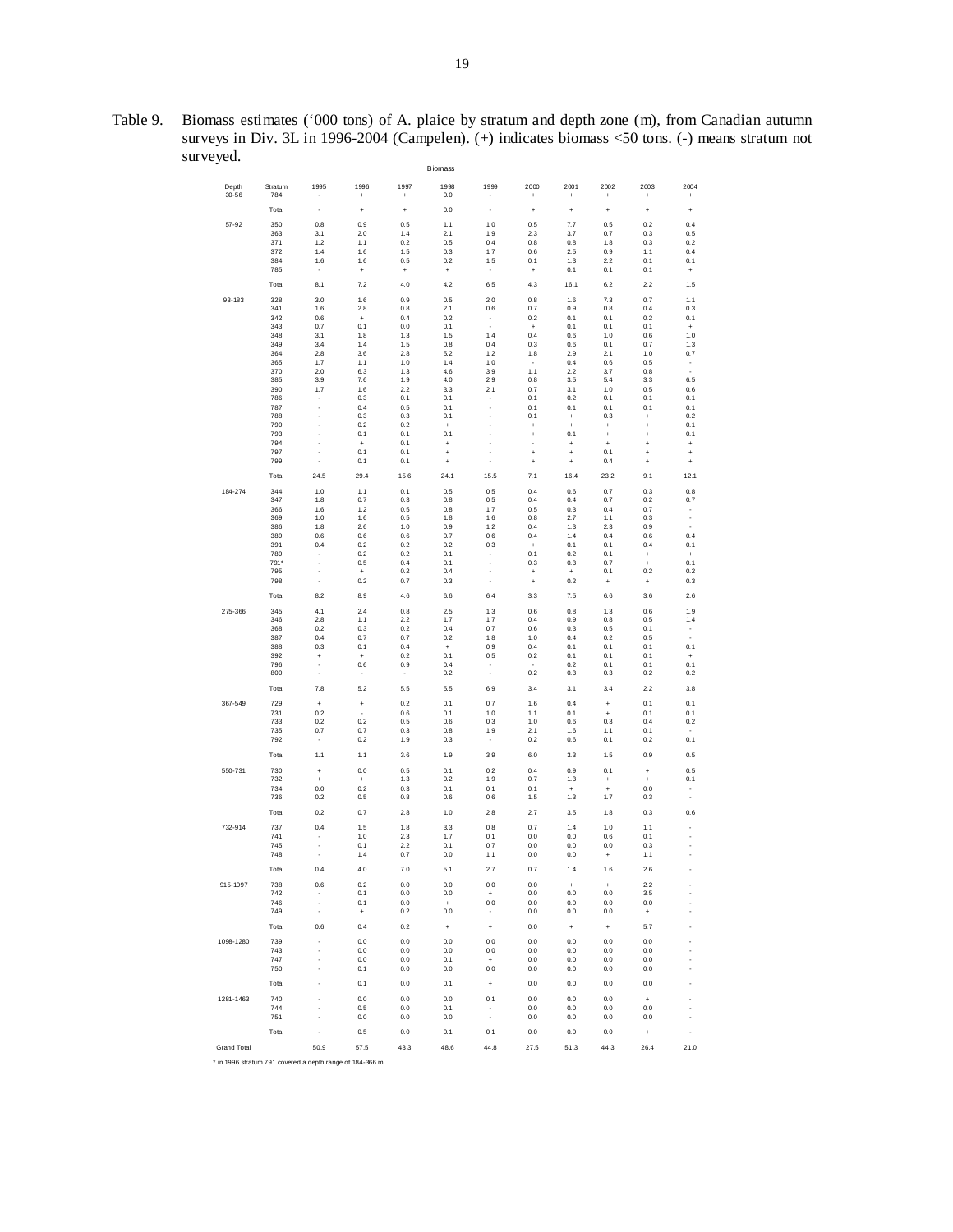Table 10. Biomass estimates ('000 tons) of A. plaice by stratum and depth zone (m), from Canadian autumn surveys in Div. 3N in 1996-2004 (Campelen). (+) indicates biomass <50 tons. (-) means stratum not surveyed.

|                    | $\checkmark$   |                                  |             |               | <b>Biomass</b>           |                                  |                                  |                                  |                                  |                 |                                  |
|--------------------|----------------|----------------------------------|-------------|---------------|--------------------------|----------------------------------|----------------------------------|----------------------------------|----------------------------------|-----------------|----------------------------------|
| Depth<br>$\leq 56$ | Stratum<br>375 | 1995<br>1.9                      | 1996<br>1.1 | 1997<br>3.9   | 1998<br>$5.2\,$          | 1999<br>0.6                      | 2000<br>$1.7$                    | 2001<br>0.6                      | 2002<br>9.8                      | 2003<br>$2.3\,$ | 2004<br>2.3                      |
|                    | 376            | 4.7                              | 2.4         | 7.7           | 4.4                      | 4.3                              | 35.8                             | 15.4                             | 34.1                             | 6.4             | 11.1                             |
|                    | Total          | 6.6                              | 3.5         | 11.6          | 9.6                      | 4.9                              | 37.5                             | 16.0                             | 43.9                             | 8.7             | 13.4                             |
| 57-92              | 360            | 22.3                             | 7.4         | 28.4          | 39.2                     | 43.4                             | 96.4                             | 46.0                             | 67.4                             | 99.9            | 105.5                            |
|                    | 361<br>362     | 3.5<br>5.0                       | 4.1<br>1.1  | 3.3<br>5.1    | 2.1<br>2.9               | 1.8<br>2.9                       | 3.9<br>2.6                       | 2.3<br>5.3                       | 9.2<br>6.1                       | 3.1<br>2.6      | 7.2<br>2.2                       |
|                    | 373            | 1.8                              | 0.2         | 2.3           | 1.7                      | 4.2                              | 1.7                              | 6.9                              | 2.9                              | 1.9             | 0.5                              |
|                    | 374            | 2.4                              | 0.4         | 1.8           | 1.3                      | 2.7                              | 1.7                              | 3.7                              | 0.5                              | 0.6             | 0.6                              |
|                    | 383            | $\blacksquare$                   | 0.3         | 0.5           | 0.8                      | 0.8                              | $\ddot{}$                        | 0.5                              | 0.5                              | 0.1             | $\ddot{}$                        |
|                    | Total          | 35.0                             | 13.5        | 41.4          | 48.0                     | 55.8                             | 106.3                            | 64.7                             | 86.6                             | 108.2           | 116.0                            |
| 93-183             | 359            | 2.2                              | 0.3         | 3.8           | 11.6                     | 9.8                              | 32.2                             | 4.0                              | 17.5                             | 7.1             | 9.2                              |
|                    | 377<br>382     | 0.5<br>0.3                       | 0.4<br>0.3  | 2.3           | 1.1<br>6.1               | 0.9<br>2.7                       | 0.7<br>1.0                       | 3.0<br>3.5                       | 6.1<br>2.2                       | 1.9<br>0.0      | 1.4                              |
|                    |                |                                  |             | 0.8           |                          |                                  |                                  |                                  |                                  |                 | 0.2                              |
|                    | Total          | 3.0                              | 1.0         | 6.9           | 18.8                     | 13.4                             | 33.9                             | 10.5                             | 25.8                             | 9.0             | 10.9                             |
| 184-274            | 358            | 0.8                              | 0.2         | 0.4           | 0.3                      | 0.3                              | 0.6                              | 1.0                              | 0.2                              | 0.0             | 0.4                              |
|                    | 378            | 0.1                              | 0.2         | 0.1           | 0.1                      | 0.4                              | 0.2                              | 0.1                              | 0.4                              | 0.5             | 0.3                              |
|                    | 381            | 0.1                              | 0.4         | 0.2           | 0.1                      | 0.3                              | 0.3                              | 0.3                              | 0.1                              | 0.5             | 0.6                              |
|                    | Total          | 1.0                              | 0.8         | 0.7           | 0.5                      | 1.0                              | 1.1                              | 1.4                              | 0.7                              | 1.0             | 1.3                              |
| 275-366            | 357            | 0.1                              | 0.1         | 0.0           | $\pmb{+}$                | $\blacksquare$                   | $\ddot{}$                        | $\begin{array}{c} + \end{array}$ | $\begin{array}{c} + \end{array}$ | 0.0             | $\ddot{}$                        |
|                    | 379            | $\pmb{+}$                        | 0.2         | 0.1           | $\pmb{+}$                | 0.3                              | $\begin{array}{c} + \end{array}$ | 0.1                              | $\begin{array}{c} + \end{array}$ | 0.0             | 0.5                              |
|                    | 380            | 0.1                              | 0.2         | 0.1           | 0.1                      | 0.7                              | 0.3                              | 0.1                              | $\ddot{}$                        | 0.1             | 0.1                              |
|                    | Total          | 0.2                              | 0.5         | 0.2           | 0.1                      | 1.0                              | 0.3                              | 0.2                              | $\, +$                           | 0.1             | 0.6                              |
| 367-549            | 723            | $\pmb{+}$                        | $\pmb{+}$   | 0.0           | 0.1                      | $+$                              | $\pmb{+}$                        | $\pmb{+}$                        | 0.0                              | 0.0             | $\begin{array}{c} + \end{array}$ |
|                    | 725            | 0.1                              | 0.1         | 0.0           | $\pmb{+}$                | 0.1                              | 0.2                              | $\ddot{}$                        | 0.0                              | 0.0             | $\blacksquare$                   |
|                    | 727            | $\begin{array}{c} + \end{array}$ | 0.1         | 0.1           | 0.1                      | 1.5                              | 0.4                              | 0.1                              | 0.3                              | 0.3             | 0.2                              |
|                    | Total          | 0.1                              | 0.2         | 0.2           | 0.2                      | 1.6                              | 0.6                              | 0.1                              | 0.3                              | 0.3             | 0.2                              |
| 550-731            | 724            | 0.1                              | 0.3         | 0.0           | 0.0                      | 0.1                              | 0.0                              | 0.0                              | 0.0                              | $\blacksquare$  | $\ddot{}$                        |
|                    | 726            | $^{\mathrm{+}}$                  | 0.3         | 0.1           | $\pmb{+}$                | $\begin{array}{c} + \end{array}$ | $\ddot{}$                        | $\ddot{}$                        | 0.0                              | 0.0             | $\ddot{}$                        |
|                    | 728            | $\begin{array}{c} + \end{array}$ | 0.8         | 0.1           | 0.1                      | 0.3                              | 0.6                              | $\begin{array}{c} + \end{array}$ | 0.1                              | 0.0             | 1.1                              |
|                    | Total          | 0.1                              | 1.4         | 0.2           | 0.1                      | 0.4                              | 0.6                              | $\begin{array}{c} + \end{array}$ | 0.1                              | 0.0             | 1.1                              |
| 732-914            | 752            |                                  |             |               | 1.5                      |                                  | 0.0                              | 0.0                              | 0.0                              |                 |                                  |
|                    | 756            | $\blacksquare$                   |             |               | 0.1                      | $\overline{\phantom{a}}$         |                                  | 0.0                              | 0.0                              |                 | $\overline{\phantom{a}}$         |
|                    | 760            |                                  |             | $\frac{1}{2}$ | 0.0                      | $\overline{\phantom{a}}$         | $\blacksquare$                   | 0.0                              | 0.0                              |                 | $\blacksquare$                   |
|                    | Total          |                                  |             |               | 0.0                      | $\overline{a}$                   | 0.0                              | 0.0                              | 0.0                              |                 | Ĭ.                               |
| 915-1097           | 753            |                                  |             |               | $\pmb{+}$                |                                  | 0.0                              | 0.0                              | 0.0                              |                 |                                  |
|                    | 757            |                                  |             |               | 0.0                      |                                  | $\blacksquare$                   | 0.0                              | 0.0                              |                 |                                  |
|                    | 761            |                                  |             | ä,            | 0.0                      | $\overline{a}$                   | $\blacksquare$                   | 0.0                              | 0.0                              |                 | J.                               |
|                    | Total          |                                  |             |               | $\ddot{}$                |                                  | 0.0                              | 0.0                              | 0.0                              |                 |                                  |
| 1098-1280          | 754            |                                  |             |               | 0.0                      |                                  | 0.0                              | 0.0                              | 0.0                              |                 |                                  |
|                    | 758            |                                  |             |               | 0.0                      |                                  | 0.0                              | 0.0                              | 0.0                              |                 |                                  |
|                    | 762            |                                  |             |               | $\blacksquare$           |                                  | $\overline{\phantom{a}}$         | 0.0                              | 0.0                              |                 |                                  |
|                    | Total          |                                  |             | Ĭ.            | 0.0                      | $\overline{\phantom{a}}$         | 0.0                              | 0.0                              | 0.0                              |                 | Ĭ.                               |
| 1281-1463          | 755            |                                  |             |               | 0.0                      |                                  | 0.0                              | 0.0                              | 0.0                              |                 |                                  |
|                    | 759            |                                  |             |               | 0.0                      |                                  |                                  | 0.0                              | 0.0                              |                 |                                  |
|                    | 763            |                                  |             |               | $\overline{\phantom{a}}$ |                                  | $\overline{\phantom{a}}$         | 0.0                              | 0.0                              |                 |                                  |
|                    | Total          |                                  |             | Ĭ.            | 0.0                      | $\overline{a}$                   | 0.0                              | 0.0                              | 0.0                              |                 | Ĭ.                               |
| Grand Total        |                | 46.0                             | 20.9        | 61.0          | 77.3                     | 78.1                             | 180.3                            | 92.9                             | 157.4                            | 127.4           | 143.4                            |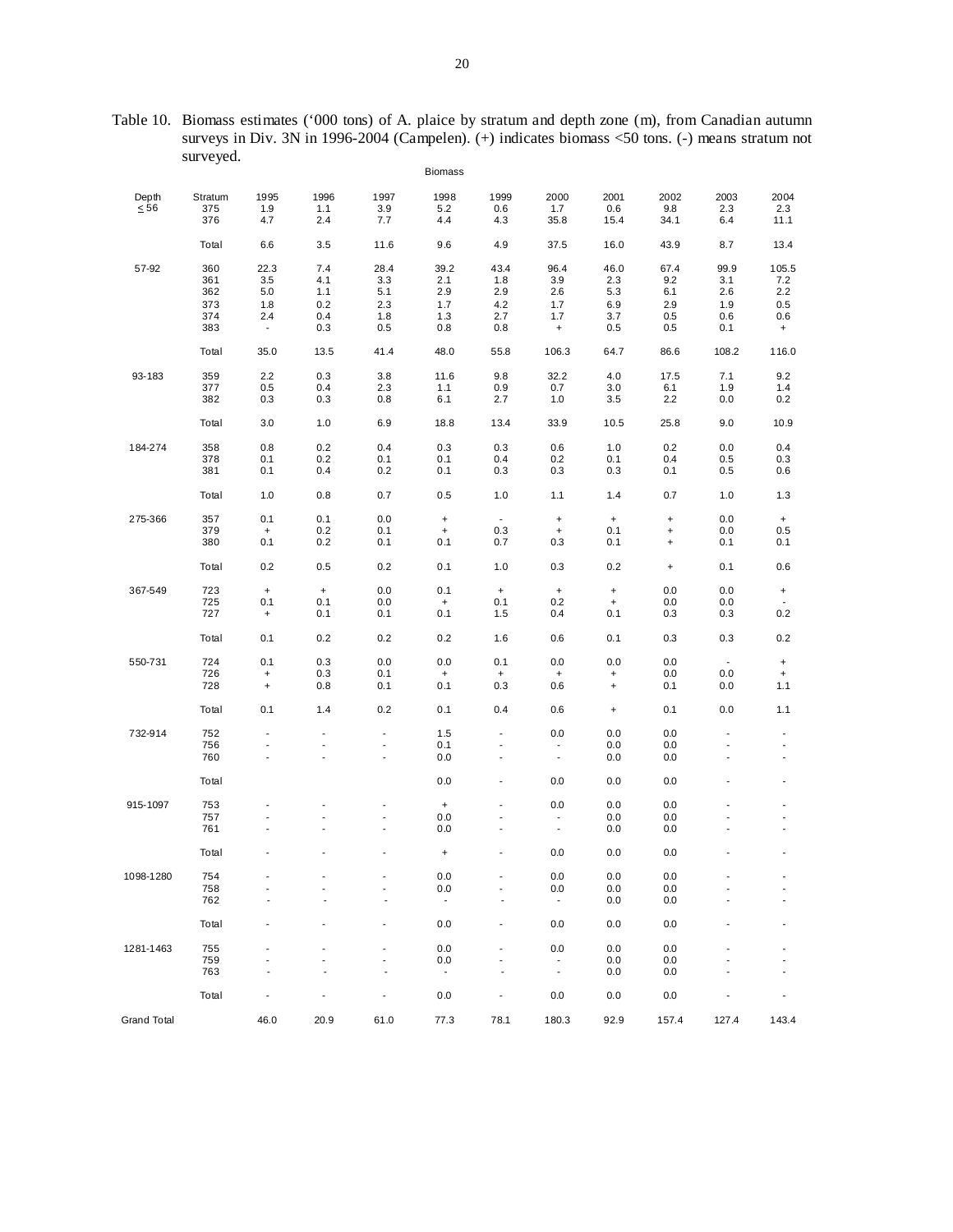Table 11. Biomass estimates ('000 tons) of A. plaice by stratum and depth zone (m), from Canadian spring surveys in Div. 3O in1996-2004 (Campelen). (+) indicates biomass <50 tons. (-) means stratum not surveyed.

|                    |                                                          |                                                       |                                                           |                                                            | Biomass                                                |                                                                                                          |                                                            |                                                        |                                                 |                                                            |                                                         |
|--------------------|----------------------------------------------------------|-------------------------------------------------------|-----------------------------------------------------------|------------------------------------------------------------|--------------------------------------------------------|----------------------------------------------------------------------------------------------------------|------------------------------------------------------------|--------------------------------------------------------|-------------------------------------------------|------------------------------------------------------------|---------------------------------------------------------|
| Depth<br>57-92     | Stratum<br>330<br>331<br>338<br>340<br>351<br>352<br>353 | 1995<br>7.7<br>1.2<br>6.6<br>7.2<br>1.7<br>4.6<br>5.6 | 1996<br>0.8<br>0.3<br>3.3<br>0.4<br>0.9<br>9.1<br>14.4    | 1997<br>5.5<br>0.9<br>6.4<br>3.2<br>5.2<br>6.9<br>14.8     | 1998<br>5.9<br>1.8<br>3.4<br>1.1<br>3.3<br>8.4<br>19.3 | 1999<br>5.4<br>1.0<br>3.8<br>2.8<br>2.9<br>3.2<br>10.3                                                   | 2000<br>5.3<br>1.0<br>2.1<br>2.2<br>6.4<br>8.4<br>14.5     | 2001<br>5.9<br>1.1<br>4.4<br>1.7<br>4.3<br>8.0<br>13.9 | 2002<br>4.5<br>1.2<br>3.7<br>2.9<br>6.7<br>11.2 | 2003<br>4.0<br>1.5<br>6.7<br>0.9<br>3.7<br>7.7<br>14.4     | 2004<br>5.6<br>1.0<br>5.3<br>2.6<br>3.9<br>10.9<br>24.6 |
|                    | Total                                                    | ₹<br>34.6                                             | F<br>29.2                                                 | 42.9                                                       | ₽<br>43.2                                              | ν<br>29.4                                                                                                | F<br>39.9                                                  | F<br>39.3                                              | ۷<br>30.2                                       | F<br>38.8                                                  | σ<br>54.0                                               |
| 93-183             | 329<br>332<br>337<br>339<br>354                          | 3.2<br>3.5<br>2.4<br>6.5<br>4.5                       | 1.5<br>3.9<br>25.3<br>0.9<br>8.0                          | 2.7<br>1.6<br>2.5<br>5.1<br>2.4                            | 5.0<br>3.9<br>1.5<br>1.4<br>3.7                        | 6.6<br>1.9<br>1.4<br>$\bullet$<br>27.0                                                                   | 8.0<br>2.8<br>1.8<br>3.8<br>3.8                            | 7.6<br>1.3<br>0.5<br>2.4<br>2.7                        | 3.7<br>2.5<br>1.3<br>3.2<br>3.0                 | 1.6<br>3.0<br>0.6<br>3.3<br>21.1                           | 5.2<br>3.7<br>1.1<br>2.2<br>1.9                         |
|                    | Total                                                    | 20.1                                                  | 39.6                                                      | 14.4                                                       | 15.5                                                   | 36.9                                                                                                     | 20.2                                                       | 14.5                                                   | 13.7                                            | 29.6                                                       | 14.1                                                    |
| 184-274            | 333<br>336<br>355                                        | $\ddot{}$<br>$^+$<br>0.2                              | $\blacksquare$<br>0.1<br>5.4                              | $+$<br>0.1<br>0.1                                          | $\ddot{}$<br>$\ddot{}$<br>$\ddot{}$                    | 0.1<br>0.1<br>0.3                                                                                        | $+$<br>0.1<br>$\begin{array}{c} + \end{array}$             | 0.0<br>$\ddot{}$<br>0.1                                | 0.1<br>0.1<br>0.1                               | $\ddot{}$<br>$\begin{array}{c} + \end{array}$<br>$\ddot{}$ | $\ddot{}$<br>$\ddot{}$<br>0.1                           |
|                    | Total                                                    | 0.2                                                   | 5.5                                                       | 0.2                                                        | $\ddot{}$                                              | 0.5                                                                                                      | 0.1                                                        | 0.1                                                    | 0.3                                             | $\begin{array}{c} + \end{array}$                           | 0.1                                                     |
| 275-366            | 334<br>335<br>356                                        | 0.0<br>$\ddot{}$<br>0.0                               | $\blacksquare$<br>$\begin{array}{c} + \end{array}$<br>0.1 | $\begin{array}{c} + \end{array}$<br>$\ddot{}$<br>$\ddot{}$ | $\ddot{}$<br>$\ddot{}$<br>$\ddot{}$                    | $\ddot{}$<br>$\begin{array}{c} + \end{array}$<br>$\ddot{}$                                               | 0.0<br>$\ddot{}$<br>$\ddot{}$                              | 0.0<br>$\ddot{}$<br>0.0                                | 0.0<br>$\ddot{}$<br>0.0                         | 0.0<br>$\begin{array}{c} + \end{array}$<br>$\ddot{}$       | $+$<br>$\begin{array}{c} + \end{array}$<br>$\ddot{}$    |
|                    | Total                                                    | $\ddot{}$                                             | 0.1                                                       | 0.1                                                        | $\ddot{}$                                              | 0.1                                                                                                      | 0.0                                                        | 0.0                                                    | 0.0                                             | 0.0                                                        | $\ddot{}$                                               |
| 367-549            | 717<br>719<br>721                                        | 0.0<br>$\begin{array}{c} + \end{array}$<br>$\ddot{}$  | $\sim$<br>0.2<br>0.6                                      | $+$<br>0.0<br>0.0                                          | 0.0<br>$+$<br>0.0                                      | $\begin{array}{c} + \end{array}$<br>$\begin{array}{c} + \end{array}$<br>$\begin{array}{c} + \end{array}$ | $\ddot{}$<br>$\begin{array}{c} + \end{array}$<br>$\ddot{}$ | $+$<br>0.0<br>0.0                                      | 0.0<br>0.0<br>0.0                               | 0.0<br>$\ddot{}$<br>0.0                                    | 0.0<br>$\ddot{}$<br>0.0                                 |
|                    | Total                                                    | $\ddot{}$                                             | 0.8                                                       | $\begin{array}{c} + \end{array}$                           | $\ddot{}$                                              | $\begin{array}{c} + \end{array}$                                                                         | $+$                                                        | 0.0                                                    | 0.0                                             | 0.0                                                        | 0.0                                                     |
| 550-731            | 718<br>720<br>722                                        | 0.0<br>0.0<br>0.0                                     | $\overline{\phantom{a}}$<br>$\ddot{}$<br>$\ddot{}$        | 0.0<br>$\sim$<br>0.0                                       | $\ddot{}$<br>$\ddot{}$<br>0.0                          | 0.0<br>$\ddot{}$<br>$\ddot{}$                                                                            | 0.0<br>$\ddot{}$<br>0.0                                    | 0.0<br>0.0<br>0.0                                      | 0.0<br>0.0<br>0.0                               | 0.0<br>0.0<br>0.0                                          | 0.0<br>0.0<br>0.0                                       |
|                    | Total                                                    | 0.0                                                   | +                                                         | 0.0                                                        | $\ddot{}$                                              | $\ddot{}$                                                                                                | $\begin{array}{c} + \end{array}$                           | 0.0                                                    | 0.0                                             | 0.0                                                        | 0.0                                                     |
| 732-914            | 764<br>768<br>772                                        | ÷,<br>÷.<br>÷,                                        |                                                           | ÷,<br>$\blacksquare$<br>$\ddot{\phantom{0}}$               | 0.0<br>0.0<br>0.0                                      | ä,<br>ä,                                                                                                 | ÷,<br>$\overline{\phantom{a}}$<br>$\overline{\phantom{a}}$ | 0.0<br>0.0<br>$\blacksquare$                           | 0.0<br>0.0<br>0.0                               | $\blacksquare$<br>$\blacksquare$<br>0.0                    | ÷<br>$\blacksquare$<br>÷                                |
|                    | Total                                                    |                                                       |                                                           | ä,                                                         | 0.0                                                    |                                                                                                          | $\blacksquare$                                             | 0.0                                                    | 0.0                                             | 0.0                                                        | ä,                                                      |
| 915-1097           | 765<br>769<br>773                                        |                                                       |                                                           | ÷<br>÷,                                                    | 0.0<br>0.0<br>0.0                                      |                                                                                                          | $\overline{\phantom{a}}$<br>$\blacksquare$                 | 0.0<br>0.0<br>0.0                                      | 0.0<br>0.0<br>0.0                               | $\overline{\phantom{a}}$<br>0.0                            | ä,                                                      |
|                    | Total                                                    |                                                       |                                                           | $\overline{\phantom{a}}$                                   | 0.0                                                    |                                                                                                          | $\overline{\phantom{a}}$                                   | 0.0                                                    | 0.0                                             | 0.0                                                        | ä,                                                      |
| 1098-1280          | 766                                                      |                                                       |                                                           |                                                            |                                                        |                                                                                                          | $0.0\,$                                                    | $0.0\,$                                                | $0.0\,$                                         | $\overline{\phantom{a}}$                                   |                                                         |
|                    | 770<br>774                                               |                                                       |                                                           |                                                            |                                                        |                                                                                                          | 0.0<br>$0.0\,$                                             | 0.0<br>0.0                                             | 0.0<br>$0.0\,$                                  | $\overline{\phantom{a}}$<br>0.0                            | $\frac{1}{2}$                                           |
|                    | Total                                                    |                                                       |                                                           |                                                            |                                                        | $\overline{\phantom{a}}$                                                                                 | 0.0                                                        | 0.0                                                    | 0.0                                             | 0.0                                                        | ٠                                                       |
| 1281-1463          | 767                                                      |                                                       |                                                           |                                                            |                                                        |                                                                                                          | 0.0                                                        | 0.0                                                    | 0.0                                             | $\overline{\phantom{a}}$                                   |                                                         |
|                    | 771<br>775                                               |                                                       |                                                           |                                                            |                                                        | $\blacksquare$<br>$\blacksquare$                                                                         | 0.0<br>0.0                                                 | 0.0<br>0.0                                             | 0.0<br>0.0                                      | $\overline{\phantom{a}}$<br>0.0                            | ÷.<br>ä,                                                |
|                    | Total                                                    |                                                       |                                                           |                                                            |                                                        | $\overline{a}$                                                                                           | 0.0                                                        | 0.0                                                    | 0.0                                             | 0.0                                                        |                                                         |
| <b>Grand Total</b> |                                                          | 54.9                                                  | 75.2                                                      | 57.5                                                       | 58.7                                                   | 66.9                                                                                                     | 60.2                                                       | 53.9                                                   | 44.2                                            | 68.4                                                       | 68.1                                                    |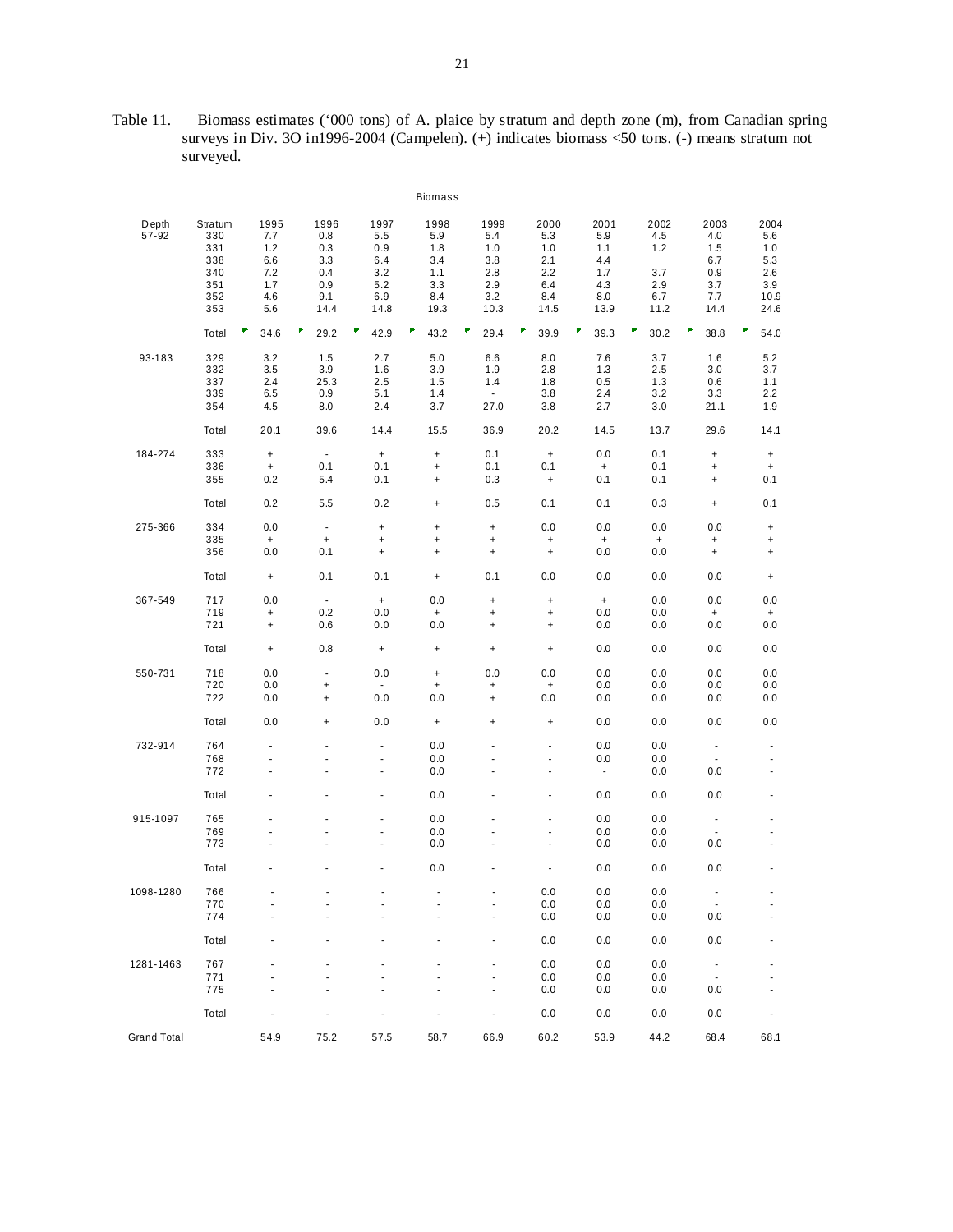Age/Year 1990 1991 1992 1993 1994 1995 1996 1997 1998 1999 2000 2001 2002 2003 0 0.00 0.00 0.00 0.00 0.00 0.00 0.00 0.00 0.09 0.34 0.00 0.00 0.00 0.00 $0.00$ 1 0.78 0.12 0.00 0.00 0.00 0.45 1.12 0.17 2.71 14.04 16.17 8.93 3.06 1.221.22 2 2.39 2.09 0.75 3.10 0.00 11.05 16.62 1.52 3.84 19.86 31.38 102.85 66.37 18.3718.37 3 26.07 14.38 12.54 21.10 0.00 25.11 57.94 21.44 6.89 10.52 26.11 70.83 119.40 79.374 309.25 91.21 52.65 71.20 14.48 59.35 170.16 63.91 28.35 7.92 8.33 34.69 35.23 74.0074.00 5 597.38 295.78 171.91 123.36 25.75 198.76 149.44 105.70 64.67 29.39 27.69 20.68 16.94 23.5723.57 6 548.02 372.37 269.73 218.20 42.96 187.22 84.67 84.48 90.34 50.01 34.64 21.12 14.52 6.576.57 7 303.10 164.87 102.93 138.57 54.51 101.25 31.85 35.87 57.37 46.36 22.80 34.07 21.47 4.594.59 8 145.95 77.59 32.27 27.74 28.54 36.23 6.04 10.59 25.21 37.97 12.56 31.22 25.94 5.159 95.12 43.16 10.42 7.96 8.82 19.26 2.46 5.73 14.46 24.81 8.54 25.12 18.13 2.942.94 10 36.73 18.31 5.51 2.65 1.88 3.65 0.83 1.27 3.74 8.91 2.73 10.85 10.36 2.422.42 11 17.48 8.27 1.87 1.13 0.29 0.36 0.14 0.82 1.26 4.64 1.77 8.38 7.94 1.471.47 12 9.06 5.12 1.63 0.29 0.06 0.10 0.06 0.19 0.41 2.10 0.33 3.24 2.04 0.4213 5.46 1.95 0.46 0.09 0.02 0.00 0.05 0.14 0.06 0.63 0.12 0.55 0.25 0.2314 3.94 1.51 0.26 0.07 0.07 0.00 0.00 0.00 0.00 0.22 0.00 0.32 0.05 0.030.03 15 1.52 0.88 0.12 0.24 0.00 0.00 0.00 0.01 0.00 0.03 0.05 0.07 0.00 0.00 $0.00$ 16 0.51 0.23 0.04 0.06 0.00 0.00 0.00 0.00 0.00 0.03 0.05 0.00 0.00 0.000.00 17 0.00 0.19 0.00 0.00 0.00 0.00 0.00 0.00 0.00 0.00 0.00 0.00 0.00 0.00 $0.00$ 18 0.00 0.01 0.00 0.00 0.00 0.00 0.00 0.00 0.00 0.00 0.00 0.00 0.00 0.0019 0.00 0.01 0.00 0.00 0.00 0.00 0.00 0.00 0.00 0.00 0.00 0.00 0.00 0.00 $0.00$ 20 0.00 0.00 0.00 0.00 0.00 0.00 0.00 0.00 0.00 0.00 0.00 0.00 0.00 0.00unk 0.31 0.01 0.00 0.00 0.00 1.69 0.00 0.50 0.27 0.08 0.17 0.46 0.22 0.01Ages 0+ 2103.06 1098.06 663.07 615.76 177.38 644.47 521.37 332.31 299.68 257.85 193.46 373.37 341.93 220.35 Ages 6+ 1166.89 694.48 425.23 397.01 137.15 348.06 126.10 139.08 192.86 175.70 83.59 134.94 100.71 23.81 Ages 9+ 169.82 79.65 20.29 12.50 11.14 23.36 3.54 8.15 19.94 41.36 13.59 48.53 38.79 7.51 Ages 12+ 20.50 9.90 2.49 0.75 0.15 0.10 0.11 0.33 0.48 3.00 0.56 4.17 2.35 0.68

Table 12. Abundance index (millions) at age for A. plaice in Div. 3L from Canadian autumn surveys from 1990 to 2003.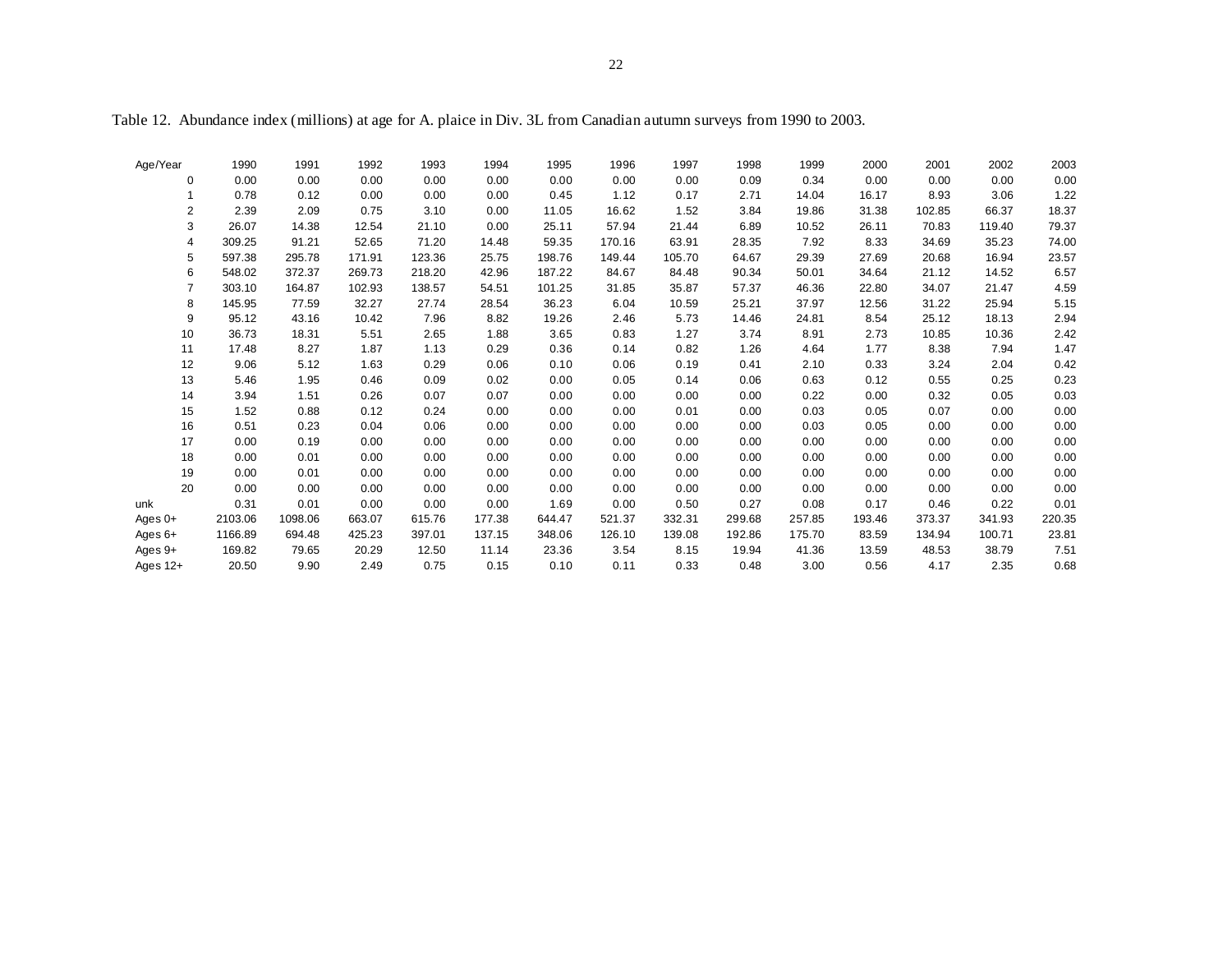| Age/Year       | 1990   | 1991   | 1992   | 1993   | 1994   | 1995   | 1996  | 1997   | 1998   | 1999   | 2000   | 2001   | 2002   | 2003   |
|----------------|--------|--------|--------|--------|--------|--------|-------|--------|--------|--------|--------|--------|--------|--------|
| 0              | 0.00   | 0.00   | 0.00   | 0.00   | 0.00   | 0.00   | 0.00  | 0.00   | 0.00   | 0.00   | 0.00   | 0.00   | 0.00   | 0.05   |
| 1              | 2.34   | 0.82   | 5.84   | 0.00   | 0.00   | 1.97   | 0.11  | 1.81   | 1.93   | 46.35  | 20.47  | 8.24   | 1.79   | 7.76   |
| 2              | 40.24  | 84.64  | 78.12  | 1.90   | 0.00   | 17.53  | 1.70  | 1.34   | 1.38   | 69.91  | 158.97 | 19.95  | 25.17  | 6.13   |
| 3              | 134.78 | 193.91 | 161.07 | 52.32  | 16.51  | 15.09  | 4.08  | 8.06   | 0.86   | 11.42  | 264.89 | 130.79 | 50.82  | 41.45  |
| 4              | 295.80 | 284.75 | 130.72 | 283.60 | 65.29  | 16.40  | 3.31  | 14.95  | 11.62  | 2.61   | 53.91  | 42.75  | 190.06 | 95.11  |
| 5              | 169.59 | 288.82 | 130.17 | 135.26 | 96.33  | 27.70  | 9.34  | 8.33   | 18.51  | 7.83   | 22.80  | 5.07   | 63.36  | 196.95 |
| 6              | 30.73  | 72.35  | 131.01 | 67.76  | 43.86  | 62.43  | 13.60 | 29.97  | 11.44  | 12.62  | 38.99  | 17.05  | 11.46  | 39.70  |
| $\overline{7}$ | 9.34   | 19.55  | 53.35  | 74.65  | 23.60  | 15.42  | 12.65 | 41.44  | 25.97  | 12.16  | 59.27  | 27.83  | 26.02  | 19.89  |
| 8              | 3.83   | 10.86  | 12.33  | 23.64  | 14.33  | 9.03   | 4.55  | 24.91  | 35.67  | 29.10  | 53.08  | 22.08  | 29.25  | 13.36  |
| 9              | 6.62   | 10.35  | 8.02   | 8.78   | 7.29   | 6.09   | 1.82  | 8.00   | 37.85  | 25.04  | 39.83  | 12.52  | 17.22  | 7.71   |
| 10             | 3.31   | 7.24   | 3.71   | 4.70   | 1.97   | 2.21   | 0.79  | 3.60   | 8.76   | 18.08  | 39.29  | 9.91   | 13.31  | 6.11   |
| 11             | 2.53   | 5.98   | 2.20   | 2.20   | 0.78   | 0.72   | 0.36  | 1.64   | 3.54   | 9.46   | 19.14  | 13.06  | 16.11  | 5.38   |
| 12             | 1.71   | 3.26   | 1.74   | 1.65   | 1.00   | 0.71   | 0.27  | 0.43   | 1.21   | 7.39   | 5.20   | 6.16   | 11.43  | 4.00   |
| 13             | 1.60   | 4.31   | 1.45   | 0.88   | 0.42   | 0.25   | 0.00  | 0.49   | 0.61   | 2.75   | 2.49   | 1.39   | 6.35   | 1.25   |
| 14             | 1.53   | 2.50   | 1.23   | 0.78   | 0.69   | 0.02   | 0.00  | 0.34   | 0.52   | 0.58   | 0.68   | 0.58   | 0.54   | 0.33   |
| 15             | 1.49   | 1.45   | 0.33   | 0.66   | 0.29   | 0.00   | 0.06  | 0.15   | 0.08   | 0.06   | 0.34   | 0.27   | 1.05   | 0.27   |
| 16             | 1.59   | 1.05   | 0.46   | 0.34   | 0.00   | 0.00   | 0.00  | 0.04   | 0.24   | 0.36   | 0.00   | 0.11   | 1.06   | 0.18   |
| 17             | 0.47   | 0.48   | 0.29   | 0.10   | 0.00   | 0.00   | 0.00  | 0.00   | 0.13   | 0.30   | 0.34   | 0.12   | 0.00   | 0.00   |
| 18             | 0.13   | 0.13   | 0.00   | 0.00   | 0.00   | 0.00   | 0.00  | 0.00   | 0.00   | 0.07   | 0.00   | 0.00   | 0.00   | 0.00   |
| 19             | 0.00   | 0.04   | 0.00   | 0.03   | 0.00   | 0.00   | 0.00  | 0.00   | 0.00   | 0.08   | 0.00   | 0.00   | 0.00   | 0.00   |
| 20             | 0.00   | 0.00   | 0.00   | 0.00   | 0.00   | 0.00   | 0.00  | 0.00   | 0.00   | 0.00   | 0.00   | 0.00   | 0.00   | 0.05   |
| unk            | 0.16   | 0.06   | 1.73   | 0.21   | 0.09   | 0.07   | 0.00  | 0.19   | 0.12   | 0.00   | 0.00   | 0.18   | 0.08   | 0.23   |
| Ages $0+$      | 707.78 | 992.55 | 723.78 | 659.44 | 272.46 | 175.66 | 52.65 | 145.70 | 160.43 | 256.19 | 779.70 | 318.07 | 465.09 | 445.89 |
| Ages $6+$      | 64.87  | 139.55 | 216.12 | 186.17 | 94.24  | 96.89  | 34.10 | 111.02 | 126.02 | 118.06 | 258.66 | 111.09 | 133.81 | 98.22  |
| Ages 9+        | 20.97  | 36.80  | 19.43  | 20.11  | 12.44  | 10.01  | 3.30  | 14.70  | 52.93  | 64.19  | 107.32 | 44.12  | 67.08  | 25.27  |
| Ages $12+$     | 8.51   | 13.22  | 5.50   | 4.43   | 2.40   | 0.98   | 0.33  | 1.45   | 2.79   | 11.60  | 9.07   | 8.63   | 20.44  | 6.08   |

Table 13. Abundance index (millions) at age for A. plaice in Div. 3N from Canadian autumn surveys from 1990 to 2003.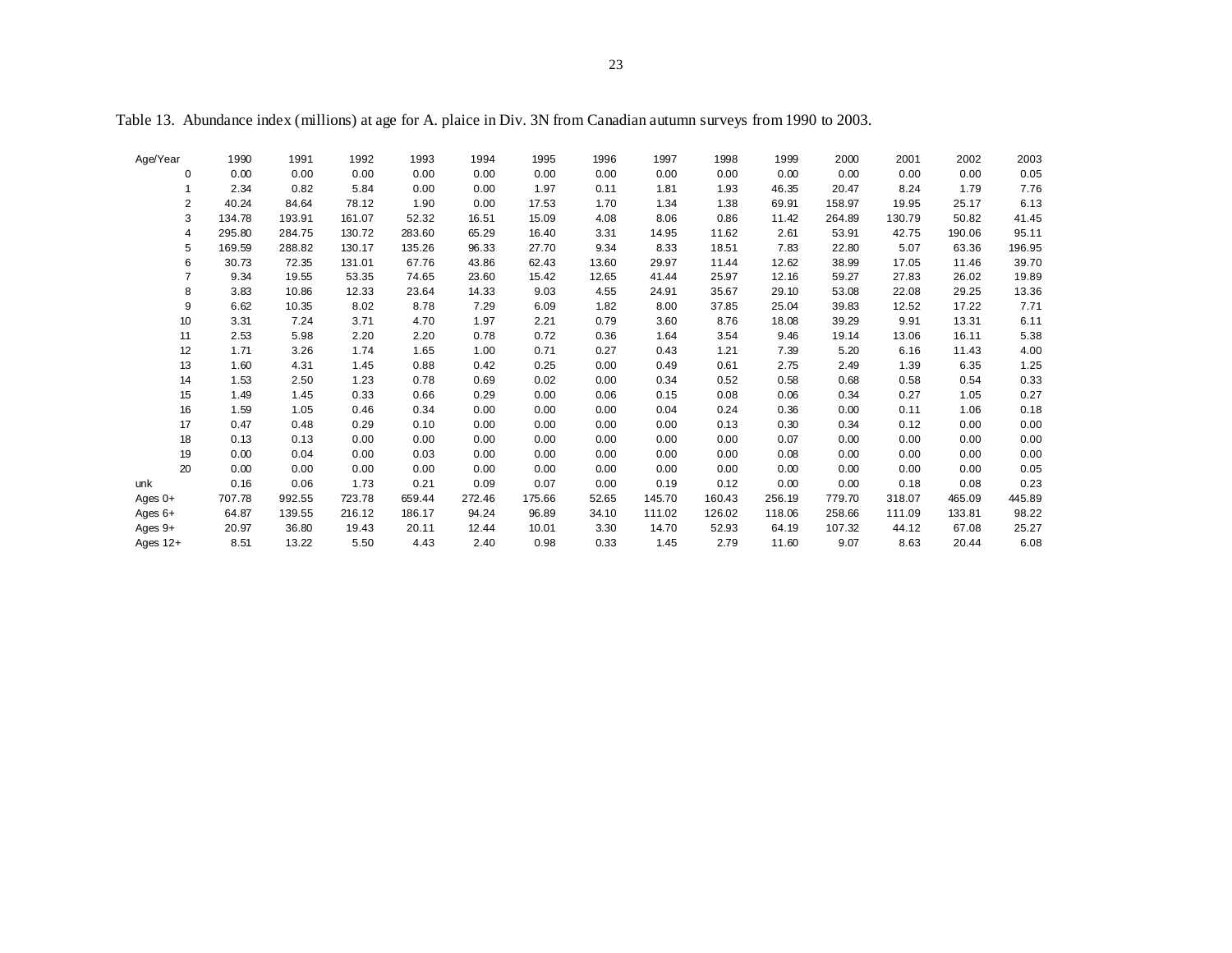Age/Year 1990 1991 1992 1993 1994 1995 1996 1997 1998 1999 2000 2001 2002 2003 0 0.00 0.00 0.00 0.00 0.00 0.00 0.00 0.00 1.61 1.38 0.00 0.00 0.08 0.051 8.24 0.63 0.00 0.00 0.00 35.77 2.28 1.32 17.60 93.19 54.15 28.67 5.95 8.768.76 2 10.51 12.10 2.58 5.10 0.00 97.32 80.15 16.68 21.30 80.38 139.26 61.24 58.23 22.8322.83 3 25.25 56.20 44.10 42.54 3.02 20.35 74.47 71.61 9.03 49.89 124.51 100.89 53.27 56.5156.51 4 100.36 73.88 74.88 143.08 23.98 35.12 54.27 67.87 77.71 13.19 60.63 39.78 70.08 101.125 86.13 139.80 65.85 101.84 68.22 69.48 49.52 39.82 37.99 55.24 23.18 28.22 25.26 101.92101.92 6 64.11 134.09 98.45 86.11 64.26 86.70 75.81 45.40 27.31 30.79 58.38 29.01 16.41 36.5536.55 7 57.19 64.96 69.79 103.34 56.80 35.29 37.70 42.67 29.30 21.05 33.52 35.87 25.42 21.928 41.89 27.82 32.12 52.74 46.38 16.19 10.77 17.73 22.54 31.85 18.15 10.36 20.70 13.0713.07 9 22.78 28.33 17.21 16.26 12.54 14.17 4.54 9.60 16.11 22.84 13.45 11.07 5.70 6.156.15 10 15.16 18.75 8.47 7.97 3.97 4.89 1.46 2.43 5.45 6.67 6.91 6.58 3.13 1.7211 9.19 11.66 4.38 3.47 1.60 0.80 1.29 0.76 2.14 4.75 4.47 4.91 2.93 2.892.89 12 6.66 5.48 3.48 3.15 0.67 0.50 0.26 0.59 2.01 2.82 1.53 2.29 2.28 1.451.45 13 4.99 5.96 1.43 2.11 0.48 0.20 0.05 0.22 1.37 1.51 0.48 0.90 1.24 0.2114 3.85 2.96 1.67 1.53 0.41 0.28 0.12 0.26 0.32 0.27 0.16 0.23 0.40 0.470.47 15 2.41 2.12 0.70 0.79 0.10 0.05 0.28 0.31 0.10 0.08 0.13 0.16 0.31 0.300.30 16 2.36 1.05 0.67 0.96 0.00 0.00 0.00 0.03 0.14 0.32 0.19 0.27 0.27 0.340.34 17 1.17 0.33 0.24 0.18 0.00 0.00 0.00 0.00 0.31 0.28 0.37 0.11 0.18 0.0018 0.08 0.28 0.27 0.31 0.00 0.00 0.00 0.00 0.05 0.05 0.00 0.16 0.00 0.13 $0.13$ 19 0.00 0.11 0.06 0.19 0.00 0.00 0.00 0.00 0.00 0.00 0.00 0.00 0.04 0.0020 0.00 0.00 0.00 0.00 0.00 0.00 0.00 0.00 0.00 0.00 0.00 0.00 0.00 0.00unk 0.17 1.31 0.13 1.45 0.00 0.00 0.00 0.37 0.81 1.20 0.09 0.10 0.00 0.25Ages 0+ 462.49 587.83 426.46 573.11 282.41 417.10 392.95 317.68 273.20 417.77 539.57 360.85 291.88 376.63 Ages 6+ 231.82 303.91 238.92 279.10 187.20 159.07 132.27 120.01 107.15 123.29 137.74 101.94 79.02 85.20 Ages 9+ 68.64 77.04 38.57 36.91 19.77 20.90 7.99 14.21 28.00 39.59 27.69 26.69 16.48 13.65 Ages 12+ 21.51 18.30 8.51 9.22 1.65 1.04 0.71 1.42 4.31 5.33 2.86 4.12 4.73 2.89

Table 14. Abundance index (millions) at age for A. plaice in Div. 3O from Canadian autumn surveys from 1990 to 2003.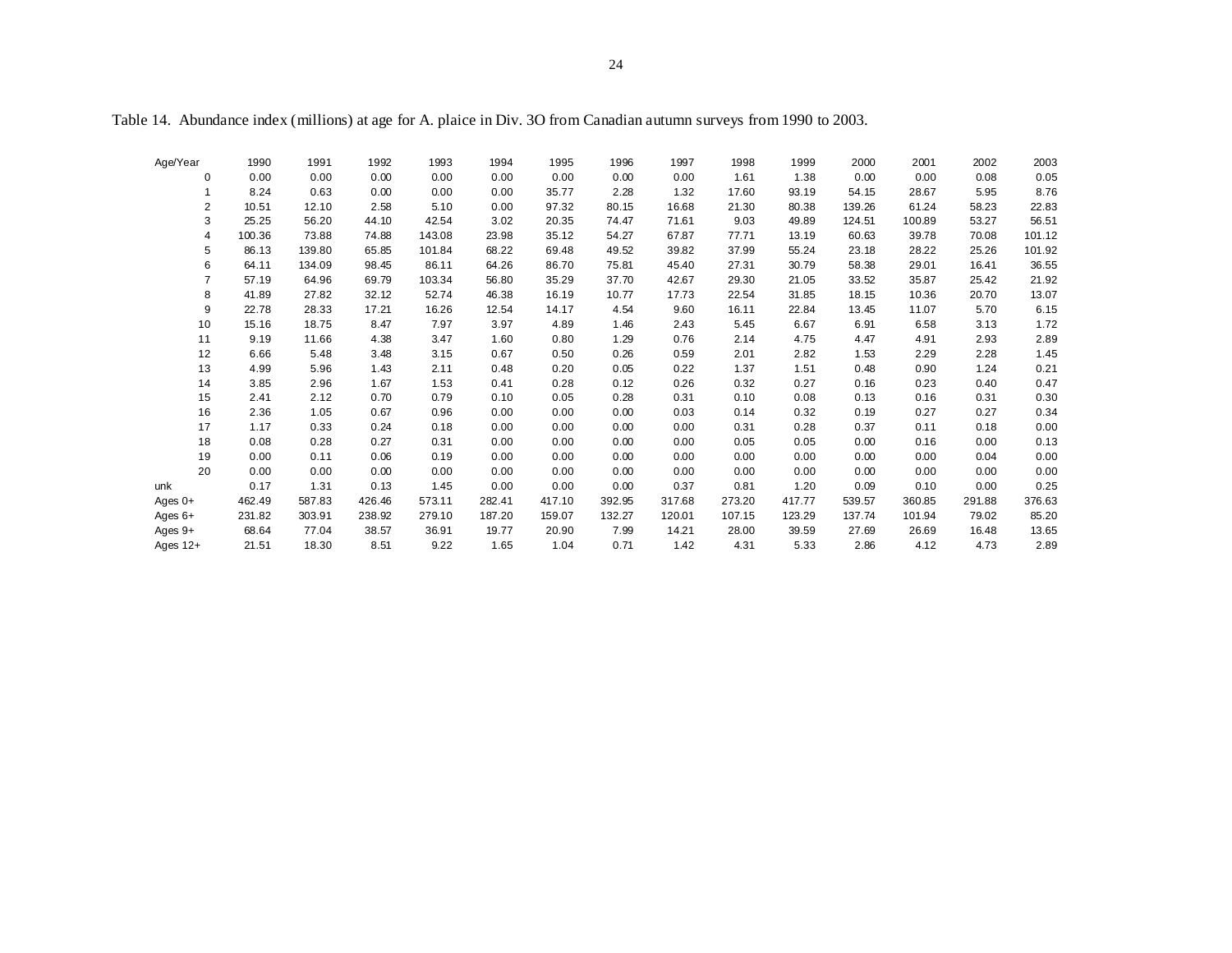Table 15. Abundance index (millions) at age for A. plaice in Div. 3LNO from Canadian autumn surveys from 1990 to 2003.

| Age/Year          |                | 1990    | 1991    | 1992    | 1993    | 1994   | 1995    | 1996   | 1997   | 1998   | 1999   | 2000    | 2001    | 2002    | 2003    |
|-------------------|----------------|---------|---------|---------|---------|--------|---------|--------|--------|--------|--------|---------|---------|---------|---------|
|                   | 0              | 0.00    | 0.00    | 0.00    | 0.00    | 0.00   | 0.00    | 0.00   | 0.00   | 1.70   | 1.72   | 0.00    | 0.00    | 0.08    | 0.10    |
|                   | $\mathbf{1}$   | 11.36   | 1.56    | 5.84    | 0.00    | 0.00   | 38.19   | 3.52   | 3.30   | 22.23  | 153.58 | 90.79   | 45.83   | 10.80   | 17.74   |
|                   | $\overline{2}$ | 53.13   | 98.83   | 81.45   | 10.10   | 0.00   | 125.90  | 98.46  | 19.54  | 26.52  | 170.15 | 329.62  | 184.04  | 149.76  | 47.32   |
|                   | 3              | 186.10  | 264.49  | 217.71  | 115.95  | 19.53  | 60.55   | 136.49 | 101.12 | 16.78  | 71.84  | 415.51  | 302.51  | 223.50  | 177.32  |
|                   | 4              | 705.41  | 449.84  | 258.26  | 497.88  | 103.74 | 110.88  | 227.74 | 146.72 | 117.67 | 23.72  | 122.87  | 117.22  | 295.37  | 270.23  |
|                   | 5              | 853.10  | 724.40  | 367.93  | 360.45  | 190.30 | 295.94  | 208.29 | 153.85 | 121.17 | 92.46  | 73.67   | 53.98   | 105.56  | 322.44  |
|                   | 6              | 642.86  | 578.81  | 499.19  | 372.08  | 151.09 | 336.35  | 174.08 | 159.85 | 129.09 | 93.43  | 132.01  | 67.18   | 42.39   | 82.82   |
|                   | 7              | 369.63  | 249.38  | 226.08  | 316.57  | 134.91 | 151.96  | 82.20  | 119.98 | 112.64 | 79.57  | 115.59  | 97.77   | 72.91   | 46.40   |
|                   | 8              | 191.67  | 116.27  | 76.71   | 104.12  | 89.25  | 61.45   | 21.37  | 53.22  | 83.42  | 98.92  | 83.79   | 63.67   | 75.89   | 31.57   |
|                   | 9              | 124.52  | 81.84   | 35.65   | 33.00   | 28.65  | 39.52   | 8.82   | 23.33  | 68.42  | 72.70  | 61.82   | 48.71   | 41.05   | 16.80   |
|                   | 10             | 55.20   | 44.30   | 17.68   | 15.32   | 7.82   | 10.75   | 3.08   | 7.30   | 17.95  | 33.66  | 48.92   | 27.34   | 26.80   | 10.24   |
|                   | 11             | 29.20   | 25.92   | 8.45    | 6.80    | 2.67   | 1.88    | 1.78   | 3.22   | 6.94   | 18.85  | 25.38   | 26.36   | 26.98   | 9.74    |
|                   | 12             | 17.43   | 13.86   | 6.85    | 5.10    | 1.72   | 1.31    | 0.59   | 1.21   | 3.63   | 12.31  | 7.07    | 11.69   | 15.76   | 5.87    |
|                   | 13             | 12.05   | 12.21   | 3.33    | 3.08    | 0.92   | 0.45    | 0.10   | 0.85   | 2.04   | 4.89   | 3.09    | 2.83    | 7.85    | 1.68    |
|                   | 14             | 9.32    | 6.98    | 3.15    | 2.38    | 1.17   | 0.31    | 0.12   | 0.60   | 0.84   | 1.08   | 0.84    | 1.13    | 0.99    | 0.82    |
|                   | 15             | 5.42    | 4.45    | 1.15    | 1.68    | 0.40   | 0.05    | 0.35   | 0.48   | 0.18   | 0.16   | 0.53    | 0.50    | 1.36    | 0.57    |
|                   | 16             | 4.45    | 2.34    | 1.17    | 1.36    | 0.00   | 0.00    | 0.00   | 0.08   | 0.38   | 0.71   | 0.24    | 0.38    | 1.33    | 0.52    |
|                   | 17             | 1.64    | 1.00    | 0.52    | 0.27    | 0.00   | 0.00    | 0.00   | 0.00   | 0.45   | 0.58   | 0.71    | 0.23    | 0.18    | 0.00    |
|                   | 18             | 0.21    | 0.42    | 0.27    | 0.31    | 0.00   | 0.00    | 0.00   | 0.00   | 0.05   | 0.12   | 0.00    | 0.16    | 0.00    | 0.13    |
|                   | 19             | 0.00    | 0.17    | 0.06    | 0.22    | 0.00   | 0.00    | 0.00   | 0.00   | 0.00   | 0.08   | 0.00    | 0.00    | 0.04    | 0.00    |
|                   | 20             | 0.00    | 0.00    | 0.00    | 0.00    | 0.00   | 0.00    | 0.00   | 0.00   | 0.00   | 0.00   | 0.00    | 0.00    | 0.00    | 0.05    |
| unk               |                | 0.64    | 1.38    | 1.86    | 1.65    | 0.09   | 1.77    | 0.00   | 1.05   | 1.20   | 1.28   | 0.27    | 0.74    | 0.30    | 0.49    |
| Ages $0+$         |                | 3272.68 | 2677.06 | 1811.45 | 1846.66 | 732.15 | 1235.46 | 966.97 | 794.63 | 732.11 | 930.53 | 1512.46 | 1051.54 | 1098.61 | 1042.38 |
| Ages $6+$         |                | 1463.58 | 1137.94 | 880.27  | 862.28  | 418.59 | 604.02  | 292.47 | 370.11 | 426.03 | 417.05 | 479.99  | 347.97  | 313.54  | 207.23  |
| Ages $9+$         |                | 259.43  | 193.48  | 78.29   | 69.52   | 43.34  | 54.26   | 14.83  | 37.06  | 100.88 | 145.14 | 148.60  | 119.34  | 122.35  | 46.43   |
| Ages $12+$        |                | 50.51   | 41.42   | 16.50   | 14.40   | 4.21   | 2.12    | 1.15   | 3.20   | 7.57   | 19.93  | 12.49   | 16.93   | 27.51   | 9.65    |
| proportion 0 to 5 |                | 0.55    | 0.57    | 0.51    | 0.53    | 0.43   | 0.51    | 0.70   | 0.53   | 0.42   | 0.55   | 0.68    | 0.67    | 0.71    | 0.80    |
| proportion 9+     |                | 0.08    | 0.07    | 0.04    | 0.04    | 0.06   | 0.04    | 0.02   | 0.05   | 0.14   | 0.16   | 0.10    | 0.11    | 0.11    | 0.04    |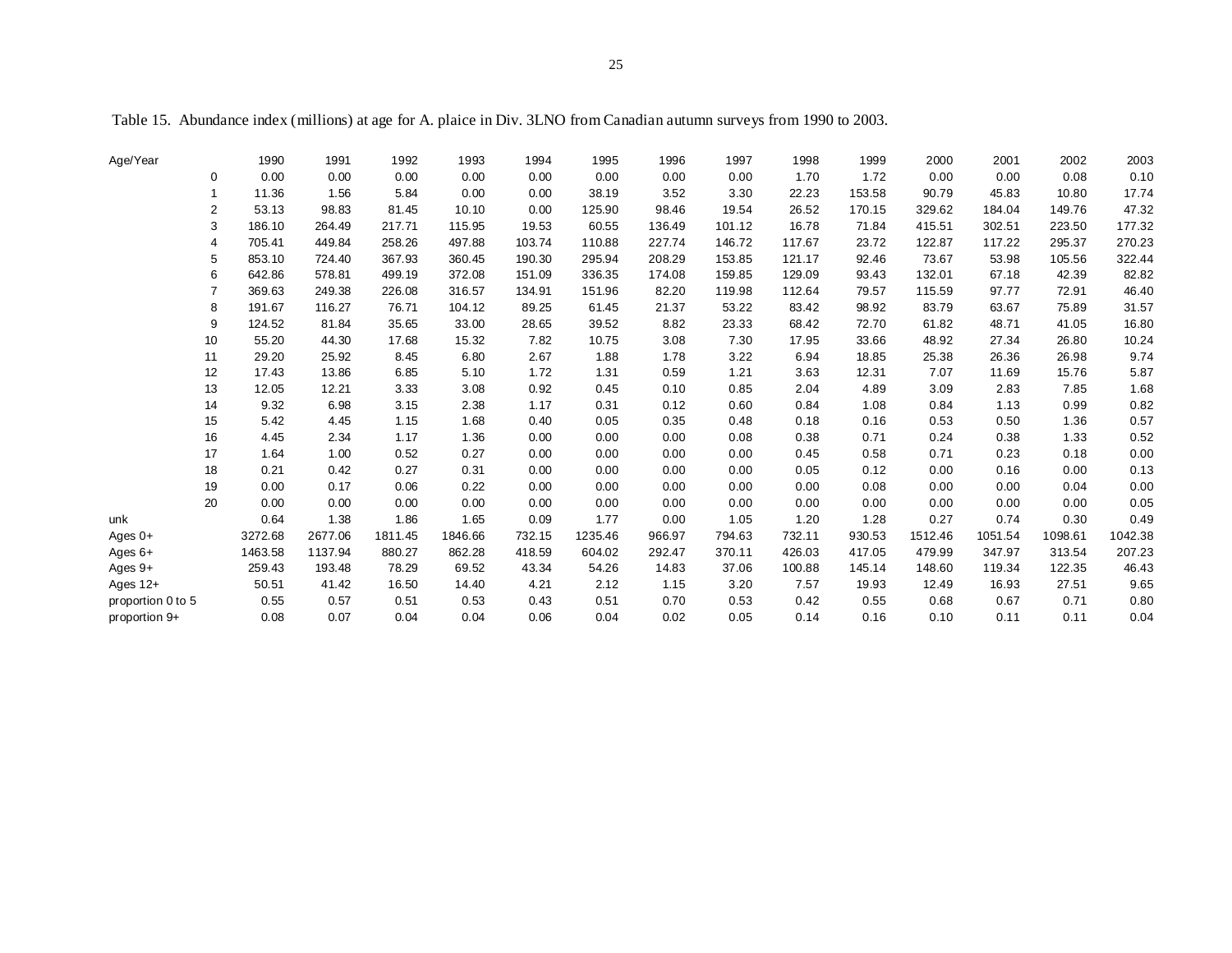|           | Table 16. Average estimates of total mortality for ages 1 to 16 for 5 year periods from Canadian spring surveys. |         |         |         |         |         |      |      |      |      |      |      |      |         |         |         |
|-----------|------------------------------------------------------------------------------------------------------------------|---------|---------|---------|---------|---------|------|------|------|------|------|------|------|---------|---------|---------|
| Years/age |                                                                                                                  |         |         | 4       | 5       | 6       |      | 8    | 9    | 10   | 11   | 12   | 13   | 14      | 15      | 16      |
| 1985-89   | $-2.85$                                                                                                          | $-2.22$ | $-1.3$  | $-0.66$ | $-0.53$ | 0.12    | 0.66 | 0.61 | 0.83 | 0.86 | 0.53 | 0.63 | 0.69 | 0.4     | 0.66    | 0.68    |
| 1990-94   | $-1.87$                                                                                                          | $-1.23$ | $-0.97$ | $-0.35$ | 0.32    | 0.62    | 0.92 | 0.98 | 1.21 | 1.11 | 1.36 | 1.51 | 1.46 | 0.9     | 0.98    | 1.42    |
| 1995-99   | $-3.49$                                                                                                          | $-0.72$ | $-1.06$ | $-0.55$ | $-0.23$ | $-0.01$ | 0.24 | 0.44 | 0.65 | 0.38 | 0.19 | 0.4  | 0.43 | $-0.55$ | 0.15    | $-0.24$ |
| 2000-03   | $-3.14$                                                                                                          | $-0.86$ | 0.27    | 0.37    | $-0.12$ | 0.14    | 0.18 | 0.3  | 0.52 | 0.38 | 0.48 | 0.8  | 0.46 | 0.47    | 0.39    | 0.86    |
|           | Table 17. Average estimates of total mortality for ages 1 to 16 for 5 year periods from Canada autumn surveys.   |         |         |         |         |         |      |      |      |      |      |      |      |         |         |         |
| Years/age |                                                                                                                  |         |         | 4       | 5       | 6       |      | 8    | 9    | 10   | 11   | 12   | 13   | 14      | 15      | 16      |
| 1990-94   | $-2.22$                                                                                                          | $-0.85$ | $-0.66$ | $-0.05$ | 0.21    | 0.67    | 1.03 |      | 1.17 | 1.31 | 0.93 | 1.13 | 0.86 | 1.62    | 0.67    | 1.49    |
| 1995-99   | $-1.51$                                                                                                          | $-0.37$ | $-0.49$ | $-0.19$ | 0.17    | 0.48    | 0.57 | 0.44 | 0.82 | 0.41 | 0.37 | 0.55 | 0.39 | 0.41    | $-0.02$ | $-0.72$ |
| 2000-02   | $-1.12$                                                                                                          | $-0.09$ | 0.37    | 0.28    | 0.19    | 0.04    | 0.57 | 0.82 | 0.94 | 0.54 | 0.93 | 1.19 | 1.44 | 0.29    | 0.11    | 0.39    |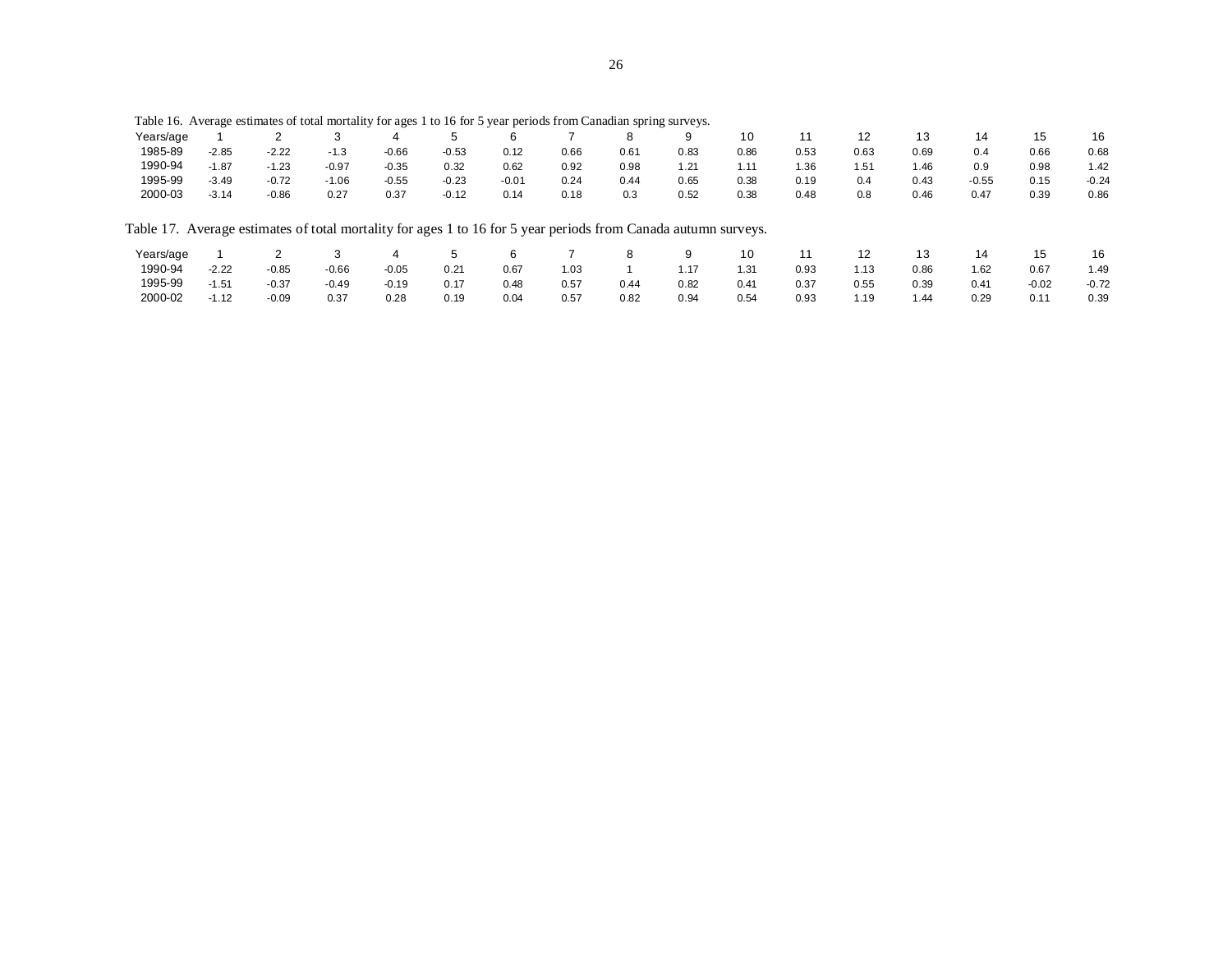Table 18. Likelihood ratio tests to evaluate reduction in number of variance parameters estimated. The alternative is a model with a variance parameter estimated for each survey\*age combination (12 parameters). The null model has -2\*RLL=150.9.

| <b>Null Model</b> | <b>Test Statistic</b> | df | p-val  |
|-------------------|-----------------------|----|--------|
| Survey vp         | 2.5239                | 8  | 0.9606 |
| Common vp         | 5 4277                | 11 | 0.9087 |

Table 19. Canadian catches of A. plaice by Division, month and gear during 2003.

|            |    | 3L                    | 3N  |                                       | 30      | 3LNO  |
|------------|----|-----------------------|-----|---------------------------------------|---------|-------|
|            | ОT | <b>Gillnet</b>        | ОT  | ОT                                    | Gillnet | Total |
| Jan        |    |                       | 13  |                                       |         | 14    |
| Feb        |    |                       | 10  |                                       | 2       | 12    |
| Mar        | 1  |                       | 6   | 10                                    | 1       | 18    |
| Apr        | 5  |                       | 71  | 107                                   |         | 183   |
| May        | 60 |                       | 141 | 31                                    |         | 232   |
| Jun        | 13 |                       | 187 |                                       |         | 200   |
| Jul        | 1  |                       |     | 4                                     |         | 13    |
| Aug        | 4  |                       | 18  | 91                                    |         | 113   |
| Sep        |    |                       | 72  | 134                                   |         | 206   |
| Oct        | 9  |                       | 157 | 102                                   |         | 268   |
| Nov        |    |                       | 173 | 66                                    |         | 239   |
| Decl       |    |                       | 67  | 38                                    |         | 105   |
| Total      | 93 | 1                     | 922 | 584                                   | 3       | 1603  |
| Summaries: |    | $GN=4$<br>$OT = 1599$ |     | $3L = 94$<br>$3N = 922$<br>$30 = 587$ |         |       |

By-catch in directed yellowtail fishery = 1501 By-catch in directed G.halibut fishery = 79 By-catch in other directed fisheries = 23

Table 20. Canadian catches of A. plaice by Division, month and gear during 2004.

|            | 3L<br>ОT |         | 3N  |            | 30             | 3LNO  |
|------------|----------|---------|-----|------------|----------------|-------|
|            |          | Gillnet | OT  | OT         | Gillnet        | Total |
| Jan        |          |         | 5   |            |                | 5     |
| Feb        |          |         | 10  |            |                | 10    |
| Mar        |          |         | 27  |            | 2              | 29    |
| Apr        | 9        |         | 162 | 10         |                | 181   |
| May        | 11       |         | 169 | 263        | $\overline{2}$ | 445   |
| Jun        | 29       |         | 137 | 11         | $\overline{2}$ | 179   |
| Jul        | 4        |         |     | 6          |                | 18    |
| Augl       |          |         |     | 5          |                | 5     |
| Sep        | 30       | 4       |     | 49         |                | 84    |
| Oct        | 16       | 4       | 14  | 34         |                | 68    |
| Nov        | 127      |         | 36  | 3          |                | 166   |
| Dec        | 98       |         |     |            |                | 105   |
| Total      | 324      | 9       | 575 | 381        |                | 1295  |
| Summaries: |          | $GN=15$ |     | $3L = 333$ |                |       |
|            |          | OT=1280 |     | $3N = 575$ |                |       |

3O=387

By-catch in directed yellowtail fishery = 1254 By-catch in directed G.halibut fishery = 29 By-catch in other directed fisheries = 12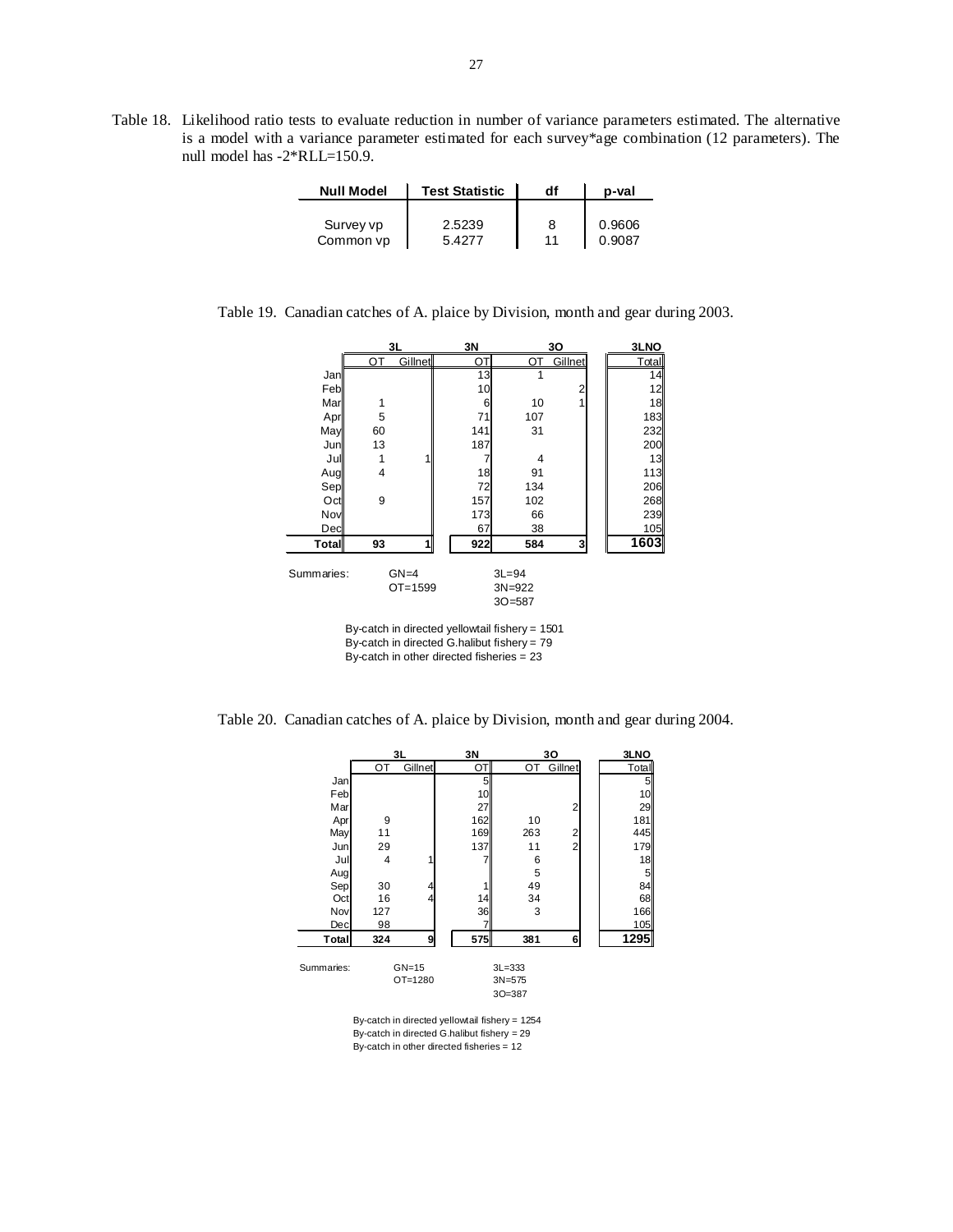|                |      |      |       |       |        | 2003     |          | 3LNO         |
|----------------|------|------|-------|-------|--------|----------|----------|--------------|
| Age            | 3L   | 3N   | 30    | Total | Pctg   | Mean len | Mean wgt | $S.O.P.$ (t) |
| 3              |      | 0.2  | 0.3   | 0.5   | 0.02   | 24.9     | 0.123    | 0.1          |
| $\overline{4}$ |      | 3    | 6     | 9     | 0.41   | 31.3     | 0.272    | 2.4          |
| 5              | 0.08 | 63   | 48    | 110   | 5.04   | 34.4     | 0.367    | 40.4         |
| 6              | 30   | 112  | 83    | 225   | 10.31  | 35.9     | 0.424    | 95.4         |
| 7              | 18   | 161  | 177   | 357   | 16.36  | 37.8     | 0.504    | 179.9        |
| 8              | 39   | 194  | 250   | 484   | 22.18  | 40.0     | 0.606    | 293.3        |
| 9              | 40   | 200  | 134   | 374   | 17.14  | 42.2     | 0.726    | 271.5        |
| 10             | 24   | 126  | 68    | 219   | 10.04  | 44.0     | 0.837    | 183.3        |
| 11             | 13   | 123  | 56    | 192   | 8.80   | 46.5     | 1.000    | 192.0        |
| 12             | 3    | 83   | 45    | 131   | 6.00   | 49.1     | 1.194    | 156.4        |
| 13             | 1    | 37   | 11    | 49    | 2.25   | 52.8     | 1.529    | 74.9         |
| 14             | 0.2  | 10   | 6     | 16    | 0.73   | 55.7     | 1.814    | 29.0         |
| 15             | 0.03 | 8    | 2     | 10    | 0.46   | 58.4     | 2.123    | 21.2         |
| 16             |      | 2    | 0.8   | 3     | 0.14   | 61.9     | 2.575    | 7.7          |
| 17             |      | 0.4  | 0.3   | 1     | 0.05   | 61.8     | 2.530    | 2.5          |
| 18             |      | 0.4  | 0.2   | 1     | 0.05   | 64.2     | 2.865    | 2.9          |
| 19             |      | 0.02 | 0.2   | 0.2   | 0.01   | 62.9     | 2.684    | 0.5          |
| 20             |      | 0.4  |       | 0.4   | 0.02   | 74.0     | 4.598    | 1.8          |
| Total          | 168  | 1123 | 887.8 | 2182  | 100.00 |          |          | 1555         |
|                |      |      |       |       |        |          | catch=   | 1603         |

Table 21. Catch at age (000 of fish) and mean length (cm) and weights (kg) at age from the Canadian catch of A. plaice in Div. 3LNO in 2003. S.O.P. is catch numbers x mean weights

.

Table 22. Catch at age (000 of fish) and mean length (cm) and weights (kg) at age from the Canadian catch of A. plaice in Div. 3LNO in 2004. S.O.P. is catch numbers x mean weights. An asterisk indicates catch of less than 500 fish.

|                |     |       |     |                |        | 2004     |          | 3LNO         |
|----------------|-----|-------|-----|----------------|--------|----------|----------|--------------|
| Age            | 3L  | 3N    | 30  | Total          | Pctg   | Mean len | Mean wgt | $S.O.P.$ (t) |
| 4              | 1   | 1     | 1   | 3              | 0.17   | 31.2     | 0.273    | 0.8          |
| 5              | 15  | 16    | 27  | 58             | 3.26   | 33.3     | 0.335    | 19.4         |
| 6              | 105 | 116   | 123 | 344            | 19.33  | 36.1     | 0.432    | 148.6        |
| $\overline{7}$ | 88  | 157   | 116 | 362            | 20.34  | 38.3     | 0.526    | 190.4        |
| 8              | 78  | 123   | 112 | 313            | 17.58  | 40.8     | 0.650    | 203.5        |
| 9              | 54  | 111   | 85  | 250            | 14.04  | 42.6     | 0.751    | 187.8        |
| 10             | 44  | 87    | 41  | 172            | 9.66   | 45.4     | 0.930    | 160.0        |
| 11             | 30  | 69    | 30  | 129            | 7.25   | 47.3     | 1.059    | 136.6        |
| 12             | 12  | 46    | 18  | 76             | 4.27   | 49.7     | 1.250    | 95.0         |
| 13             | 6   | 21    | 10  | 37             | 2.08   | 53.0     | 1.541    | 57.0         |
| 14             | 5   | 10    | 5   | 21             | 1.18   | 56.0     | 1.852    | 38.9         |
| 15             | 1   | 3     | 5   | 9              | 0.51   | 58.4     | 2.109    | 19.0         |
| 16             |     | 2     | 1   | $\overline{4}$ | 0.22   | 63.3     | 2.761    | 11.0         |
| 17             |     | 0.5   | 0.6 | 1              | 0.06   | 65.6     | 3.110    | 3.1          |
| 18             |     | 0.2   | 0.3 | 0.5            | 0.03   | 68.6     | 3.616    | 1.8          |
| 19             |     | 0.4   | 0.1 | 0.5            | 0.03   | 67.8     | 3.451    | 1.7          |
| Total          | 439 | 763.1 | 575 | 1780           | 100.00 |          |          | 1275         |
|                |     |       |     |                |        |          | catch=   | 1295         |
|                |     |       |     |                |        |          |          |              |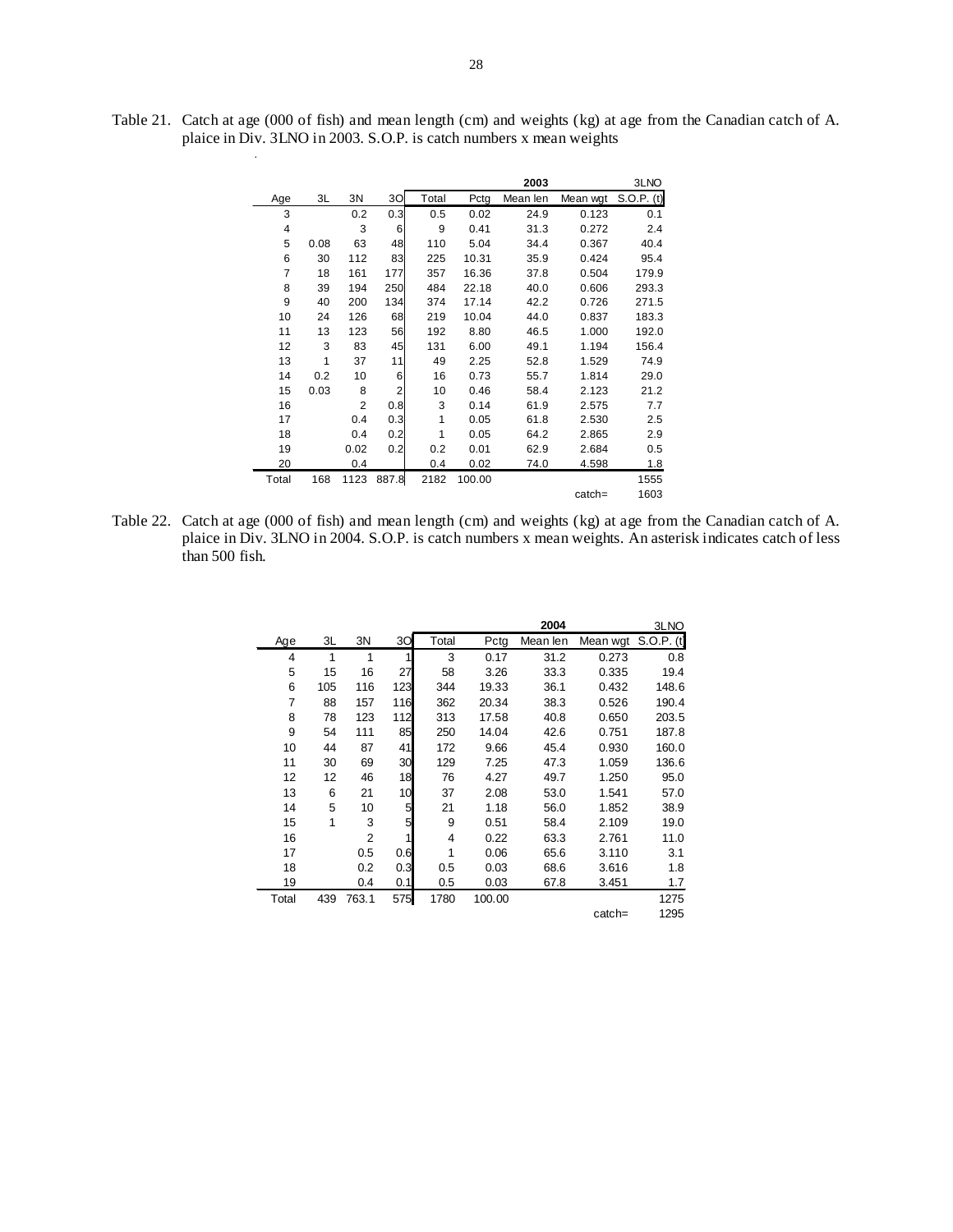|       |                         |          | Portugal     |                        |                         |                     | Russia                      |                   |                     |                         |          | Spain     |                |
|-------|-------------------------|----------|--------------|------------------------|-------------------------|---------------------|-----------------------------|-------------------|---------------------|-------------------------|----------|-----------|----------------|
|       | Age                     |          |              | 3LNO Mean len Mean wgt | S.O.P.                  | 3LNO                |                             | Mean len Mean wgt | S.O.P.              | 3LNO                    | Mean len | Mean wgt  | S.O.P.         |
|       | 1                       | 0        | 0.0          | 0.000                  | $\mathbf 0$             | 0                   | 0.0                         | 0.000             | $\mathbf 0$         | 0                       | 0.0      | 0.000     | $\overline{0}$ |
|       | $\frac{2}{3}$           | 0        | 11.9         | 0.010                  | 0                       | 0                   | 0.0                         | 0.000             | $\mathbf 0$         | $\mathbf 0$             | 11.9     | 0.010     | 0              |
|       |                         | 6        | 21.7         | 0.078                  | 0                       | 0                   | 21.9                        | 0.080             | $\mathbf 0$         | $\overline{2}$          | 22.0     | 0.082     | 0              |
|       | $\overline{\mathbf{4}}$ | 36       | 25.0         | 0.124                  | 4                       | $\overline{4}$      | 25.7                        | 0.136             | 1                   | 10                      | 24.4     | 0.115     | 1              |
|       | 5                       | 733      | 30.0         | 0.228                  | 167                     | 69                  | 29.5                        | 0.217             | 15                  | 275                     | 30.3     | 0.234     | 65             |
|       | 6                       | 488      | 32.7         | 0.304                  | 148                     | 40                  | 30.8                        | 0.249             | 10                  | 209                     | 33.0     | 0.314     | 66             |
|       | $\overline{7}$          | 455      | 35.0         | 0.382                  | 174                     | 38                  | 32.8                        | 0.307             | 12                  | 232                     | 35.3     | 0.392     | 91             |
|       | 8                       | 691      | 37.0         | 0.460                  | 318                     | 49                  | 35.0                        | 0.380             | 19                  | 448                     | 36.9     | 0.452     | 203            |
|       | 9                       | 940      | 40.3         | 0.610                  | 573                     | 47                  | 39.9                        | 0.588             | 28                  | 592                     | 39.6     | 0.576     | 340            |
|       | 10                      | 517      | 43.5         | 0.787                  | 407                     | 36                  | 44.0                        | 0.816             | 30                  | 405                     | 41.8     | 0.687     | 278            |
| 2003  | 11                      | 457      | 45.3         | 0.898                  | 411                     | 34                  | 46.4                        | 0.975             | 33                  | 296                     | 43.6     | 0.793     | 234            |
|       | 12                      | 448      | 48.1         | 1.096                  | 491                     | 44                  | 49.6                        | 1.217             | 53                  | 239                     | 46.8     | 0.998     | 238            |
|       | 13                      | 193      | 50.7         | 1.303                  | 251                     | 30                  | 53.0                        | 1.514             | 45                  | 79                      | 49.5     | 1.201     | 95             |
|       | 14                      | 90       | 53.7         | 1.584                  | 143                     | 17                  | 55.0                        | 1.711             | 30                  | 30                      | 52.5     | 1.469     | 43             |
|       | 15                      | 36       | 57.6         | 1.999                  | 72                      | 12                  | 58.0                        | 2.040             | 25                  | 10                      | 57.6     | 1.992     | 20             |
|       | 16                      | 19       | 60.4         | 2.339                  | 45                      | 8                   | 61.2                        | 2.441             | 19                  | 6                       | 61.0     | 2.408     | 15             |
|       | 17                      | 7        | 61.2         | 2.434                  | 17                      | 3                   | 61.1                        | 2.426             | $\overline{7}$      | $\overline{\mathbf{c}}$ | 60.8     | 2.390     | 4              |
|       | 18                      | 5        | 62.1         | 2.568                  | 13                      | $\overline{c}$<br>0 | 62.8                        | 2.652             | $\overline{7}$<br>1 | 2                       | 62.4     | 2.604     | 5              |
|       | 19<br>20                | 0        | 68.5         | 3.550                  | $\mathbf 0$<br>0        | 0                   | 68.5                        | 3.550             | 1                   | 0                       | 68.5     | 3.550     | 0              |
|       | Unk                     | 0<br>3   | 0.0          | 0.000                  | 9                       | 4                   | 70.5<br>67.5                | 3.907<br>3.379    | 12                  | 0<br>4                  | 0.0      | 0.000     | 0<br>7         |
|       |                         |          | 64.8         | 2.945                  | 3244                    |                     |                             |                   | 346                 |                         | 57.3     | 1.958     | 1705           |
| Total |                         |          |              |                        |                         |                     |                             |                   |                     |                         |          |           |                |
|       |                         |          |              |                        |                         |                     |                             |                   |                     |                         |          |           |                |
|       |                         |          | Canada       |                        |                         |                     | Overall (LF data available) |                   |                     | Japan                   | Estonia  | Lithuania |                |
|       |                         |          |              |                        |                         |                     |                             |                   |                     |                         |          |           |                |
|       | Age                     |          |              | 3LNO Mean len Mean wqt | S.O.P.                  | 3LNO                |                             | Mean len Mean wgt | S.O.P.              | 3LNO                    | 3LNO     |           |                |
|       | 1                       | 0        | 0            | 0                      | $\mathbf 0$             | 0                   | 0.0                         | 0.000             | $\mathbf 0$         |                         |          |           |                |
|       | $\frac{2}{3}$           | 0        | 0            | $\pmb{0}$              | $\overline{0}$          | $\mathbf{1}$        | 11.9                        | 0.010             | $\mathbf 0$         |                         |          |           |                |
|       |                         | 1        | 24.9         | 0.123                  | 0                       | 9                   | 22.0                        | 0.081             | 1                   |                         |          |           |                |
|       | $\overline{\mathbf{4}}$ | 9        | 31.3         | 0.272                  | $\overline{\mathbf{c}}$ | 59                  | 26.2                        | 0.146             | 9                   |                         |          |           |                |
|       | 5                       | 110      | 34.4         | 0.367                  | 40                      | 1187                | 30.5                        | 0.242             | 287                 |                         |          |           |                |
|       | 6                       | 225      | 35.9         | 0.424                  | 95                      | 962                 | 33.6                        | 0.332             | 319                 |                         |          |           |                |
|       | $\overline{7}$          | 357      | 37.8         | 0.504                  | 180                     | 1082                | 36.1                        | 0.422             | 456                 |                         |          |           |                |
|       | 8                       | 484      | 40.0         | 0.606                  | 293                     | 1672                | 37.9                        | 0.498             | 833                 |                         |          |           |                |
|       | 9                       | 374      | 42.2         | 0.726                  | 272                     | 1952                | 40.6                        | 0.621             | 1213                |                         |          |           |                |
|       | 10                      | 219      | 44.0         | 0.837                  | 183                     | 1177                | 43.1                        | 0.763             | 898                 |                         |          |           |                |
| 2003  | 11                      | 192      | 46.5         | 1.000                  | 192                     | 979                 | 45.2                        | 0.889             | 870                 |                         |          |           |                |
|       | 12                      | 131      | 49.1         | 1.194                  | 156                     | 861                 | 48.0                        | 1.090             | 939                 |                         |          |           |                |
|       | 13                      | 49       | 52.8         | 1.529                  | 75                      | 351                 | 51.0                        | 1.329             | 466                 |                         |          |           |                |
|       | 14                      | 16       | 55.7         | 1.814                  | 29                      | 153                 | 53.9                        | 1.600             | 245                 |                         |          |           |                |
|       | 15                      | 10       | 58.4         | 2.123                  | 21                      | 69                  | 57.8                        | 2.023             | 139                 |                         |          |           |                |
|       | 16<br>17                | 3        | 61.9         | 2.575                  | 8<br>3                  | 36                  | 60.8                        | 2.393             | 86                  |                         |          |           |                |
|       | 18                      | 1<br>1   | 61.8<br>64.2 | 2.530<br>2.865         | 3                       | 12<br>10            | 61.2<br>62.5                | 2.434<br>2.623    | 30<br>28            |                         |          |           |                |
|       | 19                      | $\Omega$ | 62.9         | 2.684                  | $\mathbf{1}$            | $\mathbf{1}$        | 66.5                        | 3.212             | $\overline{2}$      |                         |          |           |                |
|       |                         |          |              |                        |                         |                     |                             |                   |                     |                         |          |           |                |

71 59 16

Table 23. Catch at age for all fleets Div. 3LNO American plaice for 2003.

|       |          | Total 3LNO<br>Numbers@ | Total         |
|-------|----------|------------------------|---------------|
|       |          | age (000s)             | SOP           |
|       | Age      | 3LNO                   |               |
|       |          | 0                      | 0             |
|       | 12345678 |                        | C             |
|       |          | 10                     |               |
|       |          | 60                     | 9             |
|       |          | 1212                   | 293           |
|       |          | 983                    | 326           |
|       |          | 1105                   | 466           |
|       |          | 1708                   | 850           |
|       | 9        | 1994                   | 1238          |
|       | 10       | 1202                   | 917           |
| 2003  | 11       | 1000                   | 889           |
|       | 12       | 880                    | 959           |
|       | 13       | 358                    | 476           |
|       | 14       | 157                    | 250           |
|       | 15       | 70                     | 142           |
|       | 16       | 37                     | 88            |
|       | 17       | 13                     | 31            |
|       | 18       | 11                     | 28            |
|       | 19       | 1                      |               |
|       | 20       |                        | $\frac{2}{3}$ |
|       | Unk      | 10                     | 29            |
| Total |          |                        | 6997          |

20 0 74 4.598 2 1 72.4 4.268 3 Unk 0 0 0 0 10 63.4 2.750 28 Total 1555 6851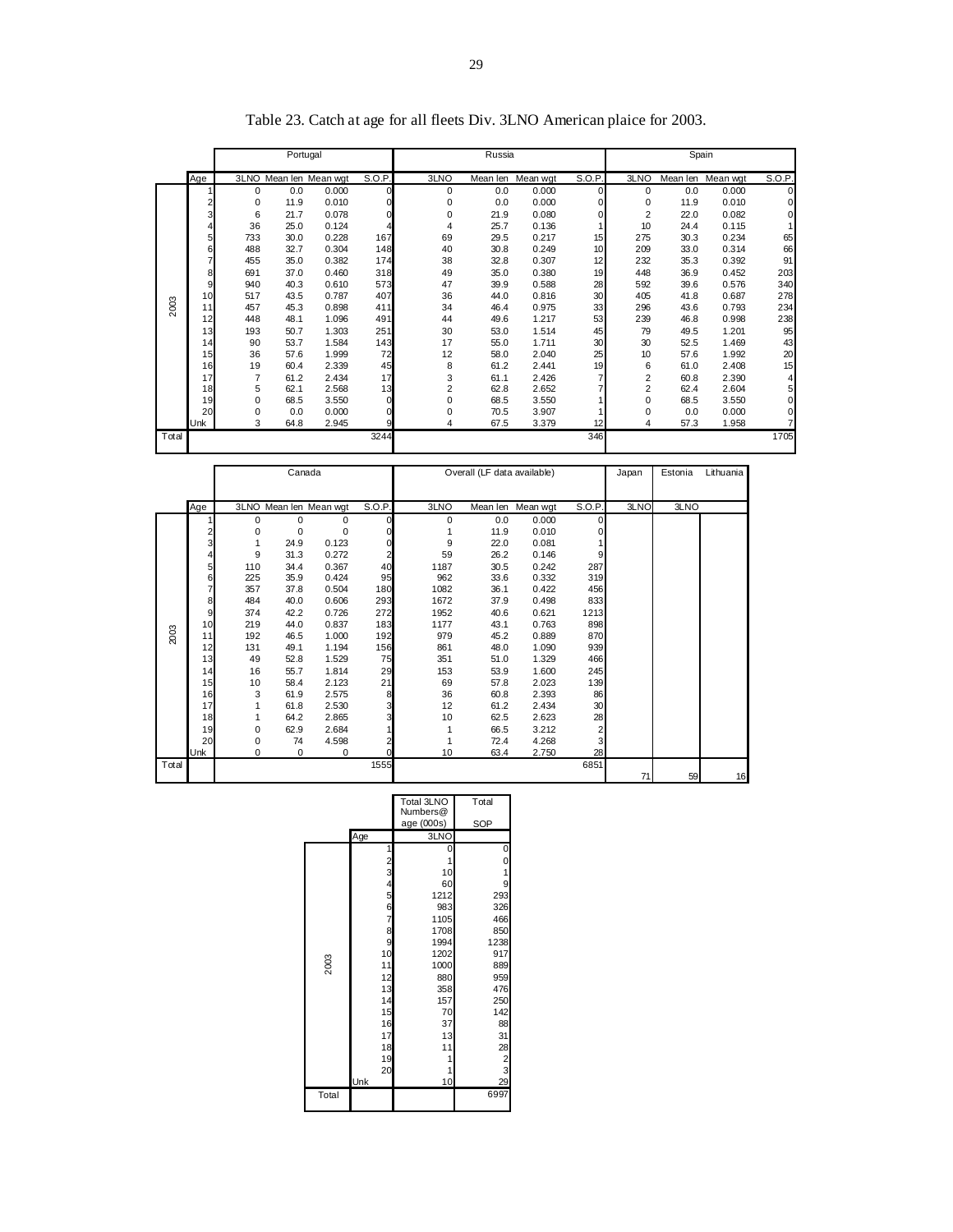|       |     |          | Portugal |                        |                |                             | Russia   |          |                |          | Spain   |                   |                |
|-------|-----|----------|----------|------------------------|----------------|-----------------------------|----------|----------|----------------|----------|---------|-------------------|----------------|
|       | Age |          |          | 3LNO Mean len Mean wgt | S.O.P.         | 3LNO                        | Mean len | Mean wgt | S.O.P.         | 3LNO     |         | Mean len Mean wgt | S.O.P.         |
|       |     | $\Omega$ | 0.0      | 0.000                  | $\Omega$       | $\Omega$                    | 0.0      | 0.000    | $\Omega$       | $\Omega$ | 0.0     | 0.000             | $\Omega$       |
|       | 2   | $\Omega$ | 0.0      | 0.000                  | $\mathbf 0$    | 0                           | 0.0      | 0.000    | $\Omega$       | 0        | 0.0     | 0.000             |                |
|       | 3   | $\Omega$ | 16.0     | 0.028                  | 0              |                             | 47.5     | 1.048    | 1              | 0        | 20.1    | 0.060             | 0              |
|       | 4   | 39       | 27.8     | 0.177                  | $\overline{7}$ | 15                          | 47.2     | 1.028    | 15             | 11       | 27.0    | 0.160             | $\overline{2}$ |
|       | 5   | 189      | 29.3     | 0.210                  | 40             | 19                          | 18.8     | 0.048    | 1              | 73       | 29.0    | 0.203             | 15             |
|       | 6   | 1104     | 32.9     | 0.311                  | 343            | 70                          | 27.0     | 0.160    | 11             | 340      | 32.2    | 0.288             | 98             |
|       | 7   | 525      | 35.6     | 0.402                  | 211            | 34                          | 29.4     | 0.214    | $\overline{7}$ | 268      | 33.8    | 0.338             | 90             |
|       | 8   | 389      | 37.7     | 0.486                  | 189            | 24                          | 31.6     | 0.272    | $\overline{7}$ | 221      | 35.9    | 0.415             | 92             |
|       | 9   | 464      | 41.3     | 0.660                  | 306            | 30                          | 37.9     | 0.498    | 15             | 319      | 39.7    | 0.577             | 184            |
|       | 10  | 445      | 44.0     | 0.814                  | 362            | 31                          | 42.0     | 0.698    | 22             | 343      | 43.0    | 0.754             | 259            |
| 2004  | 11  | 263      | 46.4     | 0.973                  | 256            | 22                          | 43.5     | 0.782    | 17             | 310      | 44.2    | 0.826             | 256            |
|       | 12  | 238      | 48.0     | 1.091                  | 260            | 23                          | 47.3     | 1.034    | 24             | 241      | 46.8    | 1.003             | 241            |
|       | 13  | 123      | 50.7     | 1.304                  | 160            | 18                          | 51.6     | 1.387    | 25             | 135      | 50.5    | 1.288             | 174            |
|       | 14  | 73       | 55.8     | 1.796                  | 132            | 26                          | 56.5     | 1.874    | 49             | 76       | 54.8    | 1.691             | 129            |
|       | 15  | 25       | 61.7     | 2.514                  | 62             | 11                          | 63.4     | 2.740    | 29             | 44       | 63.4    | 2.748             | 120            |
|       | 16  | 12       | 55.1     | 1.718                  | 21             |                             | 48.0     | 1.086    | 1              | 10       | 54.3    | 1.642             | 16             |
|       | 17  | $\Omega$ | 0.0      | 0.000                  | 0              | $\Omega$                    | 0.0      | 0.000    | 0              | 0        | 0.0     | 0.000             | $\mathbf 0$    |
|       | 18  | 3        | 60.5     | 2.349                  | 6              |                             | 60.5     | 2.349    | 3              | 1        | 62.3    | 2.589             | 3              |
|       | 19  | $\Omega$ | 0.0      | 0.000                  | 0              | 0                           | 0.0      | 0.000    | $\mathbf 0$    | 0        | 0.0     | 0.000             | $\Omega$       |
|       | 20  | $\Omega$ | 0.0      | 0.000                  | 0              | $\Omega$                    | 0.0      | 0.000    | 0              | 0        | 0.0     | 0.000             | $\Omega$       |
|       | Unk |          | 64.5     | 2.904                  | 3              |                             | 69.4     | 3.713    | 5              | 13       | 68.2    | 3.494             | 44             |
| Total |     |          |          |                        | 2357           |                             |          |          | 233            |          |         |                   | 1723           |
|       |     | Canada   |          |                        |                | Overall (LF data available) |          |          | Japan          | Estonia  | Ukraine |                   |                |

Table 24. Catch at age for all fleets Div. 3LNO American plaice for 2004.

|       |     | Canada |          |                        |                | Overall (LF data available) |      |                   |          | Japan | Estonia | Ukraine |
|-------|-----|--------|----------|------------------------|----------------|-----------------------------|------|-------------------|----------|-------|---------|---------|
|       |     |        |          |                        |                |                             |      |                   |          |       |         |         |
|       | Age |        |          | 3LNO Mean len Mean wgt | S.O.P.         | 3LNO                        |      | Mean len Mean wgt | S.O.P.   | 3LNO  | 3LNO    |         |
|       |     | 0      | 0        | 0                      | 0              | 0                           | 0.0  | 0.000             | $\Omega$ |       |         |         |
|       | 2   | 0      | 0        | 0                      | 0              | 0                           | 0.0  | 0.000             | 0        |       |         |         |
|       | 3   | 0      | $\Omega$ | $\Omega$               | $\Omega$       | 1                           | 40.6 | 0.622             |          |       |         |         |
|       | 4   | 3      | 31.2     | 0.273                  |                | 68                          | 34.6 | 0.365             | 25       |       |         |         |
|       | 5   | 58     | 33.3     | 0.335                  | 19             | 339                         | 29.7 | 0.221             | 75       |       |         |         |
|       | 6   | 344    | 36.1     | 0.432                  | 149            | 1858                        | 33.3 | 0.324             | 601      |       |         |         |
|       | 7   | 362    | 38.3     | 0.526                  | 190            | 1190                        | 36.0 | 0.420             | 499      |       |         |         |
|       | 8   | 313    | 40.8     | 0.650                  | 203            | 947                         | 38.4 | 0.518             | 491      |       |         |         |
|       | 9   | 250    | 42.6     | 0.751                  | 188            | 1063                        | 41.1 | 0.652             | 693      |       |         |         |
|       | 10  | 172    | 45.4     | 0.930                  | 160            | 992                         | 43.9 | 0.810             | 803      |       |         |         |
| 2004  | 11  | 129    | 47.3     | 1.059                  | 137            | 724                         | 45.6 | 0.920             | 666      |       |         |         |
|       | 12  | 76     | 49.7     | 1.250                  | 95             | 578                         | 47.8 | 1.073             | 620      |       |         |         |
|       | 13  | 37     | 53.0     | 1.541                  | 57             | 313                         | 51.0 | 1.330             | 417      |       |         |         |
|       | 14  | 21     | 56.0     | 1.852                  | 39             | 197                         | 55.6 | 1.772             | 349      |       |         |         |
|       | 15  | 9      | 58.4     | 2.109                  | 19             | 88                          | 62.5 | 2.616             | 229      |       |         |         |
|       | 16  | 4      | 63.3     | 2.761                  | 11             | 27                          | 56.1 | 1.826             | 49       |       |         |         |
|       | 17  | 1      | 65.6     | 3.110                  | 3              | 1                           | 65.8 | 3.110             | 3        |       |         |         |
|       | 18  |        | 68.6     | 3.616                  | 2              | 6                           | 61.7 | 2.505             | 14       |       |         |         |
|       | 19  | 1      | 67.8     | 3.451                  | $\overline{2}$ | 1                           | 67.9 | 3.451             | 2        |       |         |         |
|       | 20  | 0      | $\Omega$ | 0                      | 0              | 0                           | 0.0  | 0.000             | $\Omega$ |       |         |         |
|       | Unk | 0      | 0        | $\Omega$               | $\Omega$       | 15                          | 68.1 | 3.481             | 52       |       |         |         |
| Total |     |        |          |                        | 1275           |                             |      |                   | 5588     |       |         |         |
|       |     |        |          |                        |                |                             |      |                   |          | 39    | 85      | 79      |

|       |                                       | Total 3LNO<br>Numbers@ | Total                   |
|-------|---------------------------------------|------------------------|-------------------------|
|       |                                       | age (000s)             | <b>SOP</b>              |
|       | Age                                   | 3LNO                   |                         |
|       | 1                                     | 0                      | 0                       |
|       | 2<br>3<br>4<br>5<br>6<br>6            | 0                      | $\mathbf{0}$            |
|       |                                       |                        | $\overline{1}$          |
|       |                                       | 70                     | 25                      |
|       |                                       | 346                    | 76                      |
|       |                                       | 1899                   | 614                     |
|       | $\begin{array}{c} 7 \\ 8 \end{array}$ | 1216                   | 510                     |
|       |                                       | 968                    | 501                     |
|       | 9                                     | 1086                   | 708                     |
|       | 10                                    | 1014                   | 821                     |
| 2004  |                                       | 740                    | 681                     |
|       | 11<br>12<br>13                        | 591                    | 634                     |
|       |                                       | 320                    | 426                     |
|       | 14                                    | 201                    | 357                     |
|       | 15                                    | 90                     | 234                     |
|       | 16                                    | 27                     | 50                      |
|       | 17                                    |                        | 3                       |
|       | 18                                    | 6                      | 15                      |
|       | 19                                    | 1                      | $\overline{\mathbf{c}}$ |
|       | 20                                    | 0                      | $\mathbf 0$             |
|       | Unk                                   | 15                     | 53                      |
| Total |                                       |                        | 5712                    |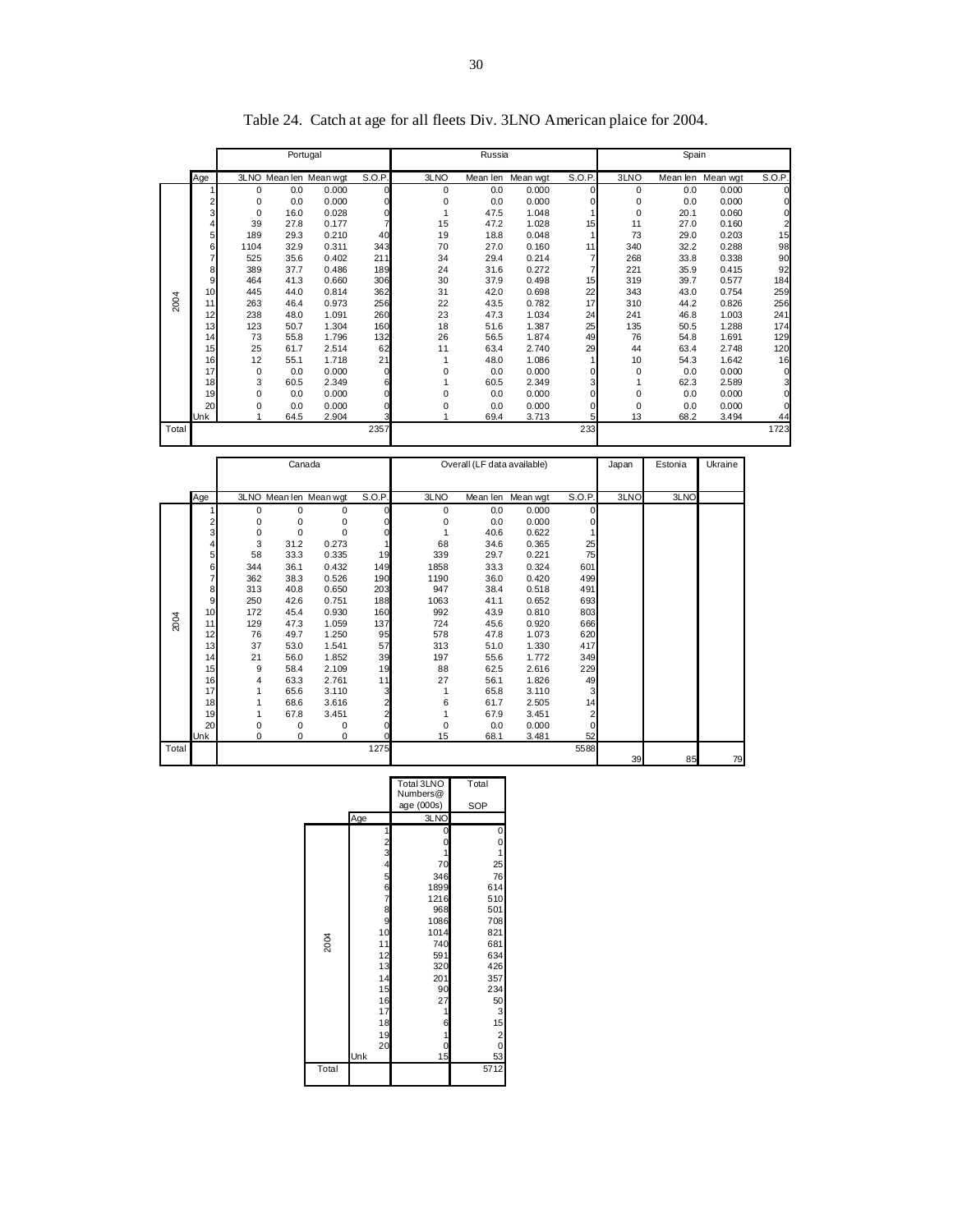Table 25. Numbers at age of American plaice from the Canadian spring RV survey (1985-2004) (a), Canadian autumn RV survey (1990- 2004) and survey by EU-Spain Div. 3NO from 1997-2004 (c).

a. Canadian spring survey

| Spring | 5       | 6       | 7       | 8       | 9       | 10      | 11     | 12     | 13     | 14     |
|--------|---------|---------|---------|---------|---------|---------|--------|--------|--------|--------|
| 1985   | 263.811 | 454.551 | 595.652 | 389.798 | 208.007 | 140.238 | 84.297 | 45.199 | 22.716 | 13.977 |
| 1986   | 256.002 | 561.361 | 577.156 | 307.058 | 193.651 | 98.117  | 45.955 | 34.378 | 21.735 | 8.903  |
| 1987   | 460.214 | 747.454 | 656.206 | 398.314 | 184.639 | 101.101 | 41.829 | 33.798 | 19.928 | 11.136 |
| 1988   | 368.612 | 616.621 | 543.875 | 314.972 | 217.849 | 85.292  | 48.628 | 32.575 | 18.745 | 11.969 |
| 1989   | 336.143 | 551.765 | 470.169 | 273.725 | 187.637 | 74.679  | 39.843 | 27.071 | 16.825 | 9.650  |
| 1990   | 618.749 | 377.901 | 371.001 | 200.264 | 130.479 | 77.524  | 32.385 | 21.463 | 14.428 | 8.809  |
| 1991   | 398.190 | 364.155 | 180.205 | 112.916 | 67.544  | 35.190  | 22.260 | 13.356 | 7.224  | 5.529  |
| 1992   | 110.276 | 190.141 | 150.915 | 63.403  | 34.120  | 17.503  | 9.447  | 5.402  | 3.343  | 1.767  |
| 1993   | 138.054 | 180.137 | 160.064 | 89.449  | 32.226  | 16.510  | 7.626  | 4.264  | 1.783  | 1.325  |
| 1994   | 99.220  | 106.040 | 85.372  | 43.270  | 19.992  | 5.397   | 3.952  | 1.396  | 1.241  | 0.996  |
| 1995   | 41.914  | 57.524  | 59.883  | 49.937  | 27.484  | 8.339   | 2.664  | 0.539  | 0.093  | 0.035  |
| 1996   | 133.678 | 130.513 | 97.122  | 39.511  | 16.189  | 4.502   | 1.942  | 2.233  | 0.518  | 0.250  |
| 1997   | 65.278  | 84.402  | 79.311  | 48.718  | 18.944  | 6.047   | 2.678  | 1.819  | 0.562  | 0.174  |
| 1998   | 69.797  | 69.196  | 76.743  | 79.391  | 47.909  | 19.560  | 9.928  | 3.281  | 1.624  | 0.445  |
| 1999   | 66.741  | 104.510 | 104.869 | 111.518 | 107.309 | 65.322  | 30.521 | 13.021 | 6.508  | 1.894  |
| 2000   | 34.977  | 67.015  | 78.009  | 64.565  | 59.164  | 47.188  | 27.929 | 9.536  | 4.042  | 0.900  |
| 2001   | 28.853  | 36.351  | 73.856  | 62.438  | 58.427  | 45.042  | 34.569 | 16.018 | 5.541  | 2.771  |
| 2002   | 56.503  | 41.334  | 51.938  | 53.824  | 38.253  | 24.420  | 20.028 | 12.561 | 4.006  | 2.010  |
| 2003   | 150.376 | 61.473  | 20.270  | 43.327  | 47.626  | 27.035  | 25.469 | 22.441 | 8.924  | 4.254  |
| 2004   | 93.502  | 148.539 | 44.594  | 20.036  | 27.118  | 25.986  | 17.579 | 16.035 | 8.979  | 5.414  |

b. Canadian autumn survey

| Fall | 5       | 6       |         | 8       | 9       | 10     | 11     | 12     | 13     | 14    |
|------|---------|---------|---------|---------|---------|--------|--------|--------|--------|-------|
| 1990 | 853.098 | 642.862 | 369.626 | 191.668 | 124.519 | 55.198 | 29.201 | 17.43  | 12.054 | 9.316 |
| 1991 | 724.397 | 578.812 | 249.38  | 116.271 | 81.837  | 44.303 | 25.916 | 13.857 | 12.207 | 6.977 |
| 1992 | 367.927 | 499.192 | 226.077 | 76.712  | 35.653  | 17.68  | 8.451  | 6.848  | 3.333  | 3.151 |
| 1993 | 360.452 | 372.076 | 316.567 | 104.116 | 33      | 15.316 | 6.798  | 5.095  | 3.077  | 2.383 |
| 1994 | 190.297 | 151.085 | 134.913 | 89.251  | 28.649  | 7.822  | 2.667  | 1.723  | 0.919  | 1.168 |
| 1995 | 278.383 | 322.484 | 123.253 | 55.26   | 26.66   | 7.981  | 1.619  | 1.211  | 0.452  | 0.307 |
| 1996 | 208.293 | 174.079 | 82.201  | 21.365  | 8.82    | 3.077  | 1.781  | 0.587  | 0.098  | 0.116 |
| 1997 | 153.853 | 159.848 | 119.979 | 53.224  | 23.331  | 7.304  | 3.217  | 1.208  | 0.849  | 0.595 |
| 1998 | 121.174 | 129.09  | 112.639 | 83.42   | 68.417  | 17.949 | 6.944  | 3.63   | 2.041  | 0.844 |
| 1999 | 92.461  | 93.426  | 79.565  | 98.916  | 72.701  | 33.661 | 18.853 | 12.311 | 4.889  | 1.076 |
| 2000 | 73.671  | 132.006 | 115.595 | 83.788  | 61.816  | 48.924 | 25.380 | 7.069  | 3.091  | 0.843 |
| 2001 | 53.977  | 67.182  | 97.770  | 63.670  | 48.712  | 27.344 | 26.360 | 11.691 | 2.834  | 1.128 |
| 2002 | 105.561 | 42.394  | 72.913  | 75.893  | 41.055  | 26.800 | 26.982 | 15.759 | 7.846  | 0.989 |
| 2003 | 322.438 | 82.825  | 46.399  | 31.569  | 16.799  | 10.242 | 9.740  | 5.871  | 1.683  | 0.824 |

c. Survey by EU-Spain Div. 3NO

| Year/Age | 5       | 6       |        | 8      | 9      | 10     |        | 12     | 13    | 14    |
|----------|---------|---------|--------|--------|--------|--------|--------|--------|-------|-------|
| 1997     | 5.483   | 16.952  | 25.554 | 15.782 | 5.602  | 1.637  | 0.709  | 0.571  | 0.187 | 0.016 |
| 1998     | 7.627   | 12.528  | 27.857 | 48.800 | 36.451 | 15.357 | 6.553  | 2.564  | 1.379 | 1.328 |
| 1999     | 10.564  | 32.892  | 31.214 | 40.285 | 60.375 | 51.005 | 22.890 | 11.380 | 6.570 | 2.900 |
| 2000     | 19.299  | 15.126  | 40.682 | 34.068 | 49.551 | 47.086 | 31.738 | 16.994 | 8.451 | 1.919 |
| 2001     | 5.454   | 9.476   | 28.139 | 27.634 | 29.066 | 21.669 | 24.807 | 10.269 | 2.758 | 1.359 |
| 2002     | 48.046  | 14.666  | 10.432 | 18.862 | 13.748 | 8.986  | 11.522 | 8.280  | 2.171 | 1.079 |
| 2003     | 254.477 | 67.910  | 26.119 | 18.560 | 19.191 | 7.994  | 8.288  | 10.630 | 4.272 | 1.967 |
| 2004     | 63.696  | 209.866 | 53.371 | 15.859 | 13.347 | 13.168 | 6.405  | 9.156  | 5.119 | 4.421 |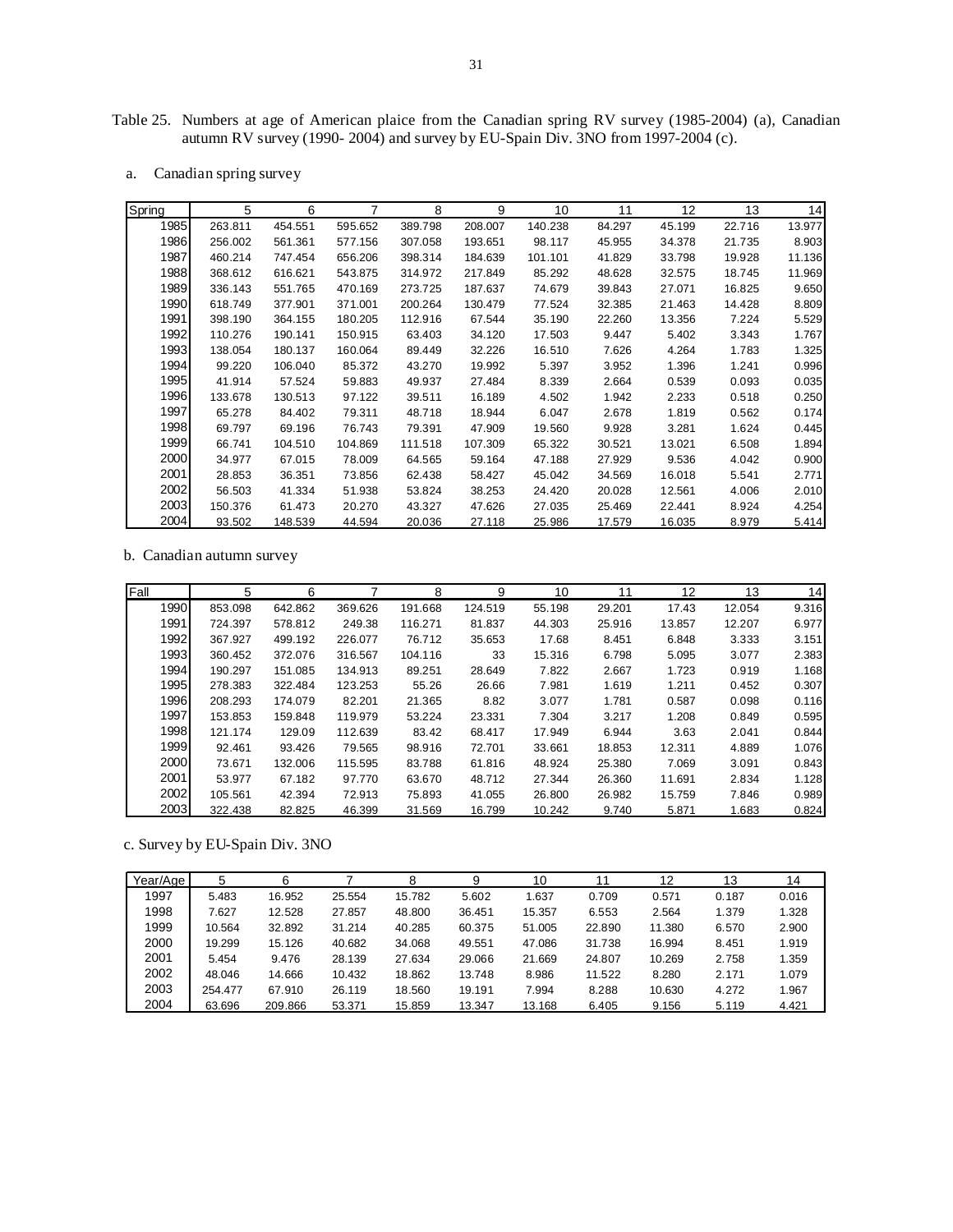| catch        | 5                 | 6                 | $\overline{7}$    | 8                  | 9                  | 10                 | 11               | 12               | 13               | 14               | 15              |
|--------------|-------------------|-------------------|-------------------|--------------------|--------------------|--------------------|------------------|------------------|------------------|------------------|-----------------|
| 1960         | 44.7              | 318.8             | 841.8             | 1365.9             | 1738.3             | 2280.0             | 2540.0           | 3473.6           | 2752.5           | 2564.7           | 4588.8          |
| 1961         | 28.1              | 200.4             | 531.2             | 1230.9             | 2463.9             | 3174.2             | 2467.1           | 2272.0           | 3894.1           | 2579.4           | 5102.7          |
| 1962         | 62.4              | 445.1             | 657.2             | 1096.1             | 1184.5             | 1669.1             | 2432.4           | 2697.6           | 2409.5           | 3276.8           | 5958.8          |
| 1963         | 144.3             | 1029.7            | 1866.4            | 1434.1             | 1546.8             | 2237.6             | 3104.3           | 4174.8           | 3896.9           | 3851.9           | 5622.8          |
| 1964         | 268.6             | 1916.7            | 4997.5            | 3253.4             | 6174.5             | 8768.6             | 6960.2           | 6149.8           | 3245.9           | 3033.6           | 5552.8          |
| 1965         | 475.5             | 3157.0            | 7234.8            | 9305.9             | 7048.0             | 7562.9             | 5731.6           | 5790.8           | 5214.6           | 4333.2           | 6510.2          |
| 1966         | 1759.8            | 6271.7            | 10036.6           | 11132.5            | 9516.7             | 7266.3             | 7106.4           | 5667.6           | 5731.0           | 5009.8           | 8475.7          |
| 1967         | 433.9             | 3345.3            | 10834.8           | 7647.2             | 9504.5             | 13713.2            | 13672.7          | 14564.6          | 9495.5           | 6572.1           | 13247.8         |
| 1968         | 275.8             | 2342.3            | 4139.2            | 9785.9             | 11210.5            | 11631.0            | 7735.4           | 13842.2          | 8778.0           | 6339.2           | 8419.3          |
| 1969         | 690.3             | 2453.1            | 7875.0            | 14186.6            | 18181.9            | 12778.9            | 12735.3          | 10396.6          | 7053.8           | 5305.1           | 7666.2          |
| 1970         | 115.9             | 2172.2            | 2554.1            | 10006.8            | 13536.7            | 11286.1            | 11179.1          | 8248.5           | 5556.4           | 4661.3           | 9285.0          |
| 1971         | 1135.9            | 1749.6            | 8411.7            | 10457.6            | 15504.1            | 14164.8            | 10993.1          | 9026.5           | 5195.2           | 3720.6           | 7130.5          |
| 1972         | 578.2             | 2573.8            | 2367.8            | 7696.8             | 11301.7            | 12765.9            | 12718.0          | 10706.0          | 6783.8           | 4354.0           | 7033.1          |
| 1973         | 46.4              | 1079.1            | 6329.1            | 10518.1            | 13016.7            | 10042.3            | 9980.4           | 6762.3           | 6589.6           | 3733.8           | 7013.8          |
| 1974         | 354.0             | 5955.0            | 10475.0           | 10069.0            | 7768.0             | 9004.0             | 7086.0           | 4596.0           | 3809.0           | 2278.0           | 2164.0          |
| 1975         | 883.0             | 3128.0            | 7220.0            | 9433.0             | 9234.0             | 7903.0             | 5701.0           | 4732.0           | 3788.0           | 2617.0           | 2933.0          |
| 1976         | 837.0             | 3907.0            | 8781.0            | 19363.0            | 16597.0            | 12338.0            | 8323.0           | 5156.0           | 3024.0           | 2309.0           | 2241.0          |
| 1977<br>1978 | 974.0<br>1558.0   | 6723.0<br>4467.0  | 8743.0<br>9195.0  | 11730.0<br>10397.0 | 13559.0<br>12743.0 | 11157.0<br>13881.0 | 6520.0<br>9938.0 | 4257.0<br>6823.0 | 2369.0<br>3655.0 | 1493.0<br>2239.0 | 1625.0          |
| 1979         | 1257.0            | 6551.0            | 13532.0           | 18747.0            | 14977.0            | 12506.0            | 8791.0           | 3775.0           | 1843.0           | 714.0            | 2440.0<br>580.0 |
| 1980         | 263.0             | 2977.0            | 9531.0            | 12578.0            | 14111.0            | 14212.0            | 11288.0          | 8088.0           | 3732.0           | 1565.0           | 1022.0          |
| 1981         | 154.0             | 554.0             | 2248.0            | 4786.0             | 7921.0             | 11425.0            | 13565.0          | 11872.0          | 8693.0           | 5591.0           | 4697.0          |
| 1982         | 27.0              | 314.0             | 1814.0            | 4799.0             | 8946.0             | 12836.0            | 15801.0          | 14489.0          | 7942.0           | 4224.0           | 2943.0          |
| 1983         | 119.0             | 991.0             | 3053.0            | 5797.0             | 8343.0             | 7707.0             | 8493.0           | 7517.0           | 4588.0           | 2480.0           | 1771.0          |
| 1984         | 48.0              | 397.0             | 1516.0            | 3311.0             | 5853.0             | 9958.0             | 12887.0          | 8964.0           | 5072.0           | 2515.0           | 1602.0          |
| 1985         | 296.0             | 788.0             | 2362.0            | 5652.0             | 10694.0            | 15741.0            | 14528.0          | 9233.0           | 4108.0           | 1969.0           | 1792.0          |
| 1986         | 4407.0            | 9707.0            | 12556.0           | 12530.0            | 13372.0            | 13874.0            | 14246.0          | 10376.0          | 5947.0           | 2637.0           | 2155.0          |
| 1987         | 2237.0            | 4941.0            | 7691.0            | 10893.0            | 15867.0            | 17640.0            | 11404.0          | 6986.0           | 3076.0           | 1303.0           | 1046.0          |
| 1988<br>1989 | 2908.0<br>12745.0 | 3213.0<br>11553.0 | 4853.0<br>11432.0 | 7269.0<br>9652.0   | 10123.0<br>14180.0 | 10325.0<br>12387.0 | 9260.0<br>8405.0 | 6040.0<br>4972.0 | 2692.0<br>2029.0 | 1156.0<br>1027.0 | 962.0<br>715.0  |
| 1990         | 15134.0           | 7694.0            | 4489.0            | 4604.0             | 8666.0             | 8666.0             | 6452.0           | 3633.0           | 1702.0           | 945.0            | 548.0           |
| 1991         | 6103.0            | 12152.0           | 7846.0            | 9331.0             | 7856.0             | 6589.0             | 4394.0           | 2294.0           | 811.0            | 364.0            | 484.0           |
| 1992         | 148.0             | 1023.0            | 2591.0            | 3395.0             | 3618.0             | 2154.0             | 1507.0           | 875.0            | 576.0            | 513.0            | 579.0           |
| 1993         | 1172.4            | 3712.9            | 8820.9            | 11590.5            | 5720.0             | 3376.9             | 1853.1           | 1002.5           | 526.9            | 354.7            | 526.8           |
| 1994         | 4316.3            | 3837.1            | 5426.1            | 4459.7             | 2777.0             | 736.9              | 475.6            | 162.8            | 120.9            | 54.7             | 27.7            |
| 1995         | 99.2              | 313.9             | 453.2             | 333.0              | 203.3              | 65.5               | 13.6             | 4.1              | 0.1              | 0.1              | 0.4             |
| 1996         | 180.9             | 742.8             | 975.0             | 452.7              | 211.1              | 51.9               | 10.4             | 8.1              | 2.3              | 1.0              | 1.3             |
| 1997         | 19.4              | 134.9             | 543.7             | 719.4              | 409.4              | 149.3              | 93.5             | 56.8             | 26.2             | $1.4$            | 1.4             |
| 1998<br>1999 | 10.6              | 54.8              | 272.7             | 767.1              | 804.9              | 455.5              | 278.5            | 117.3            | 69.0             | 49.2             | 18.3            |
| 2000         | 26.0<br>15.2      | 174.5<br>226.3    | 268.4<br>726.8    | 579.2<br>915.1     | 1029.9<br>1442.7   | 1079.4<br>1532.7   | 627.4<br>979.1   | 278.1<br>429.1   | 125.6<br>195.2   | 39.6<br>43.9     | 38.3<br>116.6   |
| 2001         | 111.0             | 331.5             | 1139.1            | 1413.3             | 1583.8             | 1595.5             | 1403.9           | 665.1            | 232.4            | 86.1             | 109.1           |
| 2002         | 312.2             | 308.3             | 609.9             | 1488.3             | 1431.7             | 1082.1             | 1059.3           | 605.2            | 203.5            | 62.4             | 60.6            |
| 2003         | 1212.4            | 983.0             | 1104.7            | 1707.9             | 1993.6             | 1201.8             | 999.9            | 879.7            | 358.2            | 156.5            | 131.8           |
| 2004         | 346.2             | 1898.8            | 1215.9            | 967.5              | 1086.1             | 1013.6             | 739.9            | 591.1            | 320.1            | 201.4            | 124.4           |

Table 26. Catch at age used in the virtual population analyses. Age 15 is a plus group.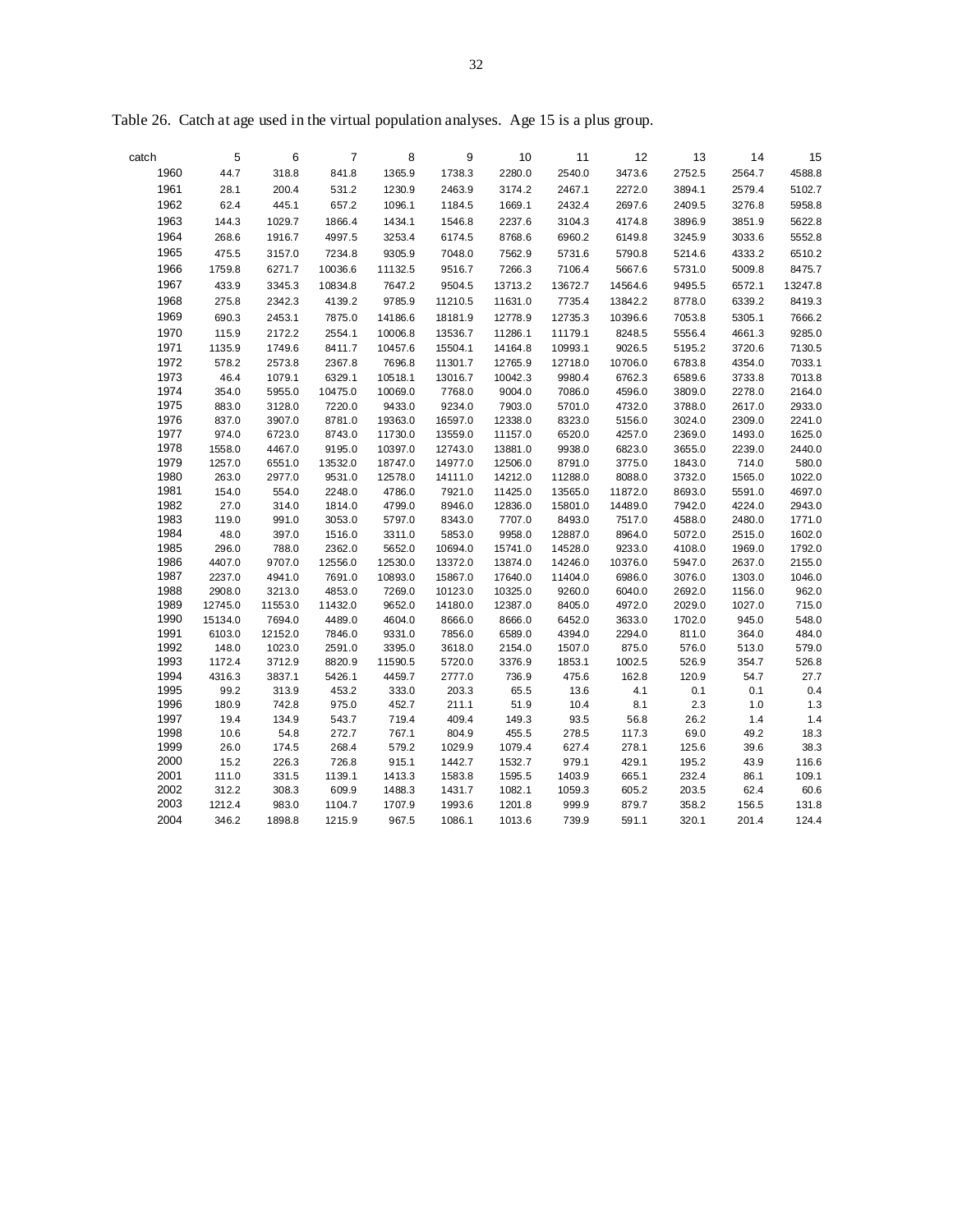|      | 5     | 6     | $\overline{7}$ | 8     | 9     | 10    | 11    | 12    | 13    | 14    | $15+$ |
|------|-------|-------|----------------|-------|-------|-------|-------|-------|-------|-------|-------|
| 1960 | 0.227 | 0.198 | 0.232          | 0.320 | 0.423 | 0.539 | 0.663 | 0.775 | 0.872 | 1.041 | 1.274 |
| 1961 | 0.227 | 0.198 | 0.232          | 0.320 | 0.423 | 0.539 | 0.663 | 0.775 | 0.872 | 1.041 | 1.274 |
| 1962 | 0.201 | 0.192 | 0.227          | 0.326 | 0.441 | 0.549 | 0.663 | 0.810 | 0.885 | 1.035 | 1.281 |
| 1963 | 0.179 | 0.218 | 0.229          | 0.326 | 0.447 | 0.569 | 0.668 | 0.790 | 0.876 | 1.021 | 1.357 |
| 1964 | 0.178 | 0.244 | 0.293          | 0.382 | 0.458 | 0.579 | 0.687 | 0.789 | 0.882 | 1.023 | 1.352 |
| 1965 | 0.182 | 0.246 | 0.323          | 0.434 | 0.554 | 0.620 | 0.727 | 0.813 | 0.891 | 1.076 | 1.420 |
| 1966 | 0.178 | 0.241 | 0.327          | 0.427 | 0.565 | 0.702 | 0.828 | 0.904 | 0.925 | 1.095 | 1.444 |
| 1967 | 0.182 | 0.245 | 0.326          | 0.416 | 0.552 | 0.710 | 0.817 | 1.003 | 1.025 | 1.161 | 1.563 |
| 1968 | 0.177 | 0.240 | 0.316          | 0.415 | 0.531 | 0.652 | 0.819 | 0.916 | 1.052 | 1.219 | 1.612 |
| 1969 | 0.182 | 0.246 | 0.303          | 0.379 | 0.504 | 0.635 | 0.740 | 0.914 | 1.020 | 1.227 | 1.623 |
| 1970 | 0.188 | 0.240 | 0.309          | 0.363 | 0.470 | 0.619 | 0.730 | 0.813 | 1.012 | 1.106 | 1.495 |
| 1971 | 0.181 | 0.233 | 0.302          | 0.365 | 0.443 | 0.573 | 0.725 | 0.850 | 0.933 | 1.087 | 1.354 |
| 1972 | 0.193 | 0.241 | 0.310          | 0.400 | 0.461 | 0.557 | 0.679 | 0.818 | 0.922 | 1.102 | 1.365 |
| 1973 | 0.190 | 0.226 | 0.285          | 0.376 | 0.501 | 0.576 | 0.716 | 0.885 | 1.038 | 1.117 | 1.466 |
| 1974 | 0.191 | 0.229 | 0.288          | 0.349 | 0.465 | 0.600 | 0.759 | 0.951 | 1.190 | 1.396 | 1.705 |
| 1975 | 0.192 | 0.231 | 0.296          | 0.376 | 0.484 | 0.627 | 0.789 | 0.994 | 1.208 | 1.439 | 1.817 |
| 1976 | 0.183 | 0.236 | 0.296          | 0.380 | 0.482 | 0.610 | 0.757 | 0.955 | 1.109 | 1.332 | 1.683 |
| 1977 | 0.187 | 0.234 | 0.305          | 0.386 | 0.504 | 0.612 | 0.761 | 0.919 | 1.119 | 1.271 | 1.631 |
| 1978 | 0.152 | 0.233 | 0.305          | 0.384 | 0.469 | 0.614 | 0.718 | 0.897 | 1.098 | 1.303 | 1.626 |
| 1979 | 0.167 | 0.251 | 0.312          | 0.400 | 0.476 | 0.558 | 0.657 | 0.847 | 1.061 | 1.414 | 1.681 |
| 1980 | 0.155 | 0.262 | 0.362          | 0.425 | 0.495 | 0.560 | 0.629 | 0.720 | 0.958 | 1.290 | 1.757 |
| 1981 | 0.175 | 0.281 | 0.365          | 0.430 | 0.484 | 0.538 | 0.560 | 0.663 | 0.765 | 0.993 | 1.446 |
| 1982 | 0.210 | 0.250 | 0.369          | 0.416 | 0.469 | 0.509 | 0.565 | 0.638 | 0.812 | 1.005 | 1.336 |
| 1983 | 0.290 | 0.313 | 0.375          | 0.447 | 0.530 | 0.582 | 0.610 | 0.671 | 0.842 | 1.091 | 1.502 |
| 1984 | 0.245 | 0.306 | 0.382          | 0.466 | 0.553 | 0.609 | 0.676 | 0.771 | 0.923 | 1.177 | 1.638 |
| 1985 | 0.222 | 0.298 | 0.367          | 0.425 | 0.503 | 0.601 | 0.679 | 0.849 | 1.120 | 1.463 | 1.921 |
| 1986 | 0.079 | 0.203 | 0.302          | 0.420 | 0.509 | 0.605 | 0.713 | 0.901 | 1.195 | 1.570 | 2.082 |
| 1987 | 0.219 | 0.189 | 0.278          | 0.349 | 0.452 | 0.599 | 0.749 | 0.925 | 1.175 | 1.500 | 2.017 |
| 1988 | 0.163 | 0.242 | 0.317          | 0.421 | 0.463 | 0.547 | 0.712 | 0.934 | 1.229 | 1.560 | 2.062 |
| 1989 | 0.065 | 0.178 | 0.257          | 0.365 | 0.467 | 0.545 | 0.696 | 0.909 | 1.223 | 1.572 | 2.070 |
| 1990 | 0.103 | 0.158 | 0.253          | 0.341 | 0.464 | 0.586 | 0.745 | 0.986 | 1.317 | 1.697 | 2.049 |
| 1991 | 0.168 | 0.215 | 0.321          | 0.408 | 0.520 | 0.661 | 0.845 | 1.104 | 1.478 | 1.880 | 2.224 |
| 1992 | 0.234 | 0.238 | 0.330          | 0.415 | 0.514 | 0.667 | 0.861 | 1.096 | 1.412 | 1.806 | 2.327 |
| 1993 | 0.088 | 0.228 | 0.279          | 0.358 | 0.453 | 0.568 | 0.730 | 0.926 | 1.205 | 1.466 | 2.008 |
| 1994 | 0.084 | 0.148 | 0.244          | 0.320 | 0.441 | 0.613 | 0.727 | 0.906 | 1.163 | 1.444 | 1.792 |
| 1995 | 0.166 | 0.168 | 0.252          | 0.341 | 0.515 | 0.742 | 1.102 | 1.226 | 1.313 | 1.849 | 1.776 |
| 1996 | 0.116 | 0.194 | 0.265          | 0.386 | 0.537 | 0.807 | 1.058 | 1.457 | 1.625 | 2.109 | 2.353 |
| 1997 | 0.162 | 0.189 | 0.266          | 0.379 | 0.542 | 0.745 | 0.953 | 1.187 | 1.531 | 1.924 | 2.613 |
| 1998 | 0.136 | 0.165 | 0.255          | 0.350 | 0.495 | 0.633 | 0.806 | 0.985 | 1.260 | 1.732 | 2.014 |
| 1999 | 0.153 | 0.212 | 0.227          | 0.316 | 0.411 | 0.553 | 0.673 | 0.860 | 1.064 | 1.356 | 1.809 |
| 2000 | 0.119 | 0.238 | 0.313          | 0.360 | 0.445 | 0.566 | 0.716 | 0.896 | 1.147 | 1.356 | 1.756 |
| 2001 | 0.185 | 0.231 | 0.345          | 0.426 | 0.468 | 0.584 | 0.750 | 0.932 | 1.164 | 1.391 | 1.789 |
| 2002 | 0.185 | 0.268 | 0.356          | 0.435 | 0.510 | 0.581 | 0.723 | 0.940 | 1.128 | 1.404 | 1.742 |
| 2003 | 0.209 | 0.273 | 0.369          | 0.444 | 0.541 | 0.637 | 0.760 | 0.943 | 1.201 | 1.407 | 1.883 |
| 2004 | 0.178 | 0.280 | 0.373          | 0.468 | 0.570 | 0.709 | 0.838 | 0.976 | 1.204 | 1.535 | 1.978 |
| 2005 | 0.191 | 0.274 | 0.366          | 0.449 | 0.540 | 0.642 | 0.773 | 0.953 | 1.177 | 1.449 | 1.868 |

Table 27. Commercial weight-at-age for Div. 3LNO American plaice (Jan. 1).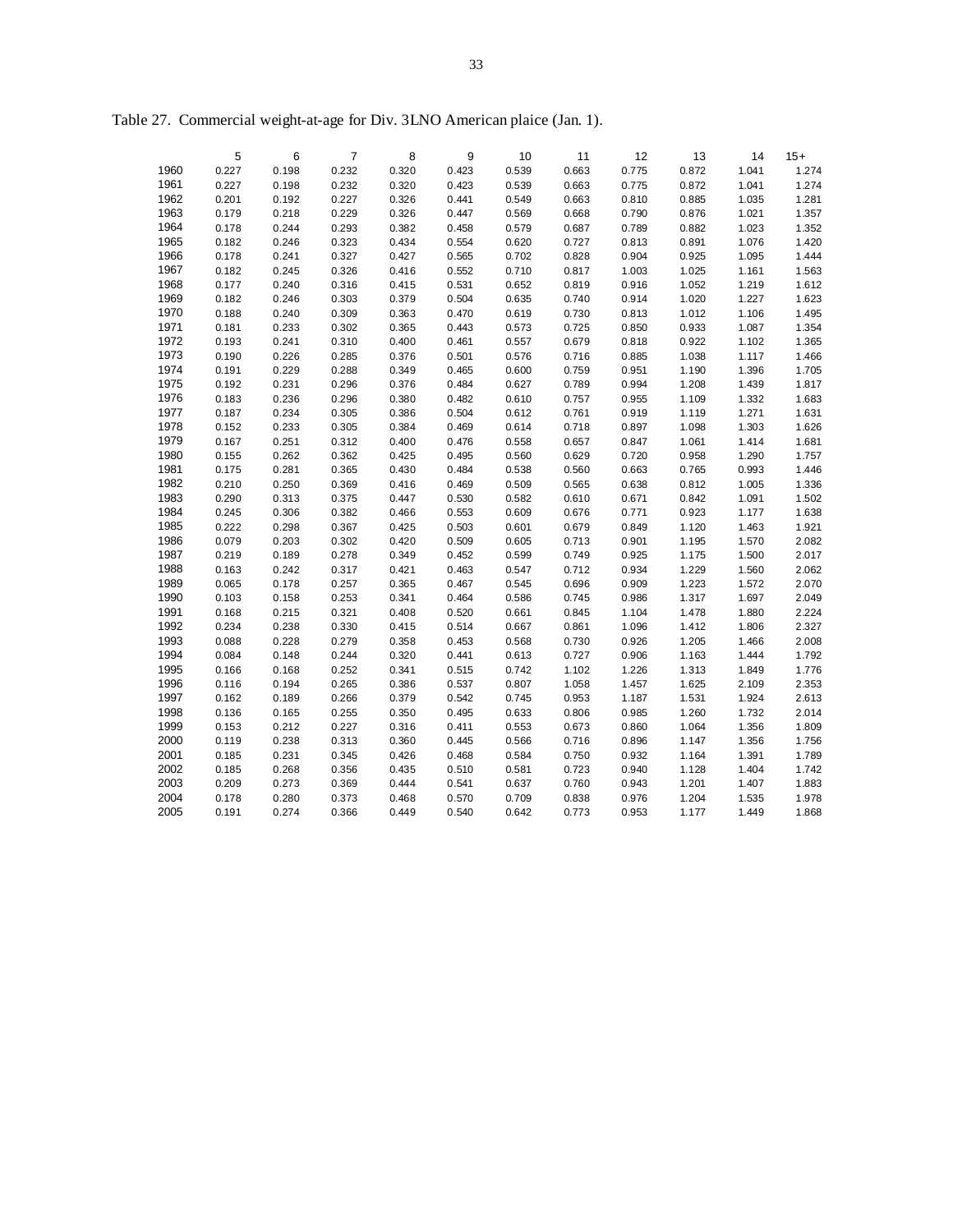|              | 5              | 6              | 7              | 8              | 9              | 10             | 11             | 12             | 13             | 14             | 15             |
|--------------|----------------|----------------|----------------|----------------|----------------|----------------|----------------|----------------|----------------|----------------|----------------|
| 1960         | 0.002          | 0.004          | 0.016          | 0.040          | 0.127          | 0.232          | 0.561          | 0.810          | 0.932          | 0.977          | 0.992          |
| 1961         | 0.003          | 0.005          | 0.014          | 0.046          | 0.105          | 0.333          | 0.564          | 0.810          | 0.932          | 0.977          | 0.992          |
| 1962         | 0.002          | 0.009          | 0.013          | 0.041          | 0.126          | 0.250          | 0.632          | 0.847          | 0.932          | 0.977          | 0.992          |
| 1963         | 0.001          | 0.006          | 0.027          | 0.037          | 0.117          | 0.298          | 0.486          | 0.855          | 0.960          | 0.977          | 0.992          |
| 1964         | 0.001          | 0.002          | 0.019          | 0.082          | 0.100          | 0.291          | 0.556          | 0.728          | 0.953          | 0.990          | 0.992          |
| 1965         | 0.005          | 0.004          | 0.009          | 0.056          | 0.218          | 0.240          | 0.559          | 0.787          | 0.884          | 0.986          | 0.998          |
| 1966         | 0.013          | 0.016          | 0.017          | 0.038          | 0.158          | 0.468          | 0.474          | 0.797          | 0.916          | 0.956          | 0.996          |
| 1967         | 0.005          | 0.033          | 0.050          | 0.063          | 0.141          | 0.371          | 0.735          | 0.720          | 0.924          | 0.970          | 0.984          |
| 1968<br>1969 | 0.003          | 0.012          | 0.082          | 0.143<br>0.190 | 0.209          | 0.404          | 0.649          | 0.897          | 0.880          | 0.974          | 0.990<br>0.991 |
| 1970         | 0.003<br>0.001 | 0.008<br>0.009 | 0.031<br>0.023 | 0.078          | 0.346<br>0.381 | 0.509          | 0.737<br>0.802 | 0.853<br>0.921 | 0.965<br>0.948 | 0.955<br>0.989 | 0.984          |
| 1971         | 0.000          | 0.002          | 0.025          | 0.062          | 0.183          | 0.627<br>0.618 | 0.842          | 0.941          | 0.980          | 0.983          | 0.996          |
| 1972         | 0.000          | 0.002          | 0.008          | 0.065          | 0.160          | 0.372          | 0.809          | 0.944          | 0.984          | 0.995          | 0.994          |
| 1973         | 0.000          | 0.001          | 0.007          | 0.026          | 0.158          | 0.353          | 0.610          | 0.918          | 0.982          | 0.996          | 0.999          |
| 1974         | 0.002          | 0.001          | 0.006          | 0.025          | 0.086          | 0.338          | 0.611          | 0.806          | 0.967          | 0.994          | 0.999          |
| 1975         | 0.002          | 0.006          | 0.007          | 0.025          | 0.085          | 0.248          | 0.581          | 0.818          | 0.917          | 0.987          | 0.998          |
| 1976         | 0.002          | 0.007          | 0.021          | 0.029          | 0.108          | 0.258          | 0.537          | 0.790          | 0.928          | 0.967          | 0.995          |
| 1977         | 0.001          | 0.007          | 0.023          | 0.070          | 0.121          | 0.359          | 0.563          | 0.803          | 0.911          | 0.974          | 0.987          |
| 1978         | 0.000          | 0.004          | 0.023          | 0.073          | 0.212          | 0.386          | 0.723          | 0.827          | 0.935          | 0.965          | 0.991          |
| 1979         | 0.001          | 0.001          | 0.015          | 0.070          | 0.209          | 0.491          | 0.742          | 0.924          | 0.947          | 0.980          | 0.987          |
| 1980         | 0.001          | 0.004          | 0.008          | 0.057          | 0.193          | 0.469          | 0.775          | 0.929          | 0.983          | 0.985          | 0.994          |
| 1981         | 0.002          | 0.006          | 0.024          | 0.047          | 0.192          | 0.432          | 0.747          | 0.925          | 0.984          | 0.996          | 0.996          |
| 1982         | 0.000          | 0.010          | 0.031          | 0.122          | 0.224          | 0.483          | 0.707          | 0.908          | 0.978          | 0.996          | 0.999          |
| 1983         | 0.001          | 0.003          | 0.051          | 0.152          | 0.442          | 0.628          | 0.786          | 0.884          | 0.971          | 0.994          | 0.999          |
| 1984         | 0.000          | 0.009          | 0.030          | 0.229          | 0.501          | 0.818          | 0.908          | 0.936          | 0.960          | 0.991          | 0.998          |
| 1985         | 0.004          | 0.005          | 0.064          | 0.228          | 0.620          | 0.850          | 0.962          | 0.983          | 0.983          | 0.987          | 0.997          |
| 1986         | 0.008          | 0.022          | 0.055          | 0.345          | 0.738          | 0.900          | 0.970          | 0.993          | 0.997          | 0.996          | 0.996          |
| 1987         | 0.004          | 0.036          | 0.112          | 0.424          | 0.803          | 0.964          | 0.980          | 0.994          | 0.999          | 1.000          | 0.999          |
| 1988<br>1989 | 0.002<br>0.002 | 0.018<br>0.010 | 0.155<br>0.077 | 0.412<br>0.474 | 0.904<br>0.796 | 0.969<br>0.992 | 0.996<br>0.996 | 0.996<br>1.000 | 0.999<br>0.999 | 1.000<br>1.000 | 1.000<br>1.000 |
| 1990         | 0.003          | 0.009          | 0.050          | 0.272          | 0.815          | 0.956          | 0.999          | 0.999          | 1.000          | 1.000          | 1.000          |
| 1991         | 0.006          | 0.013          | 0.052          | 0.209          | 0.626          | 0.956          | 0.992          | 1.000          | 1.000          | 1.000          | 1.000          |
| 1992         | 0.001          | 0.022          | 0.059          | 0.241          | 0.573          | 0.883          | 0.991          | 0.999          | 1.000          | 1.000          | 1.000          |
| 1993         | 0.005          | 0.008          | 0.082          | 0.232          | 0.647          | 0.872          | 0.971          | 0.998          | 1.000          | 1.000          | 1.000          |
| 1994         | 0.026          | 0.034          | 0.067          | 0.260          | 0.595          | 0.914          | 0.972          | 0.993          | 1.000          | 1.000          | 1.000          |
| 1995         | 0.075          | 0.106          | 0.195          | 0.377          | 0.579          | 0.877          | 0.984          | 0.994          | 0.999          | 1.000          | 1.000          |
| 1996         | 0.009          | 0.173          | 0.345          | 0.627          | 0.837          | 0.843          | 0.972          | 0.997          | 0.999          | 1.000          | 1.000          |
| 1997         | 0.004          | 0.040          | 0.349          | 0.701          | 0.921          | 0.977          | 0.954          | 0.994          | 1.000          | 1.000          | 1.000          |
| 1998         | 0.018          | 0.026          | 0.160          | 0.578          | 0.913          | 0.988          | 0.997          | 0.988          | 0.999          | 1.000          | 1.000          |
| 1999         | 0.015          | 0.067          | 0.137          | 0.463          | 0.779          | 0.979          | 0.998          | 1.000          | 0.997          | 1.000          | 1.000          |
| 2000         | 0.008          | 0.064          | 0.218          | 0.488          | 0.797          | 0.900          | 0.995          | 1.000          | 1.000          | 0.999          | 1.000          |
| 2001         | 0.016          | 0.044          | 0.234          | 0.520          | 0.851          | 0.947          | 0.959          | 0.999          | 1.000          | 1.000          | 1.000          |
| 2002         | 0.025          | 0.093          | 0.213          | 0.576          | 0.808          | 0.972          | 0.988          | 0.983          | 1.000          | 1.000          | 1.000          |
| 2003         | 0.053          | 0.129          | 0.387          | 0.614          | 0.858          | 0.942          | 0.995          | 0.997          | 0.993          | 1.000          | 1.000          |
| 2004         | 0.032          | 0.172          | 0.458          | 0.796          | 0.903          | 0.964          | 0.984          | 0.999          | 0.999          | 0.997          | 1.000          |
| 2005         | 0.032          | 0.131          | 0.437          | 0.827          | 0.960          | 0.982          | 0.992          | 0.996          | 1.000          | 1.000          | 0.999          |

Table 28. Estimated proportion mature-at-age for Div. 3LNO American plaice.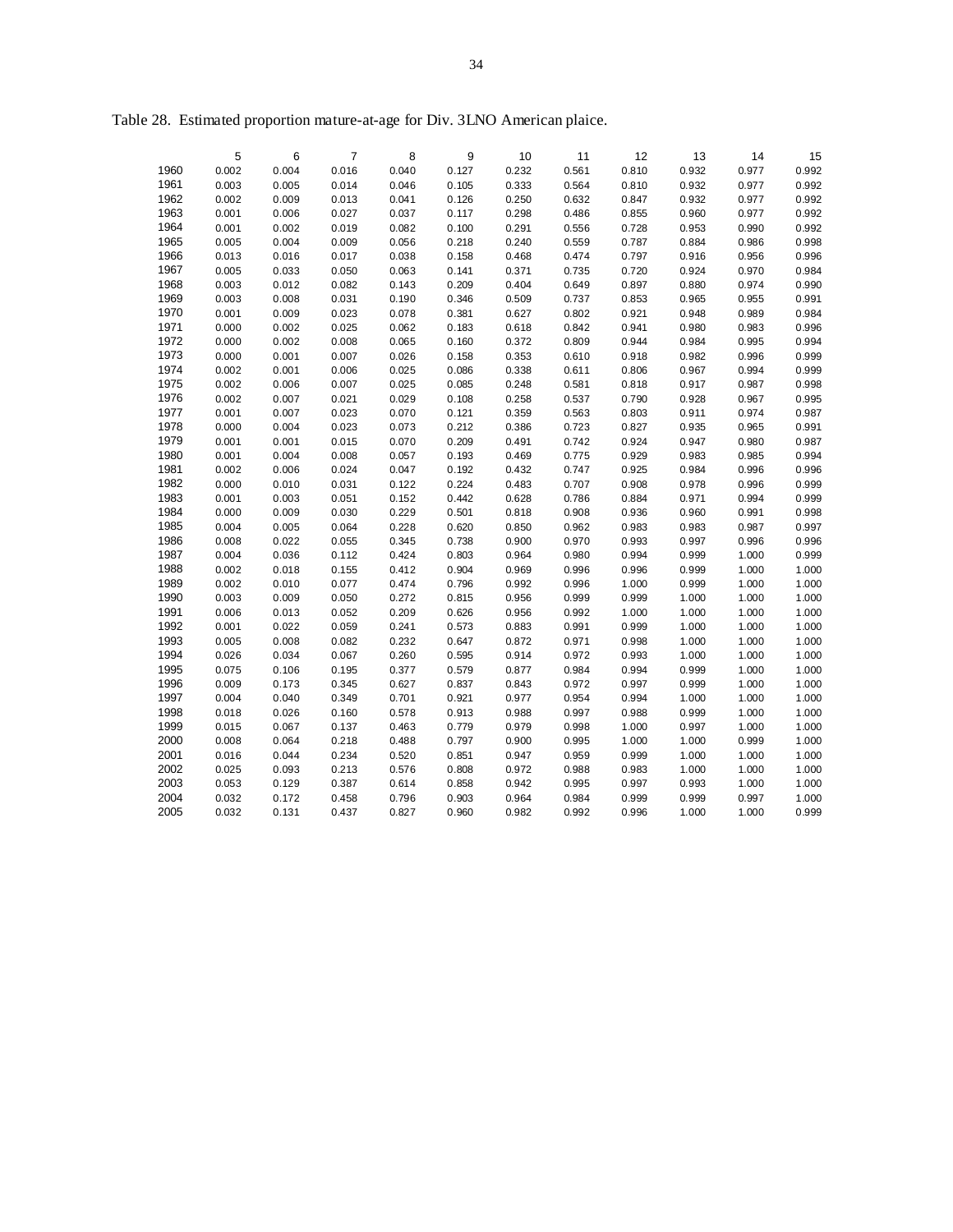Table 29. Results of ADAPT for Div. 3LNO American plaice using Canadian spring and autumn surveys (Run 1).

| ORTHOGONALITY OFFSET  | 0.000630 |
|-----------------------|----------|
| MEAN SQUARE RESIDUALS | 0.281991 |

| Parameter  | Est.         | Std. Err.    | Rel. Err. | Bias         | Rel. Bias |
|------------|--------------|--------------|-----------|--------------|-----------|
| N[2005 6]  | 2.97E+04     | 1.63E+04     | 0.549     | $4.51E + 03$ | 0.152     |
| N 2005 71  | 3.20E+04     | 1.07E+04     | 0.333     | 1.78E+03     | 0.056     |
| N[20058]   | 7.32E+03     | $2.13E + 03$ | 0.291     | $2.86E + 02$ | 0.039     |
| N[2005 9]  | 2.34E+03     | 7.51E+02     | 0.321     | $9.08E + 01$ | 0.039     |
| N 2005 101 | 2.57E+03     | 8.02E+02     | 0.312     | 8.93E+01     | 0.035     |
| NJ2005111  | 2.75E+03     | 8.36E+02     | 0.304     | 8.85E+01     | 0.032     |
| NJ2005 121 | $2.13E + 03$ | $6.16E + 02$ | 0.289     | $6.14E + 01$ | 0.029     |
| NJ2005 131 | 1.80E+03     | 5.05E+02     | 0.280     | 4.80E+01     | 0.027     |
| N[2005 14] | 1.45E+03     | 4.00E+02     | 0.276     | $3.82E + 01$ | 0.026     |
| N[2005 15] | 1.90E+03     | 3.74E+02     | 0.197     | $2.44E + 01$ | 0.013     |
| g ID#[1]   | 7.63E-03     | 1.14E-03     | 0.149     | 6.07E-05     | 0.008     |
| q ID#[2]   | 9.59E-03     | 1.41E-03     | 0.147     | 7.69E-05     | 0.008     |
| q ID#[3]   | 9.92E-03     | 1.45E-03     | 0.146     | 8.26E-05     | 0.008     |
| q ID#[4]   | 8.38E-03     | 1.23E-03     | 0.146     | 7.31E-05     | 0.009     |
| q ID#[5]   | 7.46E-03     | 1.09E-03     | 0.147     | 6.85E-05     | 0.009     |
| q ID#[6]   | 5.76E-03     | 8.48E-04     | 0.147     | 5.48E-05     | 0.010     |
| q ID#[7]   | 5.92E-03     | 8.80E-04     | 0.149     | 5.89E-05     | 0.010     |
| q ID#[8]   | 6.48E-03     | 9.80E-04     | 0.151     | 6.87E-05     | 0.011     |
| q ID#[9]   | 6.06E-03     | 9.37E-04     | 0.155     | 6.67E-05     | 0.011     |
| q ID#[10]  | 6.43E-03     | 9.95E-04     | 0.155     | 7.09E-05     | 0.011     |
| q ID#[11]  | 2.84E-03     | 3.58E-04     | 0.126     | 1.58E-05     | 0.006     |
| q ID#[12]  | 4.70E-03     | 5.78E-04     | 0.123     | 2.57E-05     | 0.005     |
| q ID#[13]  | 5.81E-03     | 7.10E-04     | 0.122     | 3.34E-05     | 0.006     |
| q ID#[14]  | 5.71E-03     | 6.97E-04     | 0.122     | 3.57E-05     | 0.006     |
| q ID#[15]  | 5.42E-03     | 6.63E-04     | 0.122     | 3.57E-05     | 0.007     |
| q ID#[16]  | 4.38E-03     | 5.37E-04     | 0.123     | 3.01E-05     | 0.007     |
| q ID#[17]  | 4.33E-03     | 5.33E-04     | 0.123     | 3.06E-05     | 0.007     |
| q ID#[18]  | 4.81E-03     | 5.99E-04     | 0.124     | 3.56E-05     | 0.007     |
| q ID#[19]  | 4.54E-03     | 5.73E-04     | 0.126     | 3.48E-05     | 0.008     |
| q ID#[20]  | 4.57E-03     | 5.87E-04     | 0.128     | 3.55E-05     | 0.008     |
|            |              |              |           |              |           |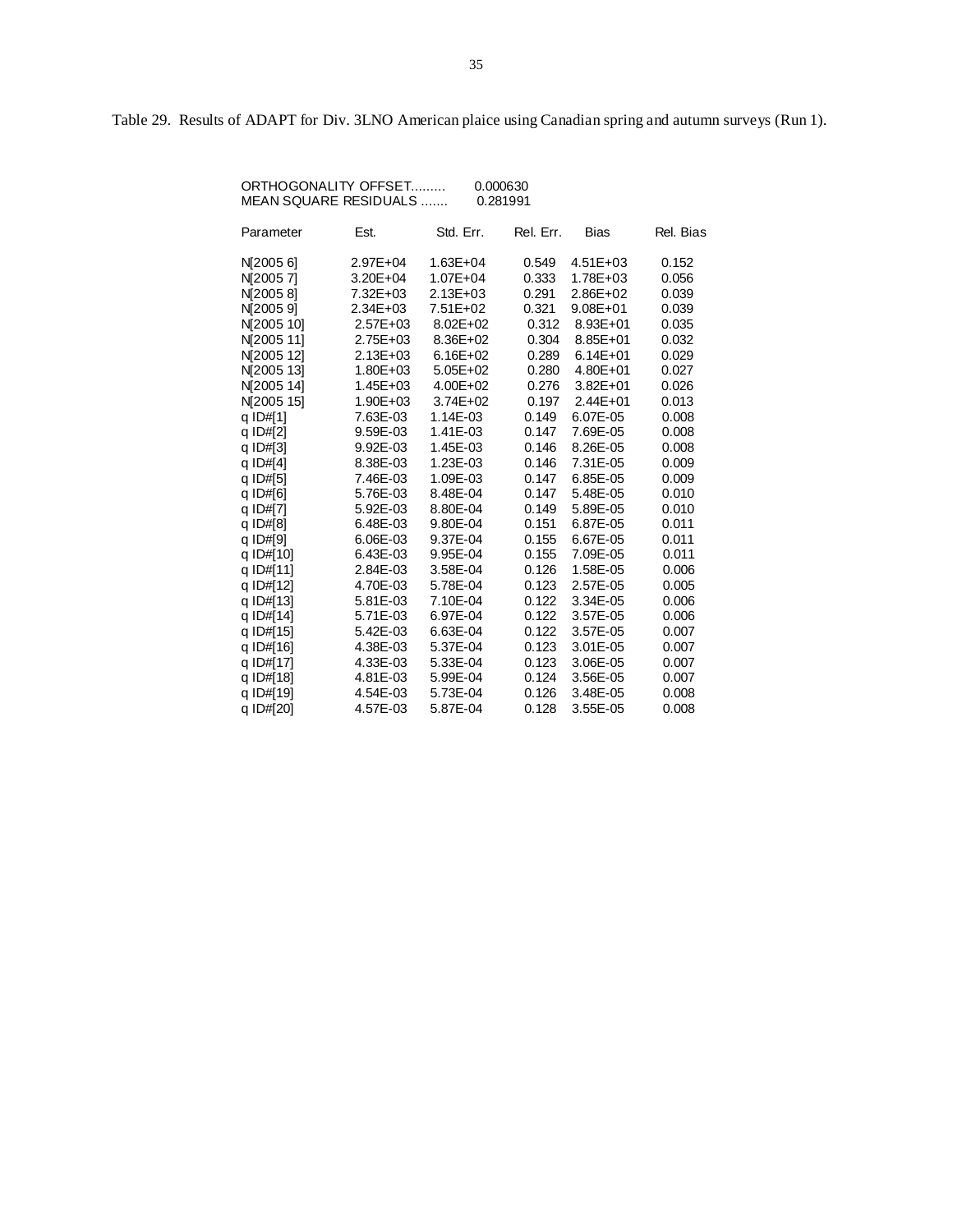| Pop #s Bias  | 5                | 6                | 7                | 8                | 9                | 10             | 11             | 12             | 13            | 14           | 15           |
|--------------|------------------|------------------|------------------|------------------|------------------|----------------|----------------|----------------|---------------|--------------|--------------|
| 1960         | 299711           | 215972           | 141212           | 120313           | 90754            | 59599          | 48429          | 34426          | 21984         | 16264        | 29100        |
| 1961         | 283342           | 245342           | 176535           | 114854           | 97270            | 72734          | 46737          | 37358          | 25054         | 15519        | 30700        |
| 1962         | 265661           | 231955           | 200688           | 144055           | 92923            | 77414          | 56684          | 36039          | 28536         | 17006        | 30925        |
| 1963         | 270974           | 217448           | 189507           | 163716           | 116952           | 75009          | 61874          | 44214          | 27073         | 21190        | 30932        |
| 1964         | 260403           | 221724           | 177102           | 153470           | 132744           | 94355          | 59392          | 47856          | 32435         | 18655        | 34147        |
| 1965         | 288220           | 212957           | 179802           | 140486           | 122713           | 103109         | 69345          | 42353          | 33640         | 23629        | 35500        |
| 1966         | 250042           | 235545           | 171504           | 140679           | 106625           | 94109          | 77596          | 51606          | 29459         | 22846        | 38652        |
| 1967         | 223369           | 203128           | 187185           | 131359           | 105137           | 78715          | 70496          | 57122          | 37142         | 18963        | 38224        |
| 1968         | 176502           | 182487           | 163286           | 143478           | 100647           | 77508          | 52103          | 45415          | 33683         | 21879        | 29058        |
| 1969         | 174804           | 144258           | 147292           | 129950           | 108641           | 72298          | 52983          | 35691          | 24763         | 19692        | 28456        |
| 1970         | 164081           | 142494           | 115893           | 113486           | 93606            | 72579          | 47691          | 31933          | 19890         | 13941        | 27770        |
| 1971         | 204824           | 134234           | 114703           | 92579            | 83891            | 64445          | 49259          | 28997          | 18734         | 11295        | 21647        |
| 1972         | 242725           | 166670           | 108321           | 86323            | 66372            | 54731          | 40026          | 30446          | 15643         | 10674        | 17241        |
| 1973         | 292802           | 198204           | 134134           | 86548            | 63734            | 44166          | 33335          | 21363          | 15334         | 6744         | 12668        |
| 1974         | 280066           | 239684           | 161301           | 104107           | 61381            | 40472          | 27132          | 18336          | 11425         | 6663         | 6330         |
| 1975         | 293988           | 228979           | 190860           | 122612           | 76157            | 43255          | 25040          | 15849          | 10883         | 5939         | 6656         |
| 1976         | 276670           | 239899           | 184647           | 149745           | 91877            | 54031          | 28301          | 15376          | 8729          | 5515         | 5353         |
|              |                  |                  |                  |                  |                  |                |                |                |               |              |              |
| 1977         | 232208<br>218534 | 225762<br>189236 | 192885           | 143252<br>150030 | 105155           | 60285          | 33145          | 15701          | 7966          | 4437         | 4829         |
| 1978<br>1979 | 200747           | 177513           | 178769<br>150900 | 138065           | 106705<br>113454 | 73876<br>75878 | 39317<br>47994 | 21271<br>23261 | 9032<br>11295 | 4396<br>4125 | 4791<br>3351 |
|              |                  | 163222           |                  |                  |                  |                |                |                |               |              | 4956         |
| 1980         | 193541           |                  | 139422           | 111344           | 96149            | 79395          | 50864          | 31382          | 15646         | 7589         |              |
| 1981         | 188529           | 158220           | 130947           | 105551           | 79824            | 66011          | 52211          | 31495          | 18428         | 9455         | 7943         |
| 1982         | 191315           | 154215           | 129039           | 105180           | 82098            | 58213          | 43761          | 30561          | 15155         | 7327         | 5105         |
| 1983         | 189916           | 156611           | 125977           | 104010           | 81783            | 59152          | 36119          | 21673          | 12089         | 5332         | 3808         |
| 1984         | 191547           | 155383           | 127327           | 100385           | 79925            | 59437          | 41486          | 21937          | 11007         | 5790         | 3688         |
| 1985         | 187602           | 156782           | 126858           | 102878           | 79199            | 60158          | 39698          | 22404          | 9942          | 4483         | 4080         |
| 1986         | 159697           | 153328           | 127651           | 101730           | 79129            | 55208          | 35113          | 19489          | 10085         | 4466         | 3649         |
| 1987         | 142180           | 126770           | 116777           | 93191            | 71998<br>66481   | 52747          | 32735          | 16003          | 6715          | 2973         | 2387         |
| 1988         | 162335           | 114387           | 99330            | 88670            |                  | 44680          | 27371<br>27299 | 16581<br>14108 | 6859          | 2751         | 2289         |
| 1989         | 190649           | 130282           | 90751            | 76945            | 66041            | 45313          |                |                | 8165          | 3206         | 2232         |
| 1990         | 185846           | 102590           | 67970            | 44814            | 38027            | 28268          | 17451          | 9830           | 4628          | 3292         | 1909         |
| 1991         | 92522            | 97969            | 54577            | 36617            | 22908            | 15909          | 10205          | 5509           | 3104          | 1468         | 1952         |
| 1992         | 63344            | 49849            | 48520            | 26227            | 14597            | 7671           | 4522           | 2784           | 1557          | 1223         | 1380         |
| 1993         | 55164            | 37172            | 28567            | 26600            | 12883            | 5893           | 2913           | 1546           | 989           | 492          | 730          |
| 1994         | 61951            | 31582            | 19081            | 10268            | 7159             | 3393           | 1035           | 393            | 196           | 201          | 102          |
| 1995         | 58235            | 33205            | 15701            | 7196             | 2773             | 2168           | 1446           | 262            | 112           | 29           | 116          |
| 1996         | 39400            | 34202            | 19307            | 8899             | 3984             | 1479           | 1227           | 841            | 151           | 66           | 85           |
| 1997         | 24441            | 23054            | 19569            | 10627            | 4896             | 2185           | 831            | 714            | 489           | 87           | 87           |
| 1998         | 22453            | 19993            | 18753            | 15531            | 8052             | 3639           | 1654           | 596            | 533           | 377          | 140          |
| 1999         | 21926            | 18373            | 16319            | 15107            | 12023            | 5866           | 2569           | 1104           | 383           | 375          | 362          |
| 2000         | 14278            | 17928            | 14885            | 13119            | 11846            | 8915           | 3832           | 1539           | 654           | 201          | 533          |
| 2001         | 9295             | 11676            | 14474            | 11531            | 9915             | 8399           | 5919           | 2257           | 875           | 360          | 456          |
| 2002         | 16485            | 7510             | 9260             | 10823            | 8167             | 6692           | 5441           | 3584           | 1251          | 508          | 493          |
| 2003         | 48966            | 13215            | 5870             | 7031             | 7520             | 5398           | 4504           | 3501           | 2390          | 841          | 708          |
| 2004         | 31112            | 38996            | 9932             | 3812             | 4222             | 4366           | 3339           | 2789           | 2076          | 1634         | 1009         |
| 2005         | 29284            | 25160            | 30213            | 7036             | 2252             | 2481           | 2664           | 2068           | 1752          | 1412         | 1871         |
|              |                  |                  |                  |                  |                  |                |                |                |               |              |              |
|              |                  |                  |                  |                  |                  |                |                |                |               |              |              |
|              |                  |                  |                  |                  |                  |                |                |                |               |              |              |
| F Bias Adj(a | 5                | 6                | $\overline{7}$   | 8                | 9                | 10             | 11             | 12             | 13            | 14           | 15           |
| 1960         | 0.000            | 0.002            | 0.007            | 0.013            | 0.021            | 0.043          | 0.060          | 0.118          | 0.148         | 0.190        | 0.190        |
| 1961         | 0.000            | 0.001            | 0.003            | 0.012            | 0.028            | 0.049          | 0.060          | 0.069          | 0.187         | 0.202        | 0.202        |
| 1962         | 0.000            | 0.002            | 0.004            | 0.008            | 0.014            | 0.024          | 0.048          | 0.086          | 0.098         | 0.238        | 0.238        |
| 1963         | 0.001            | 0.005            | 0.011            | 0.010            | 0.015            | 0.033          | 0.057          | 0.110          | 0.172         | 0.223        | 0.223        |
| 1964         | 0.001            | 0.010            | 0.032            | 0.024            | 0.053            | 0.108          | 0.138          | 0.152          | 0.117         | 0.197        | 0.197        |
| 1965         | 0.002            | 0.016            | 0.045            | 0.076            | 0.065            | 0.084          | 0.095          | 0.163          | 0.187         | 0.225        | 0.225        |
| 1966         | 0.008            | 0.030            | 0.067            | 0.091            | 0.103            | 0.089          | 0.106          | 0.129          | 0.241         | 0.276        | 0.276        |
| 1967         | 0.002            | 0.018            | 0.066            | 0.066            | 0.105            | 0.213          | 0.240          | 0.328          | 0.329         | 0.477        | 0.477        |
| 1968         | 0.002            | 0.014            | 0.028            | 0.078            | 0.131            | 0.180          | 0.178          | 0.407          | 0.337         | 0.382        | 0.382        |
| 1969         | 0.004            | 0.019            | 0.061            | 0.128            | 0.203            | 0.216          | 0.306          | 0.385          | 0.374         | 0.350        | 0.350        |
| 1970         | 0.001            | 0.017            | 0.025            | 0.102            | 0.173            | 0.188          | 0.298          | 0.333          | 0.366         | 0.456        | 0.456        |
| 1971         | 0.006            | 0.014            | 0.084            | 0.133            | 0.227            | 0.276          | 0.281          | 0.417          | 0.363         | 0.447        | 0.447        |
| 1972         | 0.003            | 0.017            | 0.024            | 0.103            | 0.207            | 0.296          | 0.428          | 0.486          | 0.641         | 0.590        | 0.590        |
| 1973         | 0.000            | 0.006            | 0.053            | 0.144            | 0.254            | 0.287          | 0.398          | 0.426          | 0.633         | 0.921        | 0.921        |
| 1974         | 0.001            | 0.028            | 0.074            | 0.113            | 0.150            | 0.280          | 0.338          | 0.322          | 0.454         | 0.469        | 0.469        |
| 1975         | 0.003            | 0.015            | 0.043            | 0.089            | 0.143            | 0.224          | 0.288          | 0.396          | 0.480         | 0.656        | 0.656        |
| 1976         | 0.003            | 0.018            | 0.054            | 0.154            | 0.221            | 0.289          | 0.389          | 0.458          | 0.477         | 0.611        | 0.611        |
| 1977         | 0.005            | 0.033            | 0.051            | 0.095            | 0.153            | 0.227          | 0.244          | 0.353          | 0.394         | 0.460        | 0.460        |
| 1978         | 0.008            | 0.026            | 0.058            | 0.079            | 0.141            | 0.231          | 0.325          | 0.433          | 0.584         | 0.809        | 0.809        |
| 1979         | 0.007            | 0.042            | 0.104            | 0.162            | 0.157            | 0.200          | 0.225          | 0.197          | 0.198         | 0.211        | 0.211        |
| 1980         | 0.002            | 0.020            | 0.078            | 0.133            | 0.176            | 0.219          | 0.279          | 0.332          | 0.304         | 0.257        | 0.257        |
| 1981         | 0.001            | 0.004            | 0.019            | 0.051            | 0.116            | 0.211          | 0.336          | 0.531          | 0.722         | 1.026        | 1.026        |
| 1982         | 0.000            | 0.002            | 0.016            | 0.052            | 0.128            | 0.277          | 0.503          | 0.727          | 0.845         | 0.983        | 0.983        |
| 1983         | 0.001            | 0.007            | 0.027            | 0.063            | 0.119            | 0.155          | 0.299          | 0.477          | 0.536         | 0.708        | 0.708        |
| 1984         | 0.000            | 0.003            | 0.013            | 0.037            | 0.084            | 0.204          | 0.416          | 0.591          | 0.698         | 0.643        | 0.643        |
| 1985         | 0.002            | 0.006            | 0.021            | 0.062            | 0.161            | 0.338          | 0.511          | 0.598          | 0.600         | 0.653        | 0.653        |
| 1986         | 0.031            | 0.072            | 0.115            | 0.146            | 0.206            | 0.323          | 0.586          | 0.865          | 1.021         | 1.024        | 1.024        |
| 1987         | 0.018            | 0.044            | 0.075            | 0.138            | 0.277            | 0.456          | 0.480          | 0.647          | 0.693         | 0.651        | 0.651        |
| 1988         | 0.020            | 0.031            | 0.055            | 0.095            | 0.183            | 0.293          | 0.463          | 0.508          | 0.560         | 0.614        | 0.614        |
| 1989         | 0.090            | 0.121            | 0.176            | 0.175            | 0.319            | 0.424          | 0.491          | 0.585          | 0.378         | 0.517        | 0.517        |
| 1990         | 0.110            | 0.101            | 0.089            | 0.141            | 0.341            | 0.489          | 0.623          | 0.623          | 0.618         | 0.450        | 0.450        |
| 1991         | 0.088            | 0.173            | 0.203            | 0.390            | 0.564            | 0.728          | 0.769          | 0.733          | 0.402         | 0.377        | 0.377        |
| 1992         | 0.003            | 0.027            | 0.071            | 0.181            | 0.377            | 0.438          | 0.544          | 0.504          | 0.623         | 0.741        | 0.741        |
| 1993         | 0.028            | 0.137            | 0.493            | 0.782            | 0.804            | 1.209          | 1.473          | 1.533          | 1.066         | 1.957        | 1.957        |
| 1994         | 0.094            | 0.169            | 0.445            | 0.779            | 0.665            | 0.323          | 0.845          | 0.728          | 1.379         | 0.423        | 0.423        |
| 1995         | 0.002            | 0.012            | 0.038            | 0.061            | 0.099            | 0.040          | 0.012          | 0.020          | 0.001         | 0.004        | 0.004        |
| 1996         | 0.006            | 0.028            | 0.067            | 0.068            | 0.070            | 0.046          | 0.011          | 0.012          | 0.020         | 0.020        | 0.020        |
| 1997         | 0.001            | 0.006            | 0.031            | 0.078            | 0.097            | 0.078          | 0.132          | 0.092          | 0.061         | 0.018        | 0.018        |
| 1998         | 0.001            | 0.003            | 0.016            | 0.056            | 0.117            | 0.148          | 0.205          | 0.244          | 0.154         | 0.155        | 0.155        |
| 1999         | 0.001            | 0.011            | 0.018            | 0.043            | 0.099            | 0.226          | 0.312          | 0.324          | 0.445         | 0.124        | 0.124        |
| 2000         | 0.001            | 0.014            | 0.055            | 0.080            | 0.144            | 0.210          | 0.329          | 0.365          | 0.396         | 0.275        | 0.275        |
| 2001         | 0.013            | 0.032            | 0.091            | 0.145            | 0.193            | 0.234          | 0.302          | 0.390          | 0.344         | 0.304        | 0.304        |
| 2002         | 0.021            | 0.046            | 0.075            | 0.164            | 0.214            | 0.196          | 0.241          | 0.205          | 0.197         | 0.145        | 0.145        |

2003 0.028 0.086 0.232 0.310 0.344 0.280 0.279 0.323 0.180 0.229 0.229 2004 0.012 0.055 0.145 0.326 0.332 0.294 0.279 0.265 0.186 0.146 0.146

Table 30. Bias adjusted population numbers (000 t) and fishing mortalities from VPA (Run 1).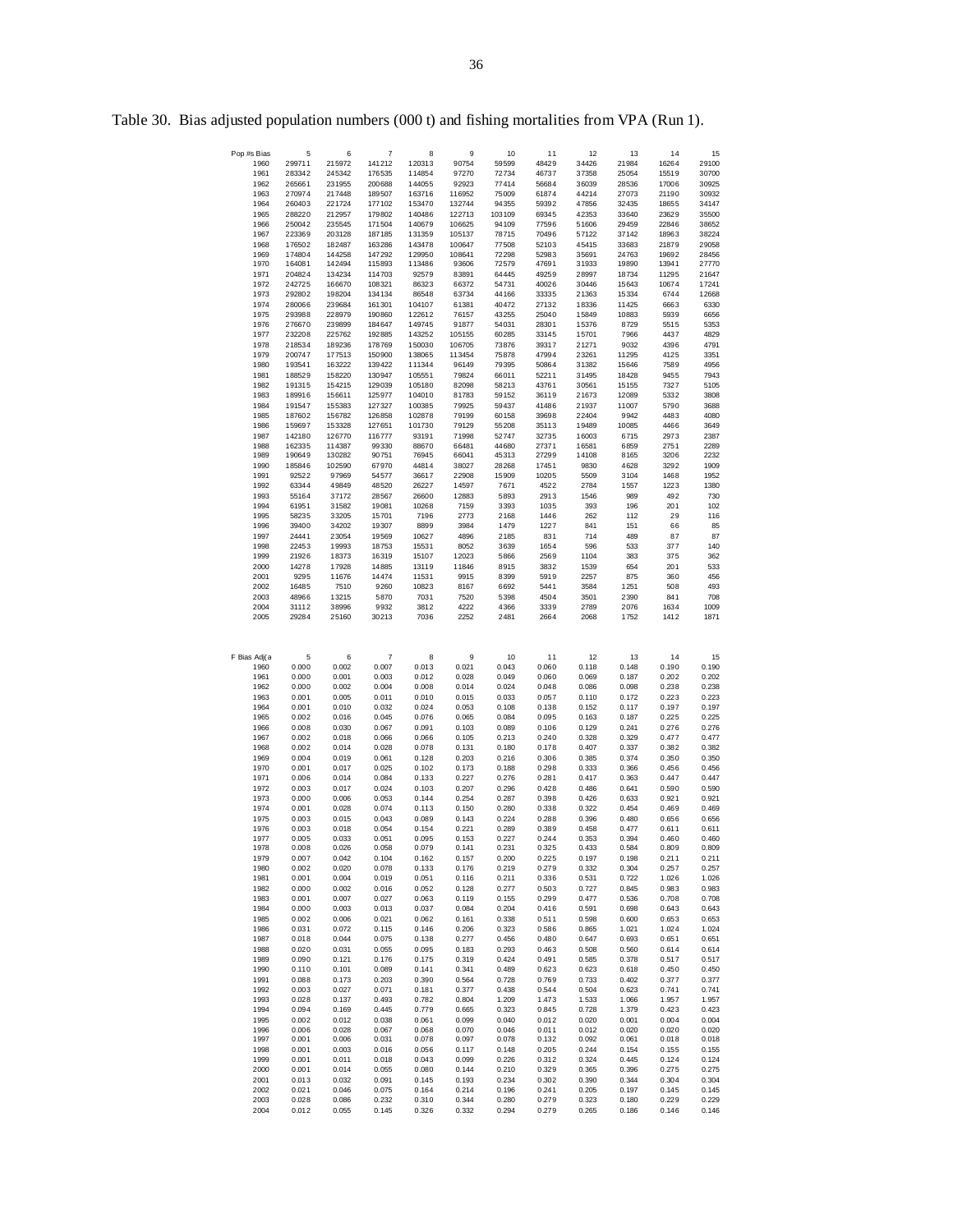Table 31. Results of ADAPT for Div. 3LNO American plaice using Canadian spring and autumn surveys (Run 2, survey by EU-Spain included).

| ORTHOGONALITY OFFSET          |              |               | 0.002382 |                 |           |
|-------------------------------|--------------|---------------|----------|-----------------|-----------|
| <b>MEAN SQUARED RESIDUALS</b> |              | 0.362801      |          |                 |           |
| Parameter Est.                |              | Std. Err.     | Re. Err. | <b>Bias</b>     | Rel. Bias |
|                               |              |               |          |                 |           |
| N[20056]                      | $4.61E + 04$ | 2.08E+04      | 0.451    | 4.84E+03        | 0.105     |
| N[20057]                      | $6.52E + 04$ | 1.91E+04      | 0.292    | 2.96E+03        | 0.045     |
| N[20058]                      | 1.28E+04     | 3.19E+03      | 0.25     | $4.11E + 02$    | 0.032     |
| N[20059]                      | 3.01E+03     | 8.27E+02      | 0.274    | 9.69E+01        | 0.032     |
| N[2005 10]                    | 2.58E+03     | 7.41E+02      | 0.287    | 8.24E+01        | 0.032     |
| N[2005 11]                    | 2.54E+03     | 7.36E+02      | 0.29     | 7.92E+01        | 0.031     |
| N[2005 12]                    | $1.73E + 03$ | 5.03E+02      | 0.291    | $5.24E + 01$    | 0.03      |
| N[2005 13]                    | 1.39E+03     | 4.03E+02      | 0.29     | 4.07E+01        | 0.029     |
| N[2005 14]                    | 1.30E+03     | 3.54E+02      | 0.271    | $3.50E + 01$    | 0.027     |
| N[2005 15]                    | $2.07E + 03$ | 4.18E+02      | 0.202    | $2.95E + 01$    | 0.014     |
| q ID#[1]                      | 7.04E-0.3    | 1.18E-0.3     |          | 0.167 7.42E-0.5 | 0.011     |
| q ID#[2]                      | 9.26E-0.3    | 1.53E-0.3     |          | 0.166 9.80E-0.5 | 0.011     |
| q ID#[3]                      | 9.89E-0.3    | 1.63E-0.3     |          | 0.165 1.07E-0.4 | 0.011     |
| q ID#[4]                      | 8.47E-0.3    | 1.40E-0.3     |          | 0.165 9.48E-0.5 | 0.011     |
| q ID#[5]                      | 7.56E-0.3    | 1.25E-0.3     |          | 0.166 8.79E-0.5 | 0.012     |
| q ID#[6]                      | 5.83E-0.3    | $9.71E - 0.4$ |          | 0.166 7.01E-0.5 | 0.012     |
| q ID#[7]                      | 5.93E-0.3    | 9.96E-0.4     |          | 0.168 7.45E-0.5 | 0.013     |
| q ID#[8]                      | 6.38E-0.3    | 1.09E-0.3     |          | 0.171 8.52E-0.5 | 0.013     |
| q ID#[9]                      | 5.89E-0.3    | 1.02E-0.3     |          | 0.174 8.18E-0.5 | 0.014     |
| q ID#[10]                     | 6.25E-0.3    | 1.09E-0.3     |          | 0.174 8.69E-0.5 | 0.014     |
| q ID#[11]                     | 2.62E-0.3    | 3.69E-0.4     |          | 0.141 1.90E-0.5 | 0.007     |
| q ID#[12]                     | 4.43E-0.3    | $6.13E - 0.4$ |          | 0.139 3.19E-0.5 | 0.007     |
| q ID#[13]                     | 5.65E-0.3    | 7.78E-0.4     |          | 0.138 4.18E-0.5 | 0.007     |
| q ID#[14]                     | 5.69E-0.3    | 7.83E-0.4     |          | 0.138 4.43E-0.5 | 0.008     |
| q ID#[15]                     | 5.47E-0.3    | 7.55E-0.4     |          | 0.138 4.47E-0.5 | 0.008     |
| q ID#[16]                     | 4.43E-0.3    | $6.14E - 0.4$ |          | 0.138 3.76E-0.5 | 0.008     |
| q ID#[17]                     | 4.37E-0.3    | 6.08E-0.4     |          | 0.139 3.86E-0.5 | 0.009     |
| q ID#[18]                     | 4.82E-0.3    | 6.78E-0.4     |          | 0.141 4.47E-0.5 | 0.009     |
| q ID#[19]                     | 4.48E-0.3    | 6.38E-0.4     |          | 0.142 4.29E-0.5 | 0.01      |
| q ID#[20]                     | 4.47E-0.3    | $6.45E - 0.4$ |          | 0.144 4.35E-0.5 | 0.01      |
| q ID#[21]                     | 8.69E-0.4    | 2.02E-0.4     |          | 0.233 1.92E-0.5 | 0.022     |
| q ID#[22]                     | 1.47E-0.3    | 3.30E-0.4     |          | 0.225 3.00E-0.5 | 0.02      |
| q ID#[23]                     | 2.33E-0.3    | 5.19E-0.4     |          | 0.222 4.77E-0.5 | 0.02      |
| q ID#[24]                     | 2.92E-0.3    | 6.48E-0.4     |          | 0.222 6.22E-0.5 | 0.021     |
| q ID#[25]                     | 3.52E-0.3    | 7.83E-0.4     |          | 0.222 7.84E-0.5 | 0.022     |
| q ID#[26]                     | 3.30E-0.3    | 7.36E-0.4     |          | 0.223 7.62E-0.5 | 0.023     |
| q ID#[27]                     | 3.95E-0.3    | 8.88E-0.4     |          | 0.225 9.52E-0.5 | 0.024     |
| q ID#[28]                     | 4.80E-0.3    | 1.10E-0.3     |          | 0.228 1.23E-0.4 | 0.026     |
| q ID#[29]                     | 3.54E-0.3    | 8.25E-0.4     |          | 0.233 9.47E-0.5 | 0.027     |
| q ID#[30]                     | 3.03E-0.3    | 7.22E-0.4     |          | 0.238 8.41E-0.5 | 0.028     |
|                               |              |               |          |                 |           |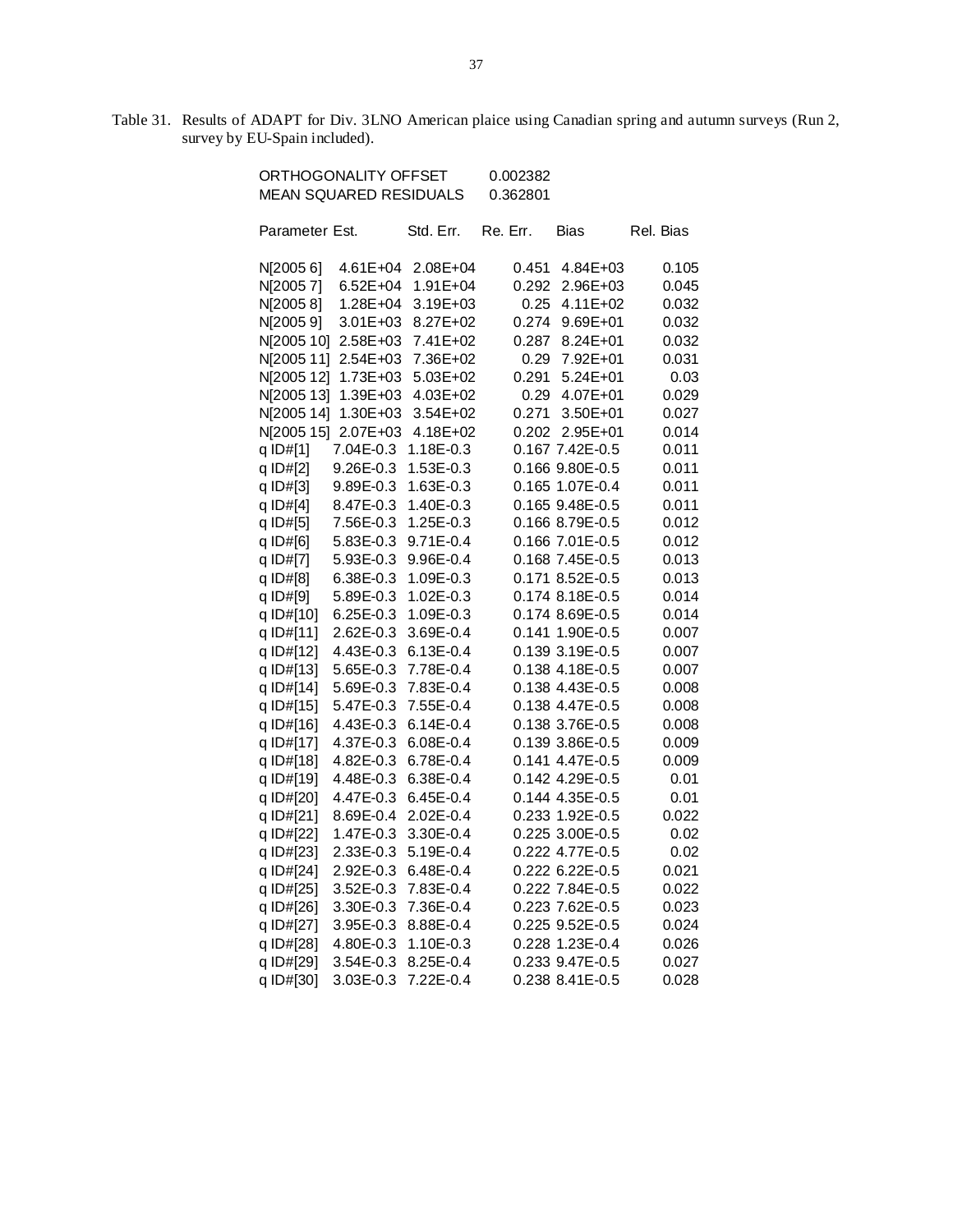

Fig. 1. American plaice catches ('000 tons) from 1960-2004 (A) and since the moratorium (1995-2004) (B).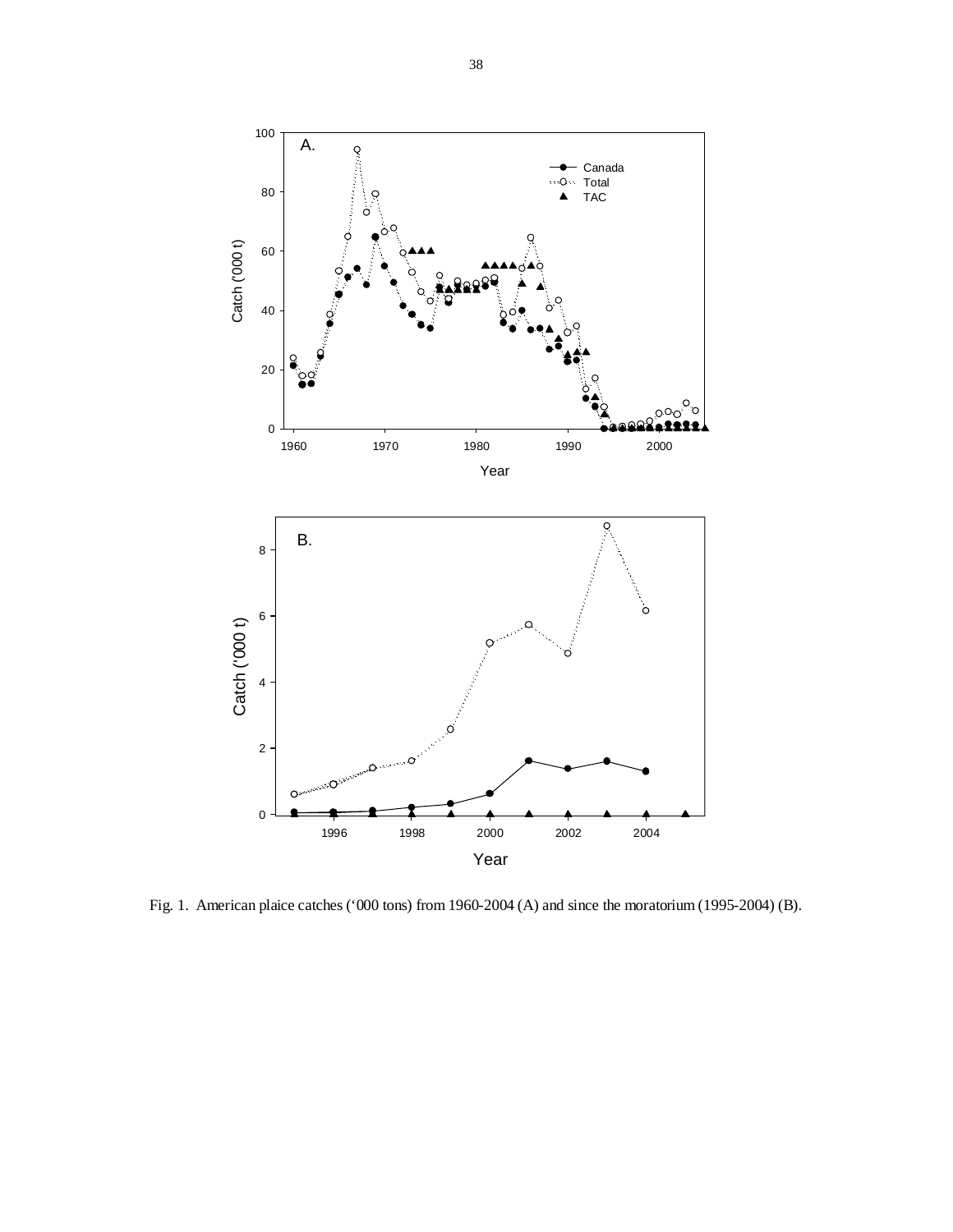

Fig. 2. Stratification scheme used in Canadian research vessel surveys of Div. 3LNO.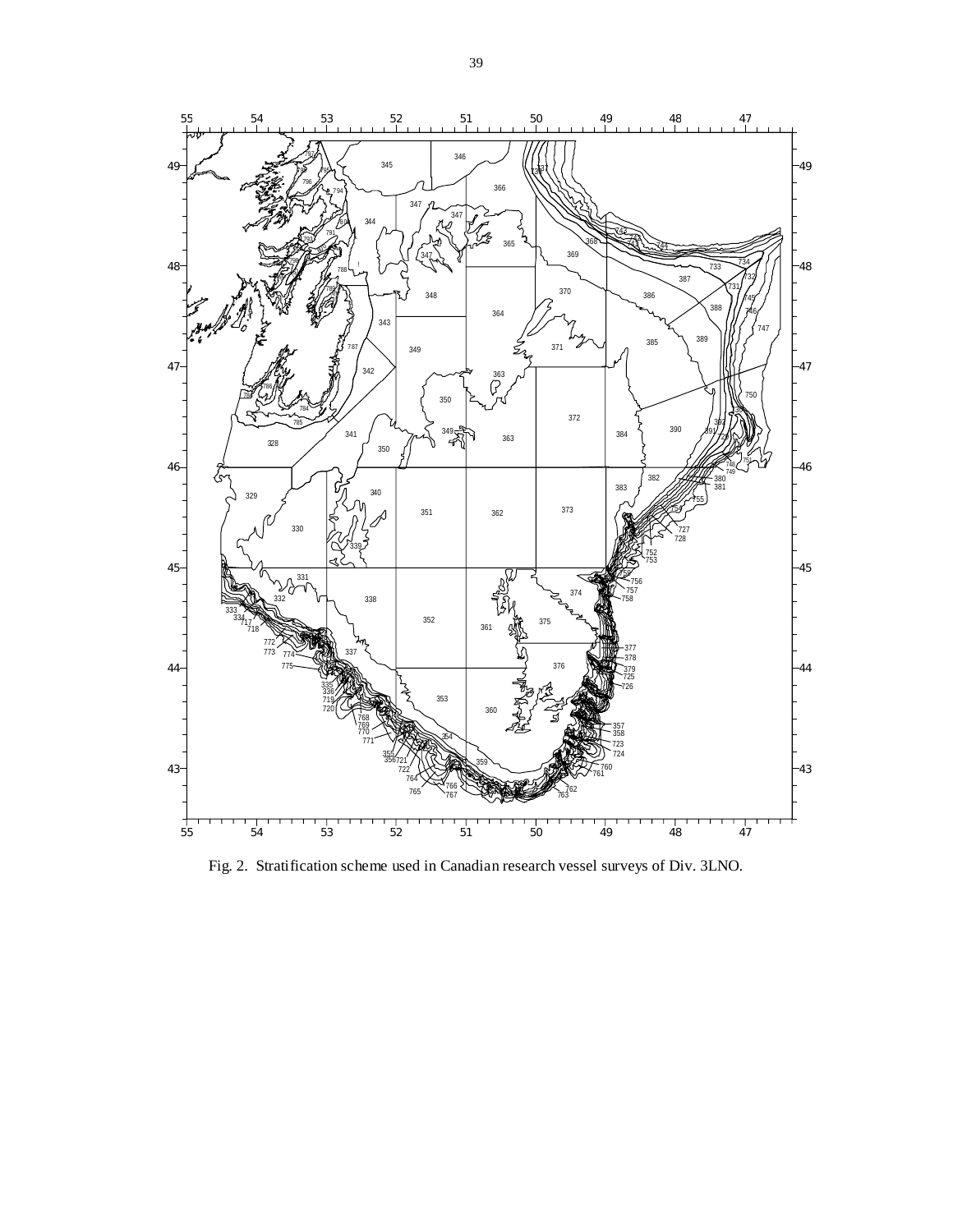

Fig. 3. Biomass ('000 tons) of American plaice from spring and autumn Canadian surveys in Div. 3LNO combined.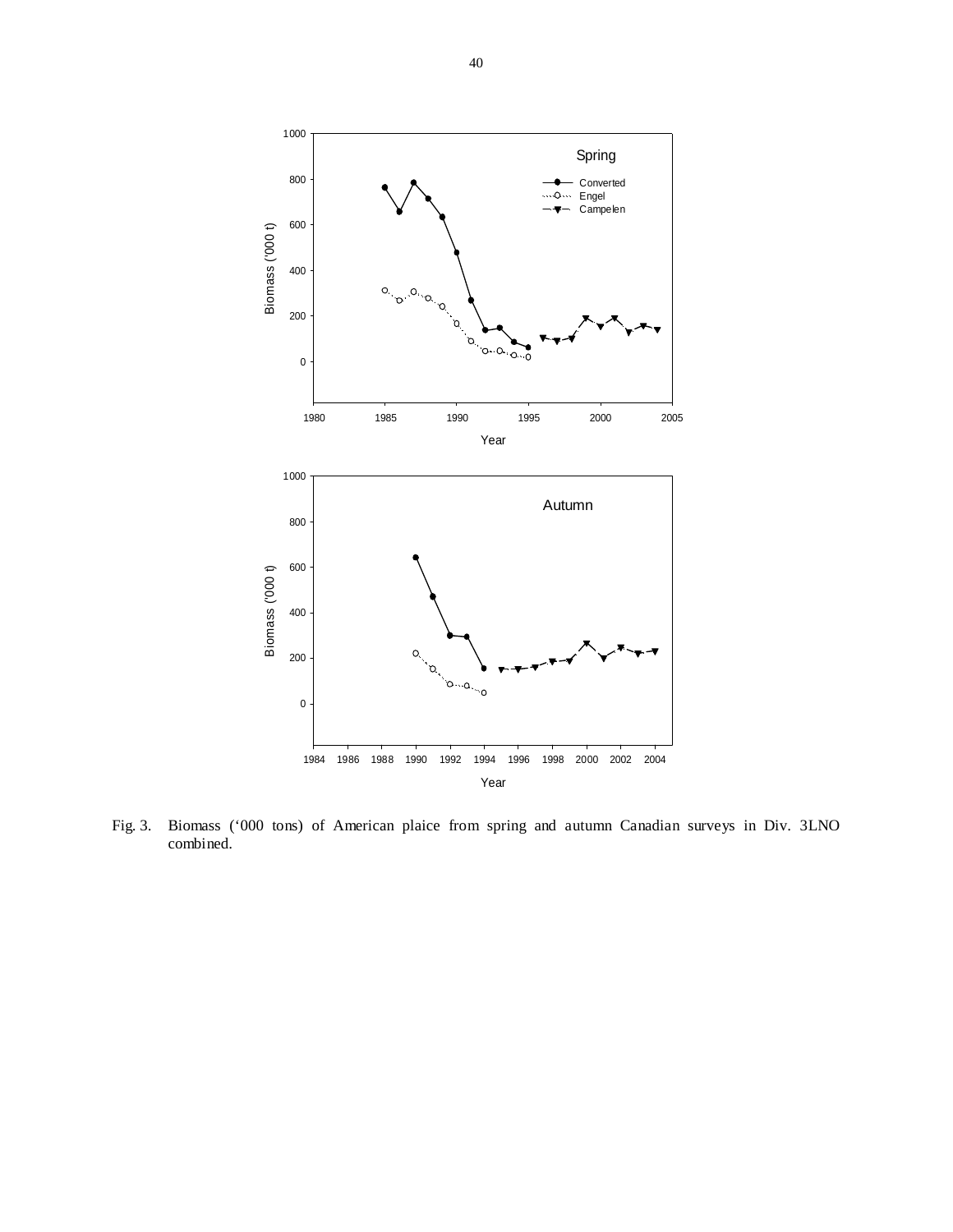

Fig. 4. Mean (± Std. Dev.) weight per tow (kg) of American plaice from Canadian spring surveys of Div. 3L, 3N and 3O.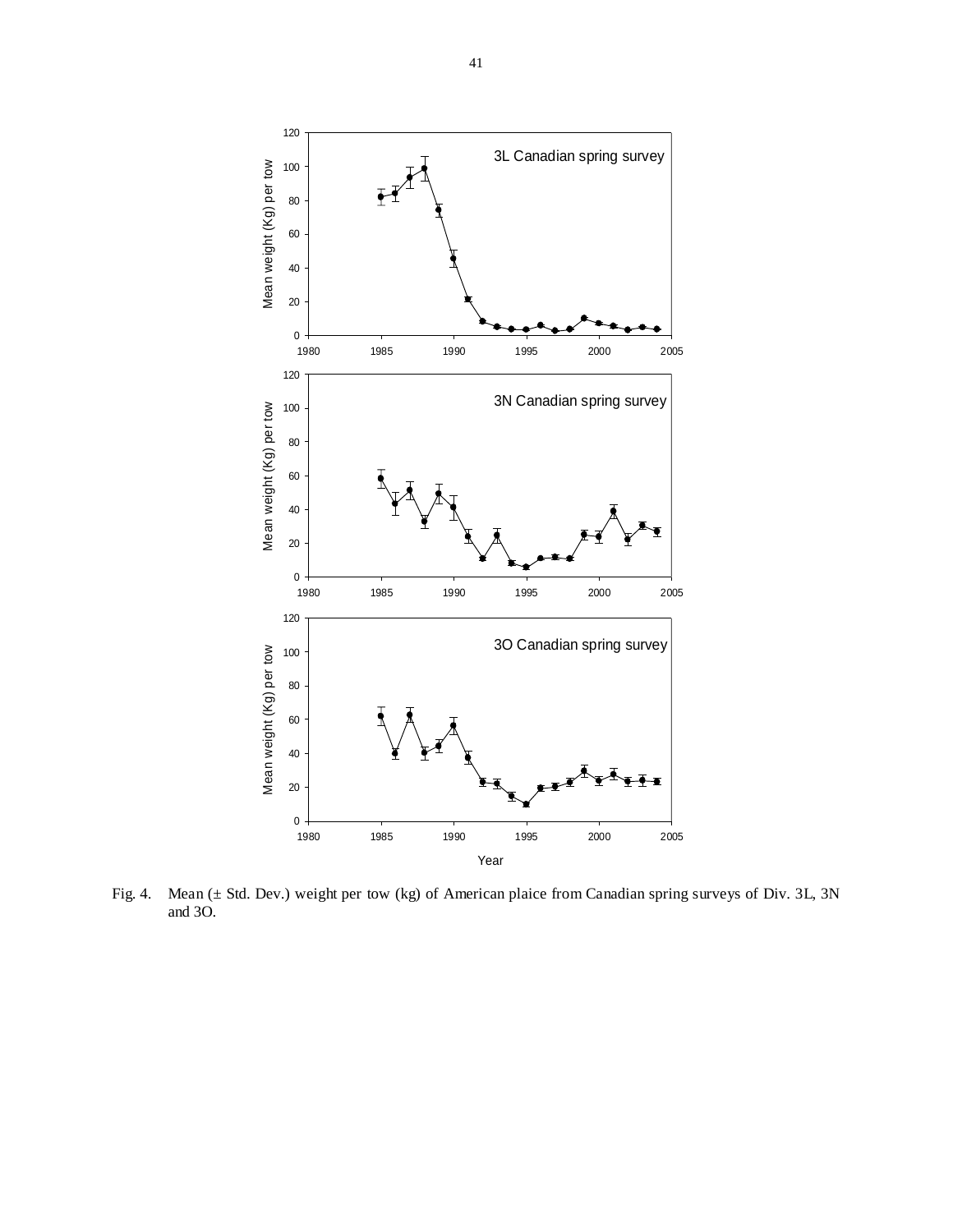

Fig. 5. Mean weight per tow (± Std. Dev.) of American plaice from Canadian spring and autumn surveys of Div. 3LNO combined.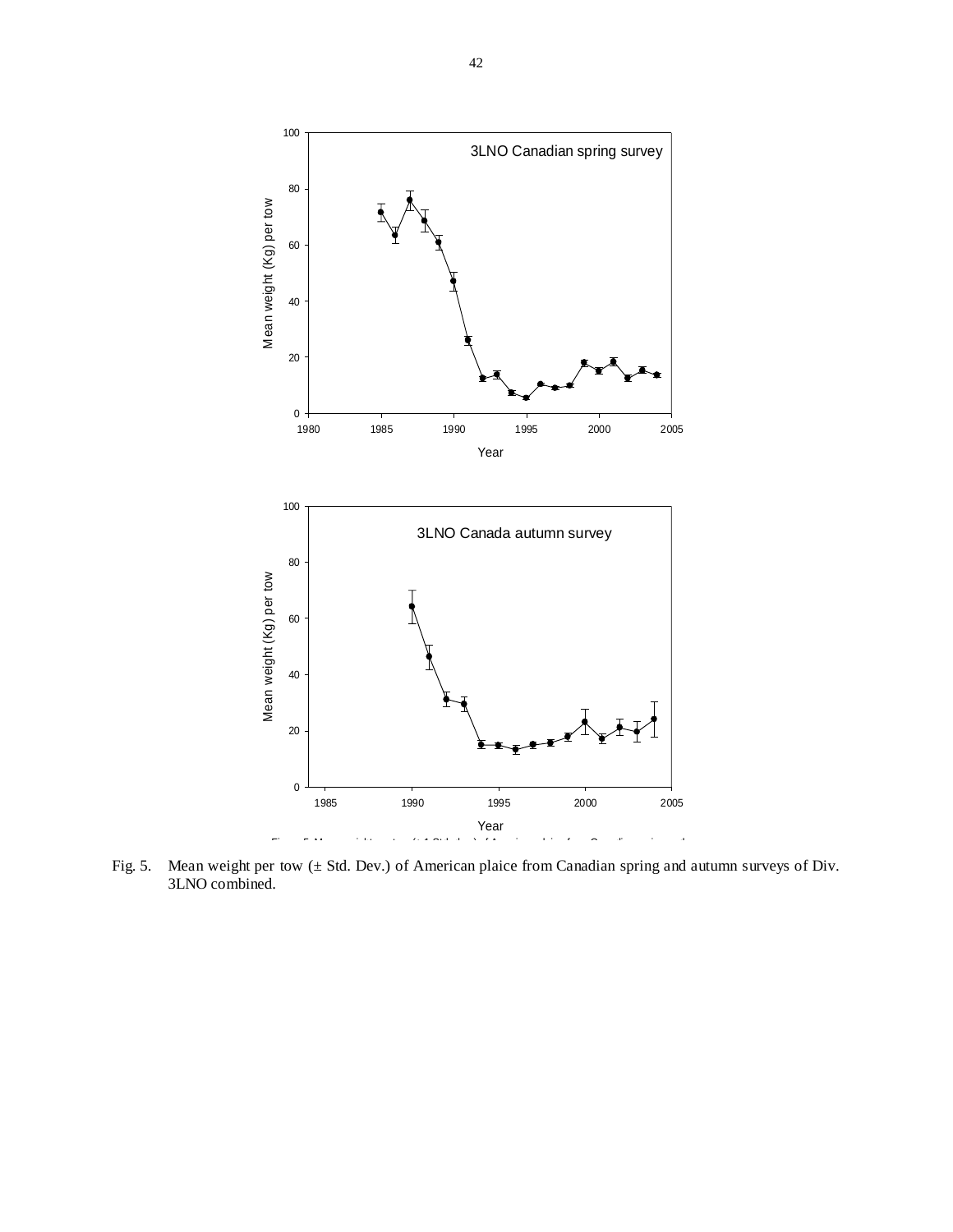

Fig. 6. Abundance (millions) of American plaice from spring and autumn Canadian surveys in Div. 3LNO combined.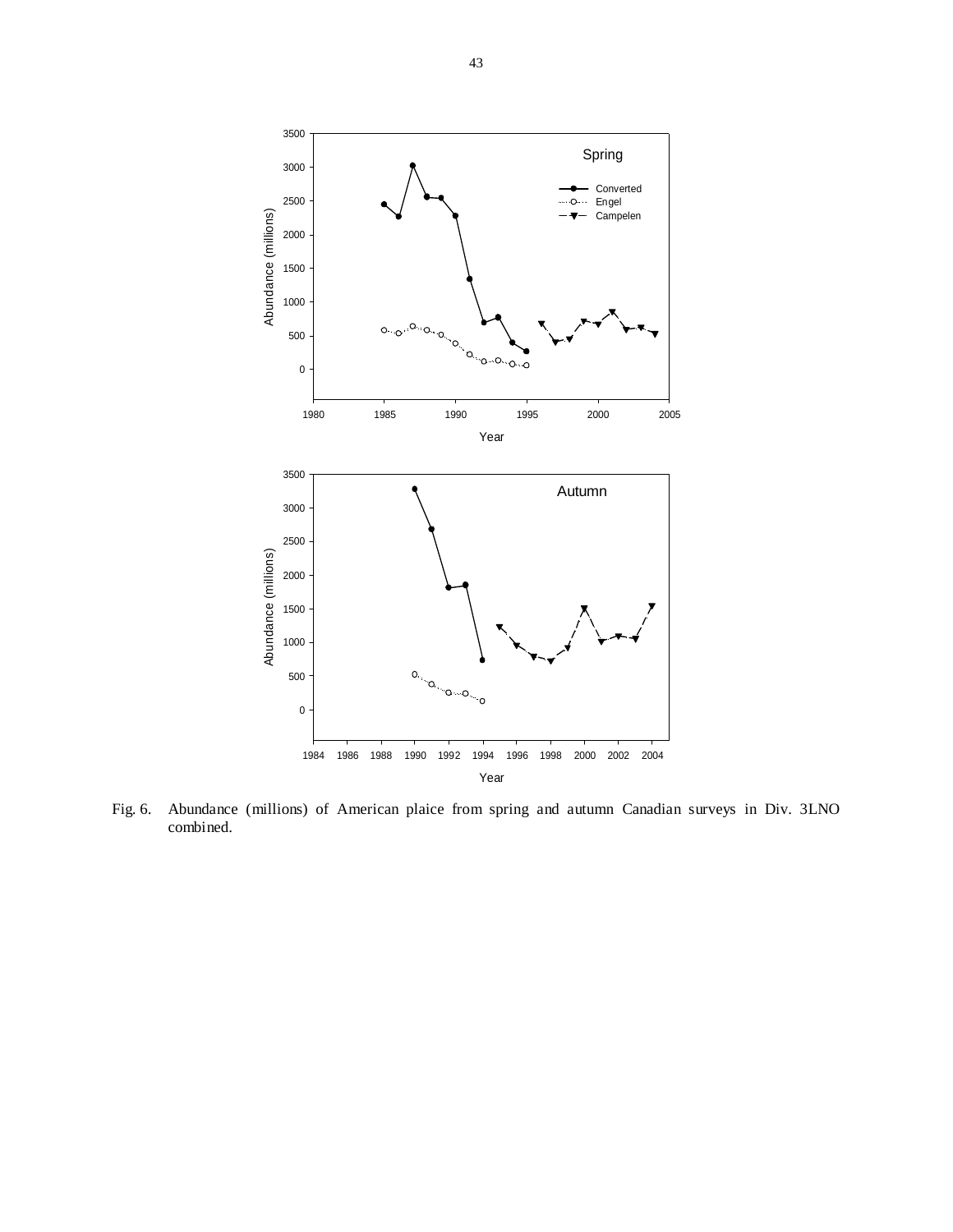

Fig. 7. Mean (± Std. Dev.) number per tow of American plaice from Canadian spring and autumn surveys of Div. 3LNO combined.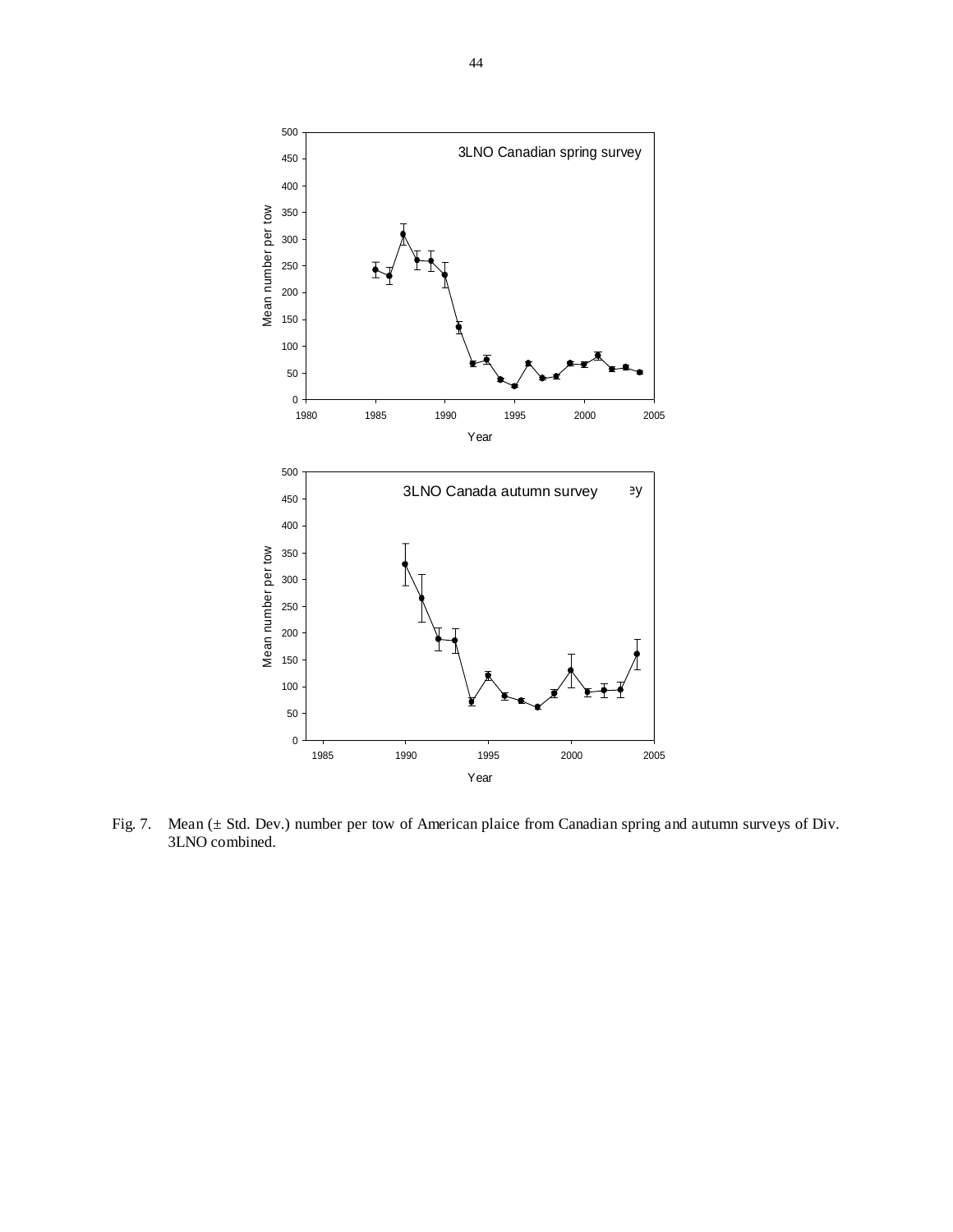

Fig. 8. Mean (± Std. Dev.) number per tow of American plaice from Canadian spring surveys of Div. 3L, 3N and 3O.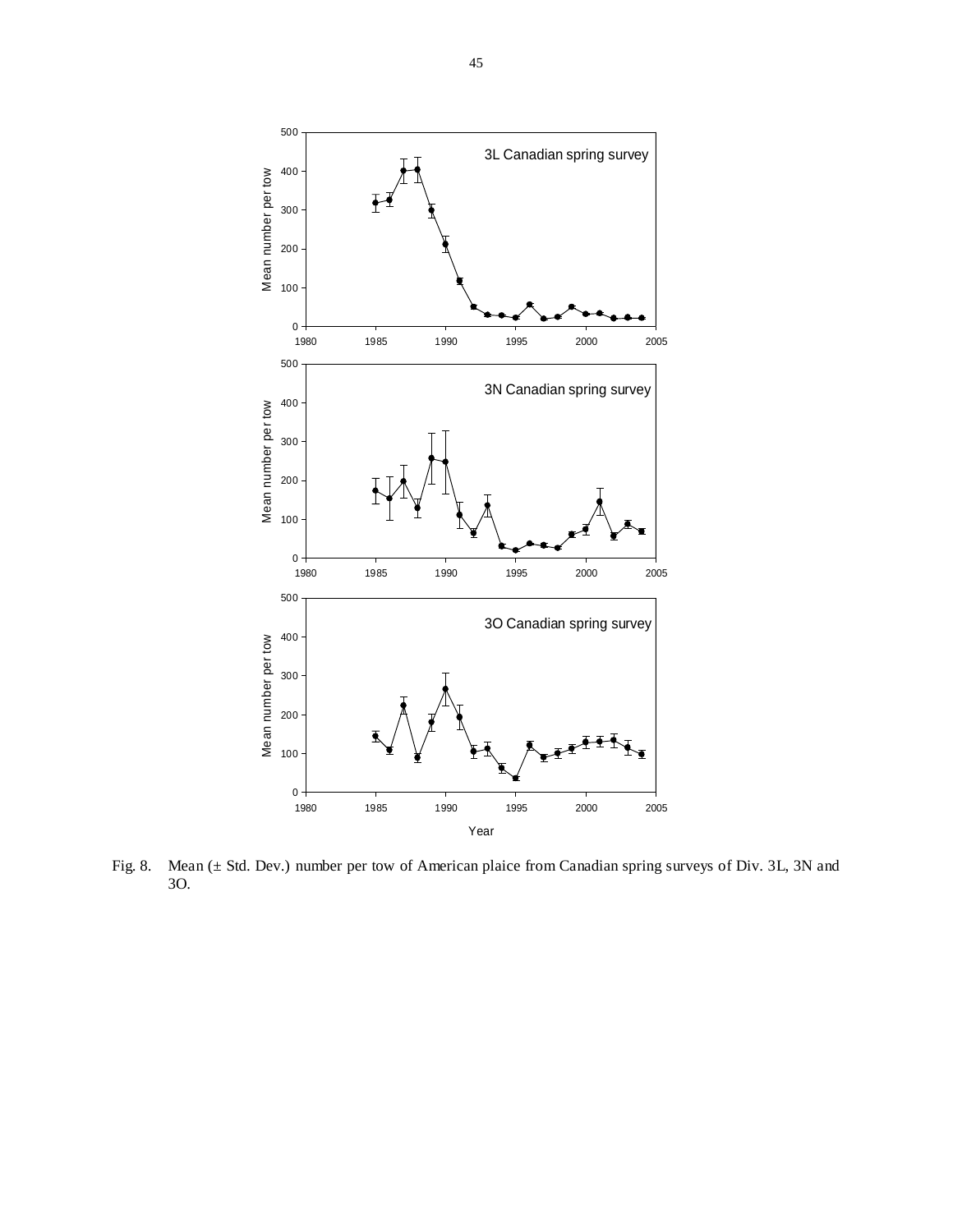

Fig. 9a. Distribution of American plaice (kg per tow) from Canadian spring surveys in NAFO Div. 3LNO in select years from 1994 to 2002.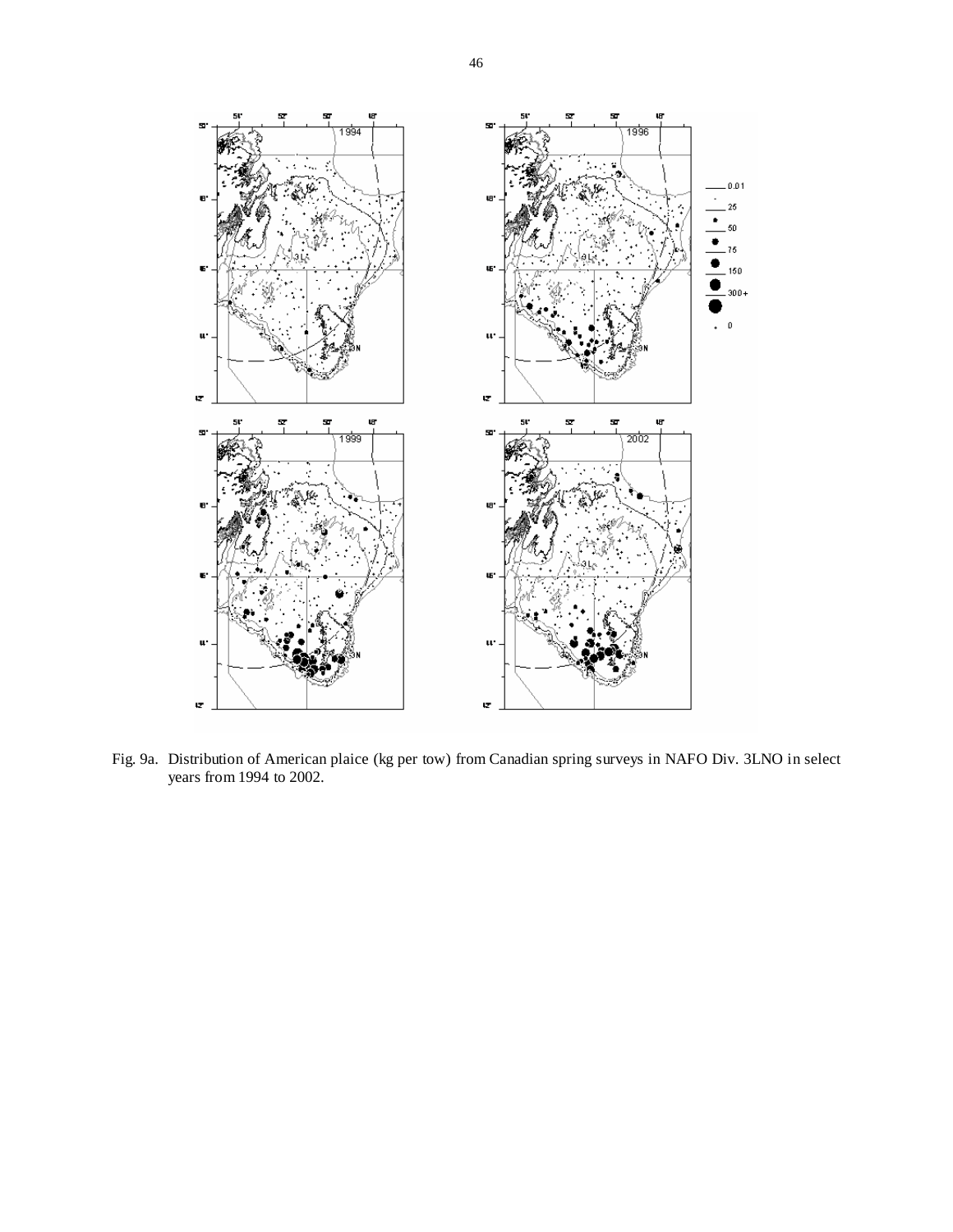

Fig. 9b. Distribution of American plaice (kg per tow) from Canadian spring surveys in NAFO Div. 3LNO in 2003 and 2004.



Fig. 10. Proportion of American plaice biomass located north of 45 N in Div. 3LNO in Canadian spring surveys.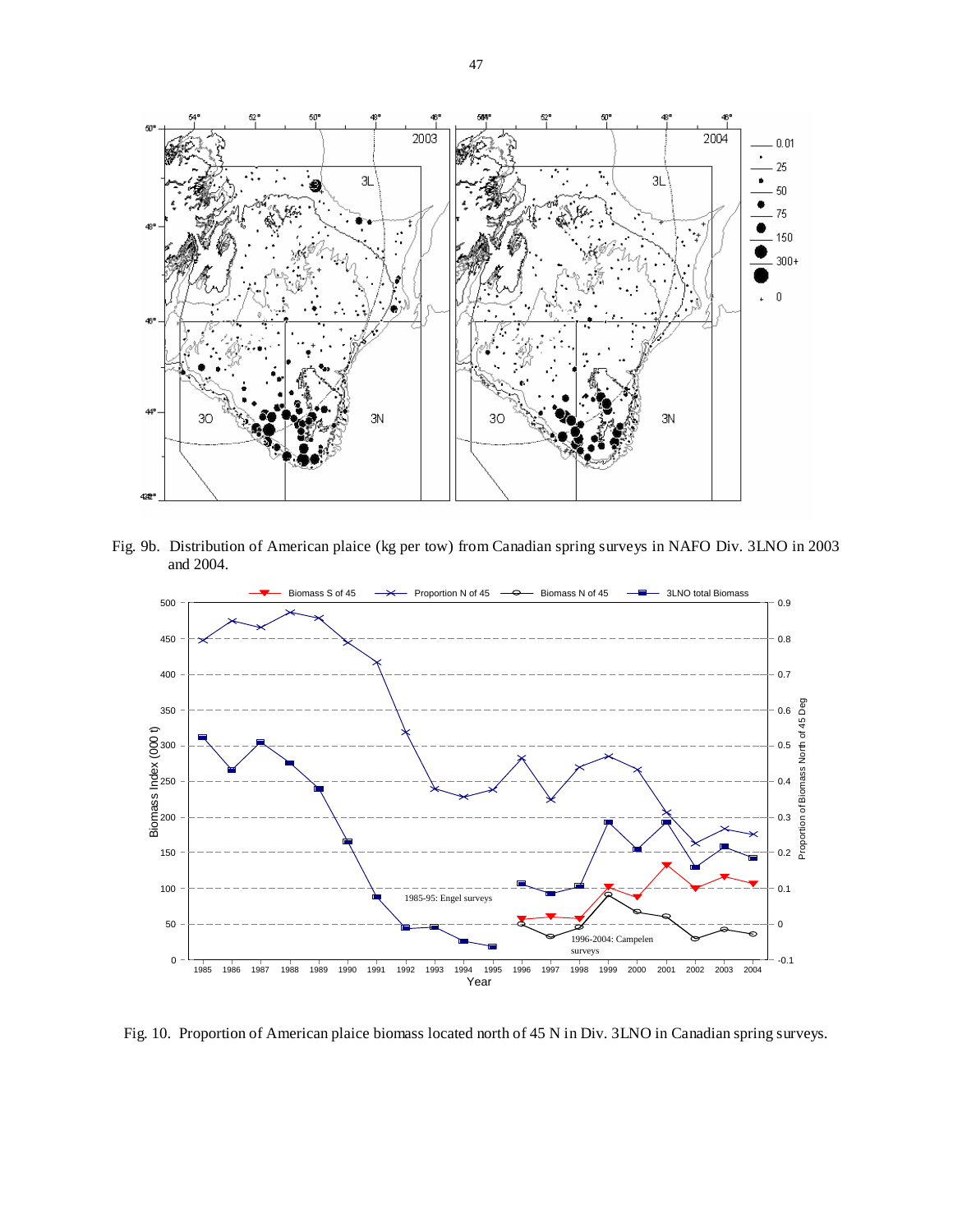

Fig. 11. Mean (± 1 Std. Dev.) weight (kg) per tow of American plaice from Canadian autumn surveys in Div. 3L, 3N and 3O.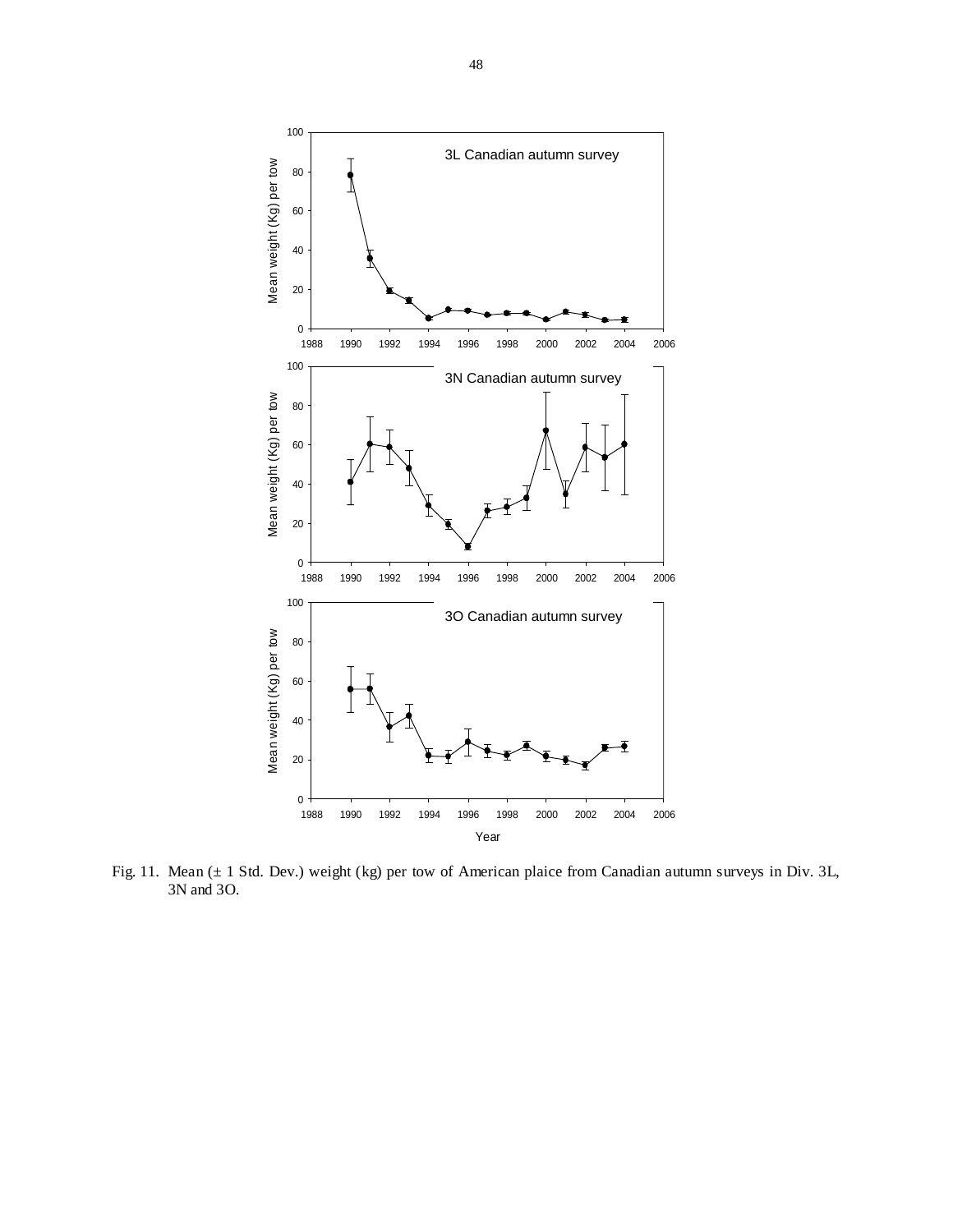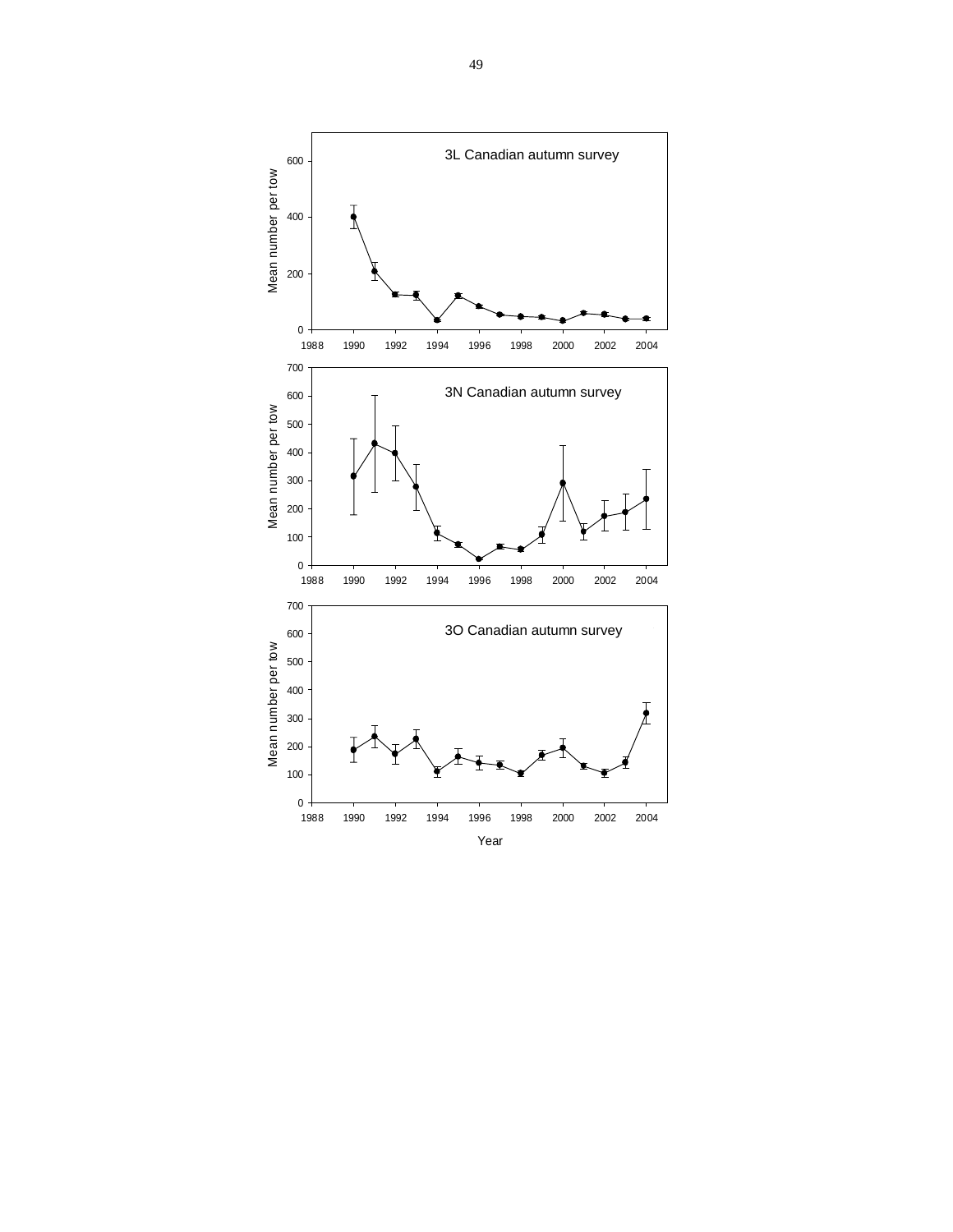

Fig. 13a. Distribution of American plaice (kg per tow) from Canadian autumn surveys in NAFO Div. 3LNO in select years from 1994 to 2002.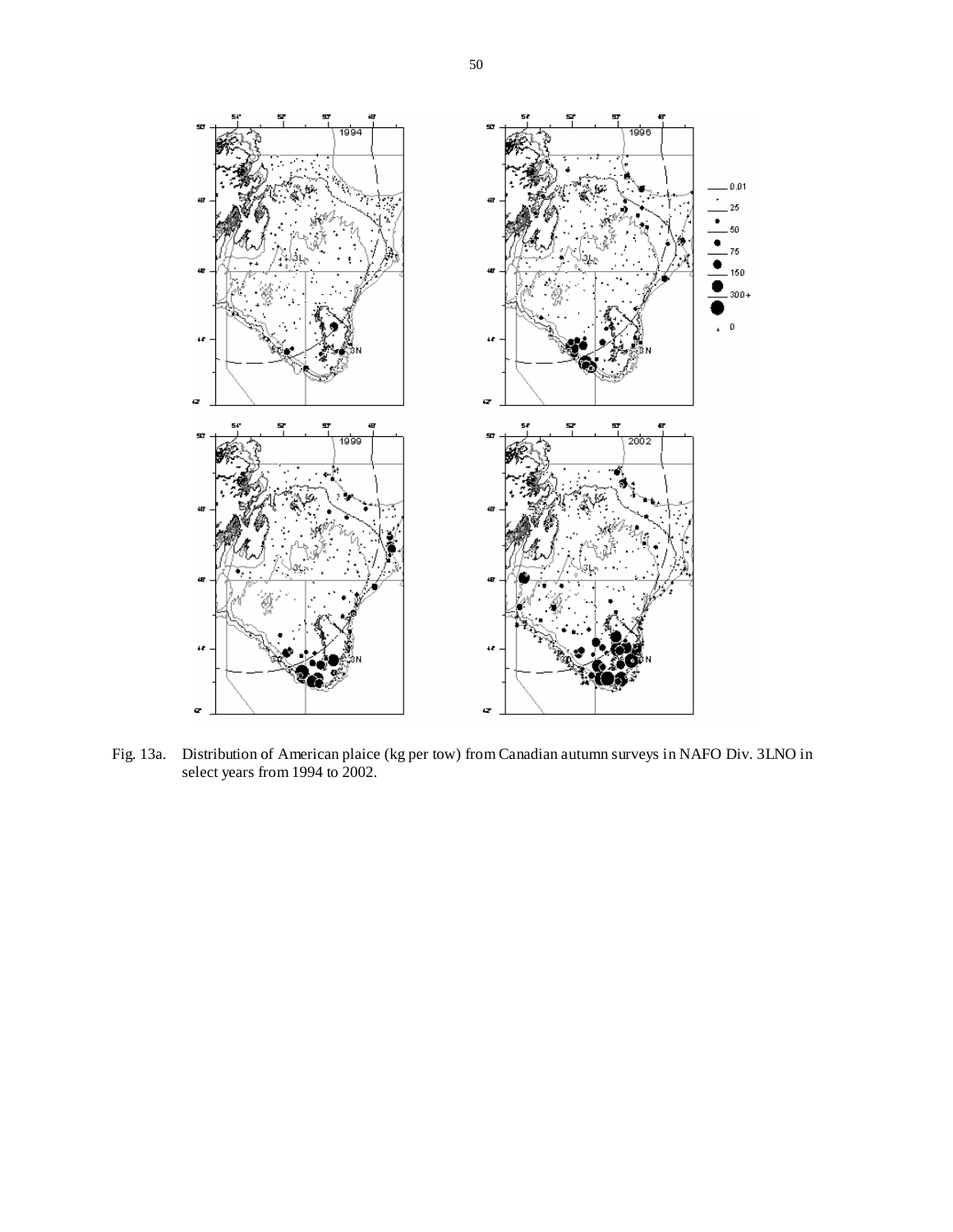

Fig. 13b. Distribution of American plaice (kg per tow) from Canadian autumn surveys in NAFO Div. 3LNO for 2003 and 2004.



Fig. 14. Total catch from 1985 to 2004 and the catch/biomass ratio for the same period.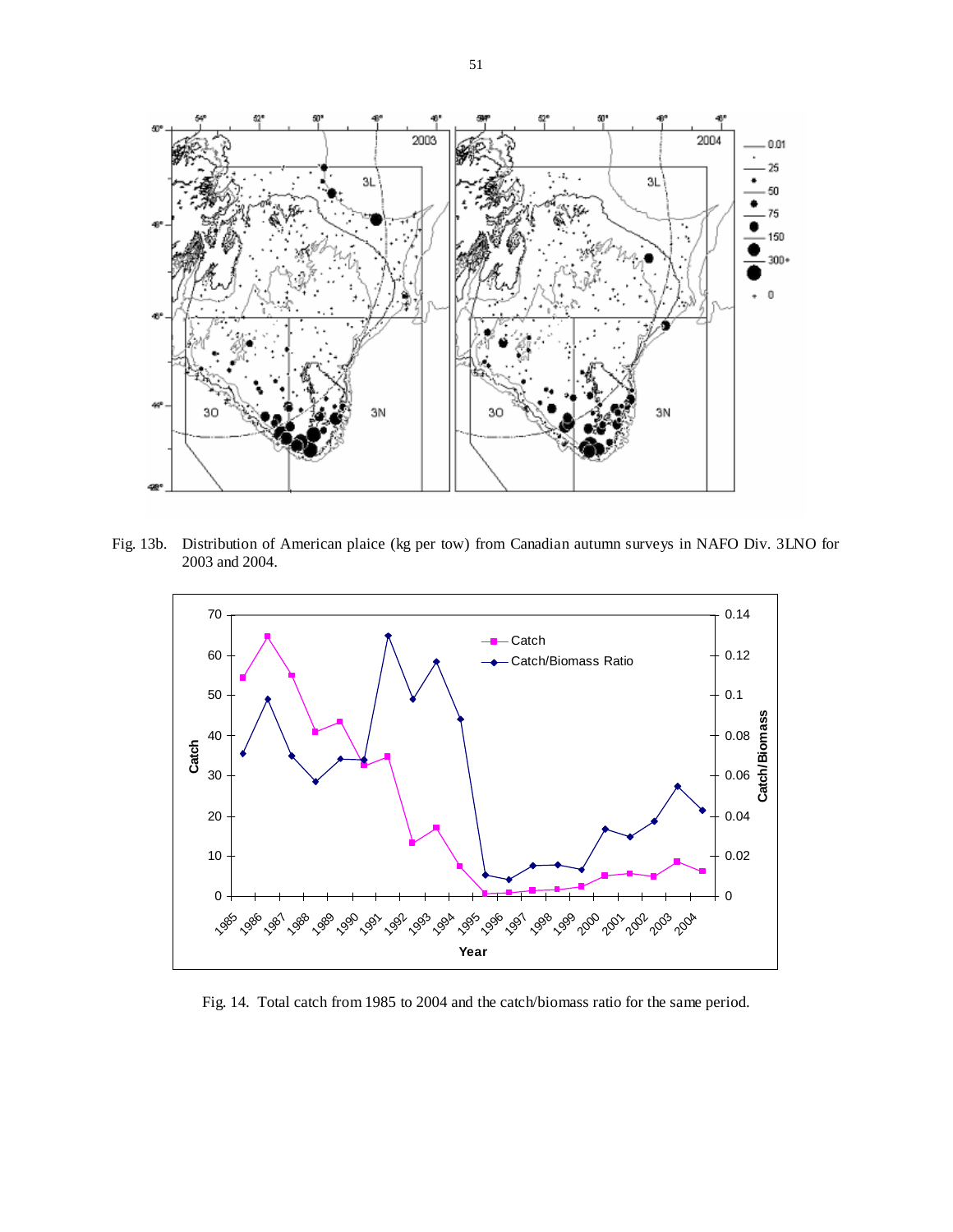

Fig. 15. Estimates of mortality for ages 1 to 16 from Canadian spring surveys from 1985 to 2004.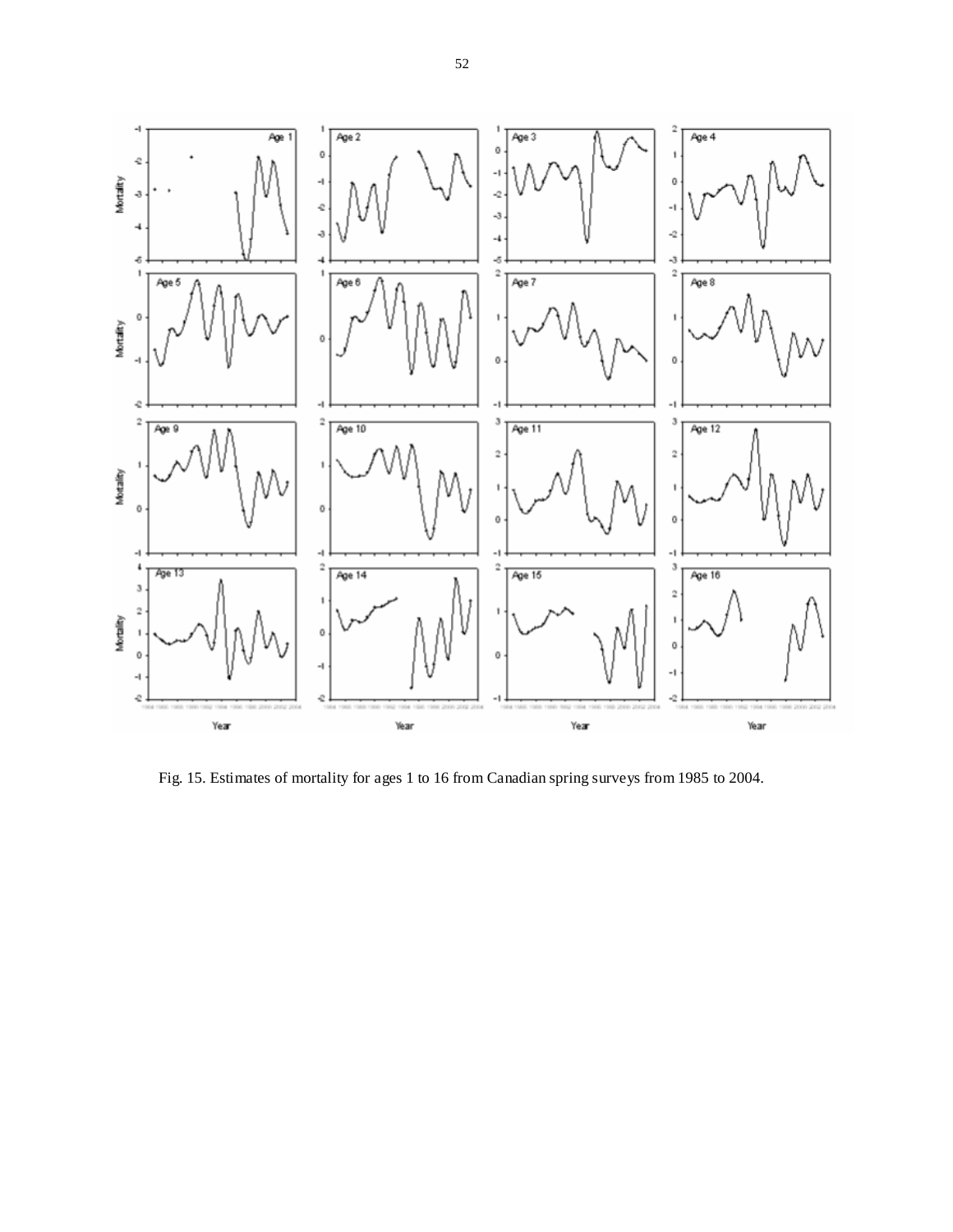

Fig. 16. Estimates of mortality for ages 1 to 16 from Canadian autumn surveys from 1990 to 2003.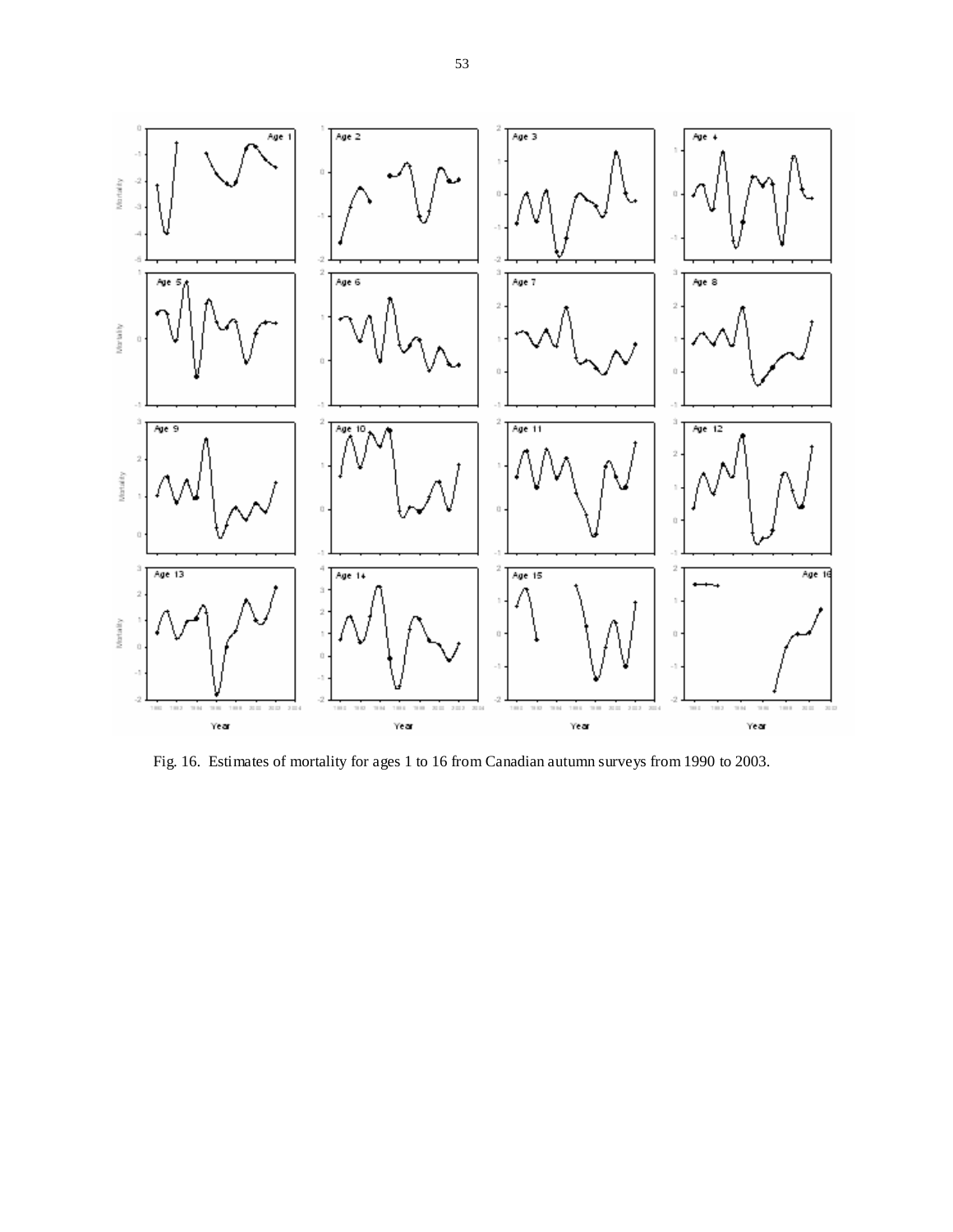

Fig. 17. Mean length-at-age for selected ages of Div. 3LNO American plaice from Canadian spring RV surveys.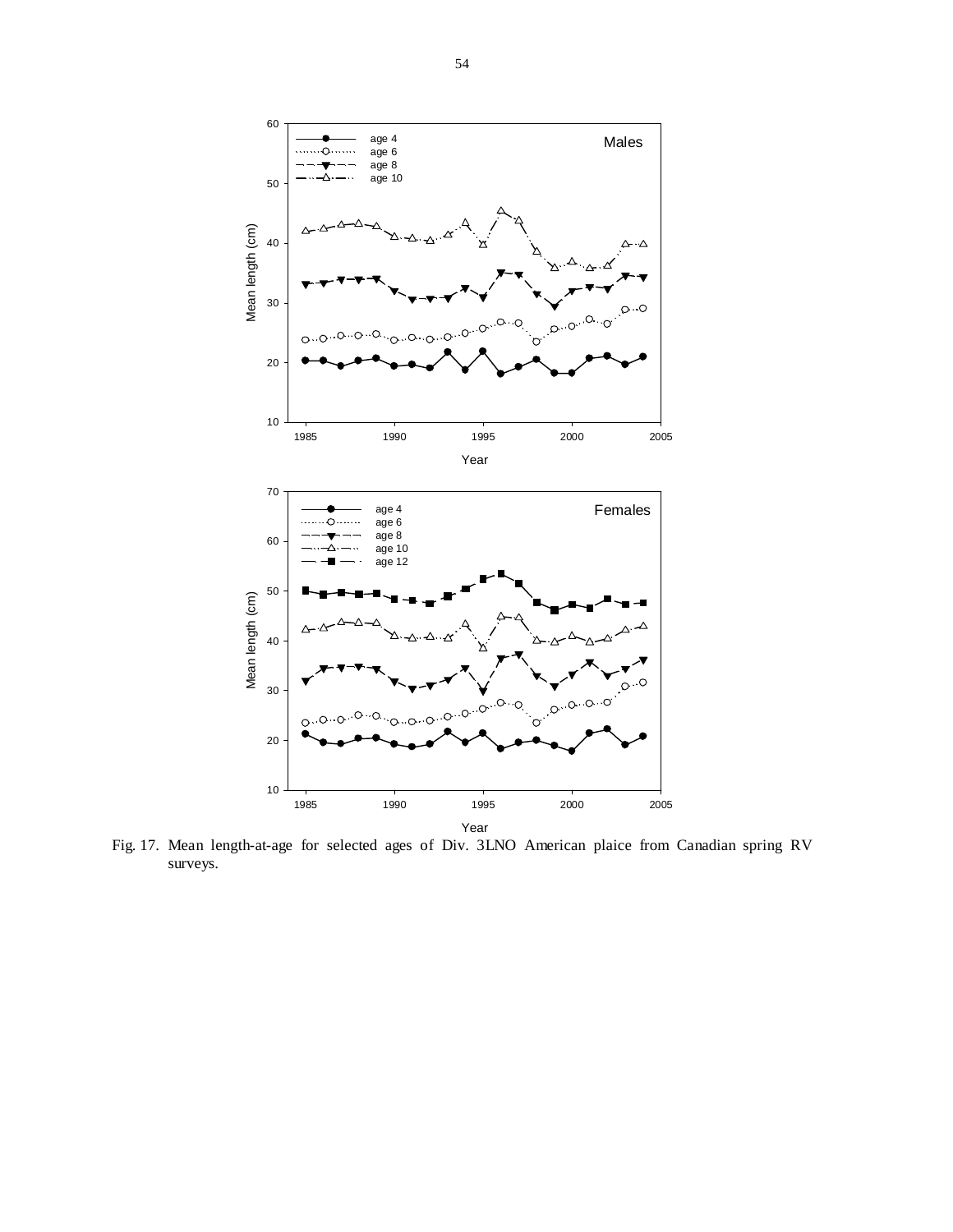

Fig. 18. Mean weight-at-age for selected ages of Div. 3LNO American plaice from Canadian spring RV surveys.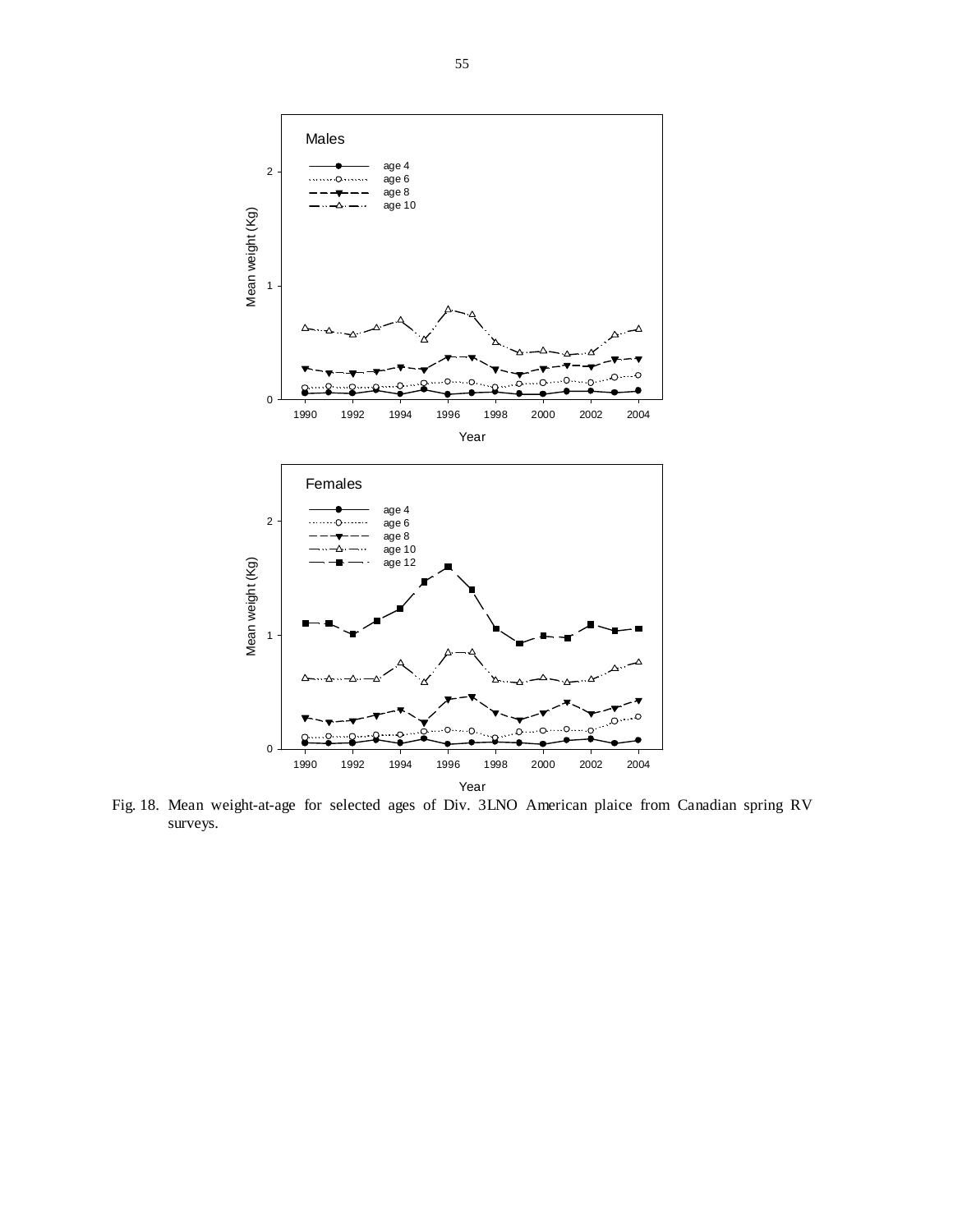

Fig. 19. Age at 50% maturity  $(\pm 95\%$  fiducial limits) by cohort for male and female American plaice in NAFO Div. 3LNO.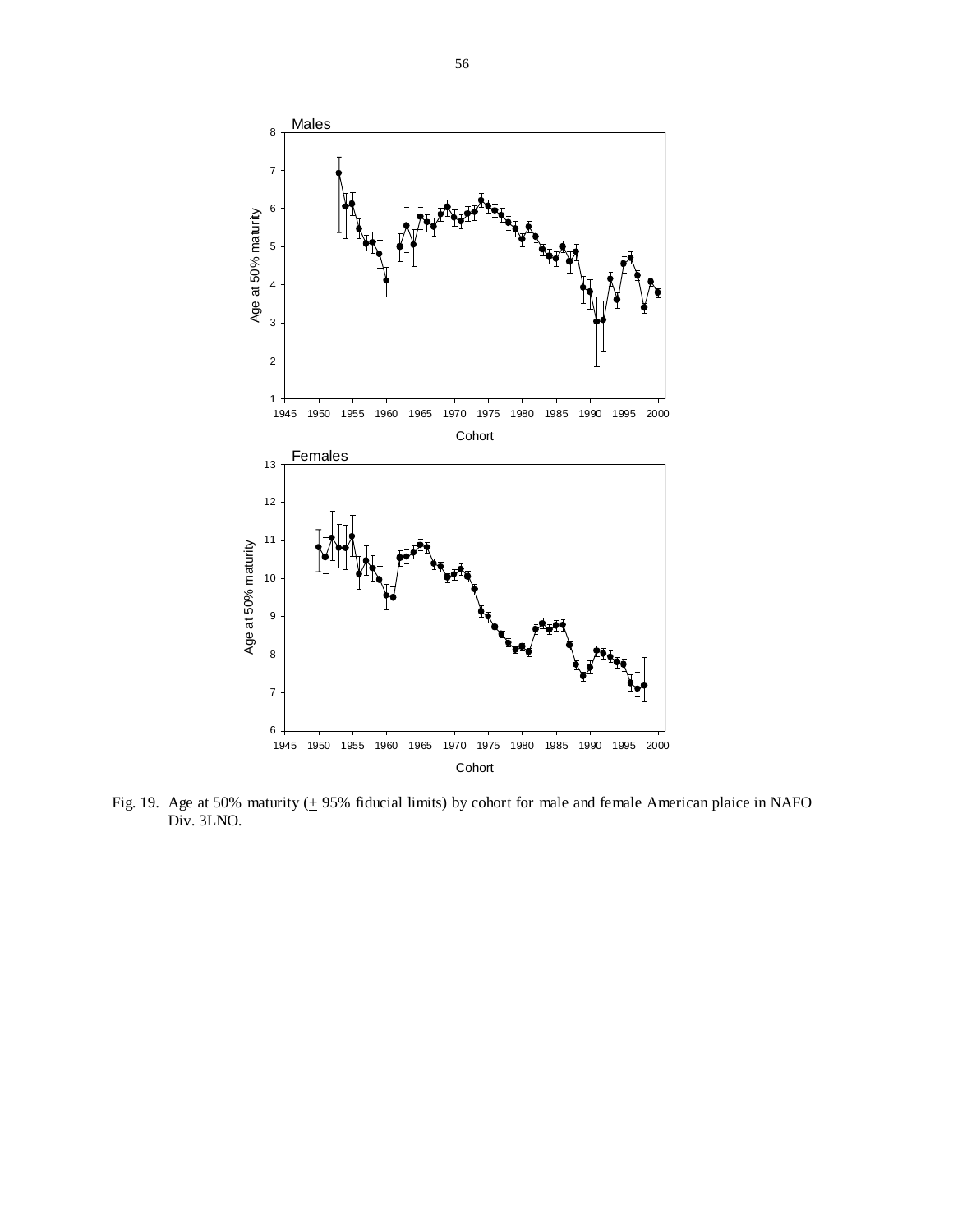

Fig. 20. Length at 50% maturity  $(\pm 95\%$  fiducial limits) by cohort for male and female American plaice in NAFO Div. 3LNO.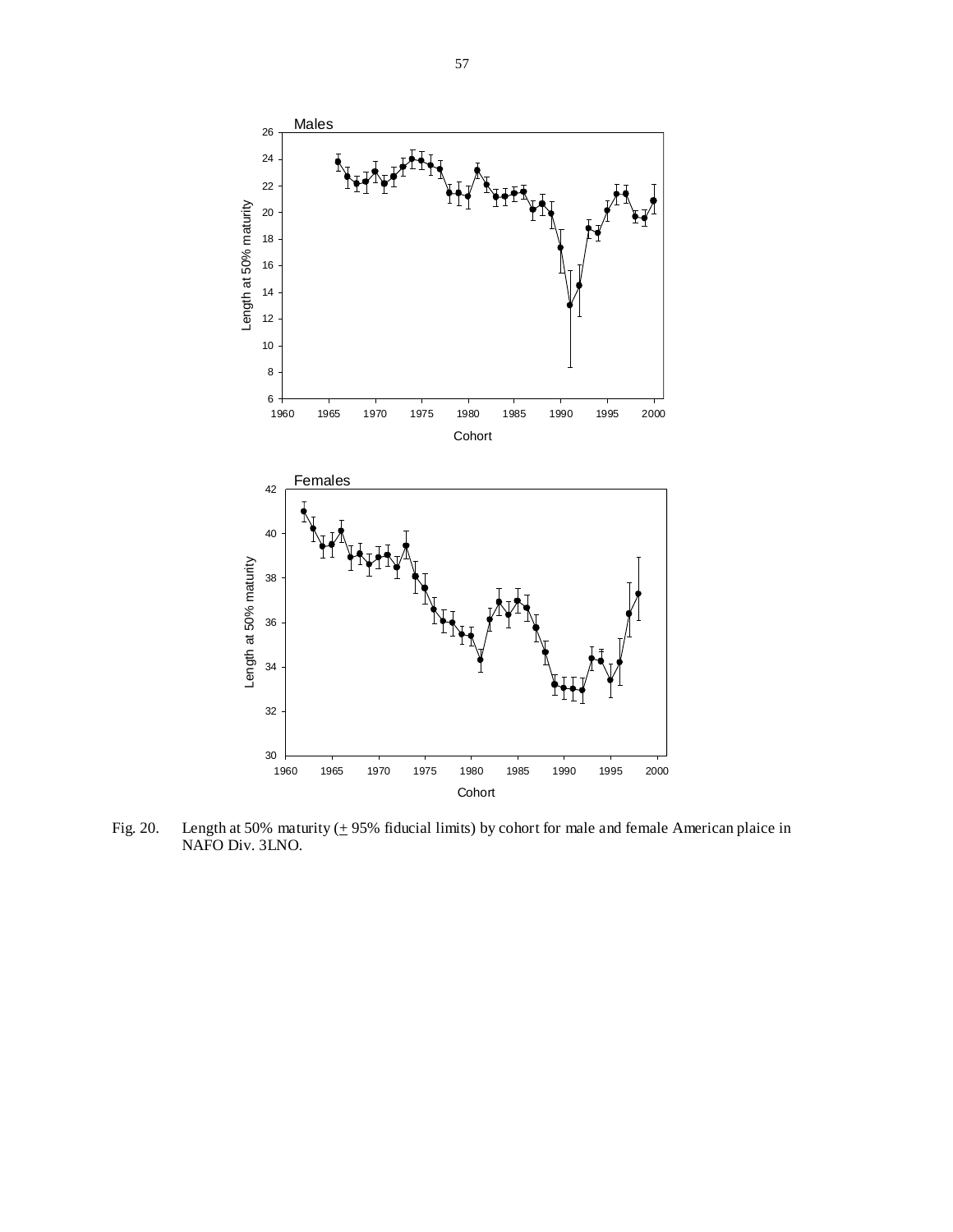

Fig. 21. Estimates of relative year-class strength of Div. 3LNO American Plaice, from survey data ages 3-5.



Fig. 22. Standardized residuals from relative year-class strength model for Div. 3LNO American Plaice (including ages 3-5).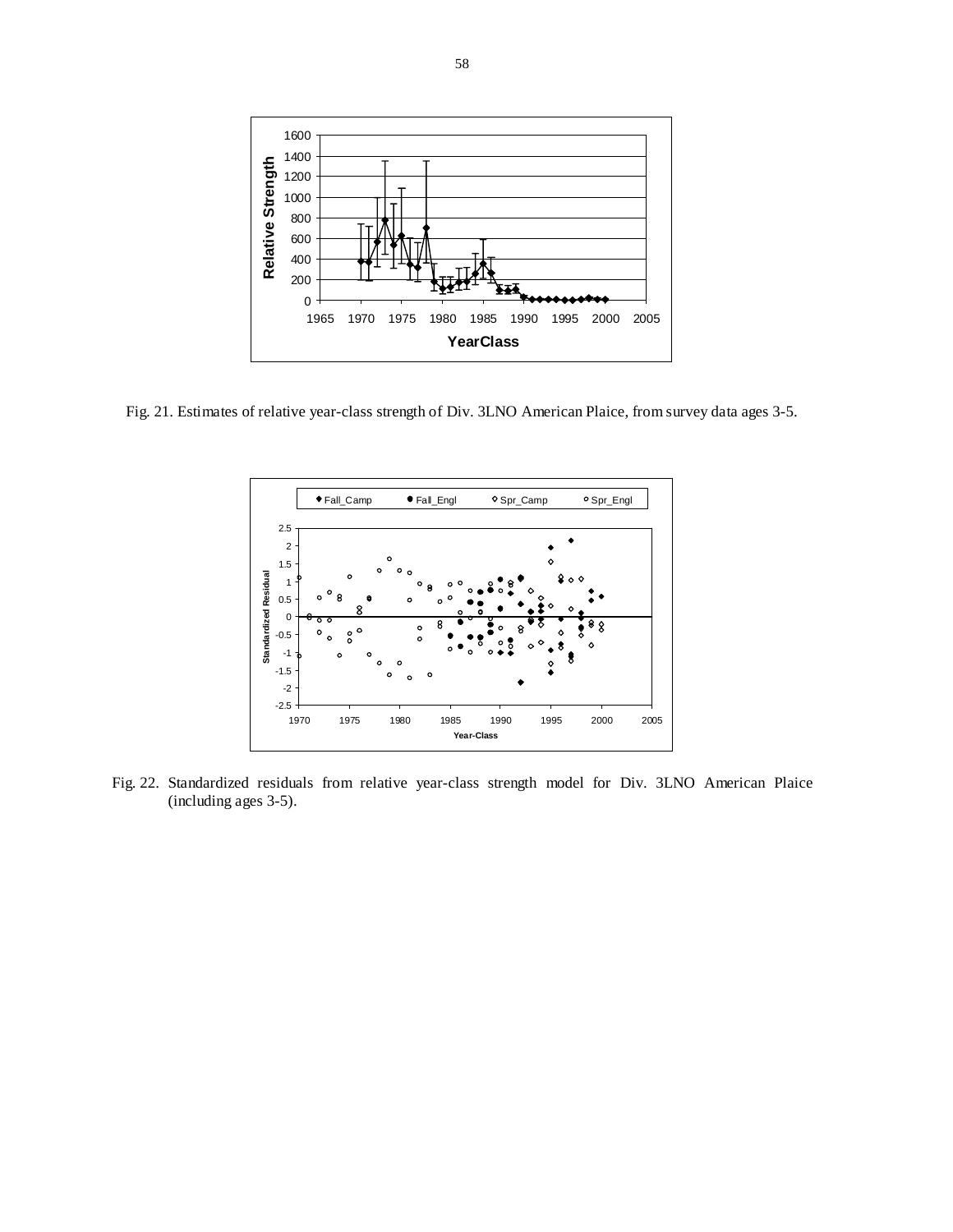

Fig. 23. Estimates of relative year-class strength of Div. 3LNO American Plaice, from survey data ages 2-5. Lower panel highlights estimates since 1989.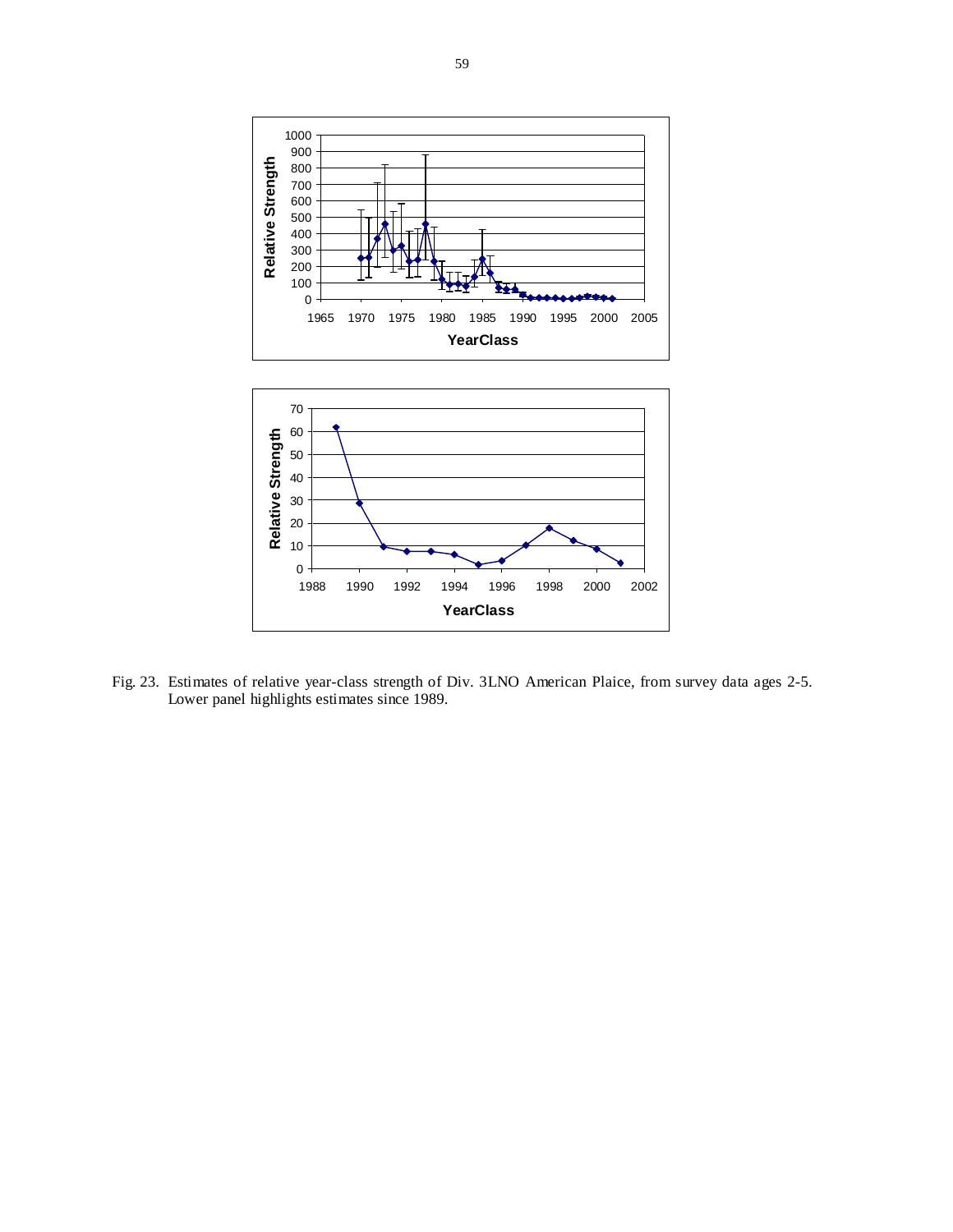

Fig. 24. Estimates of recruitment from VPA (2003 Assessment), and estimates from multiplicative models (from age 2-5 data and age 3-5 data).



Fig. 25. Standardized residuals from relative year-class strength model for Div. 3LNO American Plaice (including ages 2-5).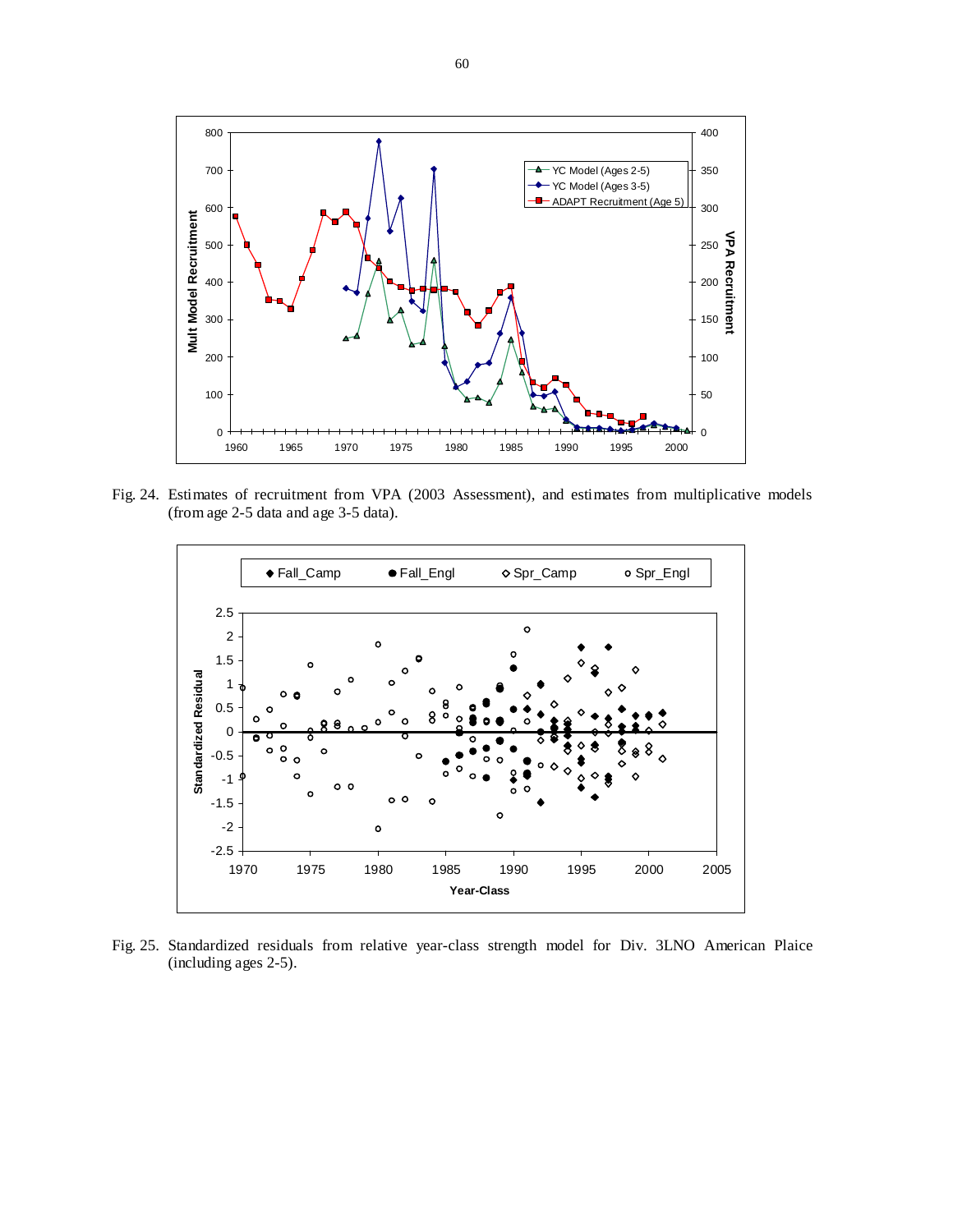

Fig. 26. Mean length-at-age for ages 7 to 11 American plaice in Div. 3LNO from the Canadian spring RV survey and for by-catch in the Canadian commercial fishery.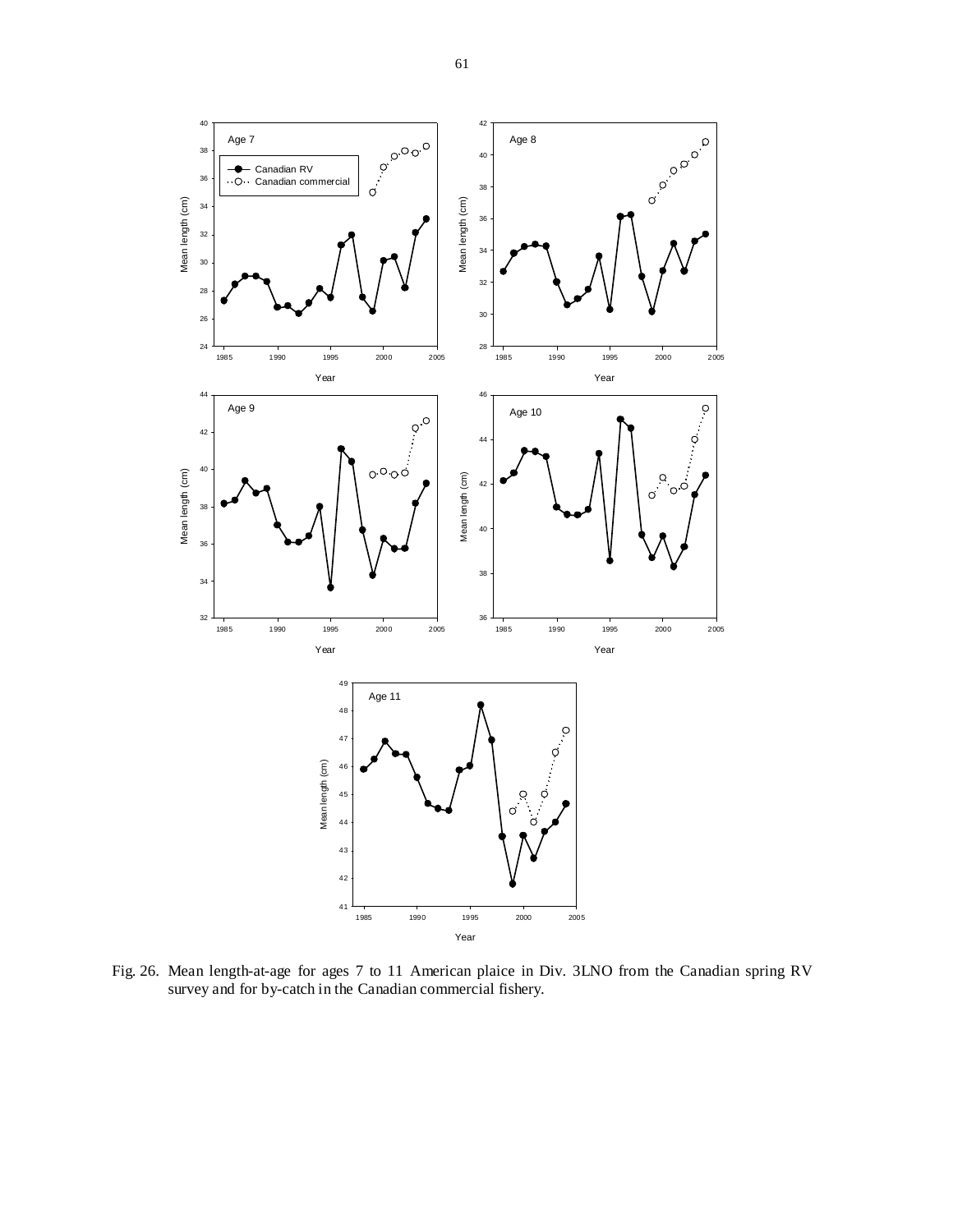

Fig. 27. Residuals by year and month (numbers represent ages) for Canadian autumn survey (right) and spring survey (left). Red line is a Lowess smoother. Note the scales are different for each plot.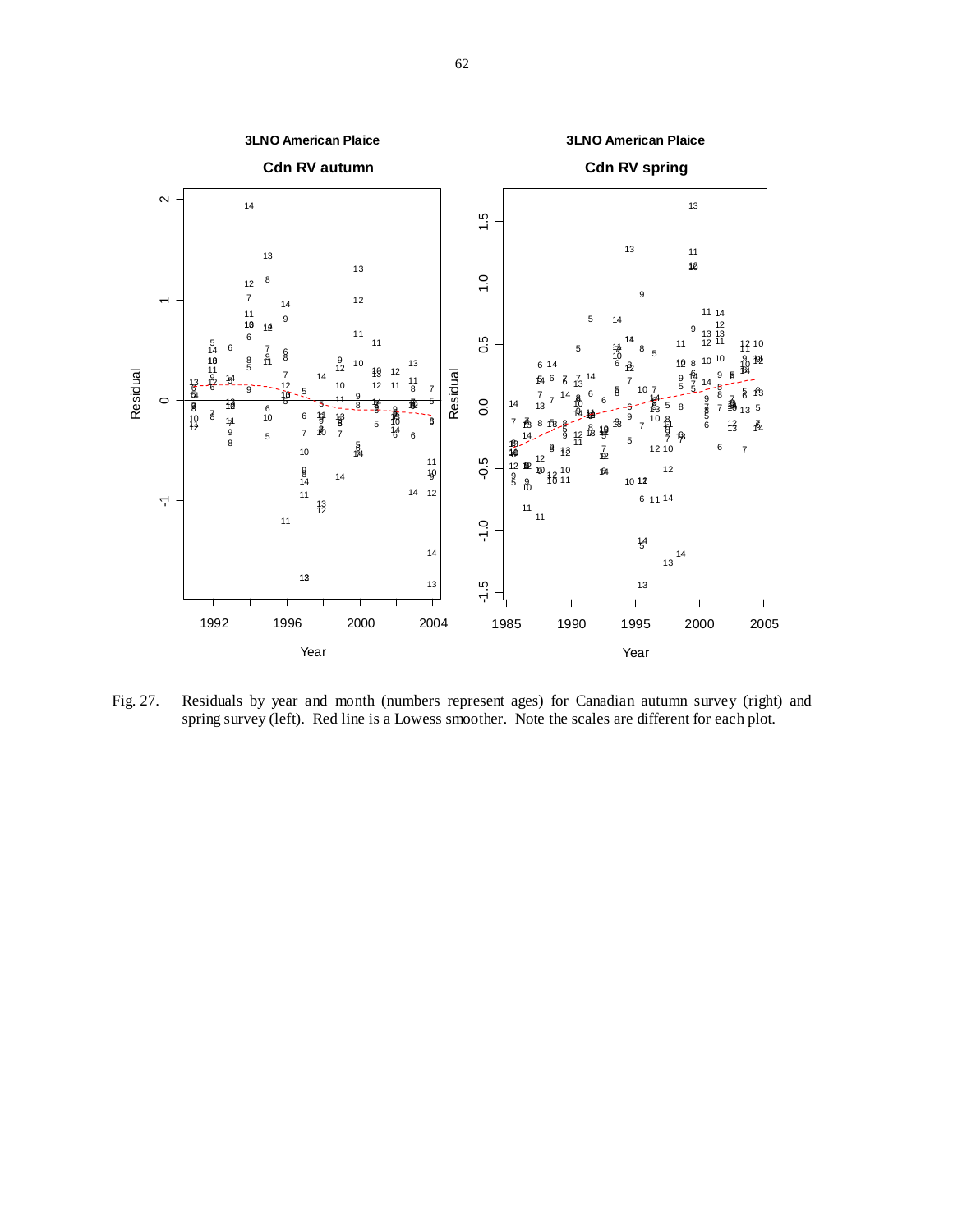

Fig. 28. Observed versus predicted abundance for autumn and spring indices over time.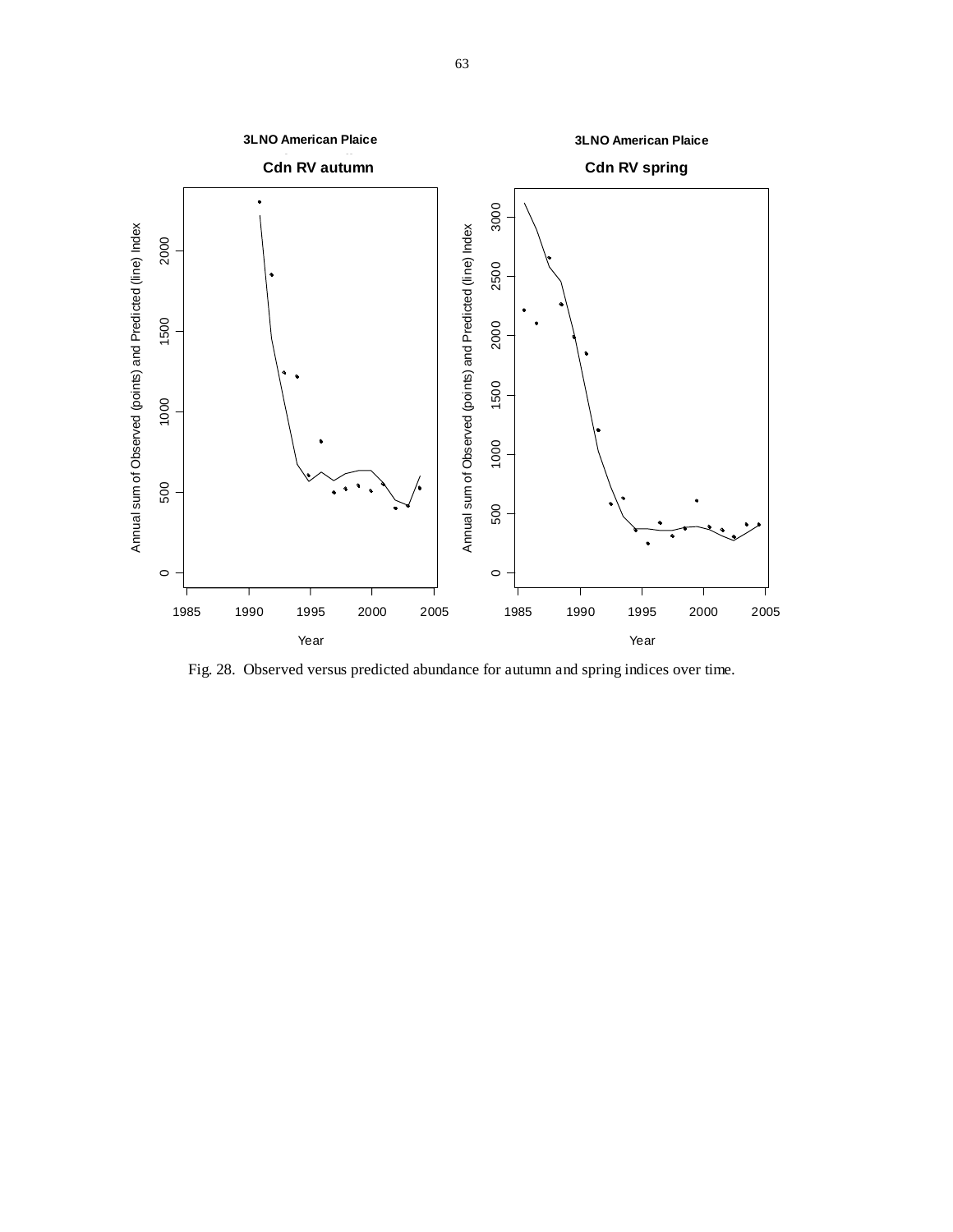



Fig. 29. Top panel is the mean squared residuals by age for each of autumn and spring surveys. Bottom panel shows the survey catchabilities (q) for each survey by age.

**3LNO American Plaice**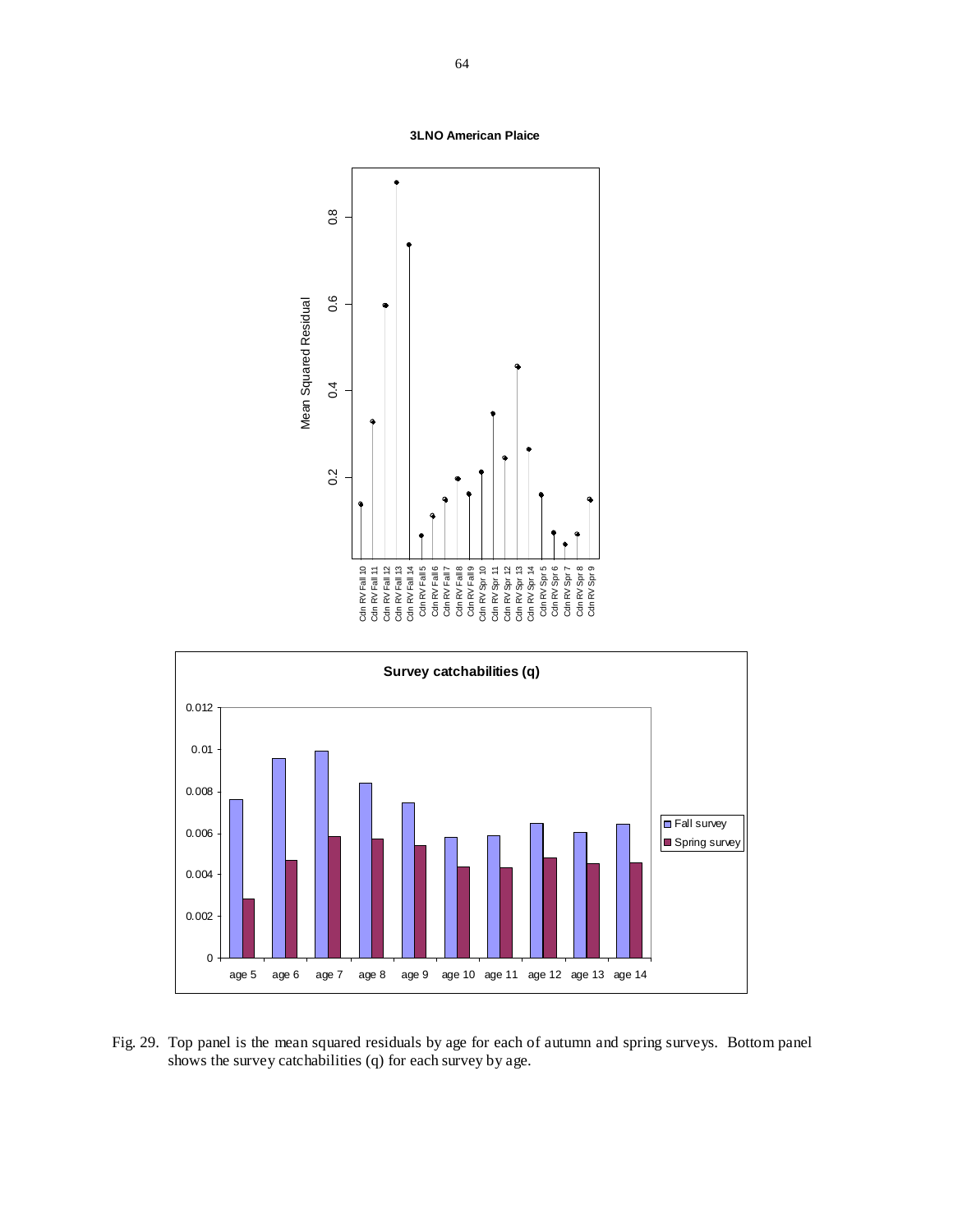

Fig. 30. 5 + biomass and abundance (top) and average fishing mortality on ages 9-14 and ages 11-14 (bottom) from VPA.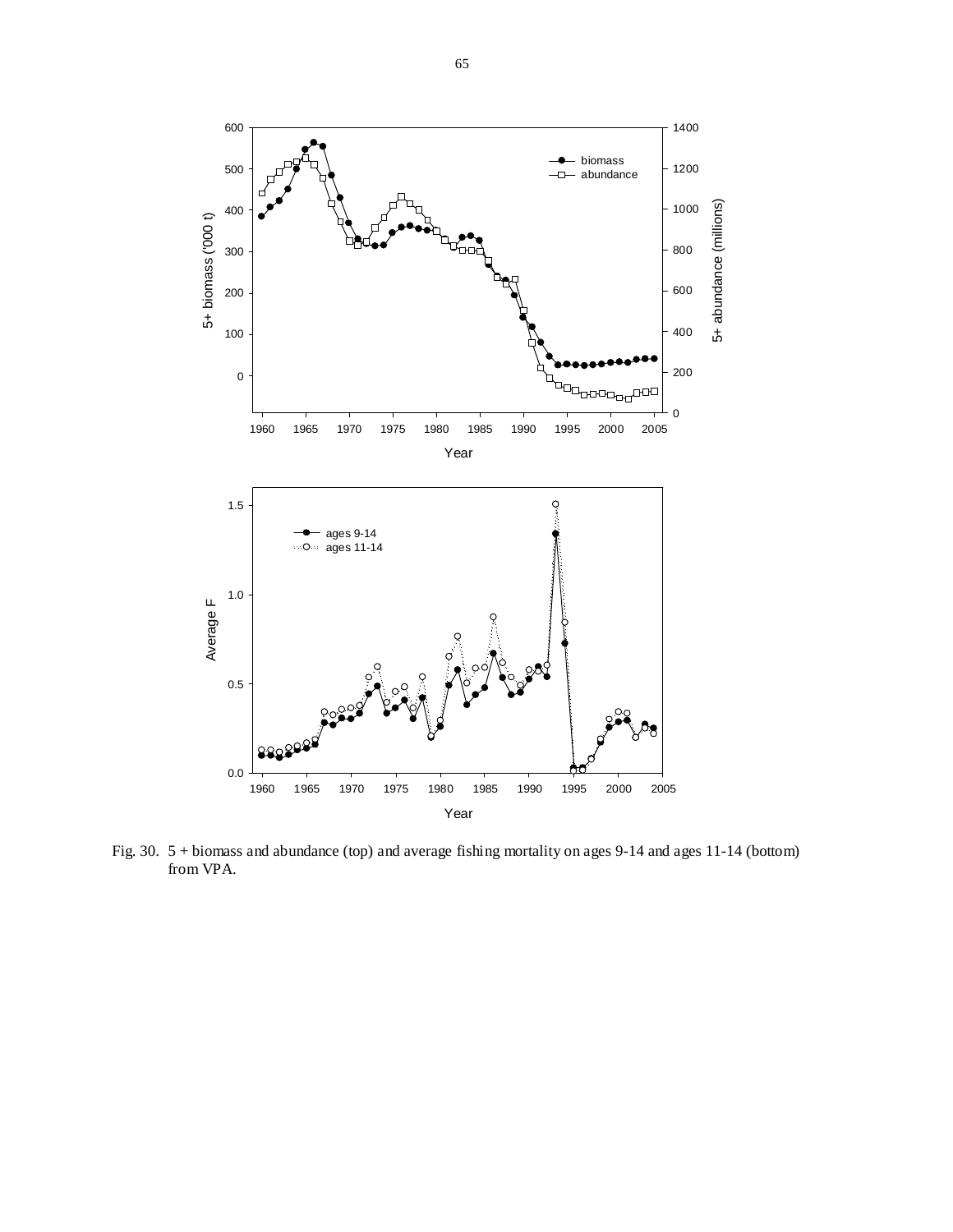

Fig. 31. Spawning stock biomass from 1960 to 2005 (top). Spawning stock biomass (000 tons) and recruitment at age 5 (millions) from VPA. The symbols represent the year-class.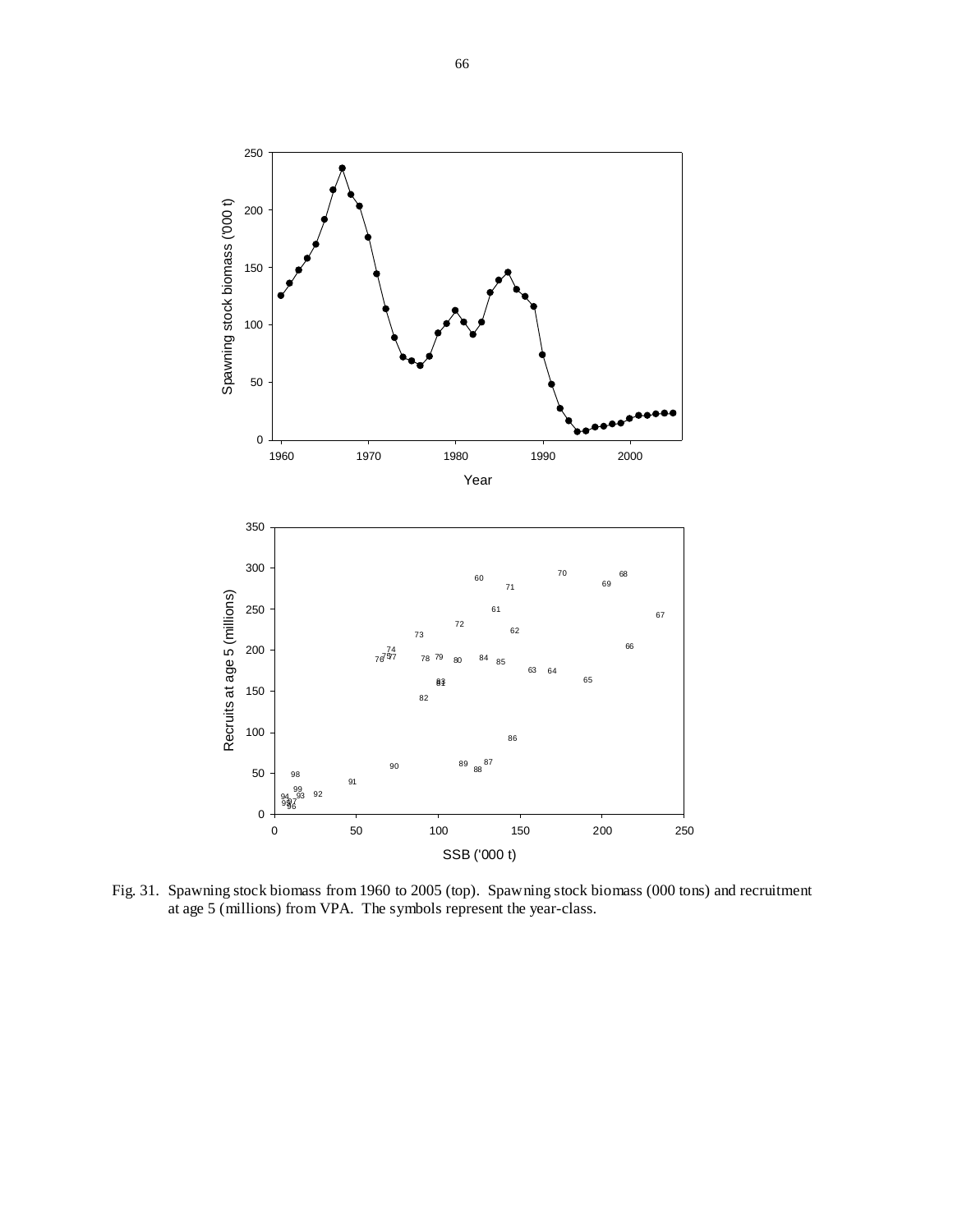

Fig. 32. Observed stock recruit scatter. Vertical lines illustrate the 3 levels of recruitment.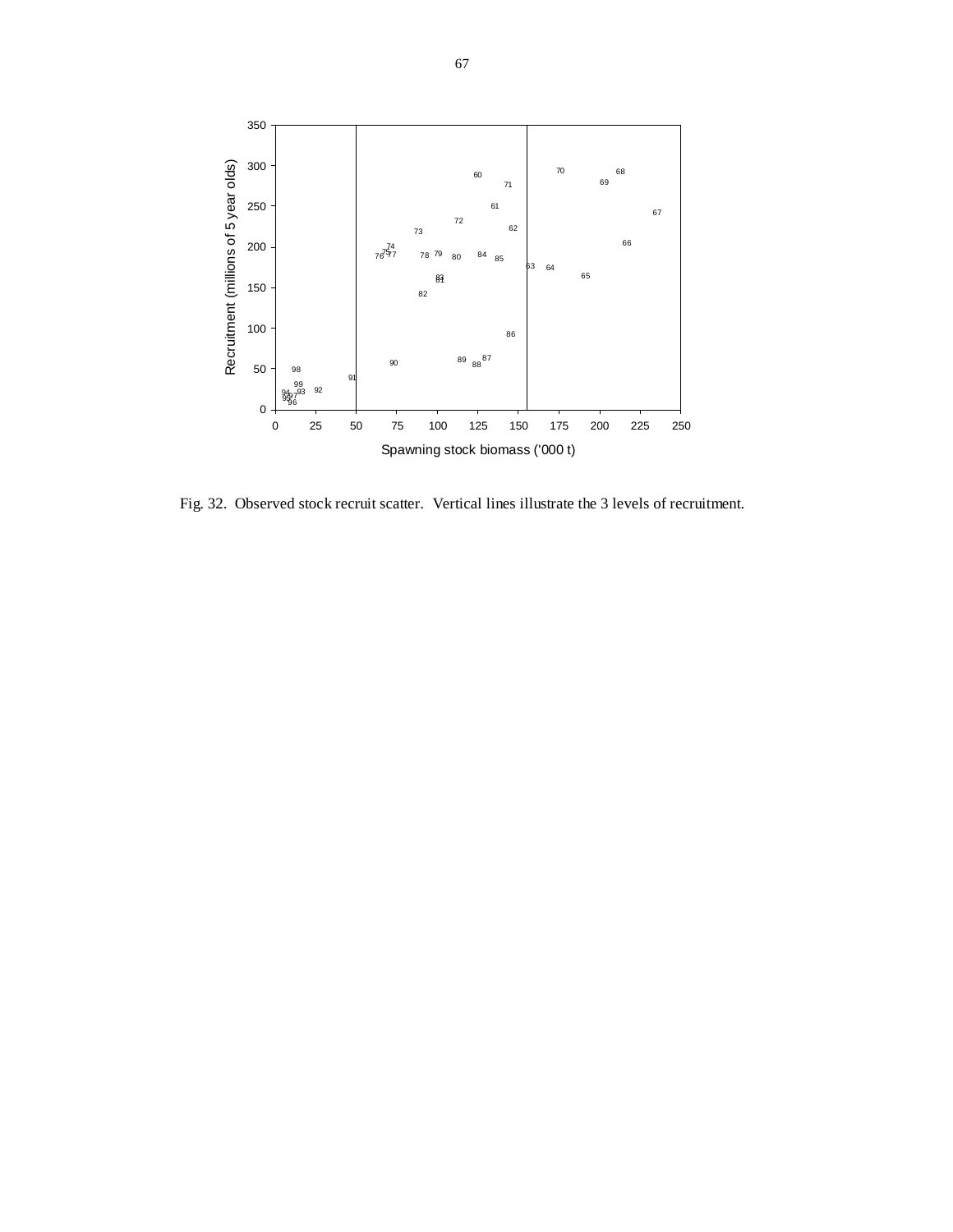

Fig. 33. Results of retrospective analysis for Div. 3LNO American plaice. Top panel shows 6+ population abundance for the whole time period while the bottom panel shows only the time period from 1989.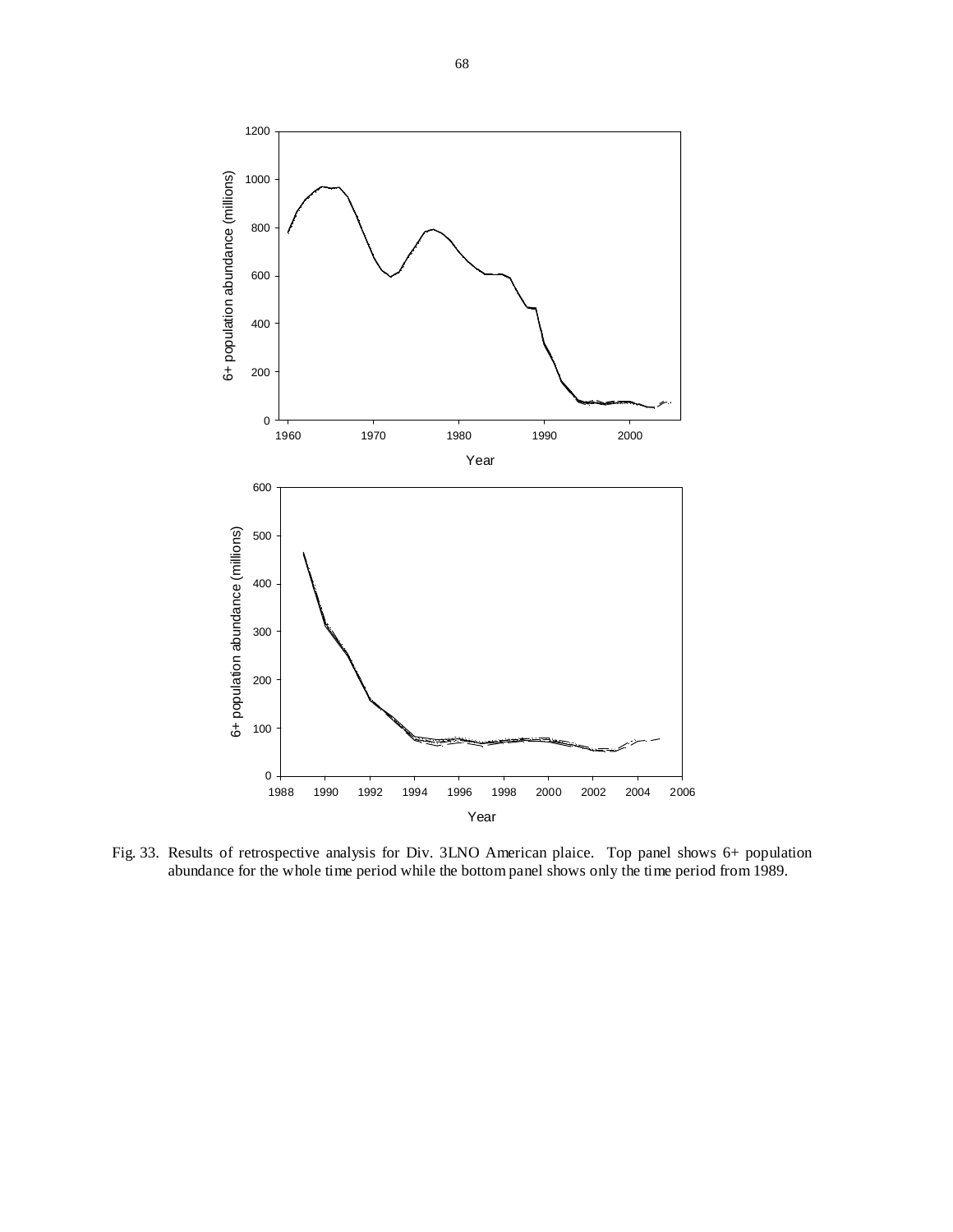

Fig. 34. Results of retrospective analysis for Div. 3LNO American plaice. Average fishing mortality over ages 11 to 14.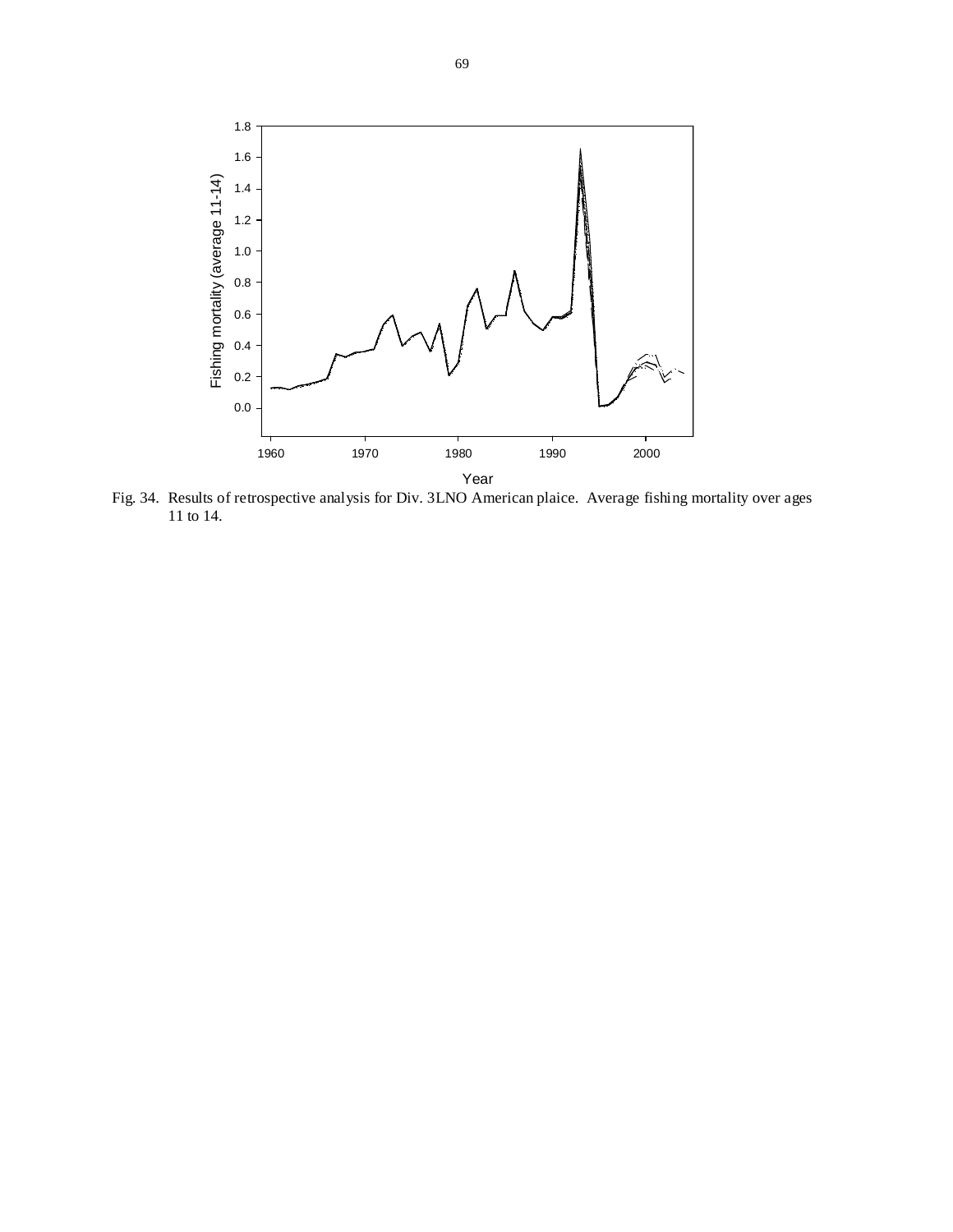

Fig. 35. Results of retrospective analysis for Div. 3LNO American plaice. Population numbers (millions) for selected ages.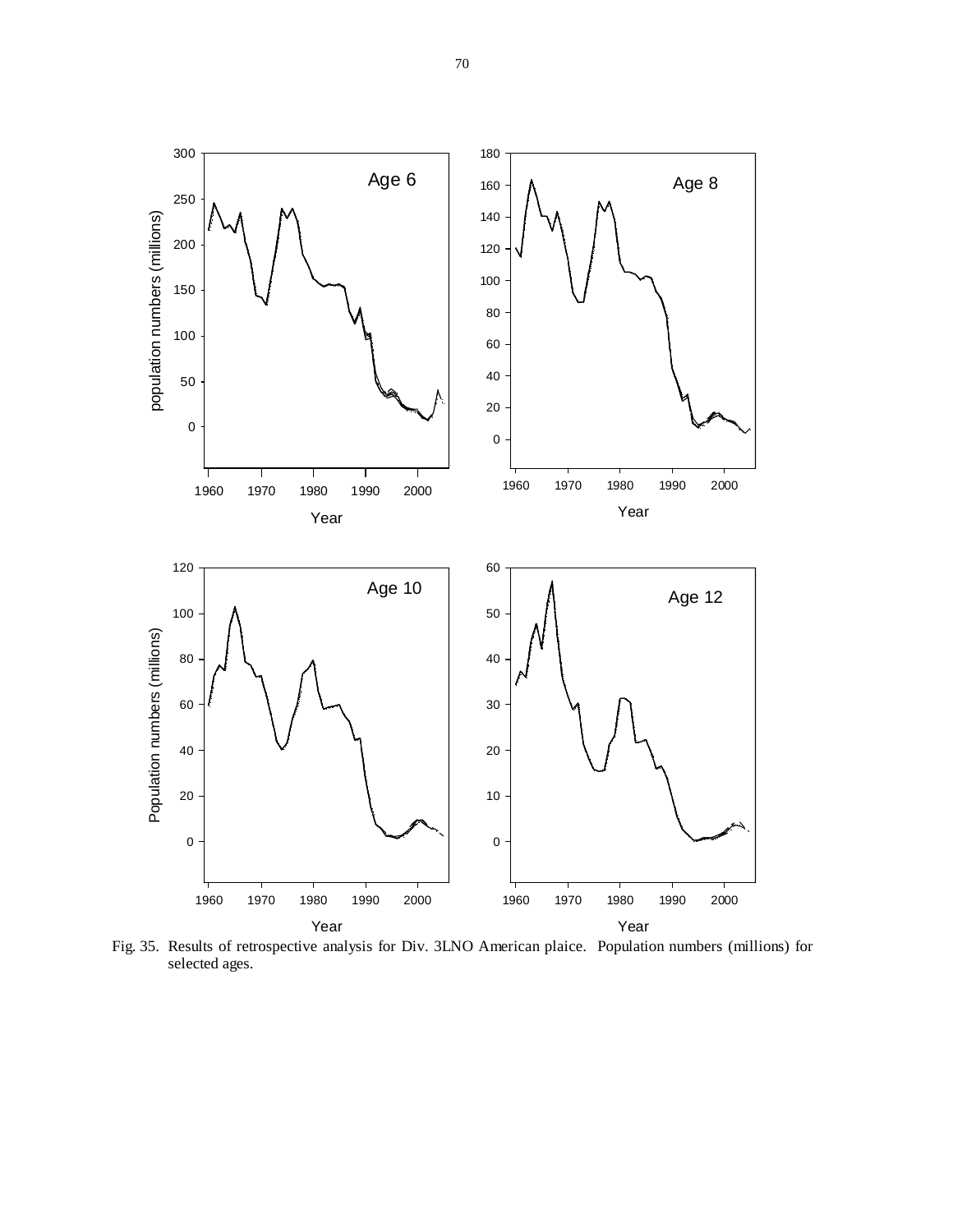

Fig. 34. 5 + biomass (top) and average fishing mortality on ages 11-14 (bottom) from VPA from Run 1 and with the survey by EU-Spain added as a tuning index (Run 2).



Fig. 35. Spawning stock biomass from 1960 to 2005 (top) from VPA (Run 1 *vs* Run 2).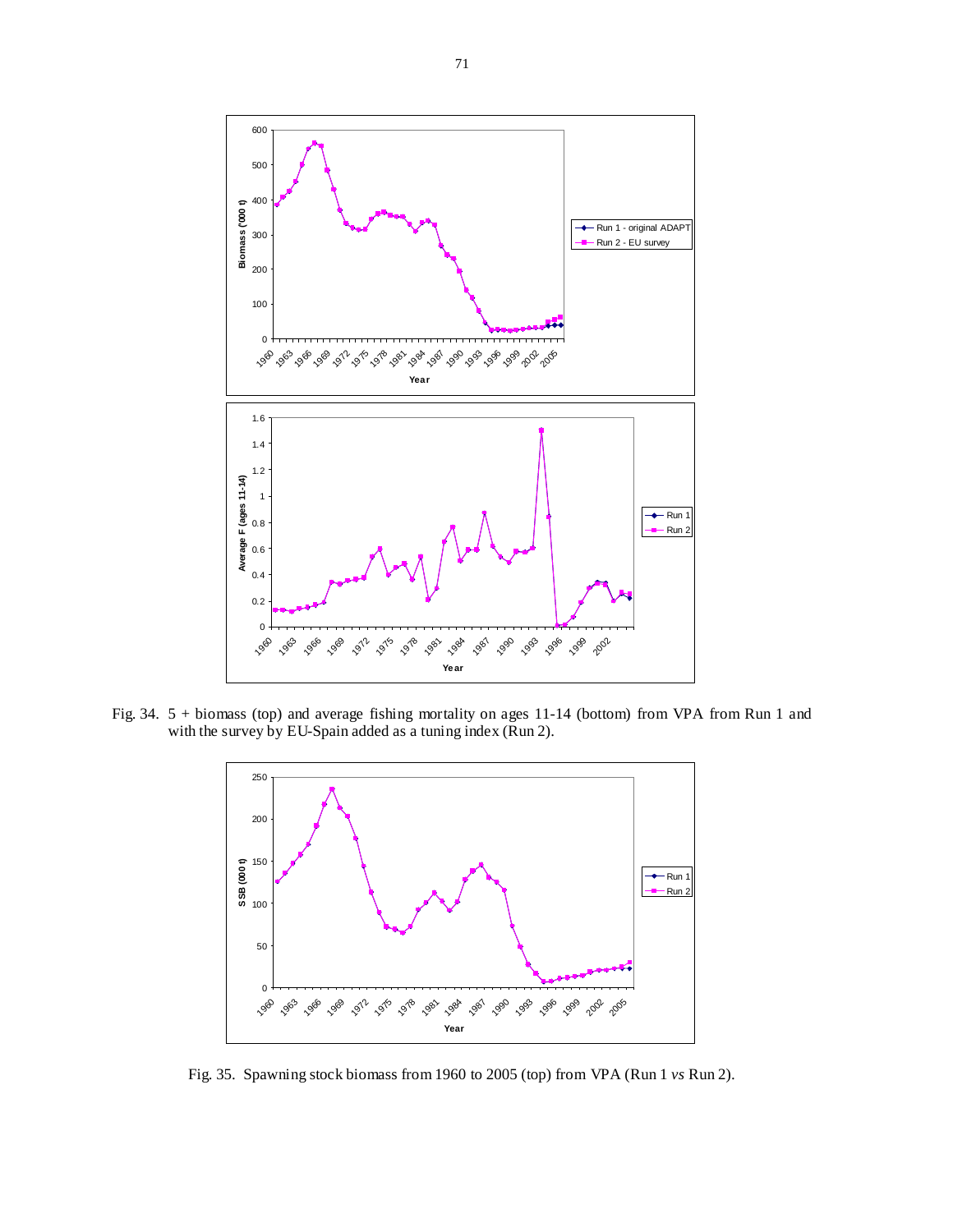

Fig. 38. Survey catchabilities (q) for each survey by age for the three surveys in Run 2.



Fig. 39. Residuals by year and month (numbers represent ages) for the survey by EU-Spain 1997-2004. Red line is a Lowess smoother.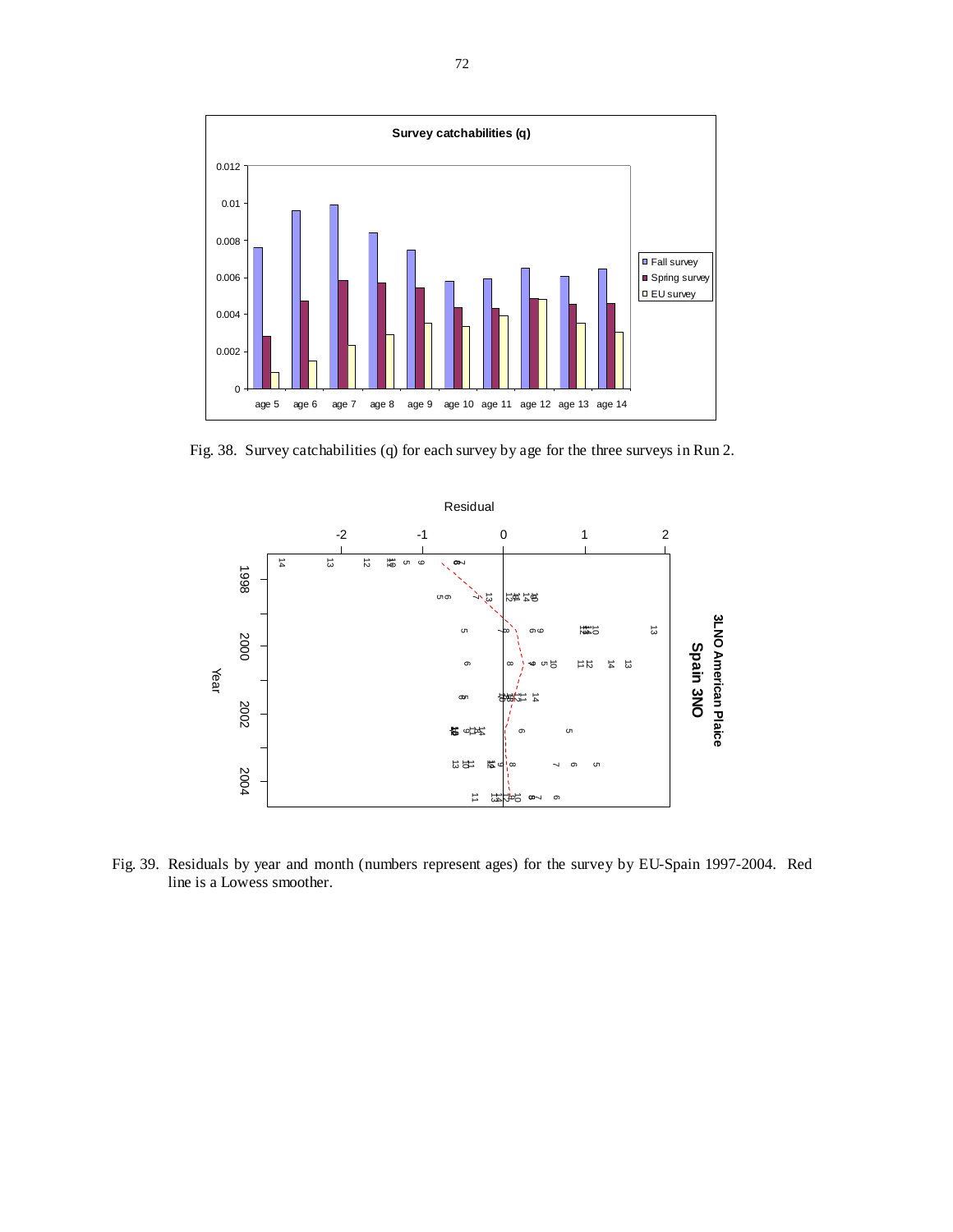

Fig. 40. Mean squared residuals by age for each of autumn, spring and the survey by EU-Spain.



Fig. 41. Observed versus predicted abundance for the survey by EU-Spain index from 1997-2004.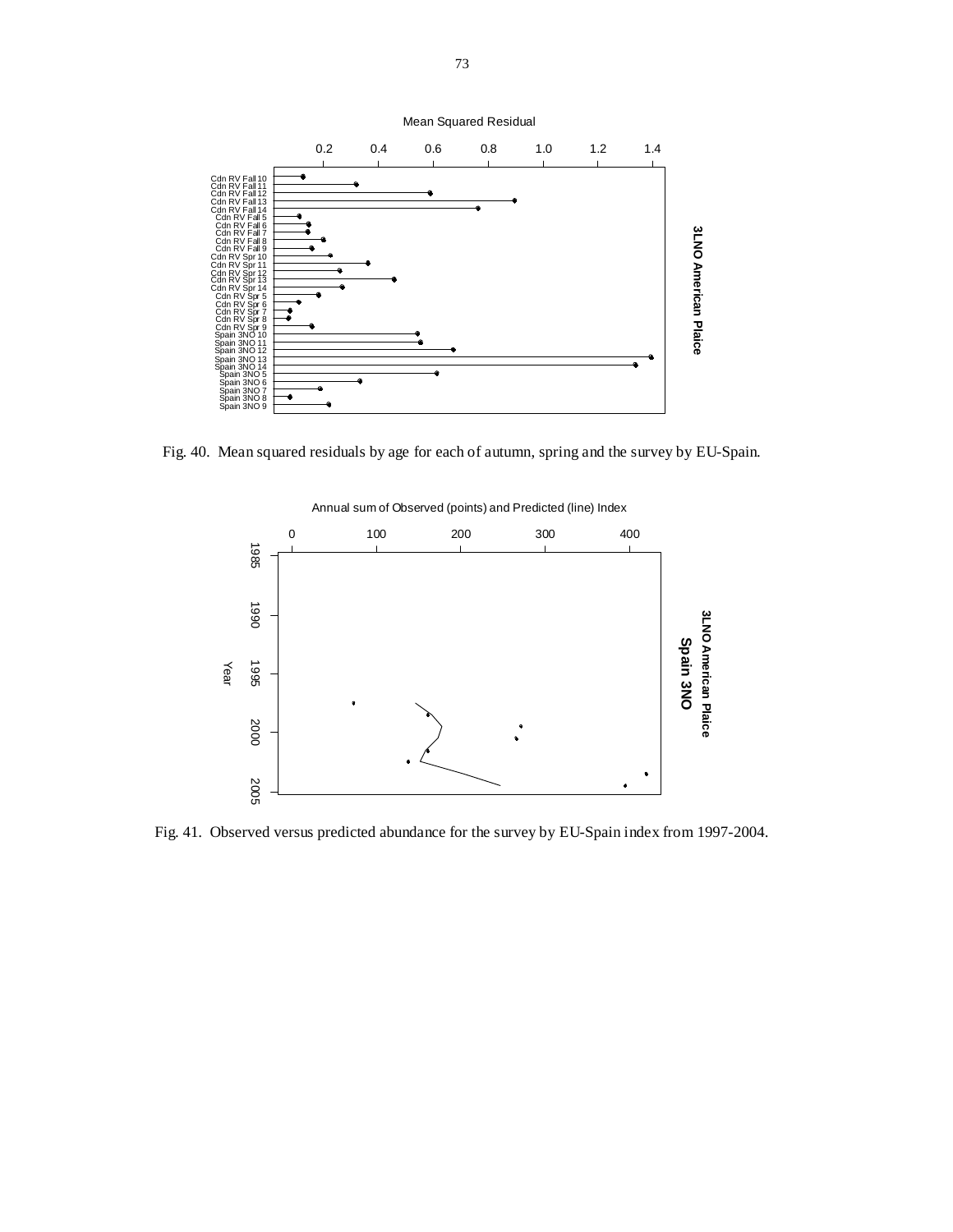

Fig. 42. Estimated spawning stock biomass in medium term projections at current F=0. The vertical line indicates the start of the projection period. The horizontal line in the top panel gives the  $B_{\text{lim}}$  of 50 000 tons. The top panel shows the period of the projection along with the historic time series, the bottom panel shows only since 1994.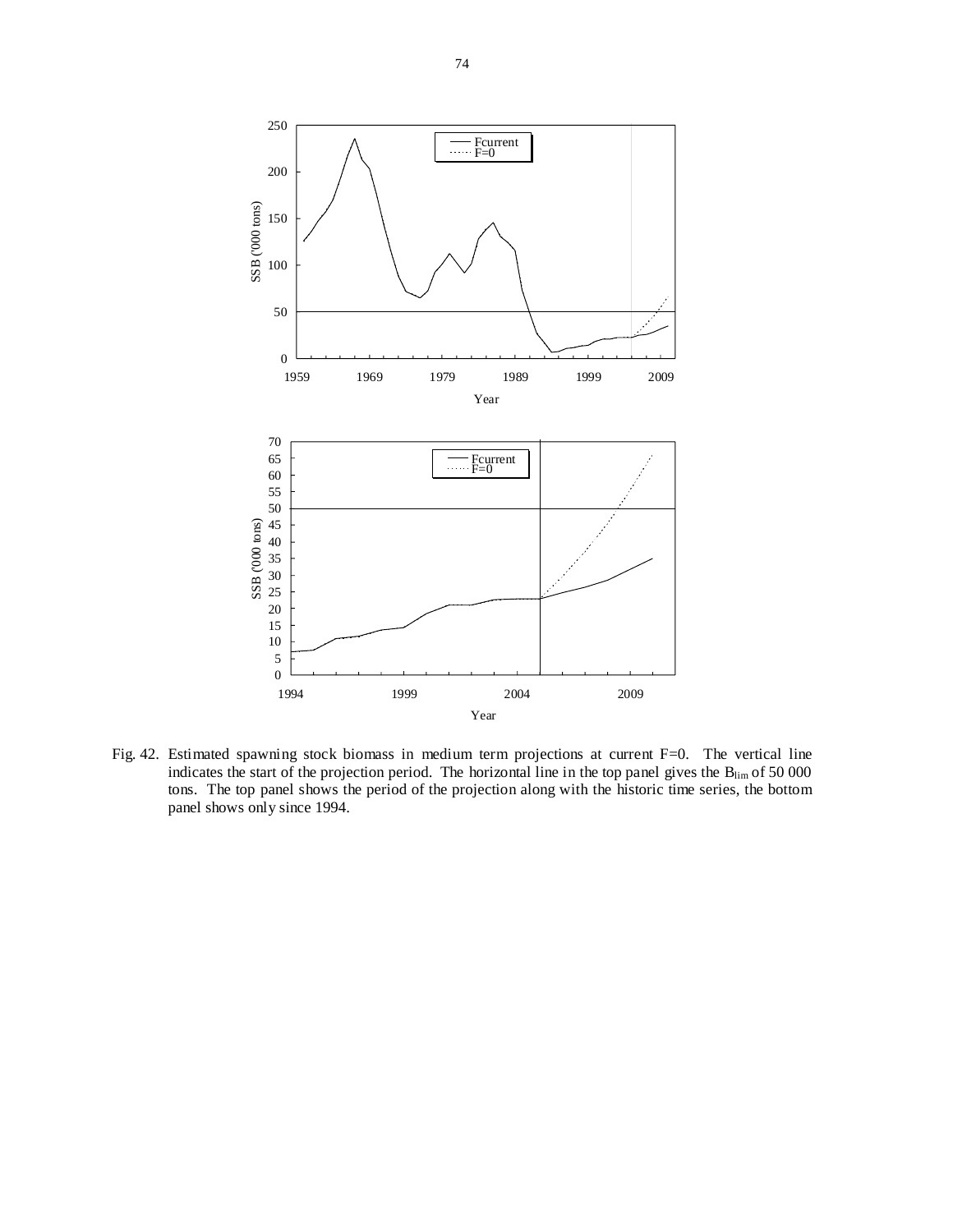

Fig. 43. Prediction sums of squares as a function of the shape parameter for Gaussian weighting used in the non-parametric stock recruit model.



Fig. 44. Predicted recruitment from the non-parametric stock recruit relationship *versus* SSB along with the observed stock recruit points.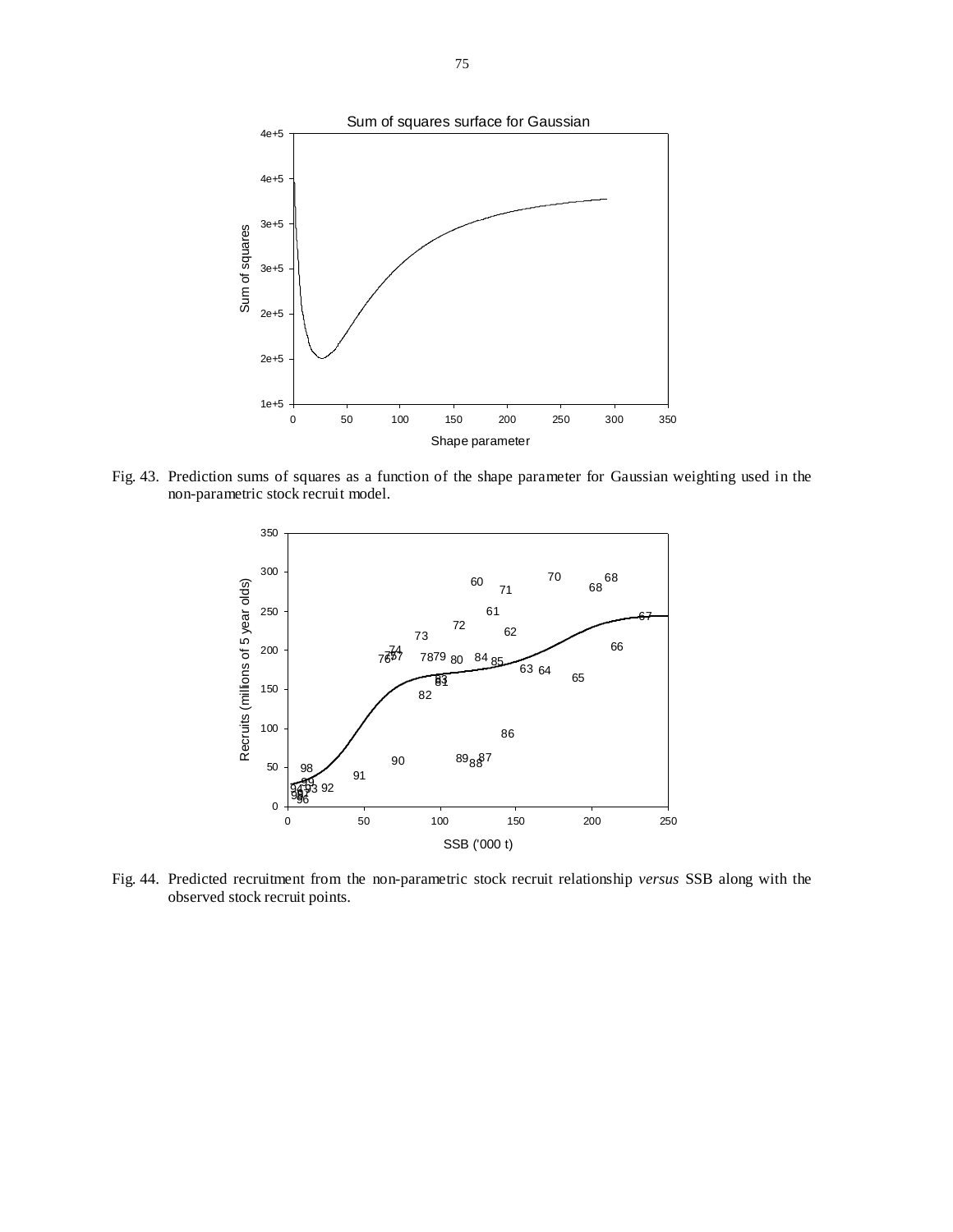

Fig. 45. Equilibrium biomass, SSB, recruitment and yield at different levels of *F*.



Fig. 46. Equilibrium yield and SSB from the simulations.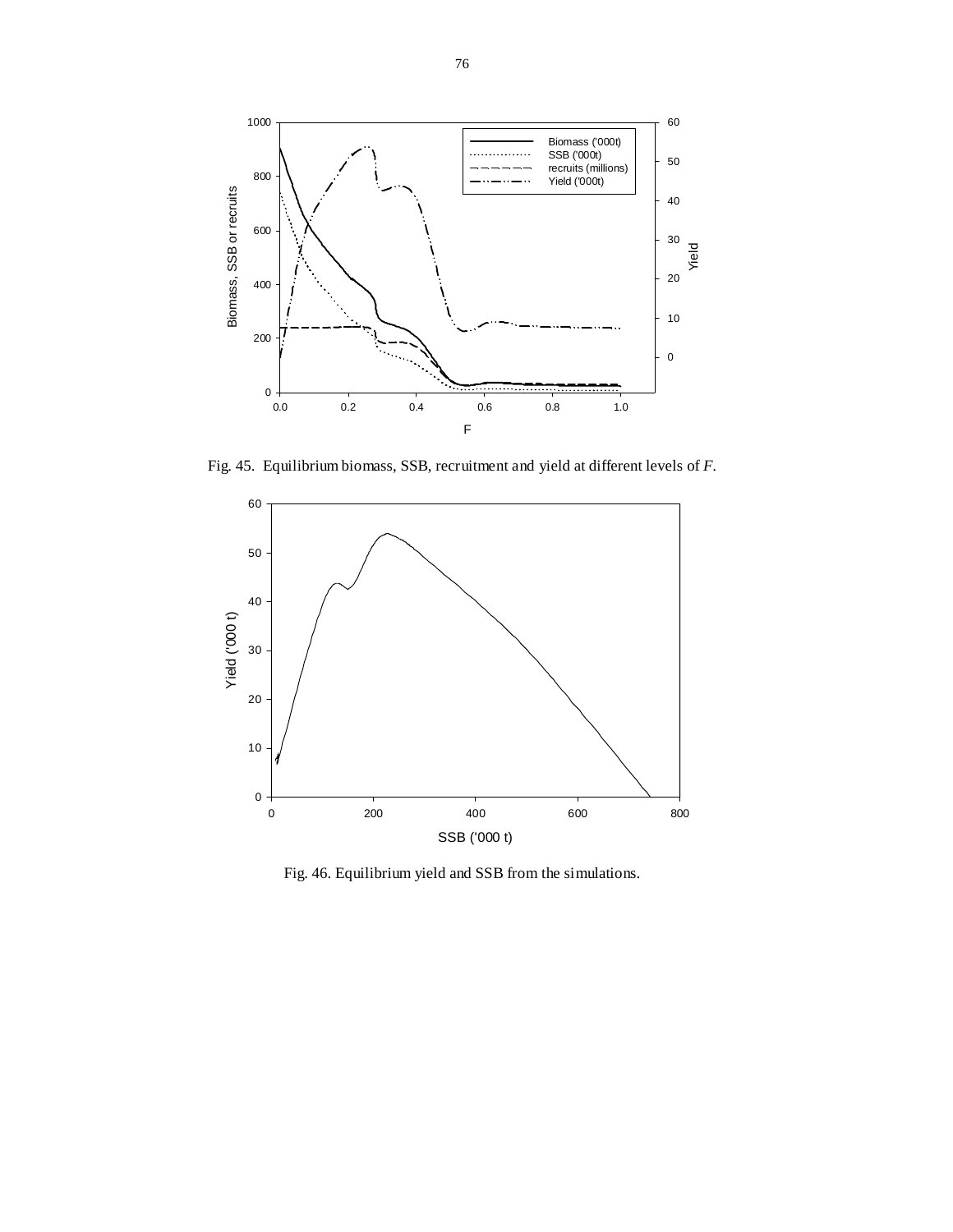

Fig. 47. Results of segmented regression. The bottom panels show the results of deleting and adding one year of data.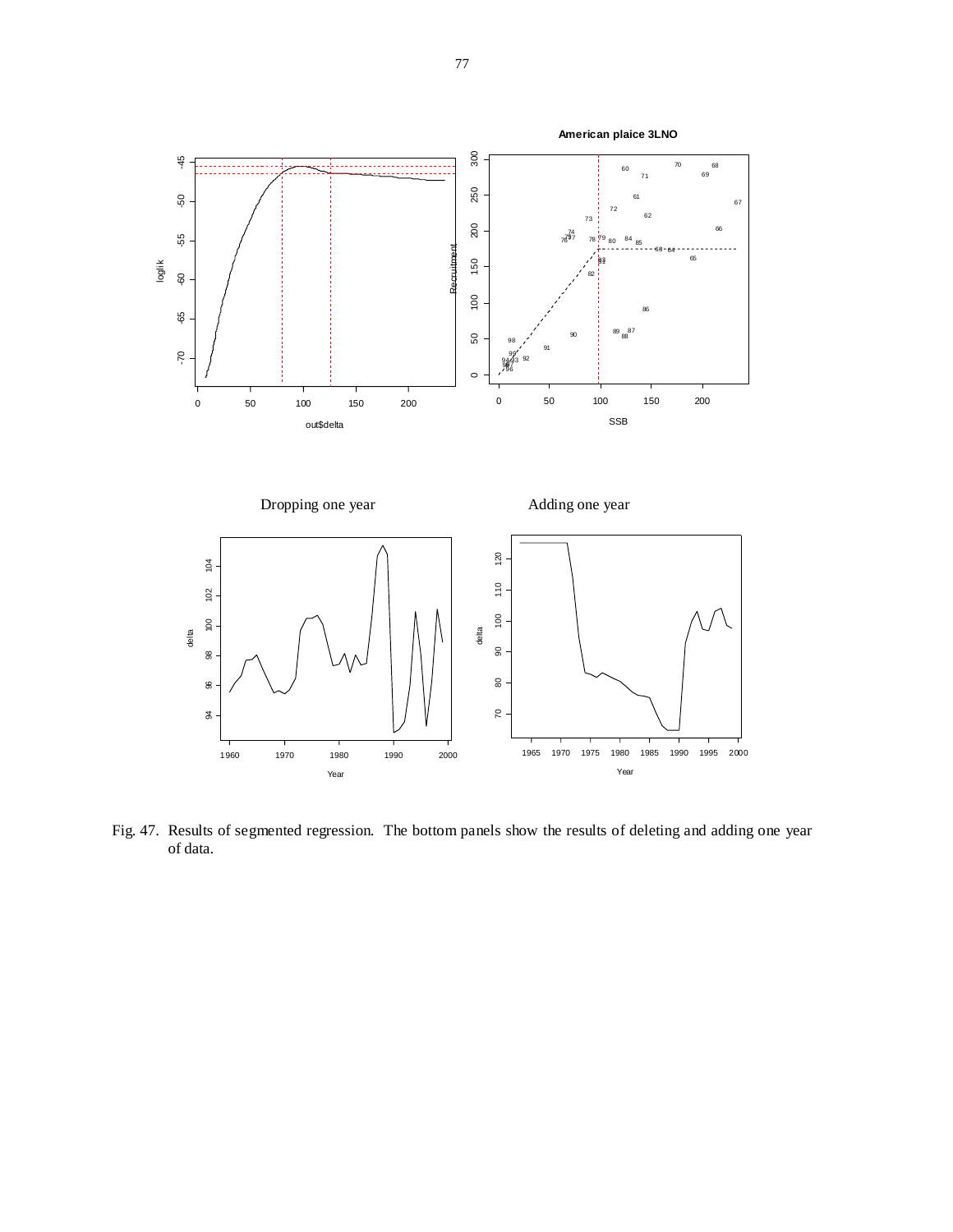

Fig. 48. Yield per recruit curve.



Fig. 49. Spawner per recruit curve.